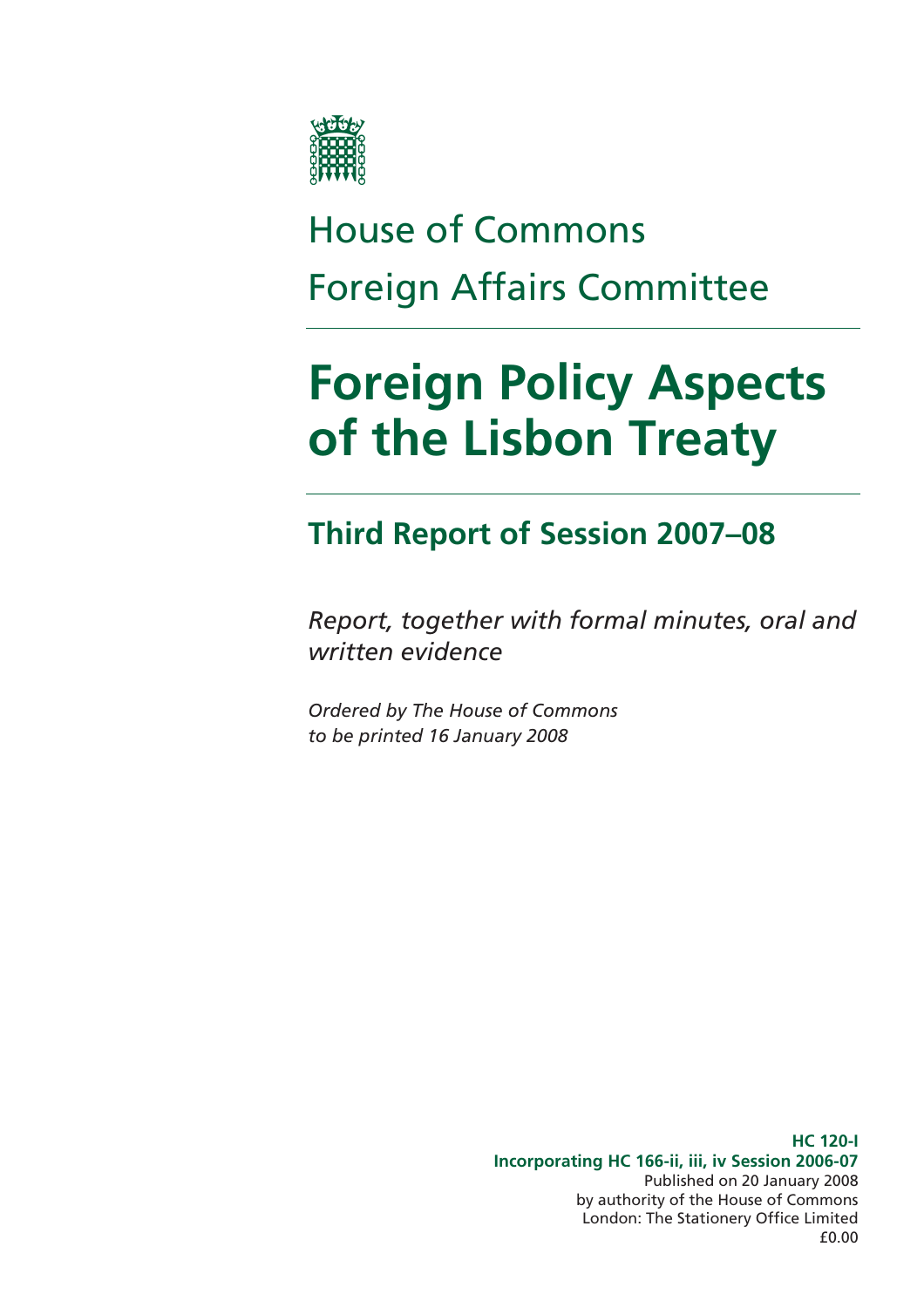#### **Foreign Affairs Committee**

The Foreign Affairs Committee is appointed by the House of Commons to examine the administration, expenditure and policy of the Foreign and Commonwealth Office and its associated agencies.

#### **Current membership**

Mike Gapes (*Labour, Ilford South*), Chairman Mr Fabian Hamilton (*Labour, Leeds North East*) Rt Hon Mr David Heathcoat-Amory (*Conservative, Wells*) Mr John Horam (*Conservative, Orpington*) Mr Eric Illsley (*Labour, Barnsley Central*) Mr Paul Keetch (*Liberal Democrat, Hereford*) Andrew Mackinlay (*Labour, Thurrock*) Mr Malcolm Moss (*Conservative, North East Cambridgeshire*) Sandra Osborne (*Labour, Ayr, Carrick and Cumnock*) Mr Greg Pope (*Labour, Hyndburn*) Mr Ken Purchase (*Labour, Wolverhampton North East*) Rt Hon Sir John Stanley (*Conservative, Tonbridge and Malling*) Ms Gisela Stuart (*Labour, Birmingham Edgbaston*) Richard Younger-Ross (*Liberal Democrat, Teignbridge*)

#### **Powers**

The Committee is one of the departmental select committees, the powers of which are set out in House of Commons Standing Orders, principally in SO No 152. These are available on the Internet via www.parliament.uk.

#### **Publication**

The Reports and evidence of the Committee are published by The Stationery Office by Order of the House. All publications of the Committee (including press notices) are on the Internet at

http://www.parliament.uk/parliamentary\_committees/foreign\_affairs\_committee.cfm.

#### **Committee staff**

The current staff of the Committee are Dr Robin James (Clerk), Ms Gosia McBride (Second Clerk), Mr Imran Shafi (Committee Specialist), Dr Brigid Fowler (Committee Specialist), Miss Elisabeth Partridge (Committee Assistant), Miss Jennifer Kelly (Secretary); Miss Emma McIntosh (Chief Office Clerk) and Mr Alex Paterson (Media Officer).

#### **Contacts**

All correspondence should be addressed to the Clerk of the Foreign Affairs Committee, House of Commons, London SW1A 0AA. The telephone number for general enquiries is 020 7219 6394; the Committee's email address is foraffcom@parliament.uk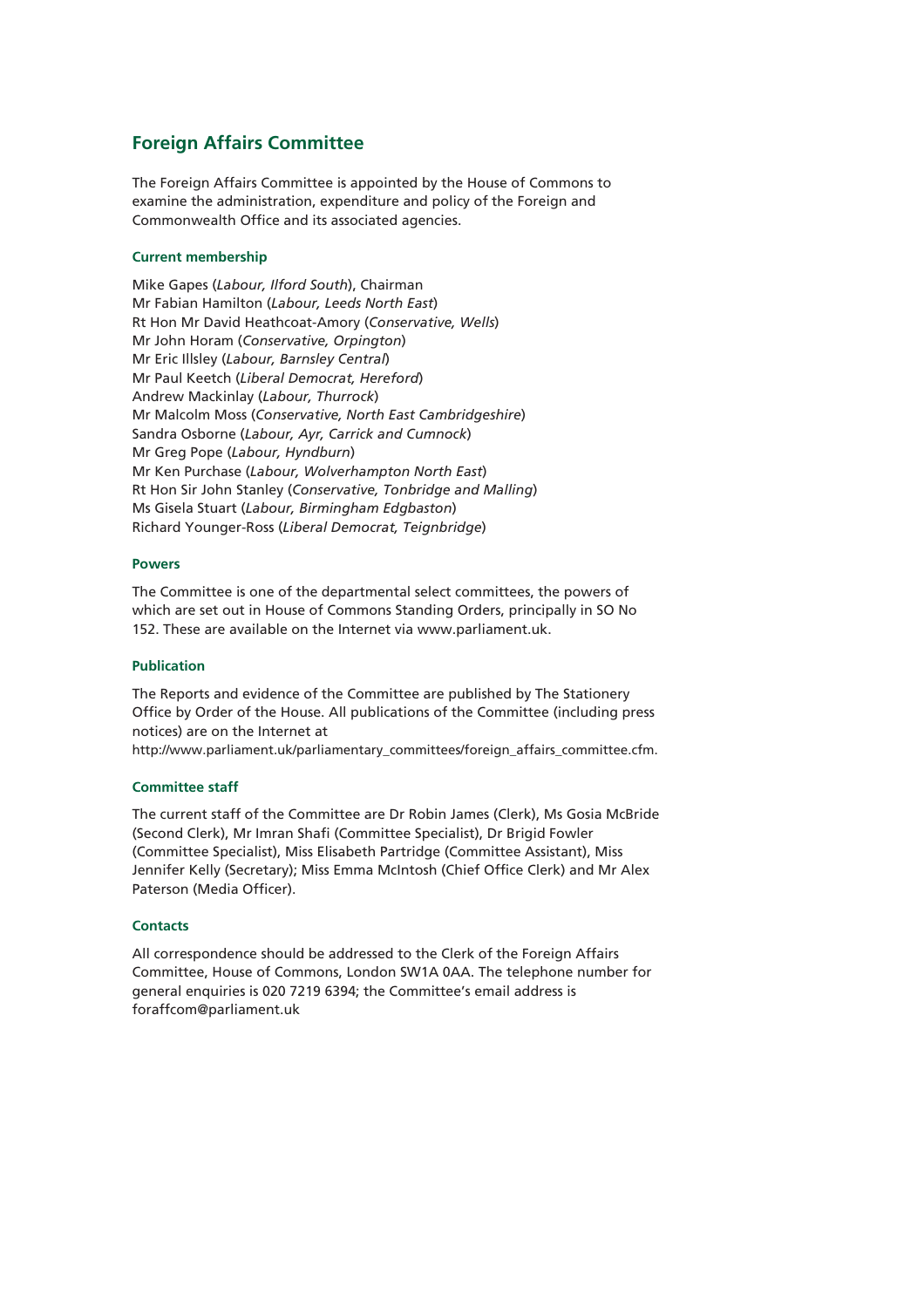### **Contents**

|                | <b>Report</b>                                                                                 | Page |
|----------------|-----------------------------------------------------------------------------------------------|------|
|                | <b>Conclusions and recommendations</b>                                                        | 3    |
| 1              | <b>Introduction</b>                                                                           | 8    |
|                | Terminology                                                                                   | 10   |
|                | Treaty name                                                                                   | 10   |
|                | The EU's "Community" elements                                                                 | 10   |
|                | "Foreign policy" and "external action"                                                        | 11   |
|                | "Council"                                                                                     | 11   |
| $\overline{2}$ | The 2007 IGC process                                                                          | 12   |
|                | The Constitutional Treaty                                                                     | 12   |
|                | Renewed Treaty reform: the 2007 Intergovernmental Conference                                  | 13   |
|                | Treaty transparency                                                                           | 15   |
|                | Parliamentary involvement                                                                     | 16   |
| 3              | Foreign policy in the 2007 IGC process                                                        | 20   |
|                | Foreign policy in the current Treaty reform process                                           | 20   |
|                | The Government's approach to foreign policy in the 2007 IGC: the foreign policy<br>"red line" | 23   |
| 4              | <b>Foreign policy in the Lisbon Treaty</b>                                                    | 30   |
|                | External action in the Lisbon Treaty architecture                                             | 30   |
|                | Single legal personality                                                                      | 32   |
|                | General external action provisions                                                            | 33   |
|                | Simplified Treaty revision procedure                                                          | 34   |
|                | "Community" areas of EU external action                                                       | 36   |
|                | <b>Common Foreign and Security Policy</b>                                                     | 36   |
|                | <b>General CFSP provisions</b>                                                                | 36   |
|                | <b>CFSP</b> decision-making                                                                   | 38   |
|                | Article 308                                                                                   | 43   |
|                | ECJ role                                                                                      | 43   |
|                | CFSP decision-making: overall assessment                                                      | 44   |
|                | Enhanced co-operation                                                                         | 45   |
|                | Solidarity clause                                                                             | 46   |
|                | Enlargement                                                                                   | 48   |
|                | European Neighbourhood Policy                                                                 | 49   |
| 5              | <b>New foreign policy posts</b>                                                               | 50   |
|                | High Representative for Foreign Affairs and Security Policy                                   | 50   |
|                | The High Representative at the UN                                                             | 56   |
|                | <b>European Council President</b>                                                             | 57   |
|                | Appointment issues                                                                            | 60   |
| 6              | <b>European External Action Service</b>                                                       | 63   |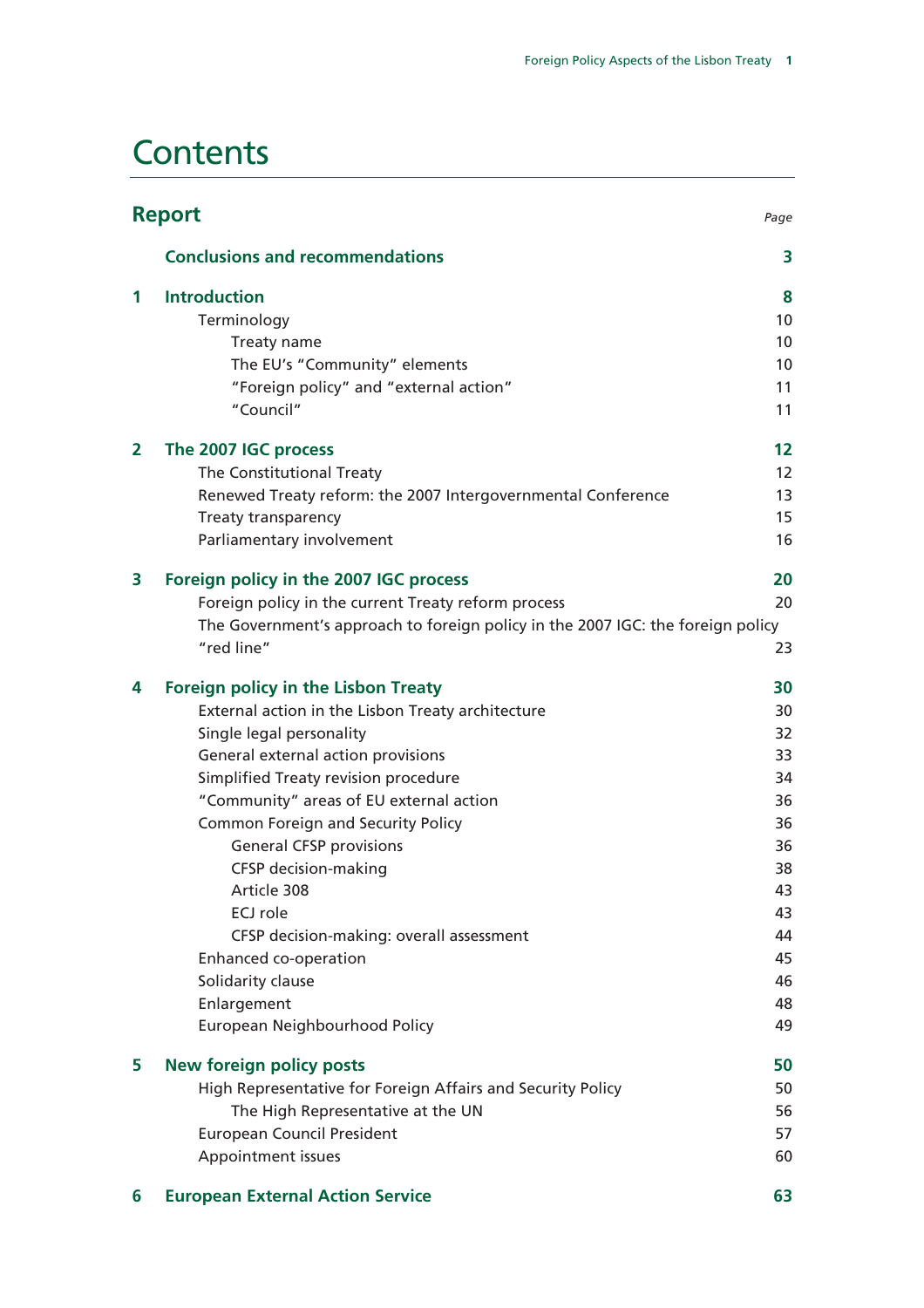|   | Staffing the EEAS<br>EU delegations in third countries                         | 67<br>68 |
|---|--------------------------------------------------------------------------------|----------|
|   | Consular co-operation                                                          | 69       |
| 7 | <b>European Security and Defence Policy</b>                                    | 71       |
|   | <b>General ESDP provisions</b>                                                 | 71       |
|   | <b>Lisbon Treaty changes</b>                                                   | 72       |
| 8 | <b>Overall assessment</b>                                                      | 76       |
|   | <b>Annexes</b>                                                                 | 78       |
|   | Annex 1: Foreign policy provisions in the Lisbon Treaty architecture           | 78       |
|   | Annex 2: Foreign policy-making structures and processes under the current and  |          |
|   | <b>Lisbon Treaties</b>                                                         | 79       |
|   | a) Under the current Treaties                                                  | 79       |
|   | b) Under the Lisbon Treaty                                                     | 80       |
|   | Annex 3: Functions of the High Representative for Foreign Affairs and Security |          |
|   | Policy under the Lisbon Treaty                                                 | 81       |
|   | Annex 4: Foreign policy provisions of the Lisbon, current and Constitutional   |          |
|   | <b>Treaties compared</b>                                                       | 84       |
|   | Annex 5: Glossary and abbreviations                                            | 88       |
|   | <b>Formal Minutes</b>                                                          | 91       |
|   | <b>Witnesses</b>                                                               | 102      |
|   | <b>List of written evidence</b>                                                | 103      |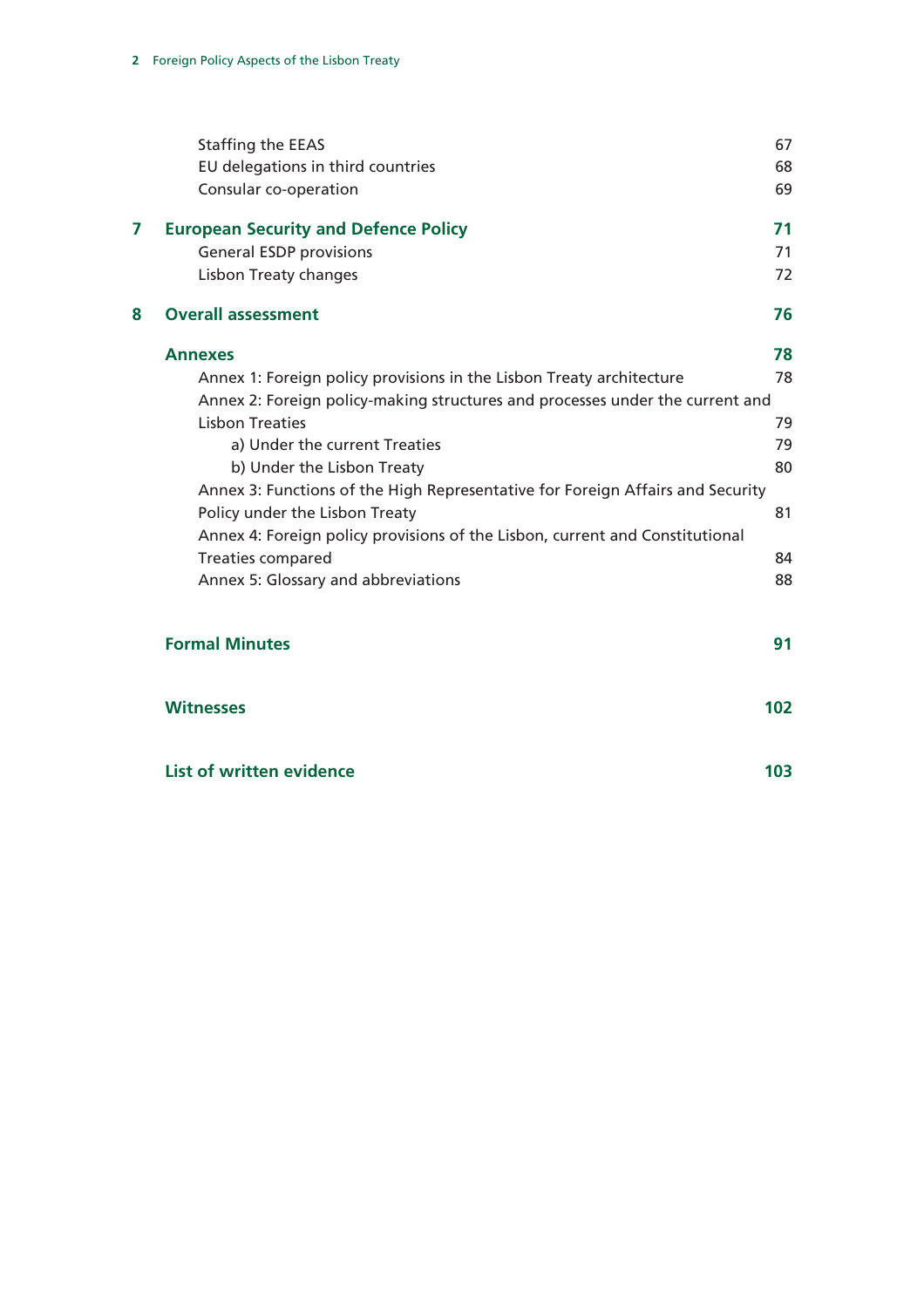### Conclusions and recommendations

- **1.** We conclude that, although we have some sympathy for the Government's stress on the EU's "delivery deficit" rather than its "democratic deficit", and for the Government's desire to bring the EU institutional reform process to a speedy conclusion, we accept that the loss of the Constitutional Treaty undermines the effort to make the EU's Treaty base more comprehensible and transparent. (Paragraph 27)
- **2.** We recognise that the compressed timetable during which the most important decisions on the EU's new Treaty were taken, over a few days in June, was driven by the EU's Presidency-in-office. The Government could and should have provided more information to Parliament during Spring 2007 about its approach to the renewed EU Treaty reform process. It should also have pressed for a less compressed timetable in June. Parliament was entitled to expect adequate time to be consulted and to be able to make an input into the contents of the Treaty, through the Government. After the Treaty was finalised, Parliament was also entitled to have adequate time to make a thorough examination of the Treaty's detailed impact on the EU and the United Kingdom constitution. Parliament has been denied these opportunities, on both counts. We conclude that the procedure followed meant that the 2007 Intergovernmental Conference mandate was agreed with little scope for UK public or Parliamentary debate and engagement. This sets an unfortunate precedent which is in our view damaging to the credibility of the institutional reform process itself. (Paragraph 38)
- **3.** We conclude that the Government is correct to argue that political positions and political will among the Member States are more important than institutional changes in determining the quality of EU foreign policy. We are also sympathetic to the Government's wish to see the end, for at least some years to come, of further EU institutional reform. However, we are concerned that the Government risks underestimating, and certainly is downplaying in public, the importance and potential of the new foreign policy institutions established by the Lisbon Treaty, namely the new High Representative and the European External Action Service. We recommend that the Government should publicly acknowledge the significance of the foreign policy aspects of the Lisbon Treaty. (Paragraph 67)
- **4.** We conclude that the insertion of principles and objectives for all EU external action into the Treaty on European Union is a sensible way of encouraging greater EU policy coherence while two main EU Treaties remain in place. (Paragraph 71)
- **5.** We conclude that the European Council's new ability under the Lisbon Treaty formally to determine "strategic interests and objectives" for all areas of EU external action represents a symbolically important assertion of Member State authority over "Community" policy areas, although it remains to be seen whether this will have any significant impact in practice. (Paragraph 81)
- **6.** We conclude that the section of the amended Treaty on European Union giving authority to the European Council to make strategic determinations for EU external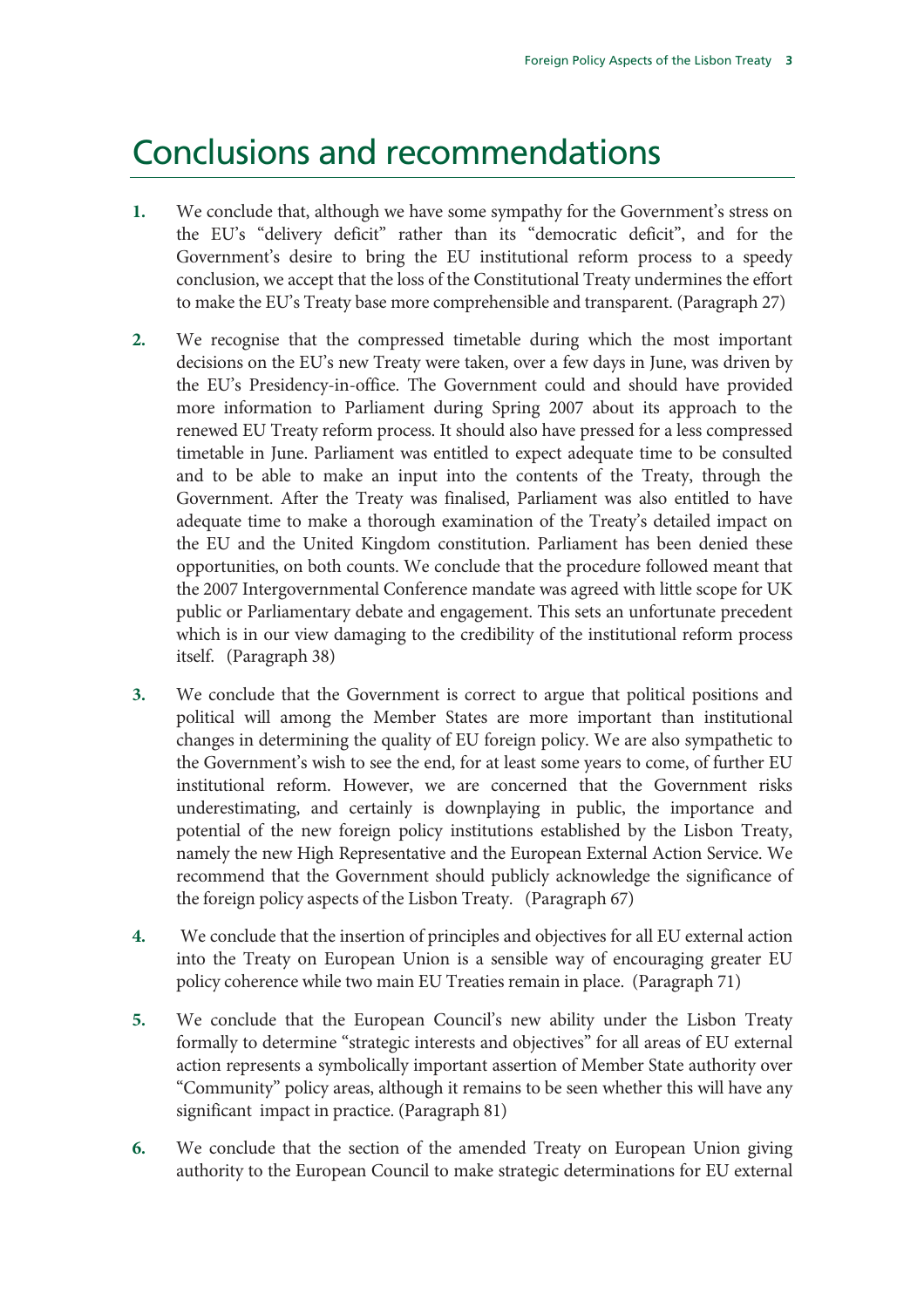action is unnecessarily ambiguous and should be clarified by the Government in its response to this Report. (Paragraph 84)

- **7.** We welcome the Bill's provisions giving Parliament the right to accept or reject individual proposals to extend qualified majority voting. However, we are concerned at the implications of the provisions whereby Parliament could be invited to set aside this right in respect of "any later draft decision", as long as a Minister certifies that the decision in question is an amended version of the original decision. We see nothing on the face of the Bill that would preclude this power being invoked in circumstances where the "amended version" of the draft decision contains further transfers to qualified majority voting not found in the original decision. If this were to be the case, transfers to qualified majority voting might take place without specific Parliamentary approval. This could represent a breach of the undertaking given by the Prime Minister. We recommend that further consideration be given to procedures which would allow Parliament to decide separately on "amended versions" of initial draft decisions to transfer items to qualified majority voting. We further recommend that all amendments to the Treaty, including extensions of qualified majority voting, should be done by primary legislation and not simply by a vote of the House. (Paragraph 88)
- **8.** We conclude that the simplification of the nomenclature for Common Foreign and Security Policy decisions introduced by the Lisbon Treaty represents an improvement on the current situation. (Paragraph 95)
- **9.** We conclude that the Commission's loss of the right to make Common Foreign and Security Policy proposals is welcome because it represents an important assertion of the intergovernmental nature of the Common Foreign and Security Policy. (Paragraph 97)
- **10.** We conclude that greater clarity would have been helpful in the Lisbon Treaty wording on the Council of Ministers' new ability to vote by qualified majority on proposals from the High Representative. (Paragraph 105)
- **11.** We conclude that the Government's confirmation that any movement of further Common Foreign and Security Policy decisions from unanimity to qualified majority voting under the "passerelle" procedure would be subject to a prior vote in Parliament, even where the Lisbon Treaty itself does not provide for national Parliamentary involvement, is welcome, although we recommend elsewhere that all Treaty changes are the subject of primary legislation. However, our concerns remain about the possible use of the provision in the Government Bill which would allow "amended versions" of decisions moving items from unanimity to qualified majority voting to avoid a separate Parliamentary vote. (Paragraph 112)
- **12.** We conclude that it seems highly likely that, under the Lisbon Treaty, the Common Foreign and Security Policy will remain an intergovernmental area, driven by the Member States. We welcome this. (Paragraph 118)
- **13.** We conclude that the process of the EU's enlargement to now 27 Member States has been a success. (Paragraph 130)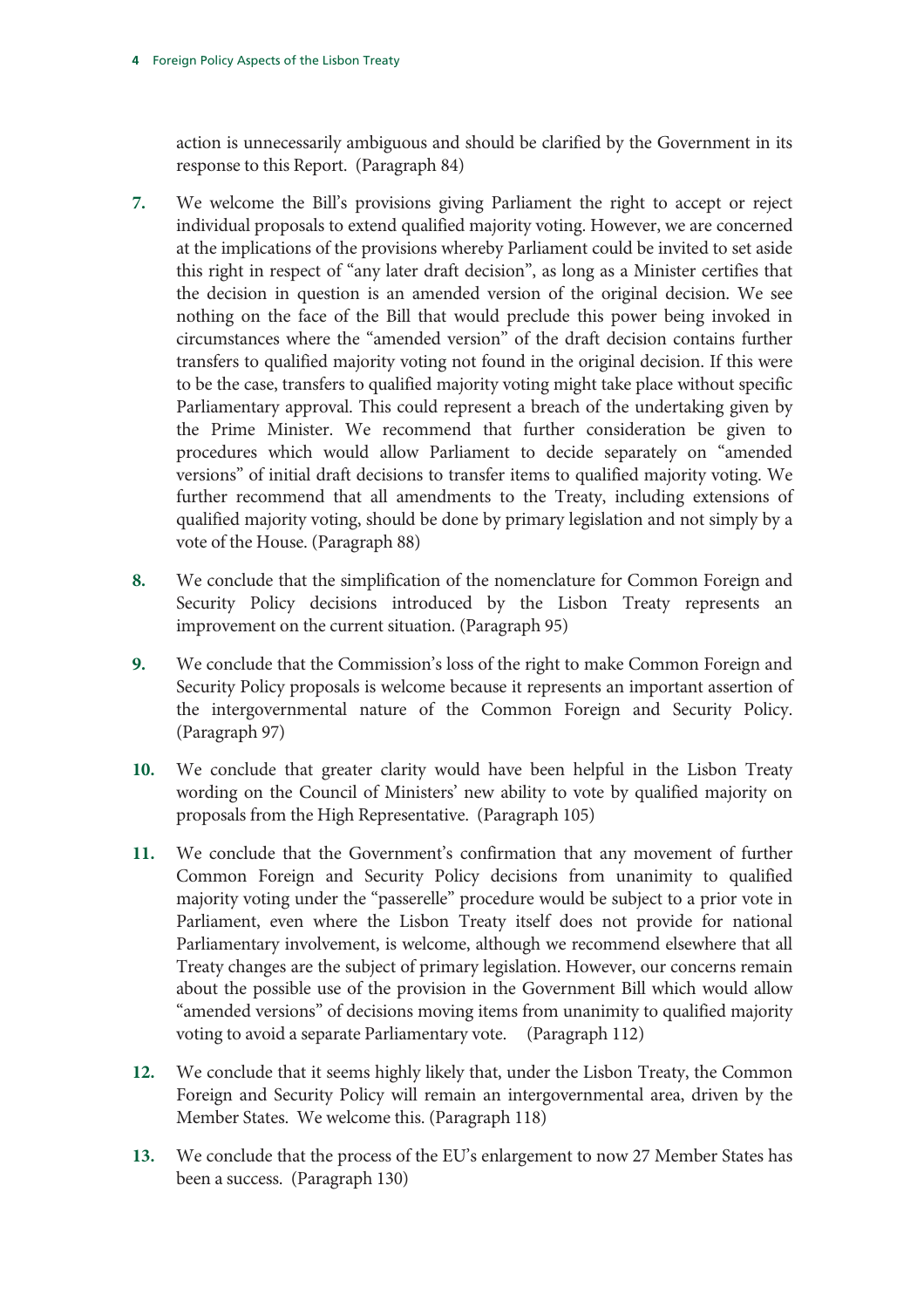- **14.** We conclude that the inclusion for the first time of a Treaty reference to the EU's neighbourhood policy represents a welcome expression of the importance of the Union's relationships with states surrounding it. (Paragraph 133)
- **15.** We conclude that the new post of High Representative of the Union for Foreign Affairs and Security Policy has the potential to give the EU a more streamlined international presence and to contribute to the more coherent development and implementation of external policy. We further conclude that it is clear that the High Representative is there to enact agreed foreign policy. (Paragraph 154)
- **16.** We conclude that there are grounds for concern that the holder of the new post of High Representative of the Union for Foreign Affairs and Security Policy could face work overload. We recommend that the Government engages with the other Member States and—when known—the nominee for the post to ensure that the potential benefits of the new post are not jeopardised by a plethora of duties and excessive workload. (Paragraph 155)
- **17.** We conclude that the Lisbon Treaty provision for the new High Representative to speak at the UN Security Council will make little difference to current practice. It will not undermine the position of the UK in the United Nations system nor the UK's representation and role as a Permanent Member of the Security Council. (Paragraph 157)
- **18.** We conclude that it is regrettable that the Lisbon Treaty does not state explicitly that the new European Council President may not simultaneously hold any other office. (Paragraph 162)
- **19.** We conclude that the reshaped role of the President of the European Council could help to generate consensus among EU leaders and lead to greater continuity in the chairing of the European Council. However, we are concerned by the current degree of uncertainty which surrounds the role and by the potential for conflict with the High Representative in representing the EU externally. This could undermine one of the main aims of the current Treaty reform process in the external field. We recommend that in its response to this Report, the Government sets out more clearly its conception of the role of the new European Council President, and its assessment of the likelihood that this will be realised. We further recommend that the Government initiates, in the course of discussions with its counterparts on the appointments to the new posts, the drawing-up of a memorandum of understanding on the respective roles which the European Council President and the High Representative are to play in the external representation of the Union. (Paragraph 170)
- **20.** We conclude that the personal characteristics of the individuals who are appointed to the key posts of European Council President, High Representative for Foreign Affairs and Security Policy, and President of the Commission—in particular, their capacity for teamwork and hard work—will play a critical part in determining whether the new EU foreign policy arrangements work effectively. We recommend that the Government should place a high priority on working constructively with its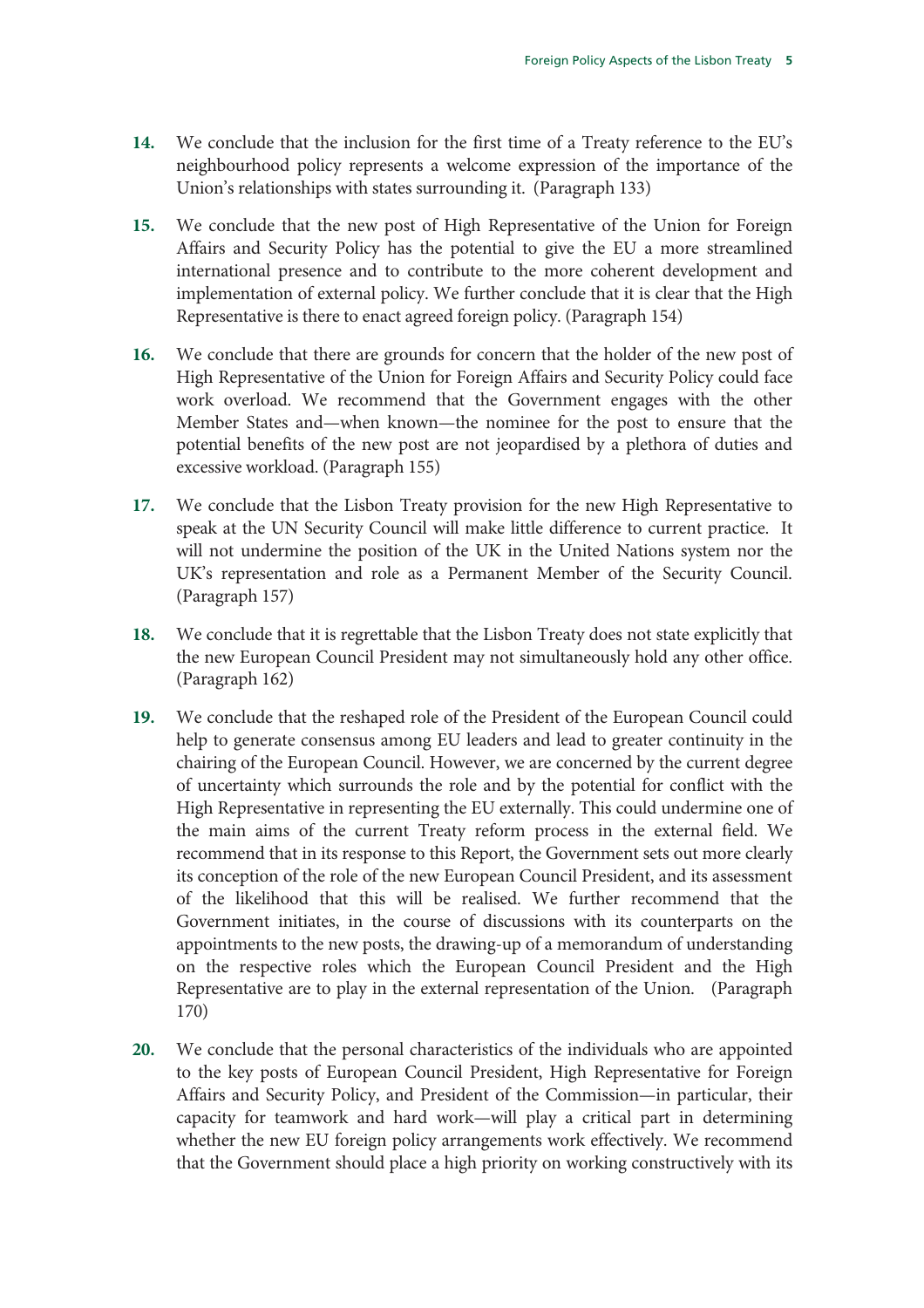European partners to ensure that the right individuals are selected for these posts. (Paragraph 177)

- **21.** We conclude that the new European External Action Service may serve a useful function as a means of reducing duplication between the Council Secretariat and the Commission and facilitating the development of more effective EU external policies, operating in parallel with rather than as a substitute for national diplomatic services. However, the Lisbon Treaty gives only a bare outline of the role of the new External Action Service, leaving most of the details of its functioning to be determined. This could well be a case of "the devil is in the detail". We conclude that the establishment of the European External Action Service will be a highly complex and challenging exercise. Given the scale and significance of the issues that remain to be resolved, it is vitally important for the Government to be fully engaged in negotiations on these matters, in order to ensure that the European External Action Service works as effectively as possible, and in a way concomitant with UK interests. (Paragraph 189)
- **22.** We recommend that the Government reports regularly to Parliament during 2008 and beyond on the progress of the discussions with other Member States and the EU institutions on the establishment of the European External Action Service, and on the positions it is adopting. Parliament should be kept informed of developments in resolving all the practical, organisational, legal, diplomatic status and financial issues which we have specified in paragraph 182 above. We further recommend that, in its response to this Report, the Government informs us of the arrangements which it proposes to put in place to ensure that Parliament and its committees receive the information necessary to scrutinise on an ongoing basis the work of the European External Action Service. (Paragraph 190)
- **23.** We welcome the opportunity that the new European External Action Service will offer for a greater intermingling of national and EU personnel and careers. We conclude that it would be beneficial to the UK for national secondees to be well represented among the new Service's staff. We recommend that the FCO encourages high-quality candidates among its staff to undertake secondments to the European External Action Service, by assuring them that they will have a "right of return" and that the experience will form a valued part of an FCO career. We recommend that the FCO should also reciprocally encourage European External Action Service staff to undertake secondments within the UK diplomatic service, in the interests of maximising the European External Action Service's collective understanding of UK national interests and foreign policy. (Paragraph 194)
- **24.** We conclude that the emergence in third countries of EU delegations which may be active in Common Foreign and Security Policy areas will at the least require careful management by UK Embassies on the ground. This might be of particular importance in those countries where there is no resident UK diplomatic representation. We recommend that in its response to this Report, the Government sets out its position regarding the conversion of Commission delegations into Union delegations, and informs us of the guidance which it is giving to British posts on working with the new EU bodies. (Paragraph 199)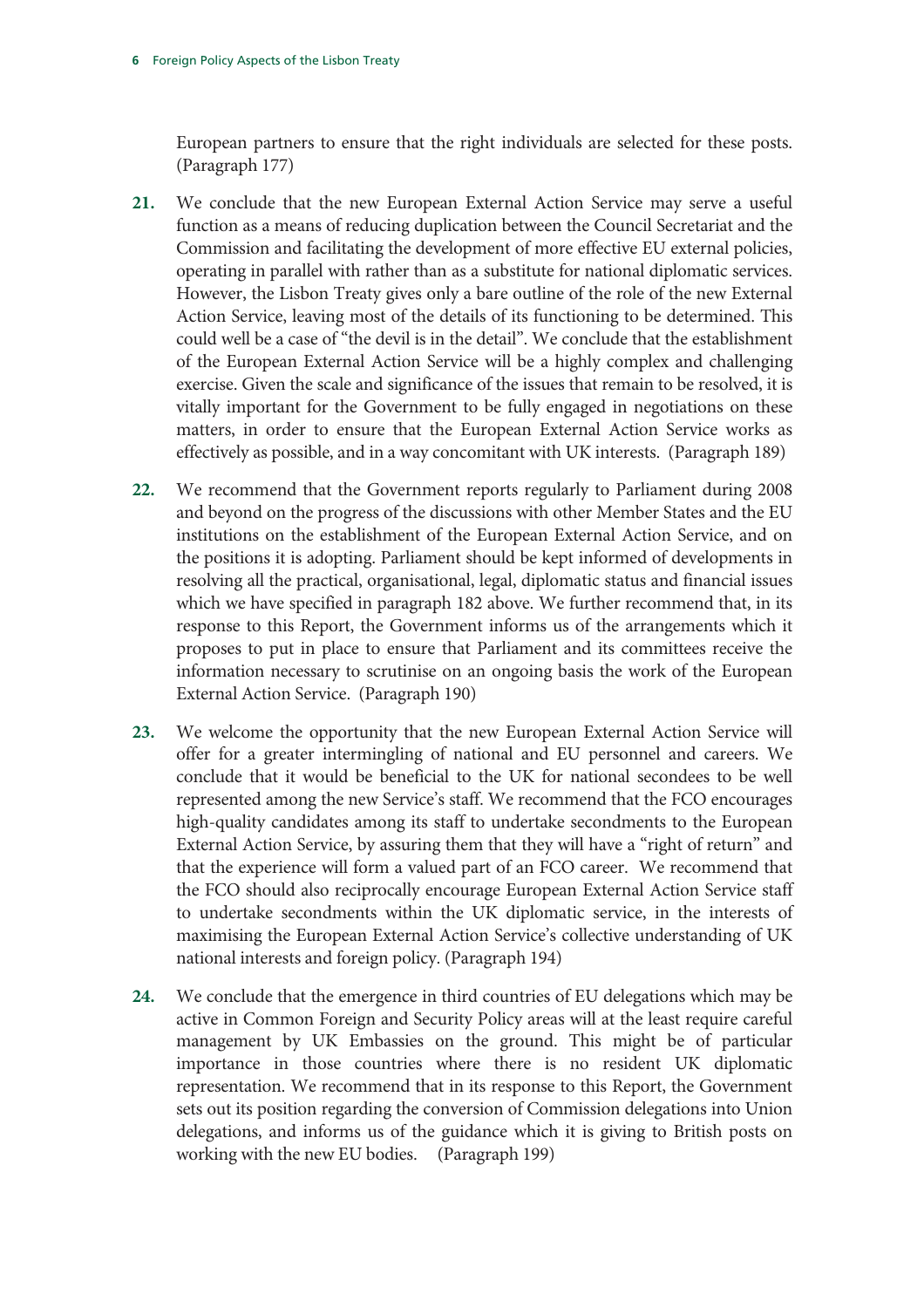- **25.** We recommend that in its response to the present Report, the Government sets out its reaction to the proposals that there should be "common offices" of EU Member States in third countries and that the new EU delegations may take on consular tasks. We also recommend that the Government clarifies the role and responsibilities of EU delegations in countries where the UK has no Embassy or High Commission. (Paragraph 203)
- **26.** We conclude that the Lisbon Treaty retains from the Constitutional Treaty a wording that on the surface at least is clumsy and ambiguous in its references to the prospect that the European Security and Defence Policy both "might" and "will" lead to a common defence. We therefore recommend that in its response to this Report the Government states whether or not it agrees that this is the case, providing such clarification as is necessary. (Paragraph 207)
- **27.** We conclude that there is no material difference between the provisions on foreign affairs in the Constitutional Treaty which the Government made subject to approval in a referendum and those in the Lisbon Treaty on which a referendum is being denied. (Paragraph 219)
- **28.** We conclude that the creation of the post of High Representative for Foreign Affairs and Security Policy, and of the European External Action Service, represent major innovations in the EU's foreign policy-making machinery. We further conclude that although their establishment does not risk undermining the Common Foreign and Security Policy's intergovernmental nature, the Government is underestimating, and certainly downplaying in public, the significance of their creation. This is unlikely to be beneficial to the UK's position in the EU. We recommend that the Government should publicly acknowledge the significance of the foreign policy aspects of the Lisbon Treaty. (Paragraph 220)
- **29.** We conclude that the new institutional arrangements for EU foreign policy created by the Lisbon Treaty have the potential to encourage more coherent and effective foreign policy-making and representation. However, the way in which the new arrangements will work in practice remains unclear. Much will depend on the individuals chosen to fill the new posts and how they choose to interpret their roles. We recommend that the Government engage actively with its EU partners to minimise the short-term disruption involved in the introduction of the new arrangements created by the Lisbon Treaty, and to help them contribute to the EU's development as a more effective international entity. It is particularly important that the Government and the FCO should not neglect the critical opportunities that are likely to arise over the next 12 months to influence the detailed planning of the new foreign policy arrangements, so as to ensure that they operate in ways which are fully compatible with UK interests. (Paragraph 221)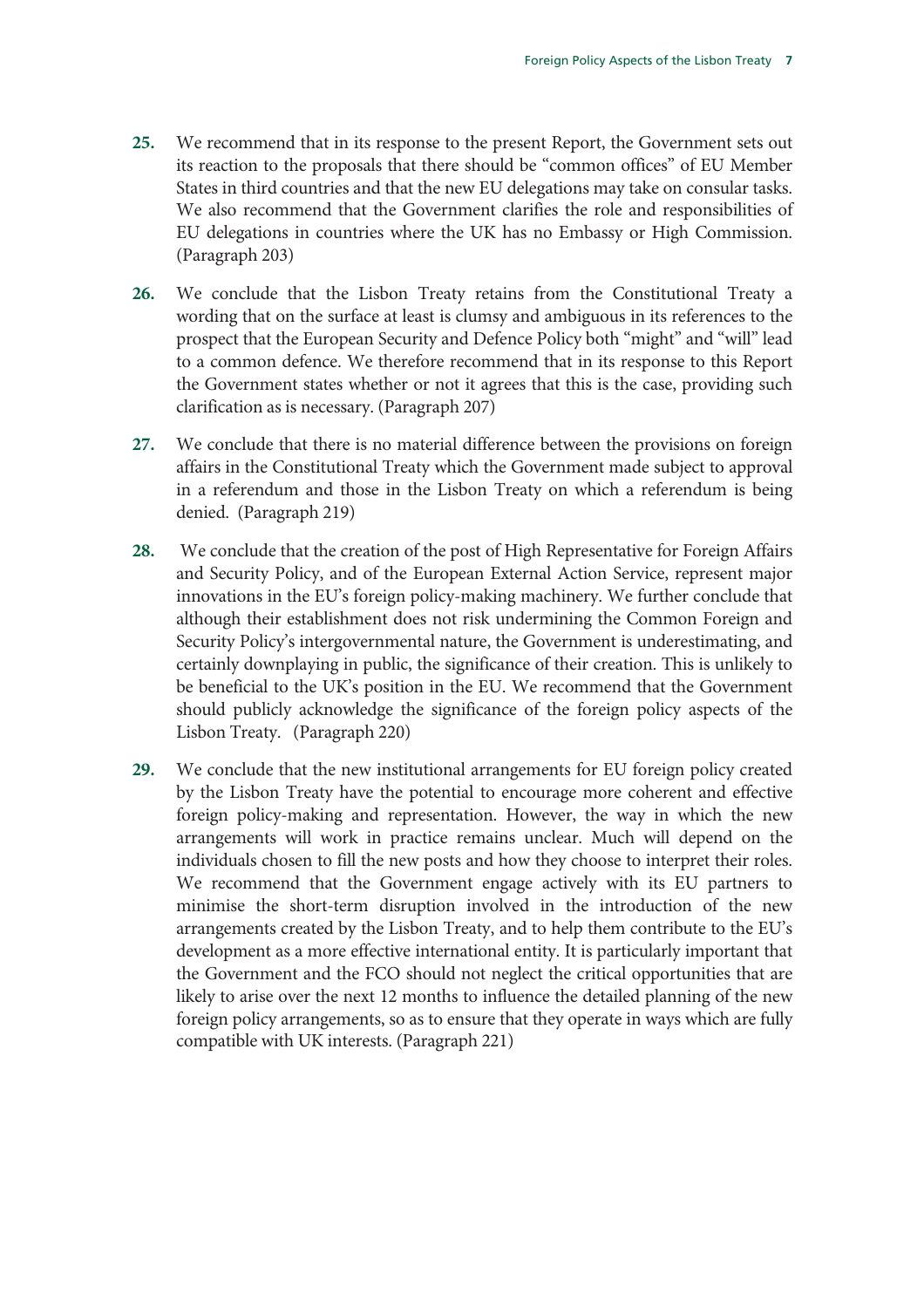## **Introduction**

1. The Foreign Affairs Committee has maintained an ongoing Inquiry into Developments in the European Union since 2001.<sup>1</sup> We take evidence from the Foreign Secretary or the Minister for Europe before each six-monthly formal meeting of the European Council, the body of EU heads of state or government. We also periodically publish Reports, the last of which assessed a number of issues following the UK's Presidency of the EU in the second half of 2005, and was published in July 2006.<sup>2</sup>

2. In 2007 we took a particular interest in the process of EU Treaty reform. We questioned the then Foreign Secretary, the Rt Hon Margaret Beckett MP, on this when she gave evidence on 19 June, in advance of the June European Council.<sup>3</sup> Under the Portuguese EU Presidency in the second half of the year, an Intergovernmental Conference (IGC) among the Member States opened in July and concluded in December with the signing of the Treaty of Lisbon. We held further evidence sessions following the launch of the IGC—with the new Minister for Europe, Mr Jim Murphy MP, on 12 September;<sup>4</sup> with the new Foreign Secretary, the Rt Hon David Miliband MP, on 10 October;<sup>5</sup> and with the latter again on 12 December, in advance of the December European Council.<sup>6</sup> The following day, 13 December, Mr Miliband and the Prime Minister signed the Lisbon Treaty on behalf of the UK.

3. On 24 October 2007 we decided to produce a Report on foreign policy aspects of the new EU Treaty.7 At the informal meeting of the European Council in Lisbon on 18-19 October, the Member States had reached political agreement on a new Treaty which was expected to be signed at the formal European Council meeting in December. By this stage it was clear that the Government would be asking Parliament to consider legislation in early 2008 incorporating the provisions of the new Treaty into UK law, thereby enabling its ratification.

4. In publishing this Report, our aim is two-fold. Our primary purpose is to inform the House's consideration of the Government's Bill, which was published on 17 December as the European Union (Amendment) Bill. In addition, the Treaty sets out a bare outline of several aspects of the EU's new foreign policy arrangements, leaving the details of their implementation to be worked out. Under these circumstances, we thought it useful to identify some policy issues for the Foreign and Commonwealth Office (FCO) to address when it participates in discussions on these matters.

5. Although our focus in this Report is on foreign policy aspects of the new Treaty, we do not wish to imply that other issues are unimportant or of no interest to us. We have

<sup>1</sup> Foreign Affairs Committee, Session 2001–02, press release No 3, 20 July 2001

<sup>2</sup> Foreign Affairs Committee, Sixth Report of Session 2005–06, *Developments in the European Union*, HC 768

<sup>3</sup> Qq 103-206

<sup>4</sup> Qq 207-307

<sup>5</sup> Qq 308-410

<sup>6</sup> Qq 494-614

<sup>7</sup> Minutes of the meeting on 24 October 2007, via www.parliament.uk/facom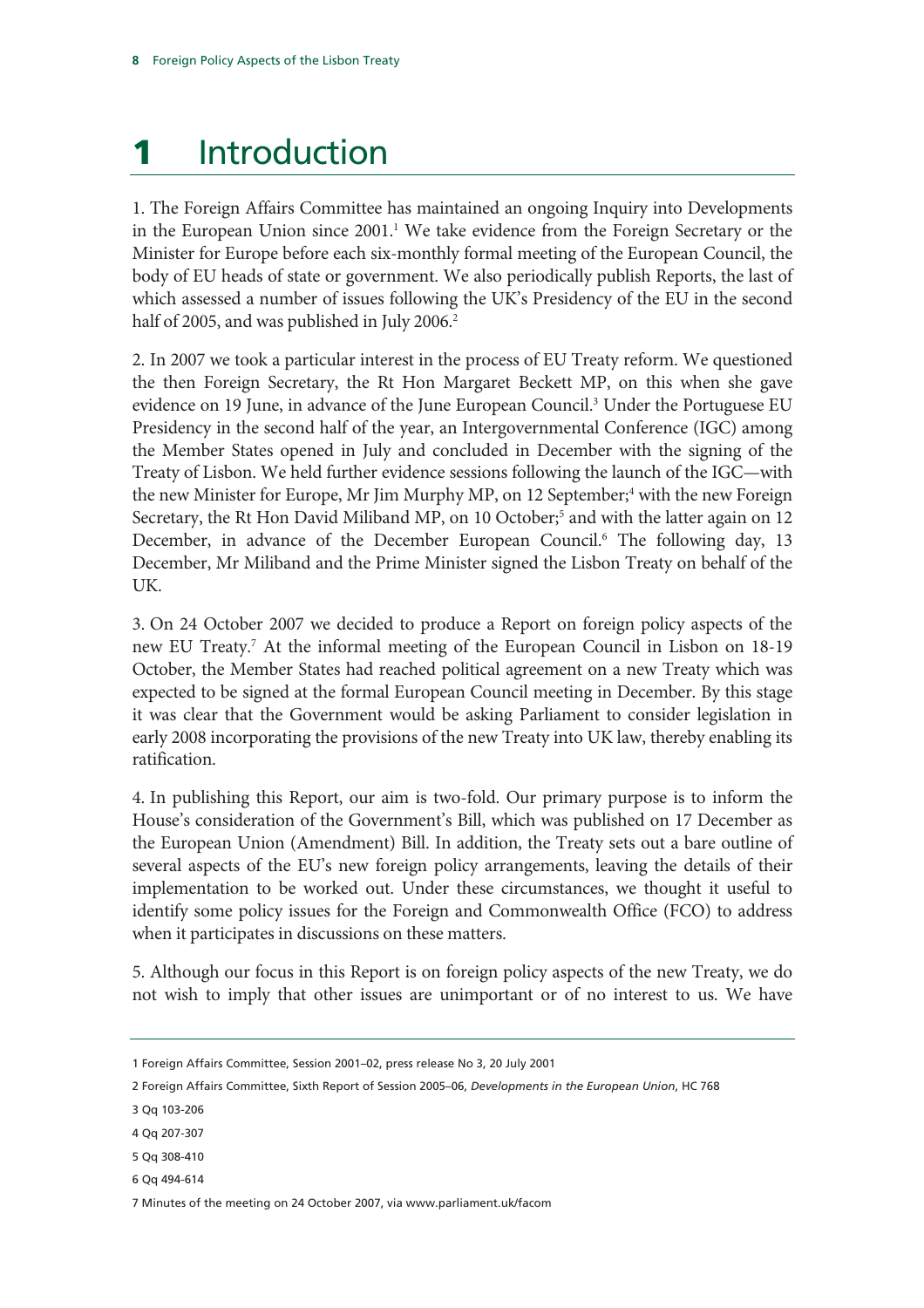questioned Ministers widely on a number of aspects of the new Treaty and the 2007 IGC process. Our remit is to scrutinise the "expenditure, policy and administration" of the FCO and its associated bodies.<sup>8</sup> This report aims to illuminate for Parliament and the public those aspects of the Lisbon Treaty most directly relevant to the future operation of the FCO and of UK foreign policy in the EU framework. These include a number of matters which go wider than the narrow focus in the public debate on the Government's "red lines". We are also aware that other aspects have been looked at in detail by the European Scrutiny Committee.<sup>9</sup>

6. To help us prepare this Report, we took oral evidence on three occasions, in addition to the sessions on general EU issues referred to in paragraph 2 above. On 21 November 2007, we heard from Professor Christopher Hill, of the University of Cambridge; Professor Richard Whitman, of the University of Bath; and Mr Graham Avery, of St Antony's College, University of Oxford, and until retirement in 2006 a longstanding European Commission official, whose career included service in the Directorate-General for External Relations.10 On 5 December, we heard from the Rt Hon the Lord Owen, former Foreign Secretary.<sup>11</sup> On 8 January 2008, we took evidence in Brussels from Dr Javier Solana, the EU's High Representative for the Common Foreign and Security Policy (CFSP).<sup>12</sup> We are grateful to all those who gave oral evidence and made written submissions.<sup>13</sup> We also wish to thank our interlocutors at a series of informal meetings during our visit to Brussels, and staff at the UK Permanent Representation to the EU who facilitated that visit.

7. In addition to the witnesses listed above, we invited serving officials of the EU Council Secretariat and European Commission to give oral evidence. However, they declined to do so before the new Treaty was signed, on the grounds that such a move would be premature. We regret that we were not able to elicit their views in a public evidence session. This has unavoidably limited the extent to which we could draw upon those views in this Report.

8. The structure of this Report is as follows. Chapter 2 briefly considers matters relating to the 2007 IGC in general, including necessary background to the rest of the Report and consideration of the involvement of Parliament in the IGC process. The rest of the Report deals with foreign policy aspects of the Lisbon Treaty. Chapter 3 briefly considers the development of the foreign policy arrangements contained in the Treaty, including the Government's position in regard to its foreign policy "red line". Chapters 4 to 7 deal with the Treaty's substantive foreign policy content. In each of these chapters, we first set out the relevant provisions in the Treaty and then assess them. Chapter 8 provides several points of overall assessment. Annexes 1-4 set out in diagrammatic or tabular form many of the key

<sup>8</sup> House of Commons, *Standing Orders of the House of Commons: Public Business 2007*, HC 405, 29 March 2007, SO No. 152

<sup>9</sup> European Scrutiny Committee, Thirty-fifth Report of Session 2006–07, *European Union Intergovernmental Conference*, HC 1014; and Third Report of Session 2007–08, *European Union Intergovernmental Conference: Follow-up report*, HC 16-iii

<sup>10</sup> Qq 411-457

<sup>11</sup> Qq 458-493

<sup>12</sup> Qq 616-630

<sup>13</sup> Full details of the oral and written evidence are given at pp 102-103 in this volume and in the preliminary pages of the companion volume of evidence HC 120-II.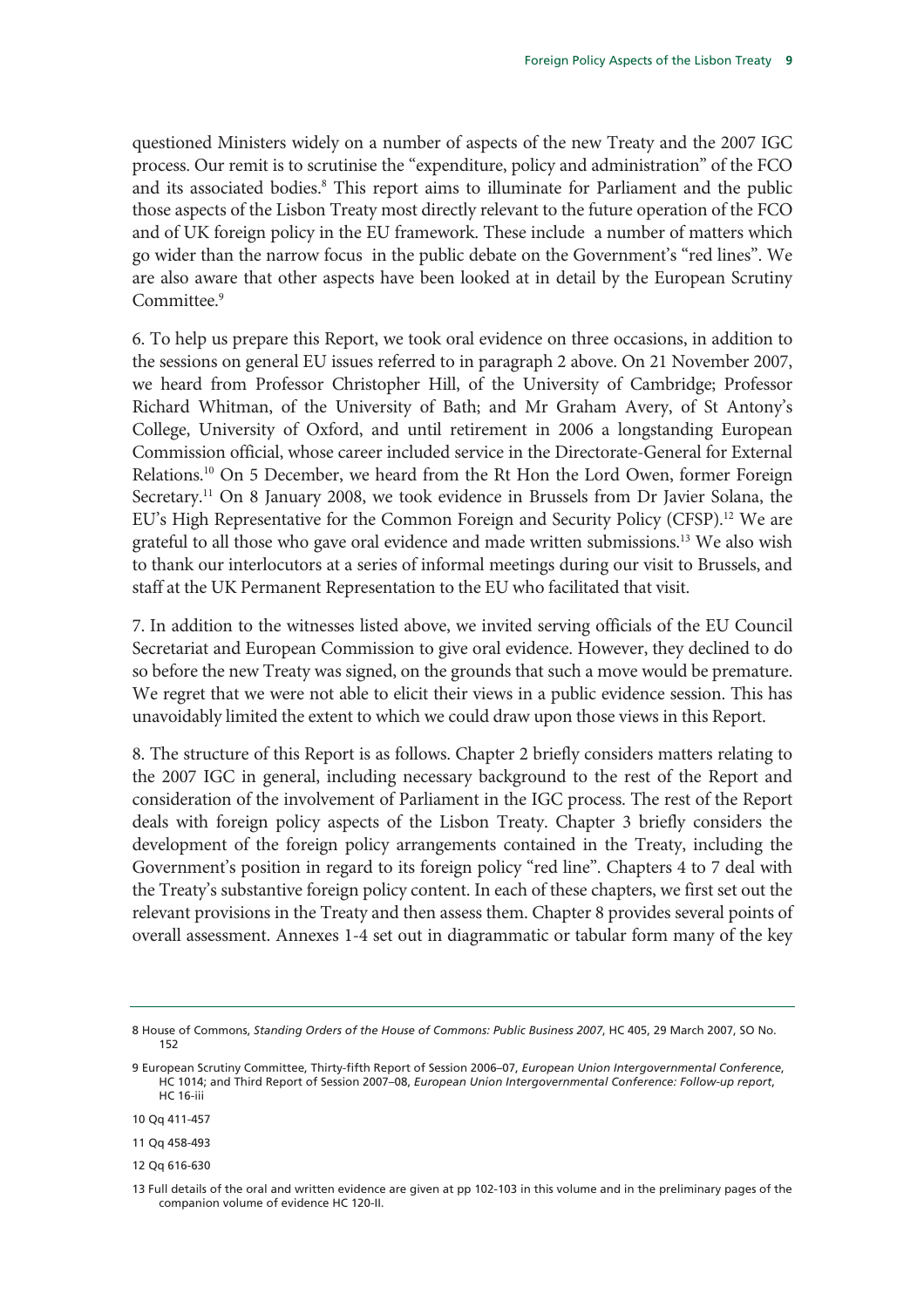foreign policy arrangements under the Lisbon Treaty which are referred to in the text, and Annex 5 provides a glossary.

9. This Report was prepared on the basis of the final text of the Lisbon Treaty, dated 3 December 2007.14 Article numbers in the final text of the Treaty—which are referred to in the text of our Report—may vary from those in earlier drafts of the Treaty, which may be those referred to by witnesses in their evidence.

#### **Terminology**

#### *Treaty name*

10. When we decided to produce this Report, the new Treaty was commonly referred to as the "Reform Treaty". This was the term used both by the UK Government and in the mandate for the 2007 IGC agreed by EU leaders.<sup>15</sup> As a result, it is the name which is used in much of our evidence. However, when the final text of the new Treaty was published in December, the term adopted was the "Treaty of Lisbon". This is the name used in the Government's Bill, and in this Report we therefore refer throughout to the "Lisbon Treaty".

#### *The EU's "Community" elements*

11. The Maastricht Treaty of 1992 made formal a distinction between "Community" and "intergovernmental" elements of the EU. "Community" elements are governed according to the "Community method", under which there may be legislation which is binding on the Member States, which only the European Commission may propose, which typically requires European Parliament approval, and which is subject to the jurisdiction of the European Court of Justice (ECJ) and to enforcement by the European Commission. Until the Maastricht Treaty, only the European Community (EC) existed, governed according to the Community method under the Treaty establishing the European Community (TEC). The Maastricht Treaty, officially called the Treaty on European Union (TEU), added to the EC two "intergovernmental" elements, namely co-operation in the field of foreign and security policy, and co-operation in the field of justice and home affairs. These two elements fell outside the Community method. The Maastricht Treaty brought all three elements together under the umbrella of the new European Union. The three elements are often referred to as to the EU's three "pillars", namely the Community first pillar, the intergovernmental Common Foreign and Security Policy (CFSP) comprising the second pillar, and intergovernmental cooperation on Justice and Home Affairs (JHA) comprising the third pillar.

12. The Lisbon Treaty would abolish the European Community. If the Lisbon Treaty comes into force, only the European Union will exist. However, despite this, the "Community method" and its associated institutions and procedures will continue to exist as part of the EU, governed by an amended version of the TEC, which would be renamed

<sup>14</sup> CIG 14/07 and CIG 15/07, 3 December 2007, via www.consilium.europa.eu

<sup>15</sup> The IGC mandate is document 11218/07, 26 June 2007, via www.consilium.europa.eu; see also FCO*, The Reform Treaty: The British Approach to the European Union Intergovernmental Conference, July 2007*, Cm 7174, July 2007; and minutes of the Committee's meeting on 24 October 2007, via www.parliament.uk/facom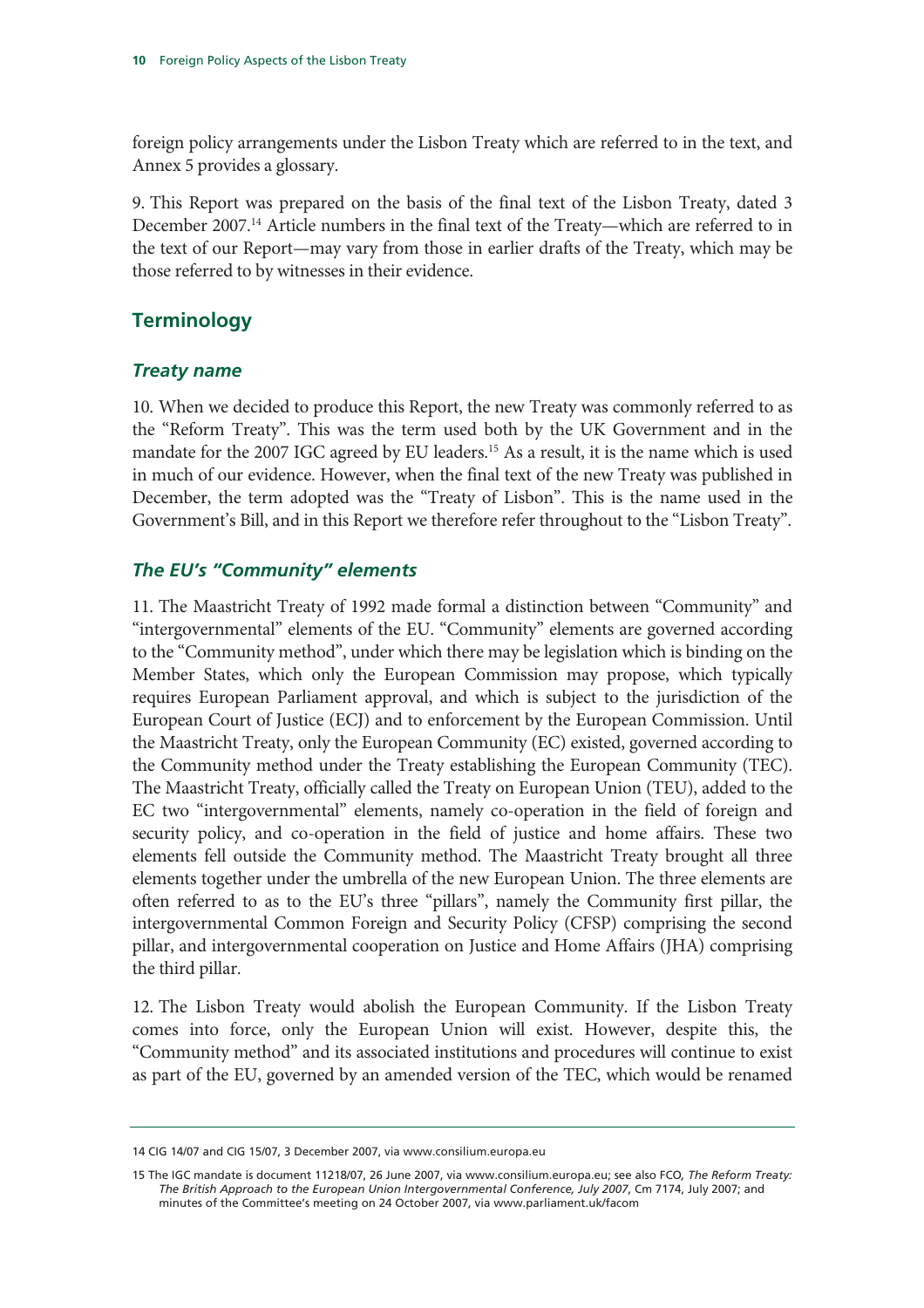to refer to the EU instead of the EC. Compared to the *status quo,* the difference—under the Lisbon Treaty—is that these "Community" elements would legally and linguistically be subsumed into the European Union. Although the proposed formal abolition of the EC means that it is problematic to continue to refer to these elements as "Community" ones,<sup>16</sup> it is vital to be able to continue to distinguish between "Community" and intergovernmental elements of the foreign policy aspects of the Lisbon Treaty. At the time of preparation of this Report, no new conventional terminology had emerged; we have therefore continued to refer to "Community" elements, as the wording least likely to cause confusion.

#### *"Foreign policy" and "external action"*

13. In the policy field discussed by this Report, the distinction between the EU's "Community" and intergovernmental elements gives rise to a need for a term which encompasses both. In the title and some of the chapter headings and conclusions of this Report, we use the term "foreign policy" informally in this inclusive way. However, in the Lisbon Treaty, the official EU term encompassing both "Community" and intergovernmental elements is EU "external action".17 Given the purposes of our Report, we felt that we should adhere as closely as possible to the terminology of the Lisbon Treaty. To refer jointly to "Community" and intergovernmental elements as "foreign policy" might in any case cause confusion with the intergovernmental Common Foreign and Security Policy (CFSP). In the main text of this Report, therefore, the term EU "external action" refers jointly to relevant "Community" areas of policy plus the intergovernmental CFSP.

#### *"Council"*

14. There are two EU bodies with the word "Council" in their title. The European Council is the grouping of Member State heads of state or government, i.e. Presidents and/or Prime Ministers. The Council of the European Union is the body of Member State Ministers. As such, the Council of the European Union has been known as the Council of Ministers. The Council of the European Union meets in different configurations of Ministers depending on the policy area under discussion—for example, Foreign Ministers meet currently in the General Affairs and External Relations Council. Along with the European Parliament, the Council of the European Union is the EU's legislative body. By contrast, the European Council has no legislative powers, but sets the EU's direction and strategy. In this Report, we follow conventional practice in using the shortened form "Council" to refer only to the Council of Ministers; when we mean the European Council, we use the full term.

<sup>16</sup> See Q 457 [Mr Avery]

<sup>17</sup> Ev 82 [Professor Whitman]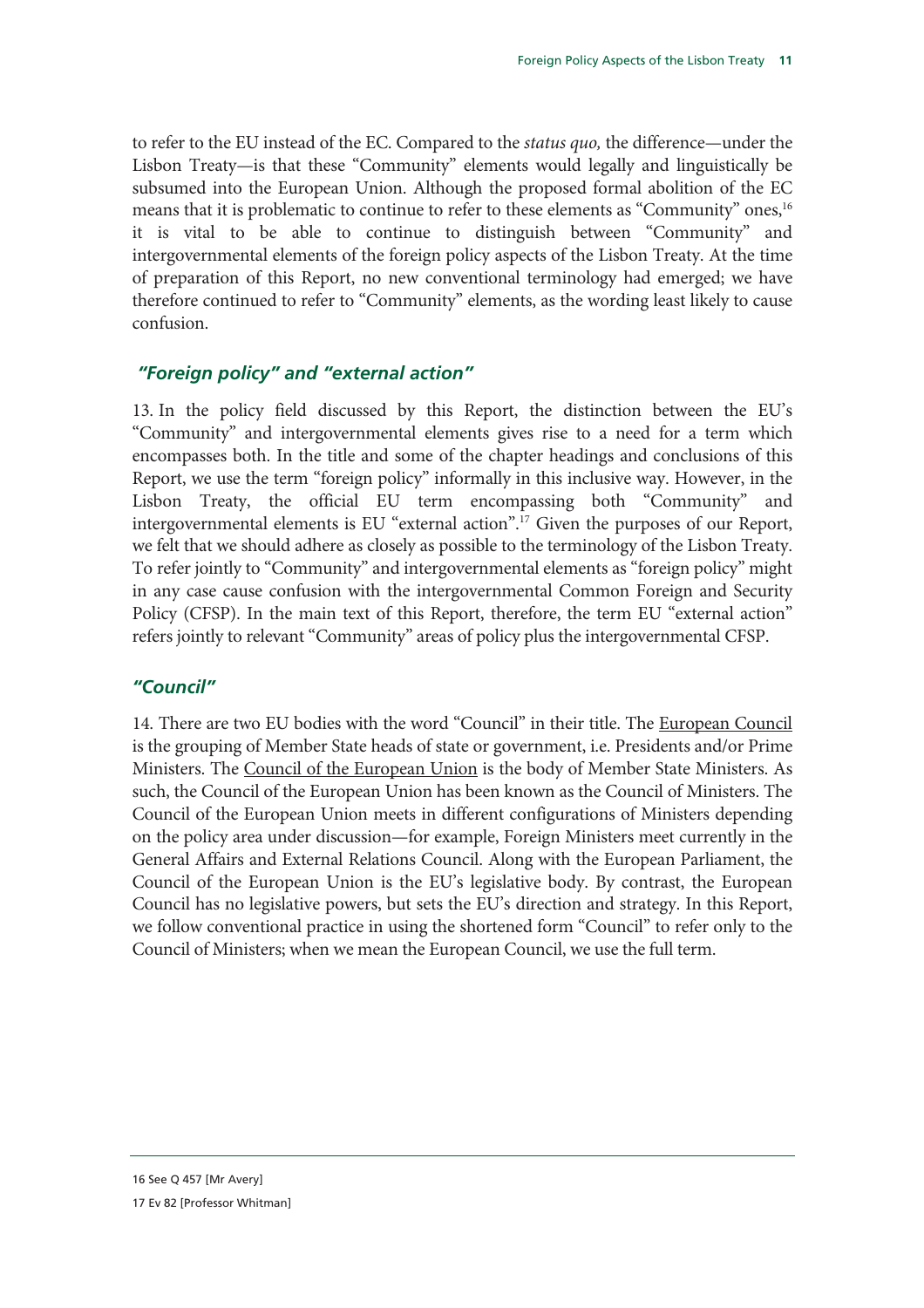## 2 The 2007 IGC process

#### **The Constitutional Treaty**

15. The Lisbon Treaty is the product of an EU institutional reform process which stretches back to 2001. In that year, the European Council at Laeken declared that the recently concluded Amsterdam (1997) and Nice (2001) Treaties still left the EU with an inadequate institutional framework, particularly in the face of the EU's—probably large—forthcoming enlargement. The "Laeken Declaration" said, as regards internal matters, that "the European institutions must be brought closer to its citizens", while, as regards external matters, that the EU "needs to shoulder its responsibilities in the governance of globalisation."18 At Laeken, the European Council initiated a Convention on the Future of Europe—comprising representatives of the EU institutions, Member State governments and national Parliamentarians—which was to draw up a draft of a new EU Treaty.19

16. The Convention placed its "Draft Treaty establishing a Constitution for Europe" in front of Member State leaders in July 2003. The Convention's draft formed the basis for negotiations on a new EU Treaty among the Member States at a traditional Intergovernmental Conference (IGC) in 2003–04. The Member States reached agreement on the text of the Constitutional Treaty in June 2004 and signed the document that October. It was planned that the Constitutional Treaty would come into force, following its ratification by the Member States, on 1 November 2006.

17. On 20 April 2004, before the final Constitutional Treaty text had been agreed, the then Prime Minister Tony Blair announced to the House that the UK would hold a referendum on the new Treaty.<sup>20</sup> It was envisaged that the referendum would be held after Parliament had passed the necessary legislation allowing the new Treaty to take effect in the UK. The Government Bill providing for the Constitutional Treaty to pass into UK law, subject to the outcome of the referendum for which the Bill provided, was given a second reading in February 2005 by 345 votes to 130. In their 2005 general election manifestos, all three major political parties promised to hold a referendum on the Constitutional Treaty.<sup>21</sup> The Government immediately reintroduced the Bill following its re-election in May 2005.

18. On 29 May and 1 June 2005 respectively, the French and Dutch electorates rejected the Constitutional Treaty in referendums, by 55% and 62% respectively. As EU Treaties can take effect only when ratified by all EU Member States, the French and Dutch "no" votes prevented the Constitutional Treaty from ever coming into force. With most of the Member States which had not yet ratified the Constitutional Treaty putting their ratification processes on hold in the wake of the French and Dutch votes, in the end the

<sup>18 &</sup>quot;Laeken Declaration on the Future of the European Union", Annex 1 to Laeken European Council, Presidency Conclusions, 14-15 December 2001, via www.consilium.europa.eu

<sup>19</sup> Two Members of our Committee, the Rt Hon David Heathcoat-Amory MP and Ms Gisela Stuart MP, served as the House of Commons representatives to the Convention.

<sup>20</sup> HC Deb, 20 April 2004, col 155

<sup>21 &</sup>quot;Britain forward not back", the Labour Party manifesto 2005, pp 83-84; "Are you thinking what we're thinking?", Conservative election manifesto 2005, p 26; "Liberal Democrats: The Real Alternative", 2005 English general election manifesto, p 14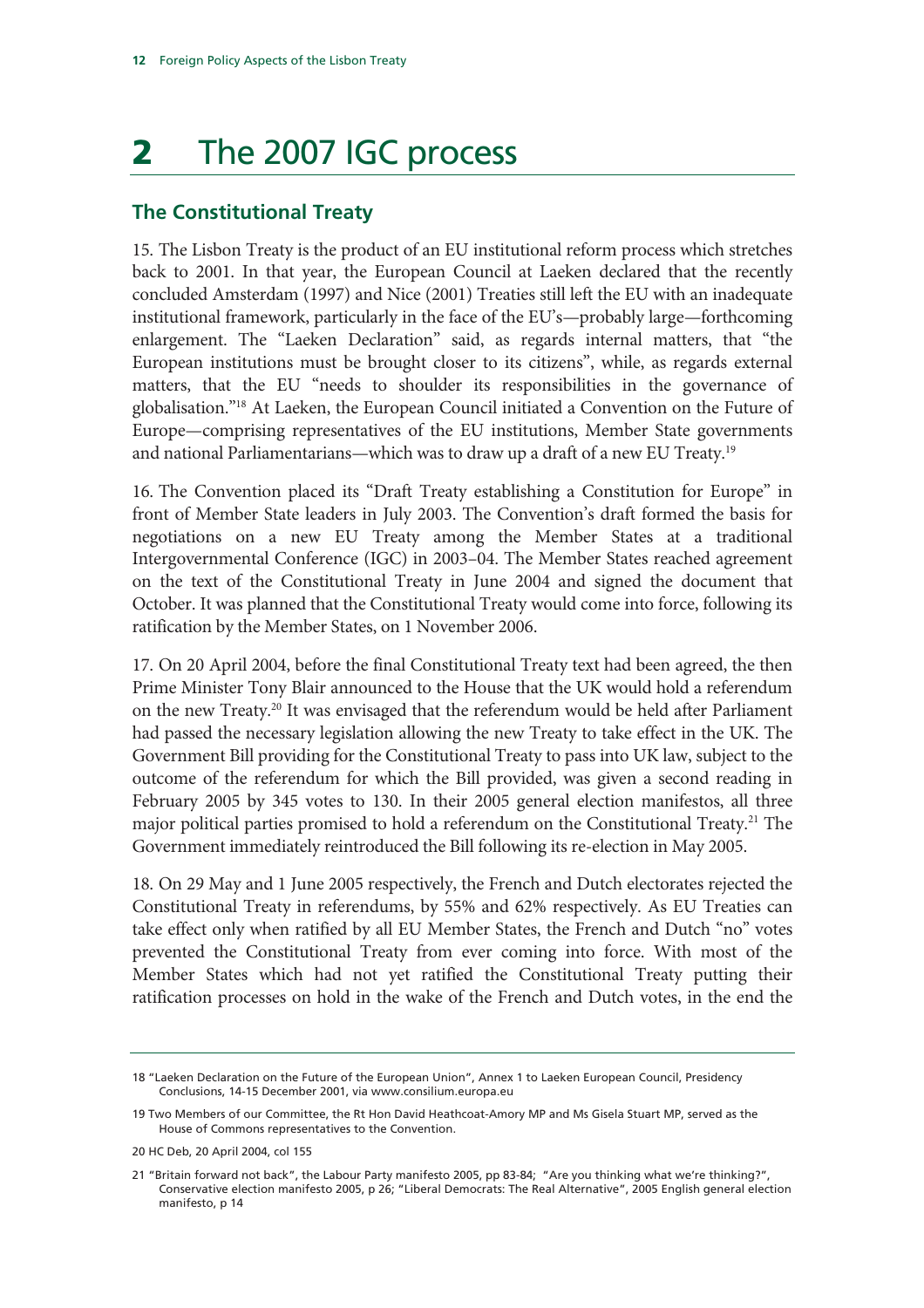Constitutional Treaty was ratified by 18 of the 27 Member States. The UK was one of the Member States which put its ratification process on hold.<sup>22</sup>

19. In the wake of the French and Dutch referendums, in June 2005 the EU declared a "period of reflection" to consider the future of the institutional reform process.<sup>23</sup> In June 2006, the European Council extended the "period of reflection" for another year, but it requested Germany, which would hold the rotating EU Presidency in the first half of 2007, to present a report which would "serve as the basis for further decisions on how to continue the reform process".24 The same European Council emphasised the need for public involvement. Its conclusions stated, in a paragraph headed "Europe Listens", that "reinforced dialogue with the citizens requires adequate means and commitment".25

#### **Renewed Treaty reform: the 2007 Intergovernmental Conference**

20. The German Presidency made clear from the start of 2007 its hope of resolving the EU's institutional impasse. The first concrete sign that the German Presidency's ambitious timetable might be becoming a serious prospect came in the "Berlin Declaration" of 25 March 2007, which announced the aim of "placing the European Union on a renewed common basis before the European Parliament elections in 2009."26 However, the Berlin Declaration was signed only in the name of the Presidents of the three EU institutions— European Council, European Commission and European Parliament—as there was no agreement among the Member States themselves.<sup>27</sup> At this time, the Member States were split between those which wished to revive the Constitutional Treaty and those, including the UK, which preferred a very different and less ambitious approach to Treaty reform.

21. The German Presidency prepared its report to the June 2007 European Council on the future of the institutional reform process by taking soundings from Member State representatives—known as "focal points" or, informally, "sherpas"—rather than by circulating draft texts for comment. The UK's "focal points" were Mr Kim Darroch, then head of the Cabinet Office European Secretariat, and the FCO official Ms Nicola Brewer, who was replaced after she left the FCO in March by Ms Shan Morgan, EU Director there.28 Most of the German Presidency's contacts with the "focal points" occurred bilaterally; the "focal points" met as a group with the German Presidency on four occasions, on 24 January, 2 May, 15 May and 19 June.<sup>29</sup>

27 Q 123 [Mrs Beckett]

<sup>22</sup> See the statement of the then Foreign Secretary, the Rt Hon Jack Straw MP, at HC Deb, 6 June 2005, col 991-2

<sup>23 &</sup>quot;Declaration by the Heads of State or Government of the Member States of the European Union on the ratification of the Treaty establishing a Constitution for Europe", Brussels European Council, 18 June 2005, via www.consilium.europa.eu

<sup>24</sup> Brussels European Council, Presidency Conclusions, 15-16 June 2006, via www.consilium.europa.eu, paragraph 48

<sup>25</sup> Ibid., paragraph 3

<sup>26</sup> Text via www.eu2007.de; on the Berlin Declaration, see also Qq 122-23 [Mrs Beckett], Ev 41 [Mr Murphy] and Ev 140 [Mr Hoon]

<sup>28</sup> HC Deb, 15 January 2007, col 786W, 788W; HC Deb, 27 March 2007, col 1493W

<sup>29</sup> Ev 41 [Mr Murphy]; Qq 113 [Mrs Beckett], 310 [Mr Murphy]; see also European Scrutiny Committee, First Special Report of Session 2007–08, *European Union Intergovernmental Conference: Government Responses to the Committee's Thirty-fifth Report of Session 2006–07 and the Committee's Third Report of Session 2007–08*, HC 179, pp 2-3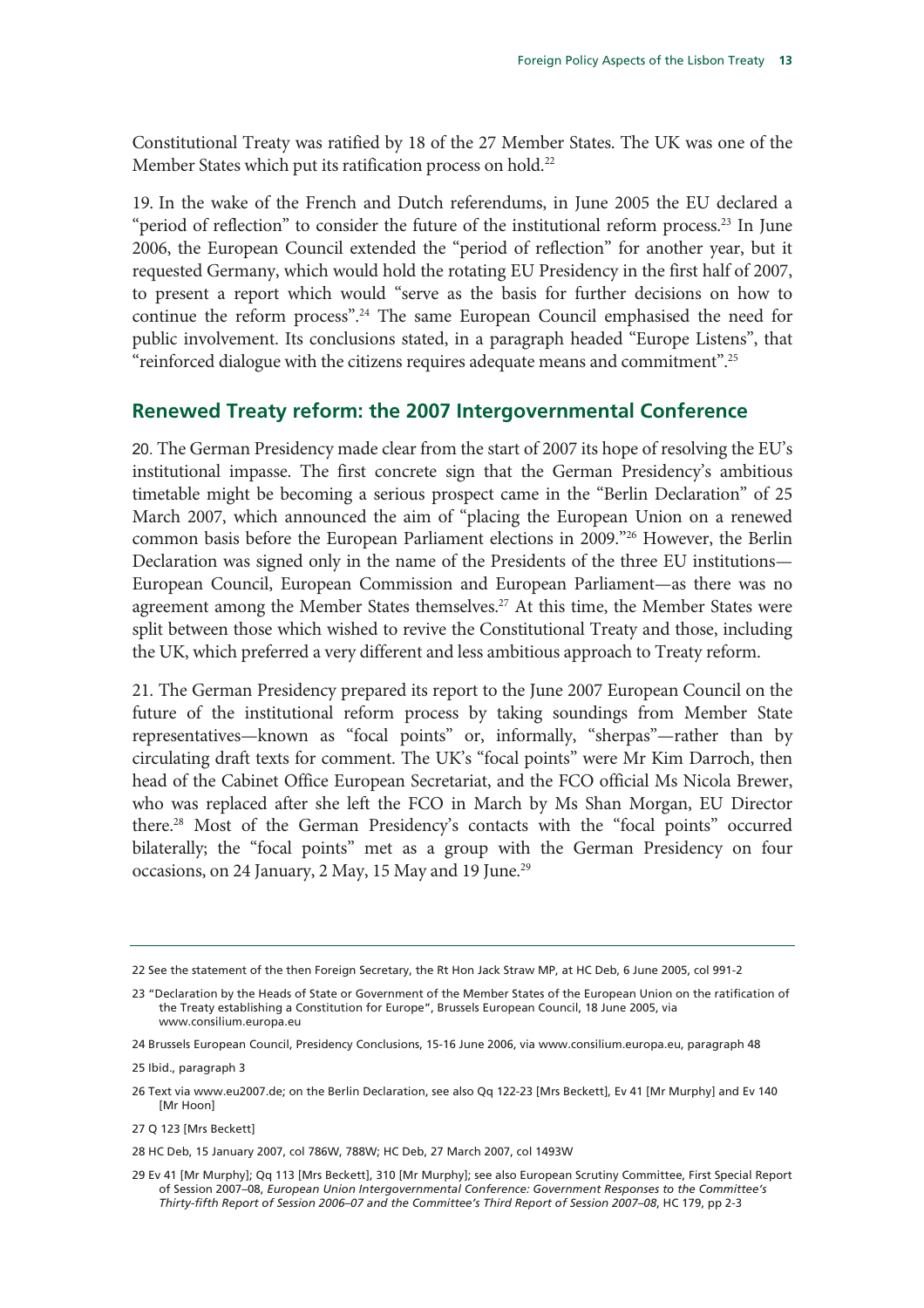22. The German Presidency presented its report on the institutional reform process to the Member States on 14 June 2007.<sup>30</sup> In its report, the Presidency concluded that the way forward was to "preserve the substance of the innovations agreed upon in the 2004 IGC" while abandoning the structure of a single Constitutional Treaty and "constitutional" language and symbols. The Presidency therefore proposed "a return to the classical method of treaty change"—that is, a return to the practice of amending, rather than replacing, existing Treaties. The Presidency further proposed that an IGC be convened rapidly, with the aim of reaching agreement on a new Treaty by the end of 2007. To that end, the Presidency recommended that the European Council meeting on 21-22 June agree a detailed mandate for the IGC.

23. The German Presidency's report was discussed by Member State Foreign Ministers meeting informally on 17 June. On 19 June, the German Presidency published a draft IGC mandate.<sup>31</sup> This was the first time that Member States saw proposed Treaty terms, only two days before the opening of the European Council. This left no opportunity for Parliamentary scrutiny, and also appears unlikely to have allowed scope for extensive consultation within Government.<sup>32</sup> A final mandate for the 2007 IGC was agreed four days after publication of the Presidency draft, in the early hours of 23 June, following intensive negotiations at the European Council.<sup>33</sup> The IGC mandate was to provide the "exclusive basis" for the new Treaty.<sup>34</sup> Given the detailed nature of the IGC mandate, the substantive negotiating work of a normal IGC was as a result almost wholly concluded before the IGC opened. Once the European Commission and European Parliament had issued their opinions as required,<sup>35</sup> the 2007 IGC was launched on 23 July 2007, under the EU's new Portuguese Presidency. On the same day, the Portuguese Presidency published the first draft text of the new EU Treaty, on the basis of the IGC mandate agreed in a few days under the German Presidency.<sup>36</sup> For its part, the Government published on 23 July a White Paper setting out its approach to the 2007 IGC.<sup>37</sup>

24. The 2007 IGC moved through several phases. First, the draft Treaty text of 23 July was checked by legal experts to ensure that it reflected exactly the IGC mandate agreed by the European Council in June. There was an opportunity for political-level discussion among Member State Foreign Ministers at their informal meeting on 7-8 September. On the basis of the work completed by that point, a further draft Treaty text was published, dated 5 October.<sup>38</sup> This text went before the informal European Council meeting in Lisbon of 18-

<sup>30 10659/07, 14</sup> June 2007

<sup>31</sup> SN 3116/2/07 REV2

<sup>32</sup> The Government told the European Scrutiny Committee that the Cabinet discussed the IGC mandate on 21 June; European Scrutiny Committee, *European Union Intergovernmental Conference: Government Responses*, p 14

<sup>33</sup> On these matters, see also European Scrutiny Committee, *European Union Intergovernmental Conference*, paras 5-11, and *European Union Intergovernmental Conference: Follow-up report*, paras 7-8

<sup>34</sup> IGC mandate, document 11218/07, 26 June 2007, via www.consilium.europa.eu

<sup>35 &</sup>quot;Reforming Europe for the 21st Century", Opinion of the European Commission, pursuant to Article 48 of the Treaty on European Union, on the conference of representatives of the governments of the Member States convened to revise the Treaties, COM(2007)412 final, 10 July 2007; "Convening of the Intergovernmental Conference", Opinion of the European Parliament, P6\_TA(2007)0328, 11 July 2007

<sup>36</sup> CIG 1/07 and 2/07, 23 July 2007

<sup>37</sup> FCO*, The Reform Treaty: The British Approach to the European Union Intergovernmental Conference, July 2007*, Cm 7174, July 2007

<sup>38</sup> CIG 1/1/07 REV 1 and CIG 2/1/07 REV 1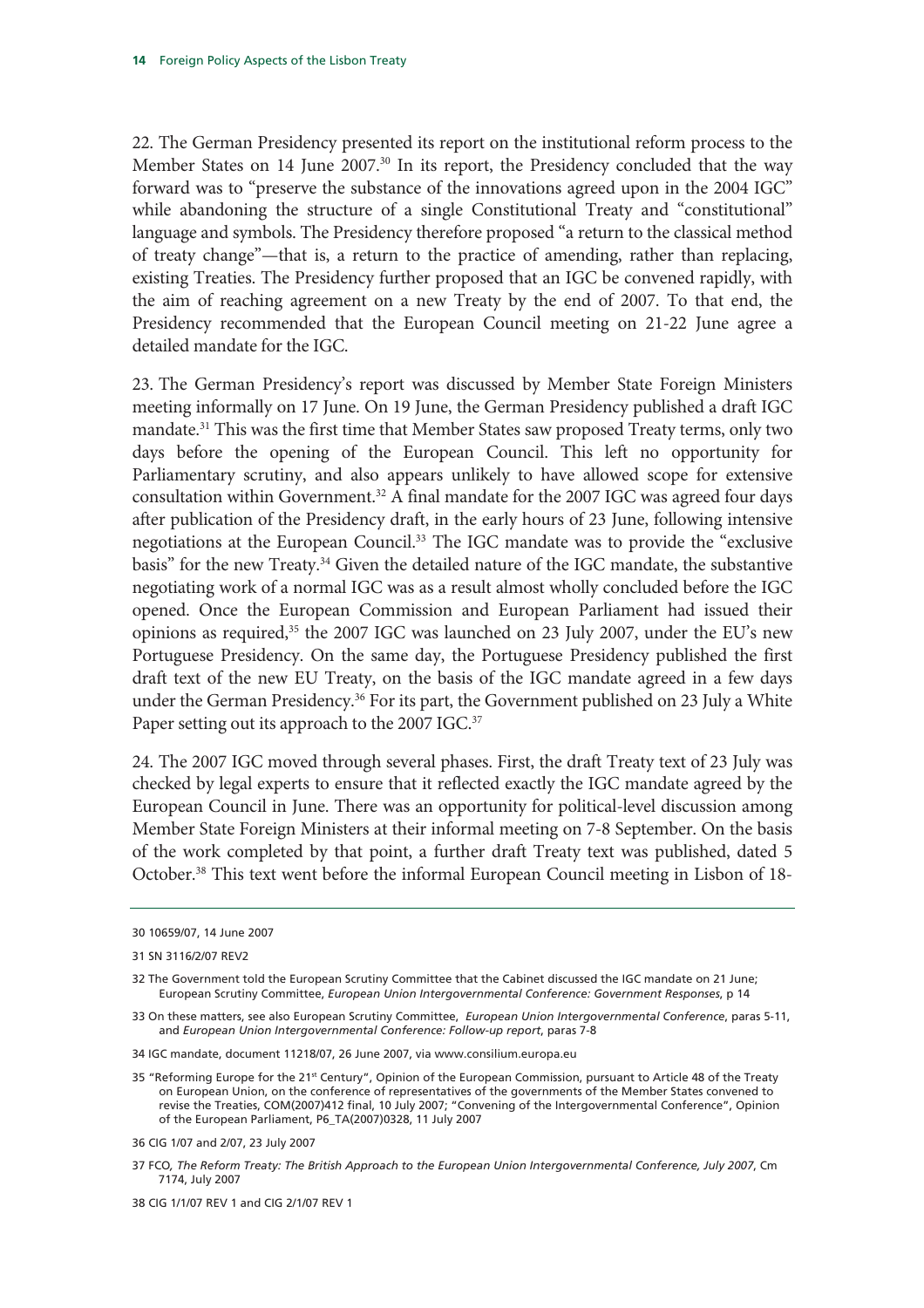19 October, where EU leaders reached final political agreement on the new Treaty. A further draft Treaty text, incorporating the changes agreed at Lisbon, was published with a date of 30 October.<sup>39</sup> Following checking by lawyers and linguists, the text of the Lisbon Treaty was published on 3 December, ahead of the Treaty's signature by the Member States on 13 December.<sup>40</sup> The Government published the Treaty as a command paper on 17 December,<sup>41</sup> together with the Bill to give effect to the Treaty in UK law.<sup>42</sup> Summing up the 2007 IGC process on his return from the informal European Council meeting which agreed the new Treaty in October, Prime Minister Gordon Brown told the House that

not just for this Parliament but also for the next, it is the position of the Government to oppose any further institutional change in the relationship between the EU and its member states. In our view, there is also a growing consensus across Europe that there should be no more institutional change for many years.<sup>43</sup>

Some have argued that the prospect of a period of institutional stability in the EU is undermined by the possibilities which the Lisbon Treaty provides for further Treaty change without the convening of a further Intergovernmental Conference.<sup>44</sup>

#### **Treaty transparency**

25. The 2007 IGC process has given rise to concerns regarding the transparency of the new Treaty which has resulted from it. The 2001 Laeken Declaration had identified a need for the EU to become "more transparent", and suggested that "if we are to have greater transparency, simplification [of the Treaties] is essential."45 Some supporters of the Constitutional Treaty argued that this document answered the perceived need for transparency by giving the EU a single main Treaty, bringing together provisions which had previously been found in repeatedly amended versions of several Treaties. In its White Paper on the Constitutional Treaty in 2004, the Government said that the new Constitutional Treaty "would make the EU simpler to understand, with the Union's main Treaties reorganised into one, more coherent Treaty".46

26. The format which was agreed at the June 2007 European Council is different. The Lisbon Treaty is an "amending treaty". This means that the EU will continue to operate on the basis of two main Treaties:

• The Treaty on the Functioning of the European Union (TFEU). This will be the new version of the Treaty establishing the European Community (TEC), as

<sup>39</sup> SN 4579/07

<sup>40</sup> CIG 14/07

<sup>41</sup> FCO, *The Treaty of Lisbon amending the Treaty Establishing the European Union and the Treaty Establishing the European Community*, Cm 7294, December 2007

<sup>42</sup> European Union (Amendment) Bill [Bill 48 (2007–2008)]

<sup>43</sup> HC Deb, 22 October 2007, col 22

<sup>44</sup> The simplified Treaty revision procedure and CFSP "passerelle" clause are outlined in paragraphs 85-88 and 111-112 respectively in Chapter 4 below.

<sup>45 &</sup>quot;Laeken Declaration on the Future of the European Union", Annex 1 to Laeken European Council, Presidency Conclusions, 14-15 December 2001, via www.consilium.europa.eu

<sup>46</sup> FCO, *White Paper on the Treaty establishing a Constitution for Europe*, Cm 6309, September 2004, p 14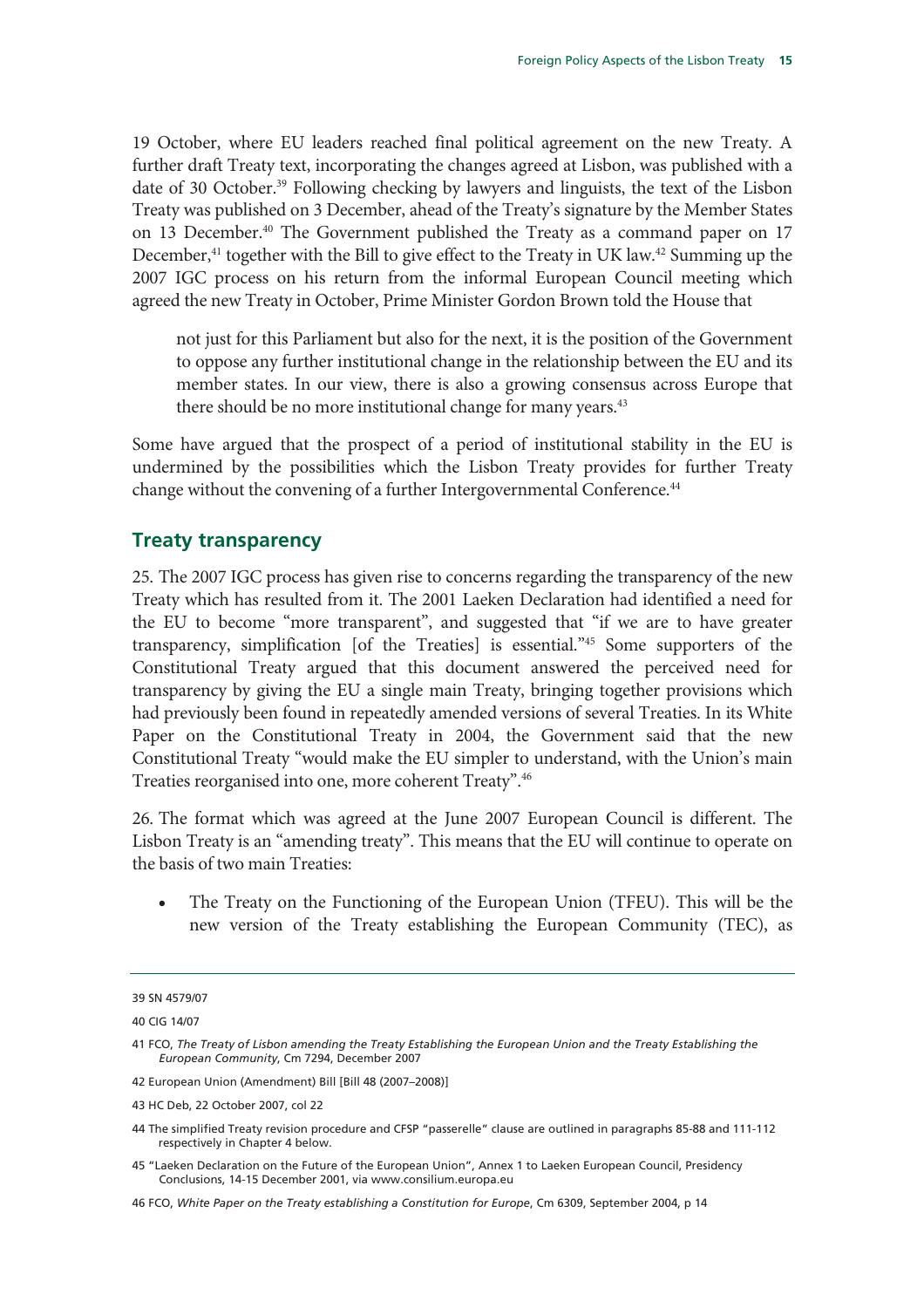amended and renamed by the Treaty of Lisbon. The TEC was itself the renamed and frequently amended version of the original Treaty of Rome.

• The Treaty on European Union (TEU), as amended by the Treaty of Lisbon. The TEU was originally the Maastricht Treaty, which again has been amended by subsequent Treaties up to and including Lisbon.

The Lisbon Treaty itself cannot be read unless in conjunction with the two Treaties which it amends. At the time we approved our present Report, no official consolidated text of the two Treaties as amended by the Lisbon Treaty was available.<sup>47</sup> Furthermore, and to a considerable extent as a result of the opt-ins, Protocols and Declarations inserted at the UK's request, the Lisbon Treaty—and the main Treaties as amended by it—are particularly complex. Lord Owen told us that "we have reverted to using the old Treaty, which I personally think is a good idea, but it makes it very difficult to find out exactly what has happened."<sup>48</sup> Professor Whitman, of the University of Bath, said that "because it is a set of amendments to the existing Treaties […] trying to get a handle on whether things have changed does require very close and careful reading and the referencing of one text across to the other."49 Professor Whitman's conclusion was that "it is impossible for a reasonably intelligent individual to sit down and read [the Lisbon Treaty], where they could read the Constitutional Treaty."50

27. When we asked Ministers about what appears to be a loss of transparency as a result of the Lisbon Treaty, they responded by referring to what they saw as the limited value of institutional reform in tackling the EU's so-called "democratic deficit". The current Foreign Secretary, Mr Miliband, told us that he had "never believed that institutional reform is the route to love and respect for the European Union among the peoples of Europe […] I believe that a delivery deficit is the fundamental barrier between the European Union and the peoples of Europe<sup>".51</sup> We conclude that, although we have some **sympathy for the Government's stress on the EU's "delivery deficit" rather than its "democratic deficit", and for the Government's desire to bring the EU institutional reform process to a speedy conclusion, we accept that the loss of the Constitutional Treaty undermines the effort to make the EU's Treaty base more comprehensible and transparent.** 

#### **Parliamentary involvement**

28. Serious concerns have been expressed about the lack of Parliamentary involvement in scrutinising the 2007 IGC process and the resulting Treaty. In its first Report on the 2007

<sup>47</sup> The Government is expected to publish consolidated texts on 17 January 2008. One of our witnesses, Professor Whitman, has produced a consolidated version of the CFSP provisions in the TEU, as amended by the Treaty of Lisbon; see Ev 82.

<sup>48</sup> Q 475

<sup>49</sup> Q 420

<sup>50</sup> Q 425

<sup>51</sup> Q 498; see also Mr Murphy at Q 229. Ministers' arguments on this point were closely connected to their arguments about the limited value of institutional reform in delivering more effective EU external policies; see Chapter 3.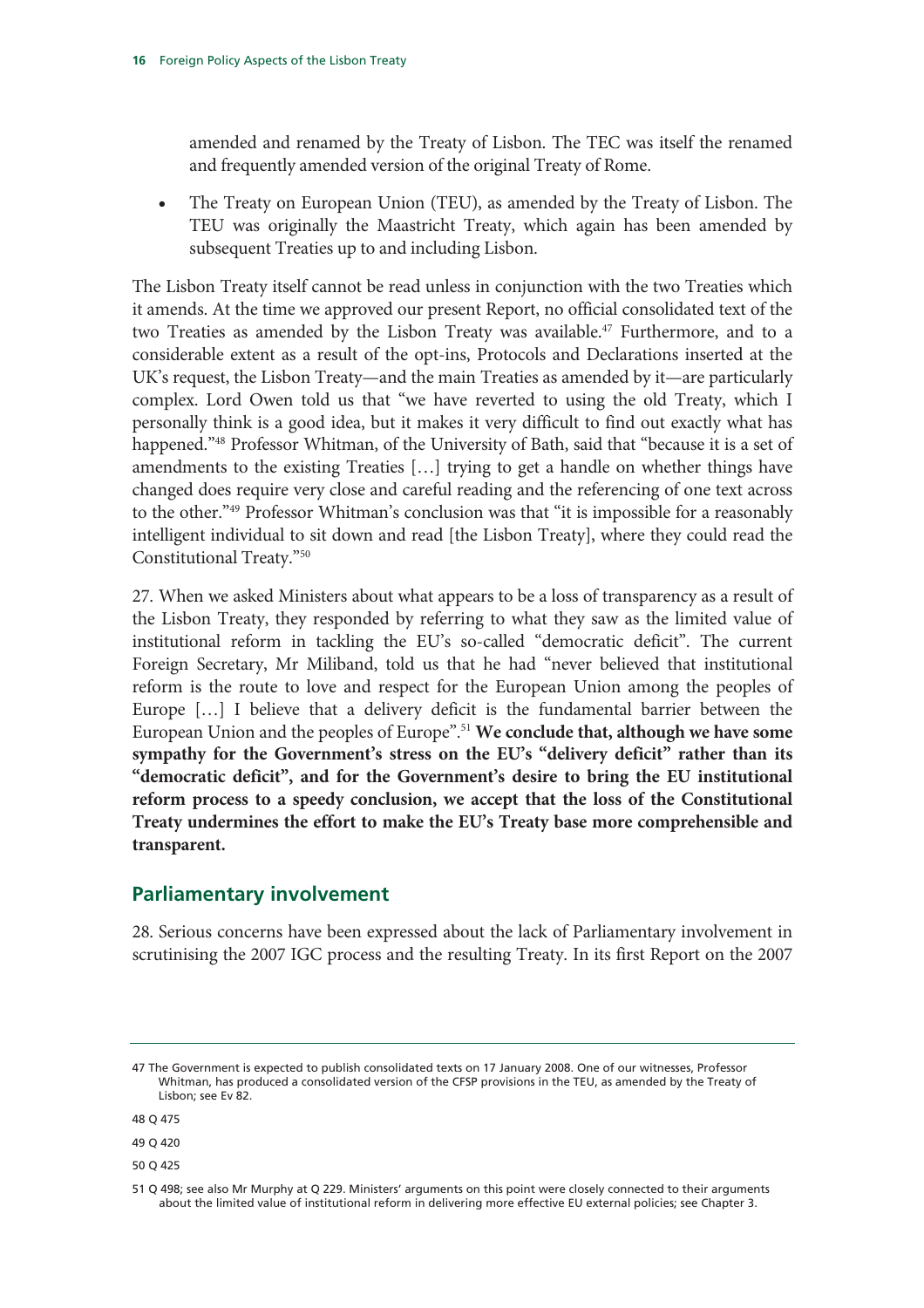IGC, published in early October, the European Scrutiny Committee concluded that the process "could not have been better designed to marginalise"52 national Parliaments.

29. During Spring 2007, the Government's official position regarding further EU Treaty reform was that set out in a Written Ministerial Statement of 5 December 2006.53 The Statement set out six principles which would guide the Government in its discussions with the forthcoming German Presidency: "pursuing British interests"; "modernisation and effectiveness"; "consensus"; "subsidiarity"; "use of existing Treaties"; and "openness".

30. Apart from the December 2006 document, the most important statement of Government policy regarding the EU institutional reform process came at a press conference held by the former Prime Minister Tony Blair and his visiting Dutch counterpart on 16 April 2007. At the press conference, Mr Blair announced the Government's wish that any new EU Treaty should be "an amending treaty, but not a treaty with the characteristics of a constitution".<sup>54</sup> The most significant subsequent statement of Government policy regarding further EU Treaty reform came on 18 June, three days before the European Council which was due to reach agreement on the matter. On that occasion, appearing before the Liaison Committee, Mr Blair announced the Government's negotiating positions, in the form of four "red lines".<sup>55</sup>

31. In an attempt to learn about the Government's approach to the revived institutional reform process being pursued by the German Presidency, we sought to take evidence from a Minister during the Spring. Having already agreed to appear before the Committee as normal immediately before the June European Council, the then Foreign Secretary Margaret Beckett declined to make another appearance earlier in the process. Efforts to secure an evidence session with the then Minister for Europe, the Rt Hon Geoff Hoon MP, on a mutually convenient date in May also proved unsuccessful.

32. The Chairman wrote to the Foreign Secretary on the matter, saying that "the Committee regards the refusal of the FCO to provide a Minister to give oral evidence during this crucial phase of the discussions on the future of Europe as a failure of accountability to Parliament". The Chairman expressed the Committee's "deep concern".56 In her reply, the Foreign Secretary rejected "the suggestion that the Government [had] been unco-operative" and attributed the lack of an evidence session to the difficulties of finding mutually convenient dates.<sup>57</sup> The then Minister for Europe also said that he had been unable to appear entirely as a result of diary commitments.<sup>58</sup>

56 Ev 140

58 Ev 140-1

<sup>52</sup> European Scrutiny Committee, *European Union Intergovernmental Conference*, para 71

<sup>53</sup> HC Deb, 5 December 2006, cols 10-11WS

<sup>54</sup> Transcript via www.number10.gov.uk

<sup>55</sup> HC 300-ii Q 171; the Government's foreign policy "red line" is discussed in Chapter 3 below at paragraphs 49-60

<sup>57</sup> Ev 141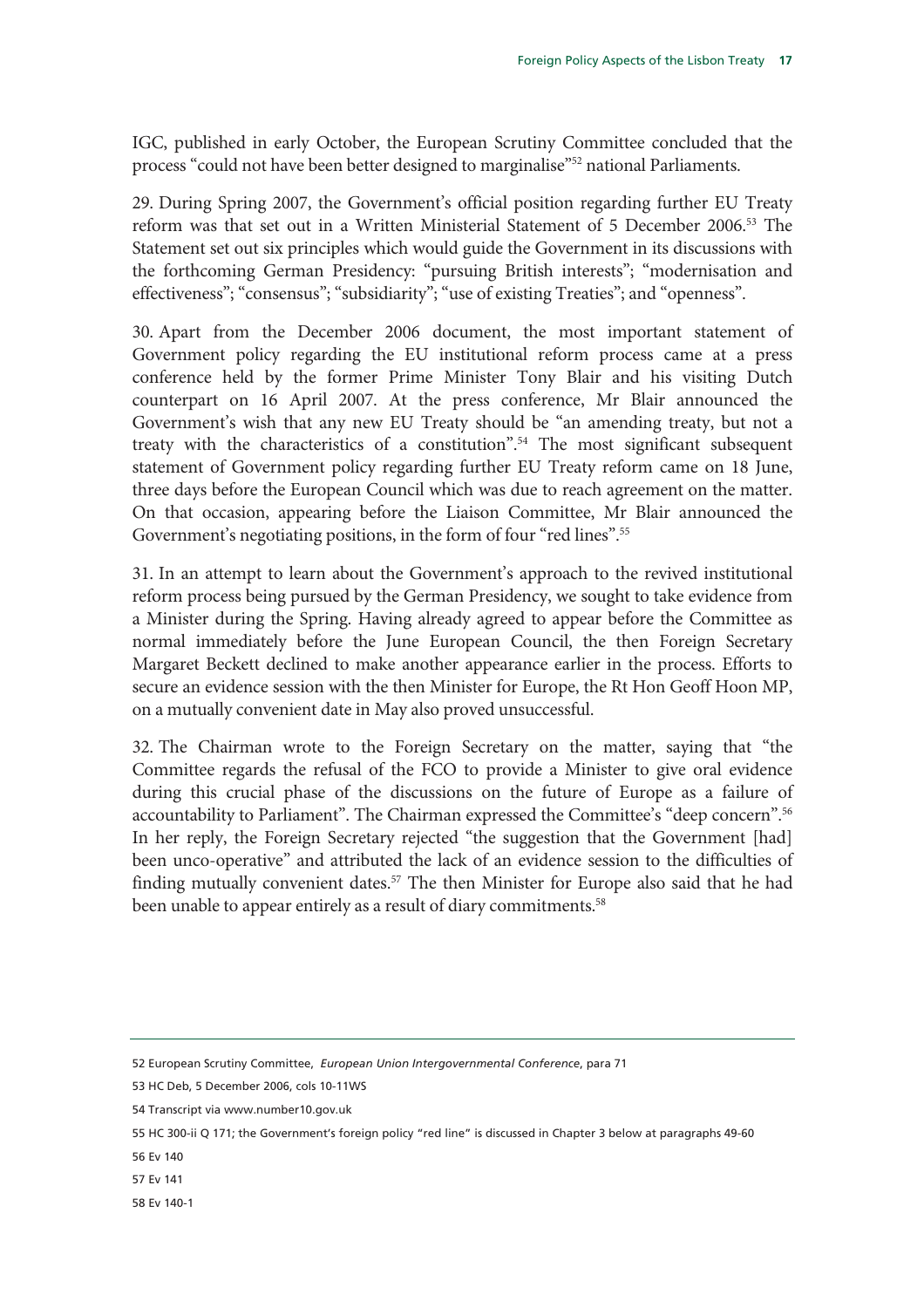33. Throughout the Spring, Ministers consistently responded to Parliamentary questions on the EU institutional reform process by stating that there was no consensus among Member States on the way forward.<sup>59</sup> The former Foreign Secretary told us on 19 June that:

there have not been feverish negotiations and discussions in Europe; I wish that there had, but there have not [...] I am sure that the Committee imagined, as did we probably, that we would have had a draft document weeks ago, and that there would have been a lot of discussion and argy-bargy and all those kinds of things. You as a Committee did not want to be left out of it. I understand and sympathise. I have not seen the draft document either—nobody has. It has not been produced".<sup>60</sup>

The former Foreign Secretary also told us that:

when we were asked to identify two people [i.e. the "focal points"], we assumed that there would be a sustained process of dialogue and exchange together with potential draft documents and so on, but that has not happened […] The process has not evolved in the way in which I think that most people imagined that it would when we were asked to appoint the two people.<sup>61</sup>

34. When asked to confirm that agreement both on the IGC process and on the IGC's mandate was reached in less than a week, between 19 and 23 June, the Minister for Europe, Mr Murphy, did so unequivocally.<sup>62</sup> Mrs Beckett said that the compressed timetable was "challenging",<sup>63</sup> while her successor told us that "distinctive" would be "a diplomatic way" of describing the German Presidency's approach.<sup>64</sup>

35. In evidence to us on 19 June, responding to queries about the occurrence of "specific discussions about Treaty content", Mrs Beckett told us that: "there had not been in the way that I consider to form part of a negotiating preparation and a discussion leading up to that."65 She went on to say: "you could probably say that there still have not been […] discussions in Council, around the Council table, about the approach on the Treaty or its content. No such discussions have taken place."66 However, this appears to have been contradicted by the former Prime Minister Tony Blair when he told the House on his return from the June European Council that "We have been talking about this for two years."<sup>67</sup>

36. Mrs Beckett also told us in June that "our main negotiating goal in this particular process […] has been to get acceptance that the treaty that is put forward should be an

60 Q 162 61 Q 164

62 Q 233; see also Qq 212, 214, 218, 219 [Mr Murphy]

63 Qq 105, 114

64 Q 310

65 Q 127

66 Q 128

67 HC Deb, 25 June 2007, col 40

<sup>59</sup> See, for example, HC Deb, 1 February 2007, col 499W; 19 February 2007, col 15-6W; HC Deb, 13 March 2007, col 243W; HC Deb, 20 March 2007, col 678; HC Deb, 16 April 2007, col 35-6W; HC Deb, 1 May 2007, col 1347; HC Deb, 10 May 2007, col 391-2W; HC Deb, 16 May 2007, col 779W.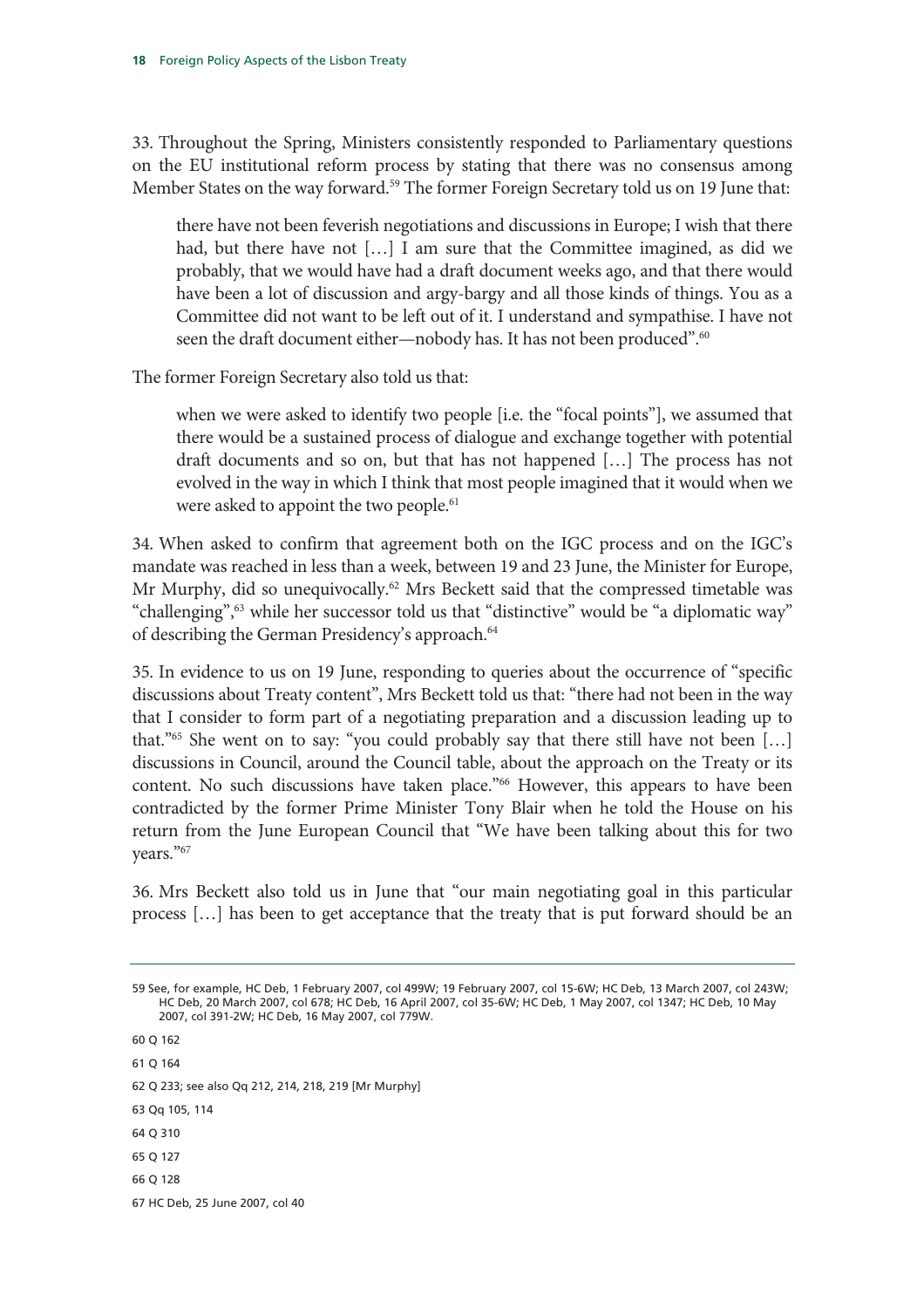amending treaty and should have the characteristics and the likely content of an amending treaty."68 This was the Government position announced in mid-April. The former Foreign Secretary also said on 19 June that "we have been keeping our negotiating powder dry and so has everybody else".<sup>69</sup>

37. Since the IGC was launched on 23 July, FCO Ministers have appeared before us on two occasions in addition to the Foreign Secretary's normal pre-European Council appearance in December 2007. The Minister for Europe and the Foreign Secretary both provided written follow-up information after their respective appearances in September and October 2007.70 During the IGC, the FCO also forwarded to the House public Presidency papers, such as draft Treaty texts, although these were also available on the EU Council website.

38. **We recognise that the compressed timetable during which the most important decisions on the EU's new Treaty were taken, over a few days in June, was driven by the EU's Presidency-in-office. The Government could and should have provided more information to Parliament during Spring 2007 about its approach to the renewed EU Treaty reform process. It should also have pressed for a less compressed timetable in June. Parliament was entitled to expect adequate time to be consulted and to be able to make an input into the contents of the Treaty, through the Government. After the Treaty was finalised, Parliament was also entitled to have adequate time to make a thorough examination of the Treaty's detailed impact on the EU and the United Kingdom constitution. Parliament has been denied these opportunities, on both counts. We conclude that the procedure followed meant that the 2007 Intergovernmental Conference mandate was agreed with little scope for UK public or Parliamentary debate and engagement. This sets an unfortunate precedent which is in our view damaging to the credibility of the institutional reform process itself.** 

<sup>68</sup> Q 132

<sup>69</sup> Q 121

<sup>70</sup> Ev 40-42 [Mr Murphy], 62-81 [Mr Miliband]; see also the letter to the Chairman from Mr Miliband of 11 January 2008, at the end of this volume.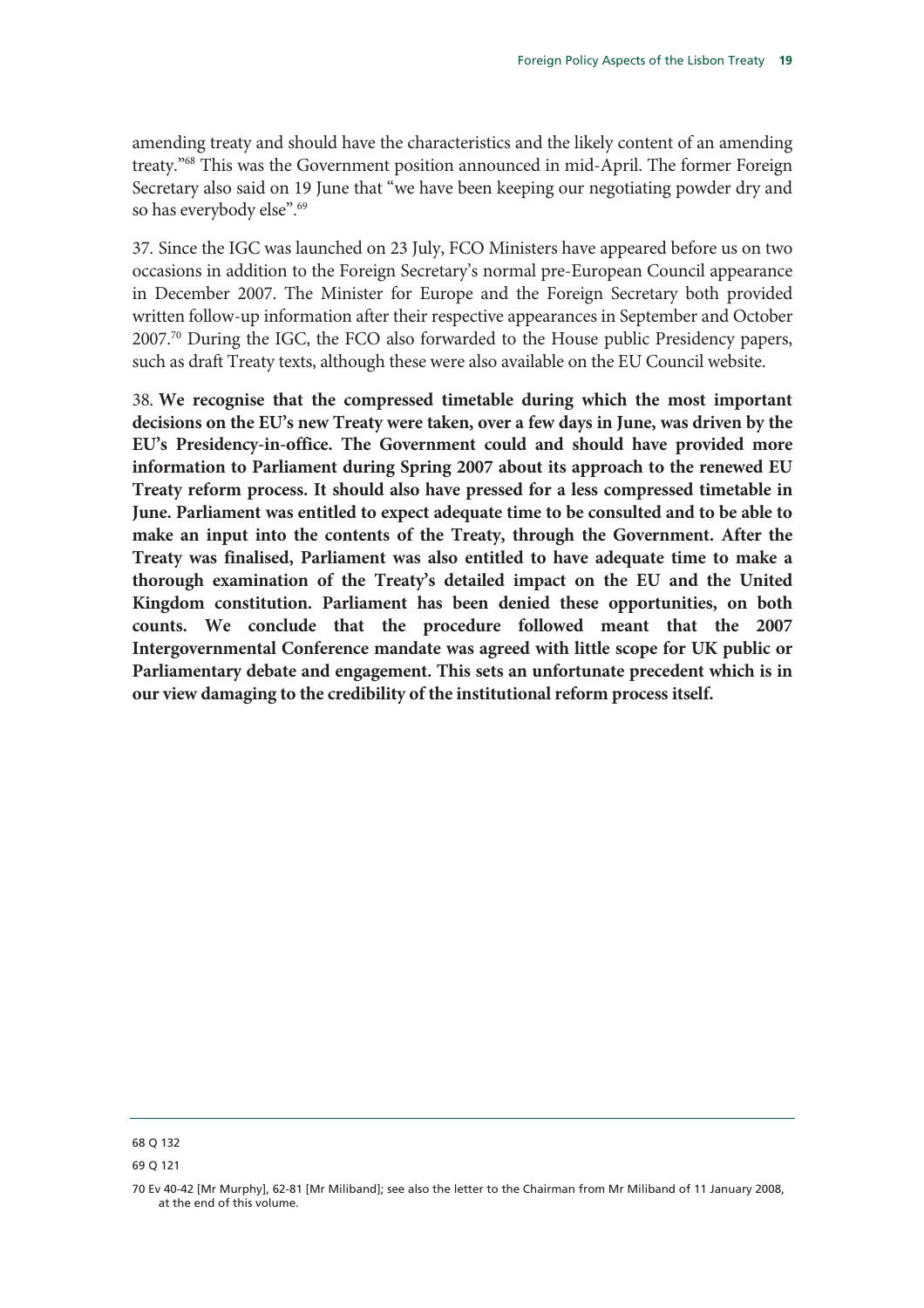# 3 Foreign policy in the 2007 IGC process

#### **Foreign policy in the current Treaty reform process**

39. The original European Community initially focused on internal integration, and became involved in external affairs as a result of its competence for issues such as trade and development assistance. After the early failure of the European Defence Community in the 1950s, it appeared that resistance from Member States would render the "Community" method of integration inapplicable to traditional foreign policy. In the 1970s and 1980s, Member States began gingerly to try to co-ordinate their foreign policies in an informal way, in what was known as European Political Co-operation.

40. The Maastricht Treaty (the Treaty on European Union, TEU) of 1992 established the Common Foreign and Security Policy (CFSP). The CFSP was created as an intergovernmental process, outside the EC's "Community" method, and falling instead within the new European Union. The European Security and Defence Policy (ESDP) was added within the CFSP following the UK-French St Malo initiative of 1998.

41. Professor Hill of Cambridge University reminded us that "There has been nothing else in the history of modern diplomacy to match this attempt to provide systematic coordination between separate sovereign states."<sup>71</sup> However, events in the 1990s—primarily in the former Yugoslavia—exposed the continuing weaknesses of the fledgling CFSP, and of the EU more generally as an international entity. Such events prompted further efforts at institutional change. The Amsterdam Treaty of 1997 established the position of High Representative for the CFSP, taken by Dr Javier Solana, the former Spanish Foreign Minister and Secretary-General of NATO. The figure in Annex 2a) shows the current arrangement of EU foreign policy structures and processes, before the Lisbon Treaty.

42. According to our witnesses, much scope remains for improving the EU's international effectiveness. Mr Donnelly told us that "almost all external commentators have concluded that movement towards the goal of a functioning CFSP […] has been limited and patchy."72 Professor Whitman told us that, in terms of implementing EU positions in relationships with third countries and in international organisations, the EU "is certainly not as good as one might expect, certainly in terms of some of the resources and energy that are put in by Member States".<sup>73</sup> The former European Commission official Mr Avery said that the EU "is on the way towards having a foreign policy, but it is only partly on the way—maybe halfway, maybe not even halfway."74 Most bluntly, Sir Peter Marshall described the EU as "the world's principal under-performing asset."75 Dr Solana told us that, in his years in post, he had "been frustrated by the difficulty in delivering and the rhythm with which the European Union delivers."76

71 Q 411

72 Ev 143

73 Q 411

74 Q 411

75 Ev 142

76 Q 616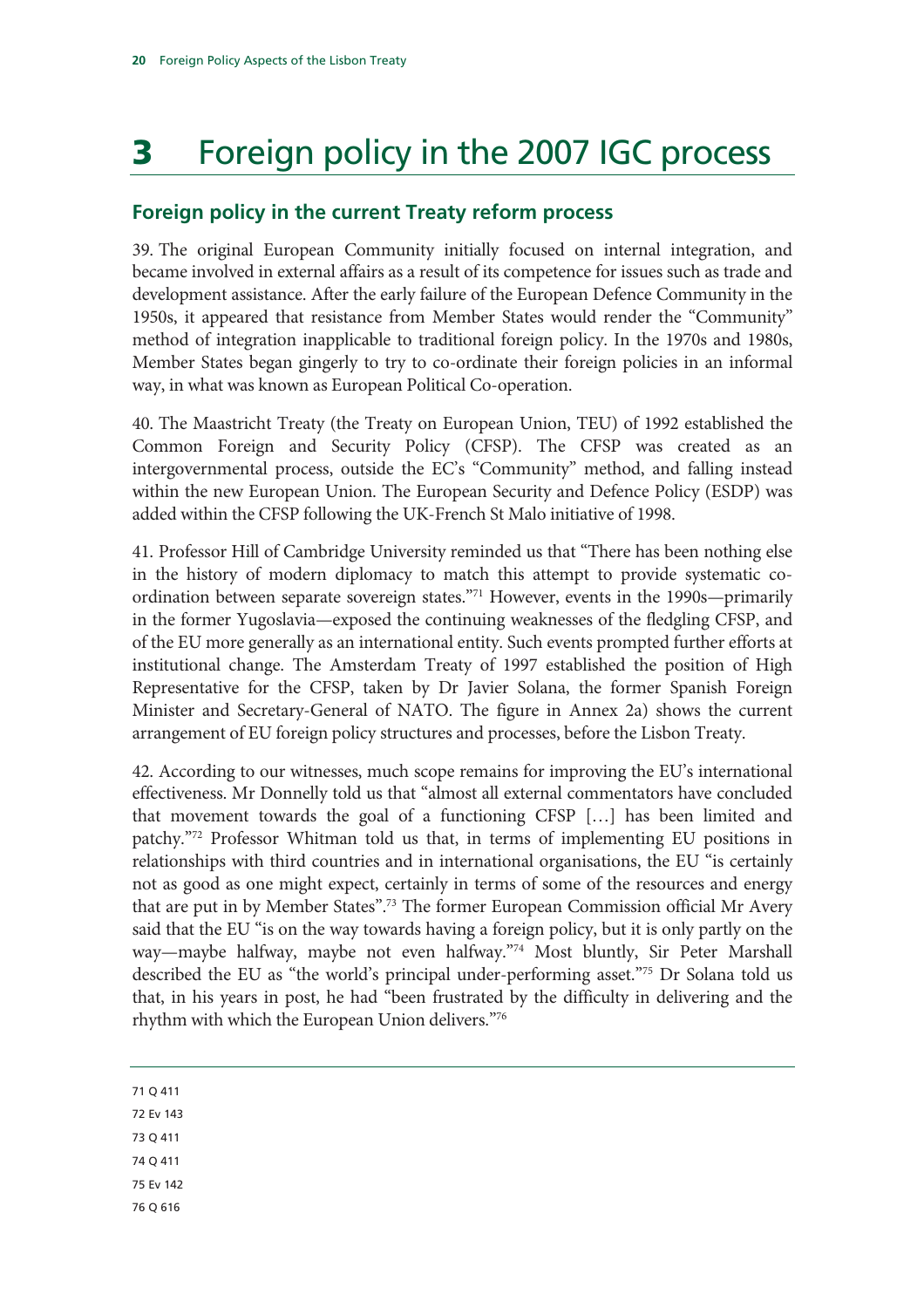43. The evidence is mixed as regards public opinion poll data on the EU as a foreign policy entity:

- In a poll taken in certain major states and published by the Bertelsmann Foundation during the preparation of our Report, 43% of respondents in France, 86% in Germany and 80% in the UK named the EU as among the best "frameworks for ensuring peace and stability".77
- In the most recent of the regular Eurobarometer polls published by the European Commission, 67% of respondents across the EU said that decisions on defence and foreign affairs should be made jointly within the EU.78 However, the range of national responses ran from 83% supporting common decision-making in this field in Slovakia to 26% doing so in Finland. In the UK, the Eurobarometer figures gave a 54-to-40 majority in favour of defence and foreign policy decisions being taken by the national Government.
- In a Populus poll in the UK for Global Vision in June 2007, 54% of respondents thought that the Government should sign the UK up for a common European foreign and defence policy, against 43% opposing the step.79
- In an ICM poll in the UK for Global Vision in June 2007, 34% said that the UK Government should and 55% that the Government should not sign up to a "common European foreign and defence policy decided by European Union institutions rather than agreed directly between governments".<sup>80</sup>
- In a November 2006 ICM poll in the UK for the Centre for Policy Studies, 60% of respondents thought that foreign affairs should be controlled by the UK Government, with 30% favouring the EU; the figures were 69% and 21% respectively for defence.<sup>81</sup>

44. In the 2001 Laeken Declaration which launched the current Treaty reform process, "Europe's new role in a globalised world" was identified as one of the central challenges facing the EU. The Declaration asked, "Does Europe not, now that it is finally unified, have a leading role to play in a new world order, that of a power able both to play a stabilisation role worldwide and to point the way ahead for many countries and peoples?" More specifically, the Declaration asked, "How should the coherence of European foreign policy be enhanced?"82

45. In the Treaty reform process launched by the Laeken Declaration, the central means of improving the "coherence" of EU foreign policy has most typically been seen as bringing together, via institutional means, the intergovernmental CFSP and the "Community" areas

<sup>77</sup> Bertelsmann Stiftung, "Who rules the World?", 22 October 2007, p 33, via www.bertelsmann-stiftung.de

<sup>78</sup> Eurobarometer 68, First Results, December 2007, p 28, via www.ec.europa.eu/public\_opinion

<sup>79</sup> Populus Global Vision Poll, June 2007, via www.global-vision.net

<sup>80</sup> ICM "Europe Poll" for Global Vision, June 2007, via www.global-vision.net

<sup>81</sup> ICM Economy Survey for the CPS, November 2006, via www.global-vision.net

<sup>82</sup> Laeken Declaration on the Future of the European Union", Annex 1 to Laeken European Council, Presidency Conclusions, 14-15 December 2001, via www.consilium.europa.eu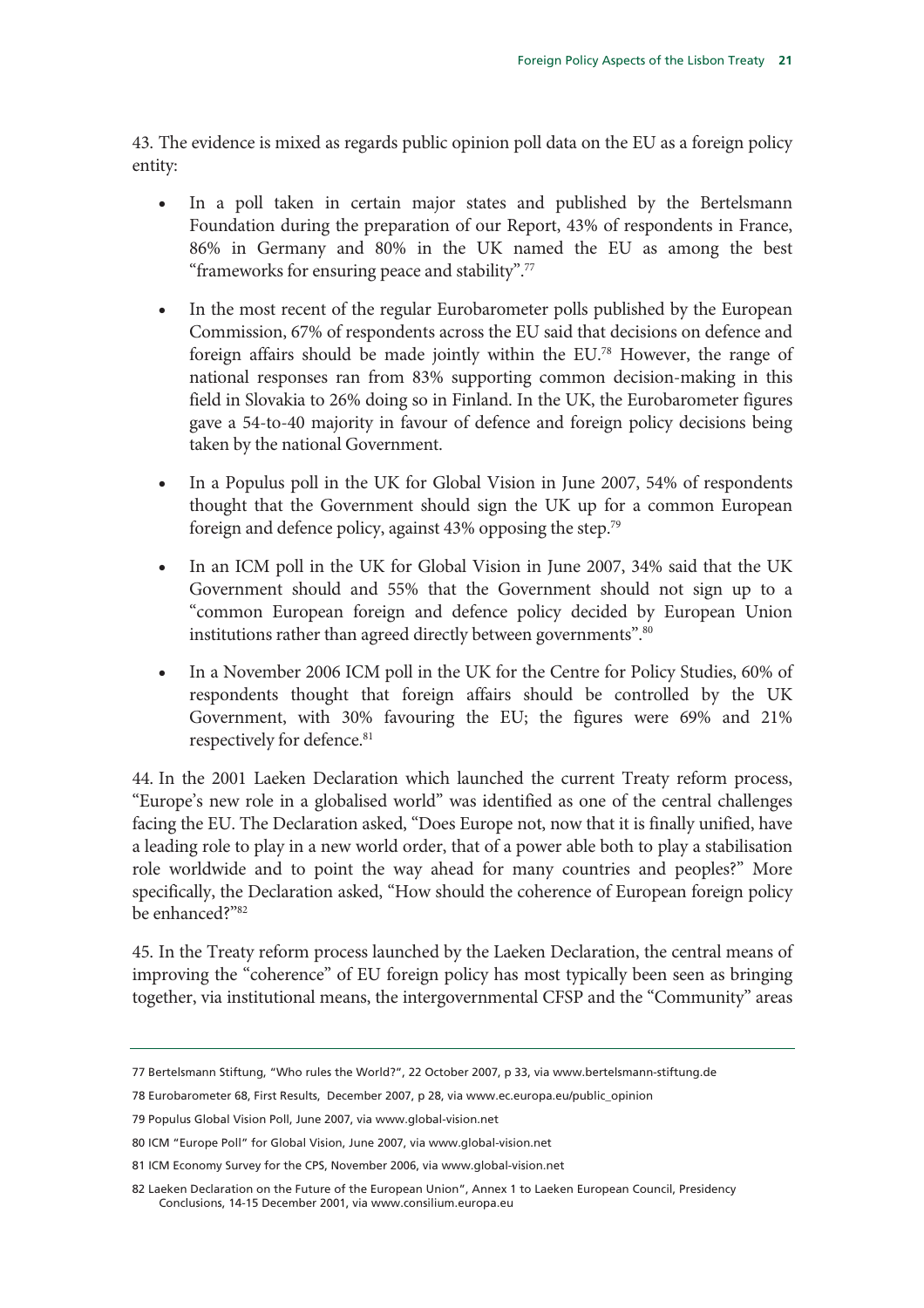of external policy handled by the Commission. Dr Solana told us that, in his experience "we have a High Representative who helps to define, implement and explain foreign policy, but then there is a component—the Commission—with some important resources, and the two are linked in a very loose way."<sup>83</sup> Although, Dr Solana said, the use of Commission resources ought already to be determined according to the policies set in the Council, "in practice [this] may not be so natural".<sup>84</sup> Dr Solana also noted that "the autonomy of the two decisions [made by the Commission and the Council] […] sometimes creates problems and even contradictions",<sup>85</sup> and elsewhere he suggested that bringing together the EU's Community/Commission and Council elements would be a means of reducing "rivalry" and "friction".<sup>86</sup> Dr Solana suggested that, in particularly in situations requiring rapid or changing action, it was problematic that "the priorities in the use of resources are sometimes so fixed that when a crisis comes it is very difficult to adopt the structure and deploy them rapidly."87

46. In terms of foreign policy posts, the Laeken Declaration asked, "How is synergy between the High Representative and the competent Commissioner to be reinforced?"88 Ironically, support for the idea of bringing the posts of CFSP High Representative and External Relations Commissioner together was generated in part by what was seen as the productive relationship established by Dr Solana and the then External Relations Commissioner Chris Patten, working in the two posts separately. Professor Hill told us that "there is certainly a case for trying to avoid the inherent tension that there is between the Commissioner for External Relations and the Common Foreign and Security Policy."89 "Mr Solana and Mr Patten worked well together", Professor Hill continued, "and the argument would be that if those different roles were put together in a single individual, the degree of coherence would be increased."90 Mr Avery told us that, in giving the two jobs to the same individual, the new Treaty "aims to eliminate some of the duplication that exists in Brussels and the multiplicity of voices that exist elsewhere in the world."91

47. In the wake of the rejection of the Constitutional Treaty in 2005 by the French and Dutch electorates, attention turned to ways in which EU external action might be made more effective even within the existing institutional framework. The European Commission set out its ideas in this respect in its "Europe in the World" communication in June 2006.<sup>92</sup> There have been some signs that improved co-ordination between the EU

| ۰.<br>×<br>۰.<br>M. | $\sim$ |  |
|---------------------|--------|--|

84 Q 618

85 Q 619

86 Q 627

87 Q 619

89 Q 412

90 Q 412

<sup>88</sup> Laeken Declaration on the Future of the European Union", Annex 1 to Laeken European Council, Presidency Conclusions, 14-15 December 2001, via www.consilium.europa.eu

<sup>91</sup> Q 411; the new position of High Representative for Foreign Affairs and Security Policy created by the Lisbon Treaty is discussed in Chapter 5.

<sup>92</sup> European Commission, "Europe in the World—Some Practical Proposals for Greater Coherence, Effectiveness and Visibility", COM(2006) 278 final. On the "Europe in the World" paper, see House of Lords European Union Committee, 48th Report of Session 2005–06, *Europe in the World*, HL Paper 268. We also commented on the Commission paper in our 2006 Report: Foreign Affairs Committee, *Developments in the European Union*, paras 98-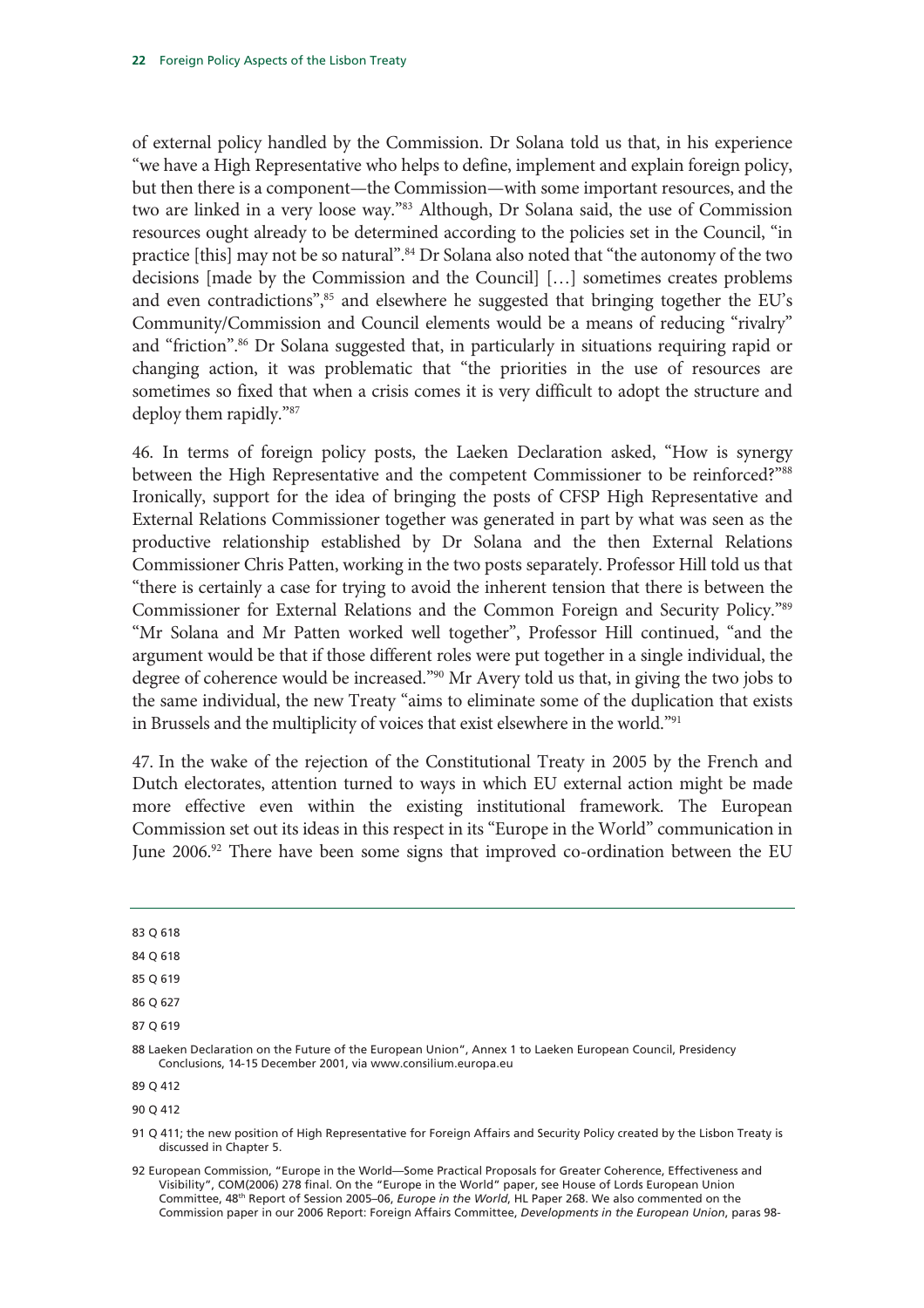institutions is indeed occurring within the existing Treaty framework. For example, CFSP High Representative Solana has worked jointly with the Commission in the new field of energy security policy for the EU.93

48. Several of our witnesses argued that it would be in the UK's interest to see a more effective EU external policy. Mr Avery told us that "In many of the problems which are a priority for British foreign policy, acting with the European partners and trying to define a European common interest is likely to be a much more effective way also of effecting British interests."<sup>94</sup> Lord Owen said that an agreed position among the EU Member States on international issues can be "of value to the UK",<sup>95</sup> and Professor Hill said that "if the CFSP did not exist, the UK would probably want to invent something like it".<sup>96</sup>

#### **The Government's approach to foreign policy in the 2007 IGC: the foreign policy "red line"**

49. The former Prime Minister Tony Blair set out the Government's detailed negotiating aims for the new EU Treaty in an appearance before the Liaison Committee on 18 June 2007, three days before the meeting of the European Council which was due to negotiate the IGC mandate. The Government's negotiating aims took the form of four "red lines". One of these concerned foreign policy. Mr Blair told the Committee that the Government "will not agree to something which displaces the role of British foreign policy and our foreign minister".97 In its White Paper on the 2007 IGC, the Government reformulated its foreign policy "red line" as requiring "maintenance of the UK's independent foreign and defence policy" as a condition for signing any new Treaty.<sup>98</sup>

50. On the basis of its public statements, it appears that the Government understands its foreign policy "red line" as meaning that the CFSP should "remain an intergovernmental process".<sup>99</sup> In turn, according to evidence provided by the FCO, the Government appears to understand this as meaning, more specifically, that:

unanimity in decision-making will remain the rule (i.e. the UK will hold a veto), legislative activity is excluded, and the ECJ will not have jurisdiction over CFSP except [...] on consequential questions of boundaries and sanctions.<sup>100</sup>

It is possible to question whether the maintenance of an "intergovernmental" CFSP is sufficient to maintain an "independent foreign and defence policy". For example, the large

94 Q 414

-

99 Ev 63 [Mr Miliband]

100 Ev 63 [Mr Miliband]

<sup>101.</sup> For a think-tank view on the same issues, see, for example, Charles Grant and Mark Leonard, "How to strengthen EU foreign policy", Centre for European Reform Policy Brief, July 2006.

<sup>93</sup> See for example "An External Policy to serve Europe's Energy Interests", joint paper from the European Commission and the High Representative for the Common Foreign and Security Policy submitted to the June 2006 European Council, via www.consilium.europa.eu

<sup>95</sup> Q 461; see also Lord Owen at Q 460

<sup>96</sup> Q 414

<sup>97</sup> HC 300-ii, Q 117

<sup>98</sup> FCO*, The Reform Treaty: The British Approach to the European Union Intergovernmental Conference, July 2007*, Cm 7174, July 2007, p 7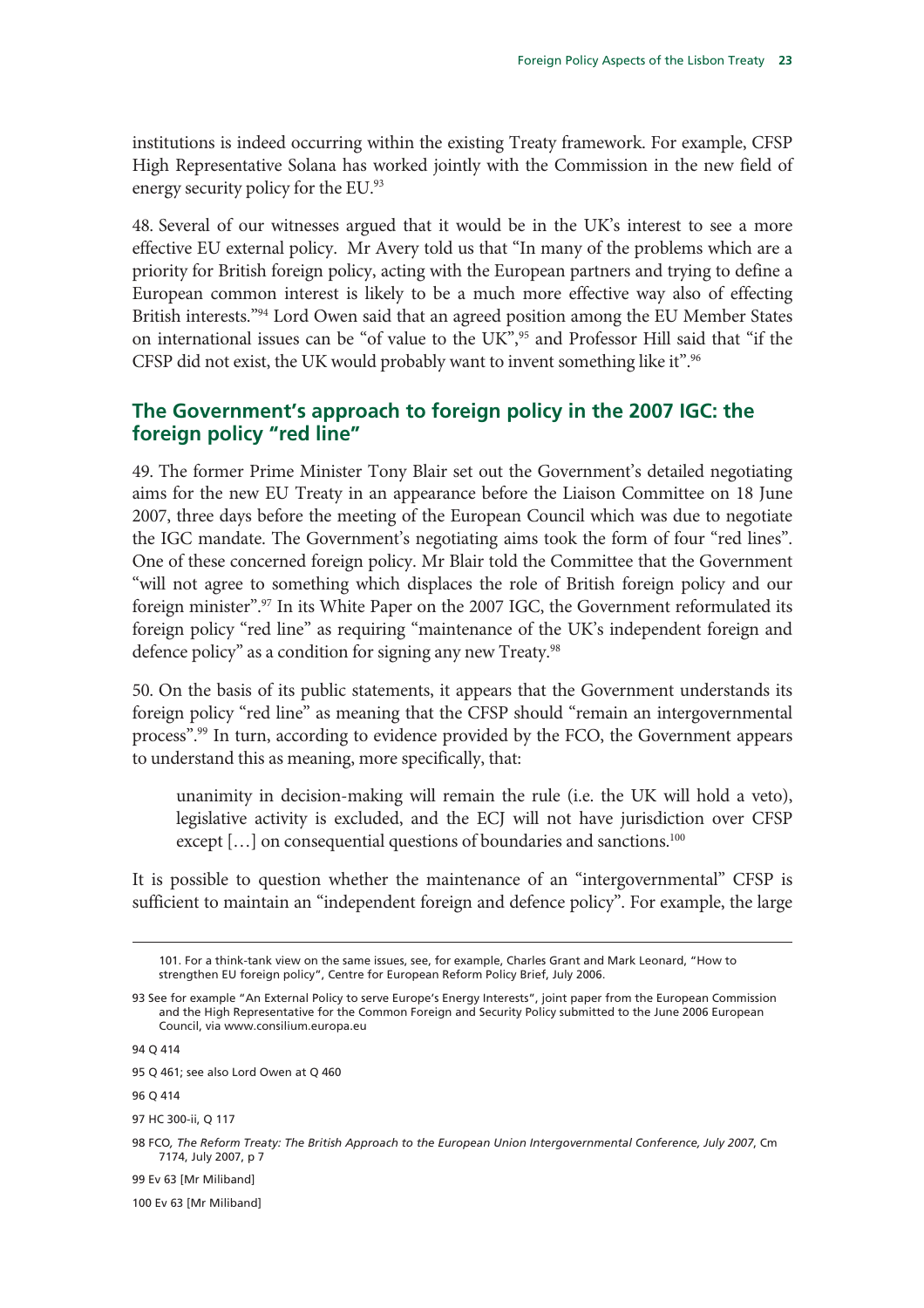number of EU "common positions" which now exist on a wide range of foreign policy issues arguably represent a considerable constraint on UK foreign policy.

51. The Government claims that the Lisbon Treaty does not cross its "red line" in foreign policy (nor in the other three "red line" areas). Addressing the House on his return from the informal European Council meeting in October which agreed the new Treaty, Prime Minister Gordon Brown said that he believed it was "absolutely clear that the basis of foreign and security policy will remain intergovernmental—a matter for Governments to decide."101 In the Queen's Speech debate in November, Foreign Secretary David Miliband told the House that "in each and every area where we promised to secure our red lines, they have been secured."102

52. In his letter to the Chairman of 11 October, the Foreign Secretary identified four Treaty provisions on which the Government rests its claim that the Lisbon Treaty does not cross its foreign policy "red line".<sup>103</sup> In the relevant Annex to the Foreign Secretary's subsequent letter of 18 October, the FCO also provided "commentaries" to the four pieces of text, explaining how the FCO considered that they secured the Government's foreign policy "red line".<sup>104</sup> The four pieces of Treaty text are:

- Article 1 27) of the Lisbon Treaty, amending Article 11 of the Treaty on European Union. This inserts a new paragraph stating that the "the common foreign and security policy is subject to specific rules and procedures", before setting out what these are.105
- Article 2 223) of the Lisbon Treaty, inserting Articles 240a and 240b of the Treaty on the Functioning of the European Union. The new Article 240a states that "the Court of Justice of the European Union shall not have jurisdiction with respect to the provisions relating to the common foreign and security policy nor with respect to acts adopted on the basis of those provisions", before setting out two specific exceptions, providing for ECJ jurisdiction over the boundary between the CFSP and "Community" areas, and over the imposition of sanctions.<sup>106</sup>
- Declaration 13 concerning the common foreign and security policy, which states that the provisions of the Treaty on European Union concerning the common foreign and security policy "do not affect the responsibilities of the Member States [...] for the formulation and conduct of their foreign policy nor of their national representation in third countries and international organisations."107
- Declaration 14 concerning the common foreign and security policy, which states that the provisions of the Treaty on European Union concerning the common

<sup>101</sup> HC Deb, 22 October 2007, cols 19-22

<sup>102</sup> HC Deb, 12 November 2007, col 412

<sup>103</sup> The Foreign Secretary's letter included the four pieces of text as a set of four Annexes; see Ev 62-70

<sup>104</sup> Ev 71-81

<sup>105</sup> Ev 68-69 gives the text in full.

<sup>106</sup> Ev 69 gives the text in full. The role of the ECJ is discussed further in Chapter 4 below.

<sup>107</sup> Ev 69 gives the text in full. When the Foreign Secretary wrote to the Committee, on the basis of the 5 October draft Treaty text, the Declaration was numbered 30.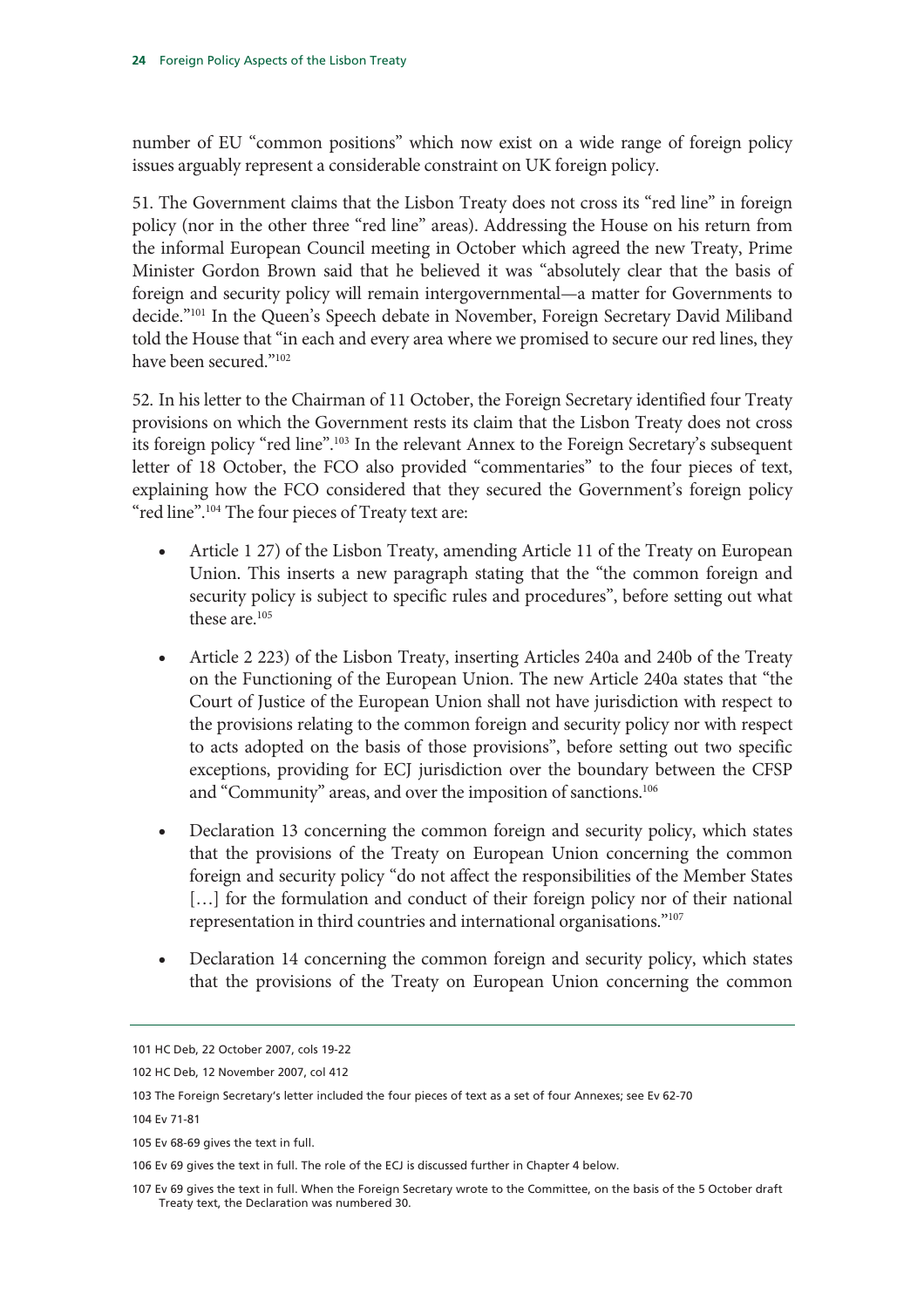foreign and security policy "will not affect the existing legal basis, responsibilities, and powers of each Member State in relation to the formulation and conduct of its foreign policy", and notes that "the provisions covering the Common Foreign and Security Policy do not give new powers to the Commission to initiate decisions nor do they increase the role of the European Parliament."108

While the first two of the provisions on which the Government relies form part of the legally-binding body of the Lisbon Treaty, the two Declarations on the common foreign and security policy—in common with other Declarations to EU Treaties—are not legally binding.<sup>109</sup>

53. In the relevant Annex to the Foreign Secretary's letter of 18 October, the FCO also referred to "the improved provisions of Article 25" as a further means by which "the distinct character of CFSP is reinforced against encroachment by non-CFSP matters".110 What in the end became Article 25b of the amended Treaty on European Union (TEU) disbars interference in the CFSP provisions of the TEU as a result of the implementation of policies governed by the Treaty on the Functioning of the European Union (the TFEU), as well as *vice versa*. In the existing TEU, the relevant Article provides only that implementation of the provisions of the TEU shall not affect the TEC.111 According to the FCO, the new version means that "the Court [of Justice] must […] protect the distinct character of CFSP against encroachment from non-CFSP provisions."112

54. The Lisbon Treaty provisions which the Government claims meet its foreign policy "red line" apply to all the Member States. In this respect, they contrast with the provisions which the Government secured in order to meet its red lines on labour and social legislation, and on the legal system and police and judicial processes, where the Government pursued country-specific Protocols and opt-ins.<sup>113</sup>

55. Of the four Lisbon Treaty provisions which the Government claims secure its foreign policy "red line", the new paragraph in Article 11 and the two Declarations are wholly new, compared both to the existing Treaties and to the Constitutional Treaty. The paragraph ruling out ECJ jurisdiction over the CFSP (except in the two specified cases) is found in the Constitutional Treaty, $114$  as is the language now in Article 25b disbarring mutual interference between the CFSP and "Community" areas of policy.<sup>115</sup>

56. The Government's foreign policy "red line" raises the central issue of the current reform process in the external action field, namely the relationship between "Community"

115 Article III-308

<sup>108</sup> Ev 69 gives the text in full. When the Foreign Secretary wrote to the Committee, on the basis of the 5 October draft Treaty text, the Declaration was numbered 31.

<sup>109</sup> Q 277 [Mr Murphy]. The Declarations are discussed further in Chapter 4, paragraph 94.

<sup>110</sup> Ev 79; see also the Foreign Secretary's second letter of 18 October, at Ev 70.

<sup>111</sup> Ev 70, 79-80 [Mr Miliband]

<sup>112</sup> Ev 80 [Mr Miliband]

<sup>113</sup> See Ev 62-63, 64-68, 70-79 [Mr Miliband] and European Scrutiny Committee, *European Union Intergovernmental Conference* and *European Union Intergovernmental Conference: Follow-up report*

<sup>114</sup> Article III-376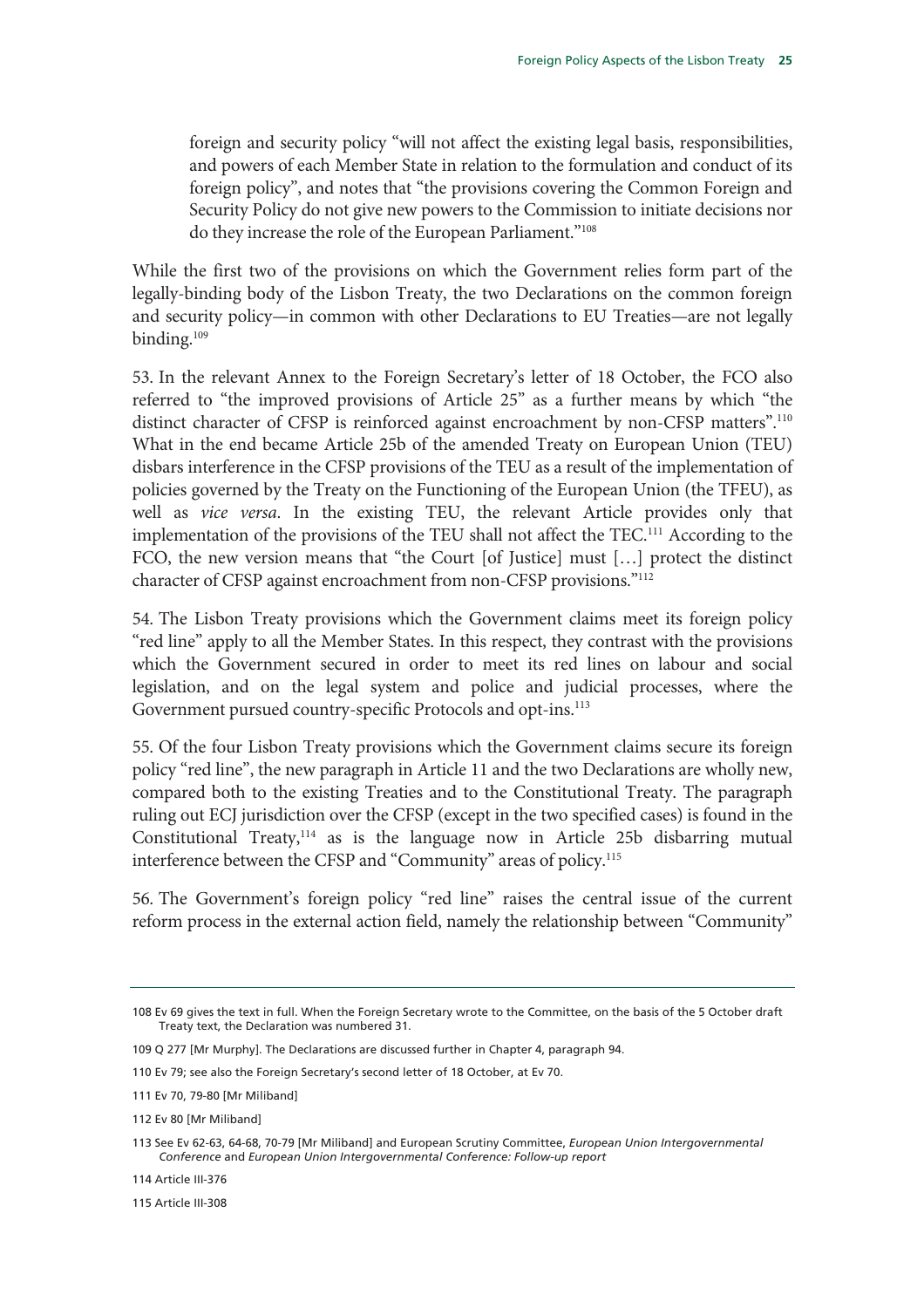and intergovernmental elements.<sup>116</sup> We assess the Lisbon Treaty's provisions on external action in the next chapter. Here we raise a number of points in connection with the Government's "red line" negotiating approach.

57. Under its "red line" approach, the Government secured language in the Lisbon Treaty which was absent from the Constitutional Treaty, as noted above. However, going into the 2003-04 IGC which negotiated the Constitutional Treaty, the then Prime Minister Tony Blair set out the same "red line" for the UK as he did in 2007. The Foreign Secretary told us that the Government had been "clear all along that the most important red line […] is that foreign policy should retain an area of unanimity and that each country should be able to exercise a veto."117 In 2003, the then Prime Minister wrote that the UK "could only accept a final text that made it clear that issues like […] defence and foreign policy remain the province of the nation state.".118 Once the Constitutional Treaty had been agreed, the Government stated that the text met its requirements on this front. The then Prime Minister wrote that the Constitutional Treaty did "not force us to […] have our foreign policy dictated from Brussels".119 Given that the Government had declared that the Constitutional Treaty met its foreign policy "red line", the question arises as to why the Government later felt that further changes to the Constitutional Treaty provisions were necessary. On 19 June, immediately before publication of the German Presidency's draft IGC mandate, the then Foreign Secretary told us that "what is now in the proposals for the common foreign and security policy is something that we want to look at."120 According to press reports, the Government sought changes to the foreign policy provisions which had been contained in the Constitutional Treaty beyond those which it in the end secured. In what the *Financial Times* called an "11th-hour attempt to water down plans for a stronger EU foreign policy", the former Foreign Secretary Margaret Beckett reportedly "questioned the role and status of the proposed EU foreign minister and diplomatic service".121

58. We asked Minister for Europe Jim Murphy why the Government had felt it necessary to secure further changes to a Treaty that it had agreed in 2004. He said:

in that period […] there was a view that the solution to the disconnect—the lack of connection and affection for Europe—was simply about getting structures right and having a relatively maximalist approach to European structures. The referendums in the Netherlands and France put paid to that. They forced a rethink among politicians and the political class across Europe."122

59. Several of our witnesses said that the Government's "red line" approach to the negotiation of foreign policy aspects of the new Treaty had been overly negative, and

<sup>116</sup> As discussed in paragraphs 45-46 above.

<sup>117</sup> Q 495 [Mr Miliband]

<sup>118</sup> FCO, *A Constitutional Treaty for the EU: The British Approach to the European Union Intergovernmental Conference*, Cm 5934, September 2003, Preface

<sup>119</sup> FCO, *White Paper on the Treaty establishing a Constitution for Europe*, CM 6309, September 2004, Preface

<sup>120</sup> Q 159

<sup>121 &</sup>quot;Union angry at UK's foreign policy plans", *Financial Times*, 19 June 2007; see also "A very British foreign policy coup", *European Voice*, 26 July 2007. The renamed foreign minister post is considered in Chapter 5 and the "diplomatic service" in Chapter 6.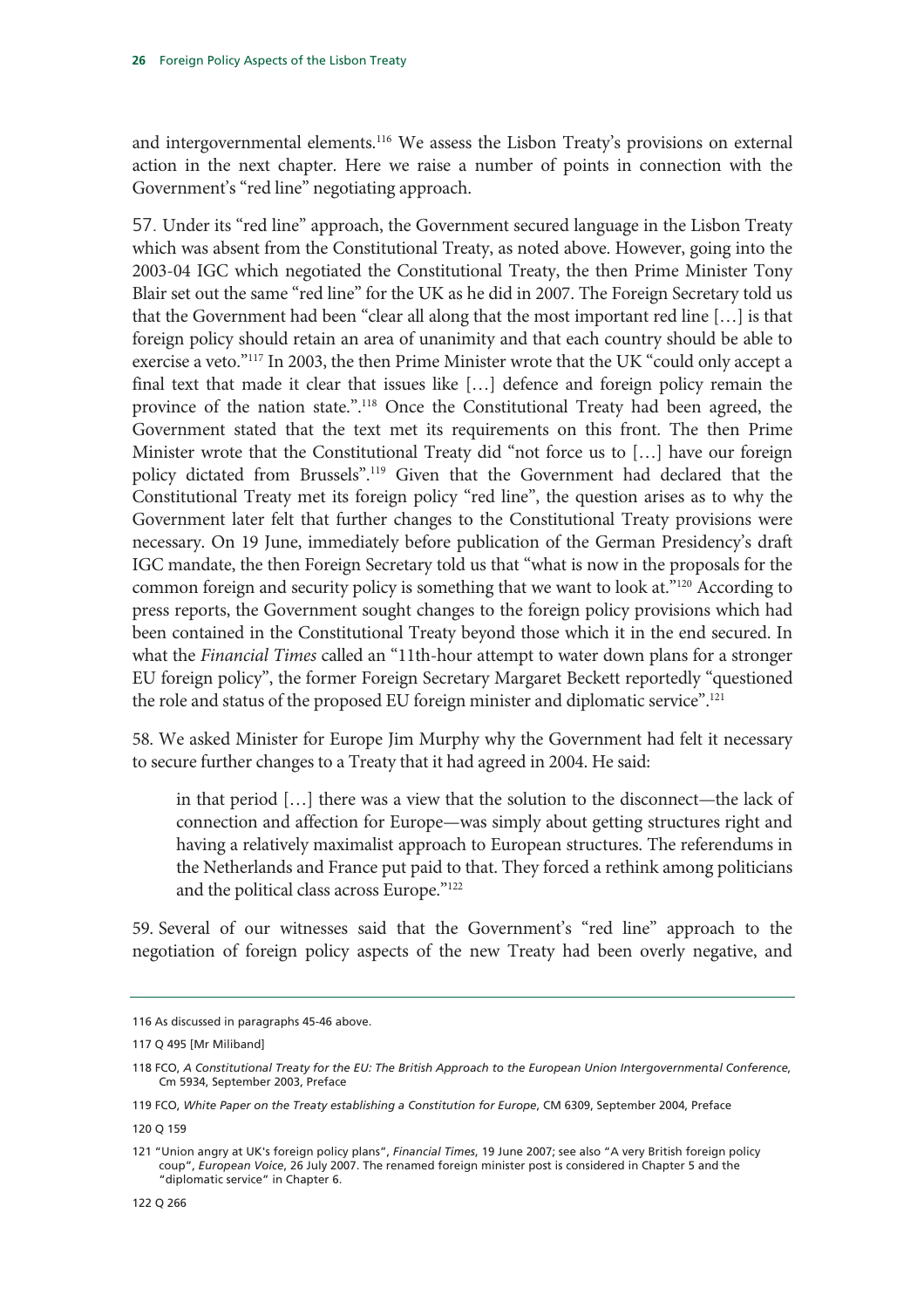damaging to the UK. Mr Avery said that the language of "red lines" "comes from the vocabulary of confrontation and demarcation, rather than co-operation, and […] it has [not] improved the image of the United Kingdom as a partner in the European Union as a result."123 Professor Whitman told us that the way in which the Government had presented its foreign policy positions to its EU partners caused "some disquiet",124 while the former British diplomat Sir Peter Marshall told us that "drawing 'red lines' is an inadequate and atypical UK contribution to the Reform Treaty".125 Sir Peter went on to argue that the Government's "role in the preparation of the Treaty was effectively reduced to a damagelimitation exercise of drawing red lines around what were judged to be key UK interests [...] [This] is a strategy which just leaves the field to others to get their way at your expense."126

60. The Foreign Secretary rejected the charge of negativity. He told us:

the Government have been clear and firm in setting out what we understand to be the national interest. I think that clarity is valued in the European Union, and people know where we stand on the treaty. That does not mean that people agree with us, but they understand our position: the fact that we have stuck to it is respected.<sup>127</sup>

61. The Foreign Secretary referred to three sets of ideas to explain the Government's approach in the 2007 IGC. He set out an argument on grounds of principle against further "Communitarisation", including as regards foreign policy, stating that:

the site of legitimacy for citizens is the nation […] It is […] to the nation state that people owe and commit a significant part of their sense of identity. I think that any attempt to produce foreign policy that negates that sense of identity would be quite dangerous because it would corrode the sense of legitimacy.<sup>128</sup>

The Foreign Secretary added that "keeping a national foreign policy is important in getting the right blend of legitimacy and efficiency".129

62. The Foreign Secretary was in any case—and secondly—sceptical about the ability of institutional change alone to produce greater "efficiency". He told us that he would be "wary of believing that there are administrative […] mechanical reforms that got us out of the fact that different countries and different people disagree about foreign policy ends and goals."130 The Foreign Secretary noted: "What fundamentally decides whether the European Union has a foreign policy on Kosovo is whether you can reach agreement among the 27 Members."131

123 Q 449

124 Q 449

125 Ev 141

126 Ev 141

127 Q 497

128 Q 513. The Foreign Secretary made similar points in his Bruges speech of 15 November 2007; text via www.fco.gov.uk

129 Q 513

130 Q 513

131 Q 377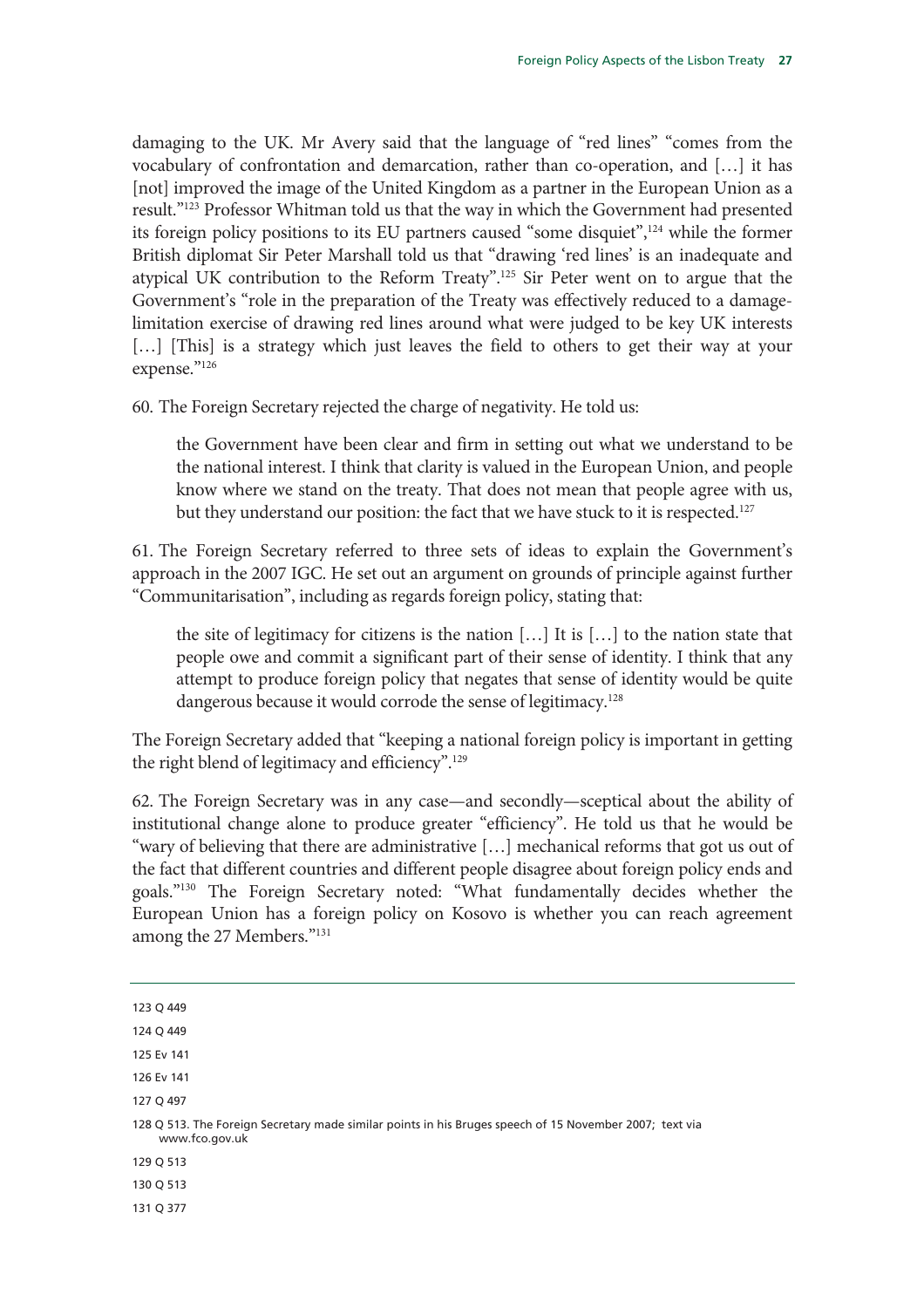63. The limitations of institutional change alone was a theme picked up by several of our witnesses. Professor Hill told us that:

institutional change has too often been a substitute for change at the level of policy and a willingness to grasp the nettle of difficult decisions on high politics and international relations. Whenever there is a problem in European Union foreign policy, the instinct is to say, 'Let's invent some new procedure'.132

Professor Whitman agreed that "historically a lot of effort has gone into the procedure rather than the policy",<sup>133</sup> and Lord Owen reported that, in his experience, the EU spent too much time on "institutional development and press relations", whereas the best way to strengthen EU foreign policy was "practical success on the ground".134

64. The Foreign Secretary's scepticism about the value of institutional change alone extended beyond the foreign policy sphere to the EU in general. Both he and his predecessor cited to us the agreements on climate change targets reached by the European Council in March 2007135 as examples of the way in which the EU could function well even with its existing institutional structures, without further Treaty reform.<sup>136</sup> Mr Miliband told us that the EU's actions on this front "have done more to show the relevance of the European Union than any amount of institutional tinkering."137 In June, Mrs Beckett referred to what she called "comments from various quarters that if the European Union cannot get an agreement [on Treaty reform], there will be a huge crisis and […] the EU will no longer be able to function". The former Foreign Secretary told us that in fact "the last few months have shown that that is not actually so. The EU is functioning and has, indeed, reached some quite far-reaching decisions".<sup>138</sup> Professor Whitman provided support for this view, telling us that he thought "the CFSP could carry on working quite happily without the changes that are in [the Lisbon] Treaty."<sup>139</sup>

65. In their evidence to us, and in their public statements in other forums, the Foreign Secretary and other Ministers have often appeared to place little emphasis on the significance of the institutional changes made by the Lisbon Treaty, preferring to argue instead—and thirdly—that the value of the new Treaty lies primarily in the fact that it brings to a close the EU's institutional reform process and, in the Government's view, allows the EU to "move on". What the Government wants to see the EU "move on" to is the "delivery agenda" of policy issues which it outlined during the UK EU Presidency in 2005,140 and which it has continued to take forward with the publication of the paper

<sup>132</sup> Q 416

<sup>133</sup> Q 417

<sup>134</sup> Q 459

<sup>135</sup> Brussels European Council, Presidency Conclusions, 8-9 March 2007, via www.consilium.europa.eu

<sup>136</sup> Q 106 [Mrs Beckett], Q 498 [Mr Miliband]

<sup>137</sup> Q 498

<sup>138</sup> Q 106

<sup>139</sup> Q 419

<sup>140</sup> Q 167 [Mrs Beckett], Q 250 [Mr Murphy], Q 498 [Mr Miliband]; see "Statement of informal meeting of EU Heads of State or Government - Hampton Court, 27 October 2005", via www.number10.gov.uk/output/Page8475.asp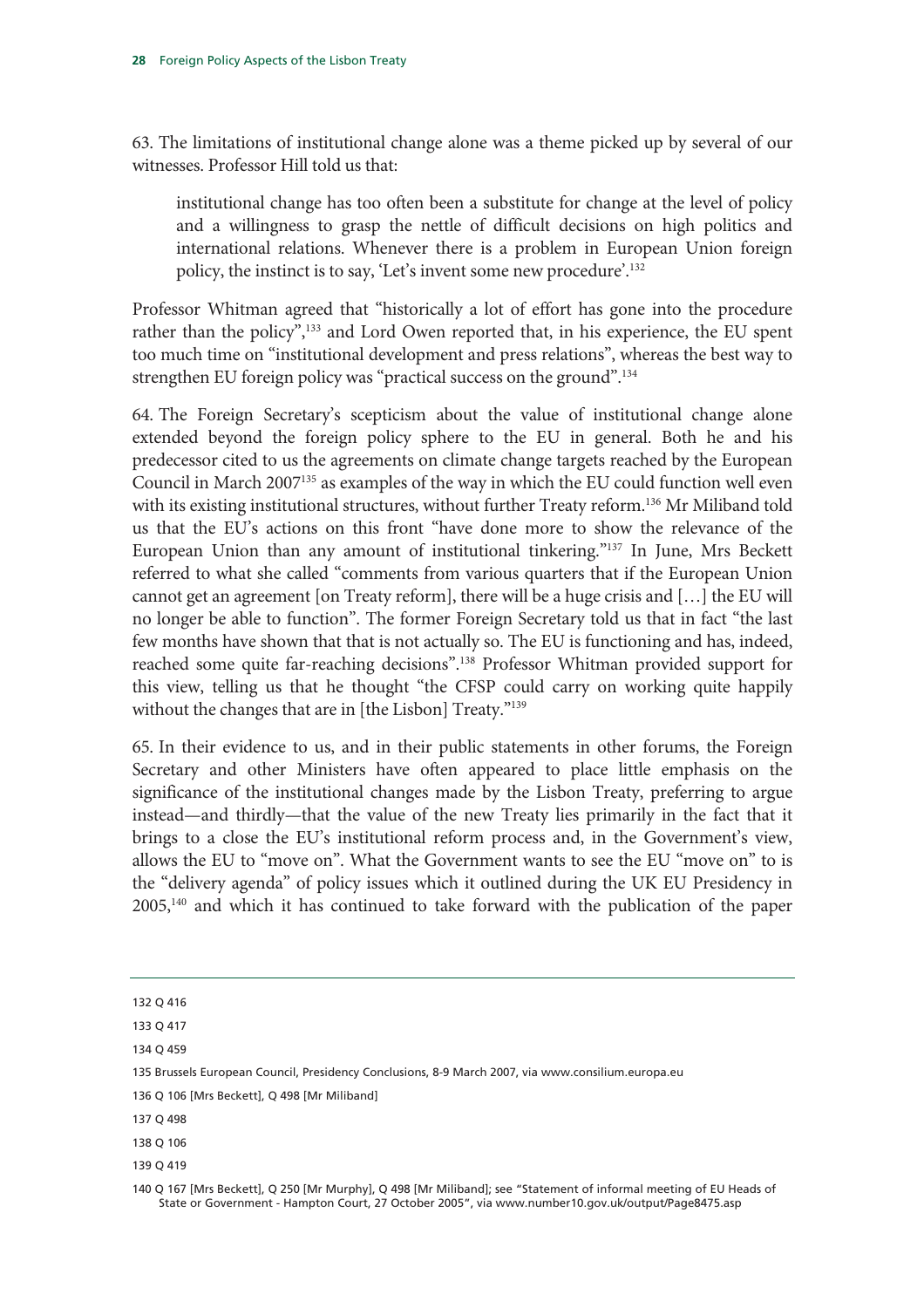"Global Europe" by the Prime Minister and the Foreign Secretary in October 2007,141 and the initiation of the "Declaration on Globalisation" which the European Council made in December 2007.<sup>142</sup> The Foreign Secretary told us that "the critical point about the Reform Treaty is that it brings to an end six or seven years of institutional obsession and allows us to get on and tackle issues".143 While the Foreign Secretary was quick to add that "it is a twofold thing. There are good things in the Treaty, and it says 'enough is enough, let's get on with the real business'",144 the latter consideration has come over more strongly in Ministers' evidence to us as regards foreign policy aspects of the Treaty.

66. The Foreign Secretary did not mention the specific new foreign policy institutions created by the Lisbon Treaty—namely, the new High Representative for Foreign Affairs and Security Policy, and the European External Action Service—in either his major speech on the EU in Bruges on 15 November  $2007$ ,<sup>145</sup> or his contribution to the debate on the Queen's speech the same month.<sup>146</sup> Although the Prime Minister referred to these new institutions in his statement to the House following the October European Council, he drew attention to the way in which the new Declaration 14 to the Lisbon Treaty said that they would not affect national foreign policies in any way,<sup>147</sup> while in their joint "Global Europe" paper the closest that the Prime Minister and Foreign Secretary came to mentioning the Lisbon Treaty's foreign policy provisions was to note that "recent efforts to improve the effectiveness of Europe's Foreign and Security Policy should continue".148 Giving evidence in December, the Foreign Secretary told us that "We have a responsibility to be as clear as possible about the reality."149

67. **We conclude that the Government is correct to argue that political positions and political will among the Member States are more important than institutional changes in determining the quality of EU foreign policy. We are also sympathetic to the Government's wish to see the end, for at least some years to come, of further EU institutional reform. However, we are concerned that the Government risks underestimating, and certainly is downplaying in public, the importance and potential of the new foreign policy institutions established by the Lisbon Treaty, namely the new High Representative and the European External Action Service. We recommend that the Government should publicly acknowledge the significance of the foreign policy aspects of the Lisbon Treaty.** 

145 Text via www.fco.gov.uk

147 HC Deb, 22 October 2007, cols 19-22

<sup>141</sup> Cabinet Office/FCO, "Global Europe: Meeting the Economic and Security Challenges", October 2007, via www.fco.gov.uk

<sup>142 &</sup>quot;EU Declaration on Globalisation", Annex to Brussels European Council, Presidency Conclusions, 14 December 2007, via www.consilium.europa.eu

<sup>143</sup> Q 498

<sup>144</sup> Q 500

<sup>146</sup> HC Deb, 12 November 2007, col 399

<sup>148</sup> Cabinet Office/FCO, "Global Europe: Meeting the Economic and Security Challenges", October 2007, p 26, via www.fco.gov.uk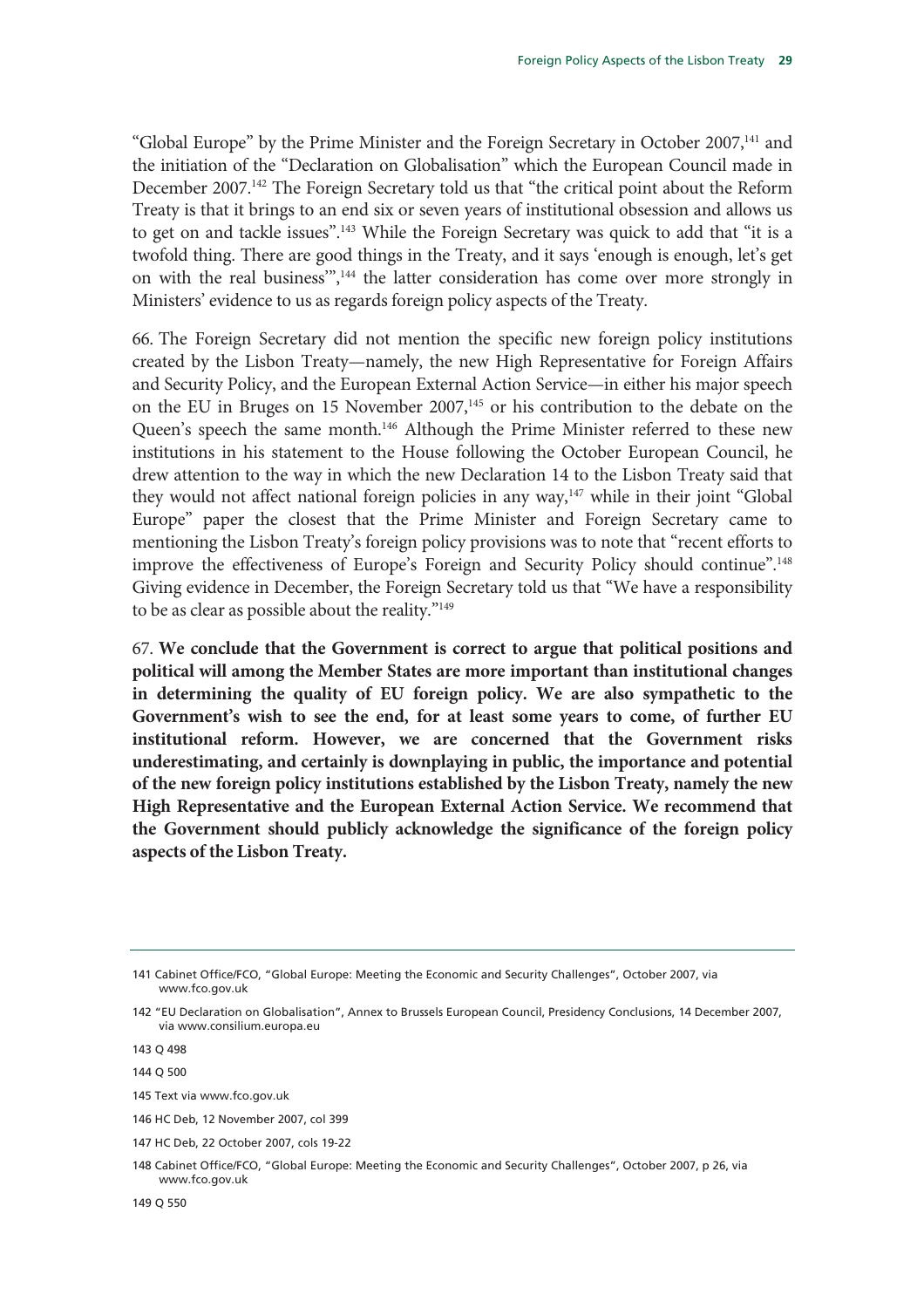### **4** Foreign policy in the Lisbon Treaty

68. This chapter sets out the way in which EU external action would be governed under the Lisbon Treaty. It first establishes where provisions on external action would be located in the EU's Treaty architecture, and refers to the connected issue of the EU's single legal personality. We then discuss the provisions which govern EU external action in general that is, those which are intended to apply both to "Community" areas of policy and to the intergovernmental CFSP. We then consider each of these in turn, briefly referring to "Community" areas before examining the provisions on the CFSP in greater detail. We consider the Treaty's provisions on "enhanced co-operation", which may apply to policy areas which include the CFSP. Finally, we discuss several provisions in the Treaty which do not fit fully into either the "Community" or CFSP areas: the "solidarity clause", enlargement and neighbourhood policy.<sup>150</sup>

#### **External action in the Lisbon Treaty architecture**

69. If the Lisbon Treaty comes into force, provisions on EU external action will continue to be found in two separate Treaties. This is a result of the abandonment of the idea embodied in the Constitutional Treaty—of consolidating the EU's major Treaties into a single main Treaty for the EU.<sup>151</sup> Under the Lisbon Treaty, in broad terms, provisions governing the "Community" elements of EU external action would be found in the Treaty on the Functioning of the European Union (TFEU), the renamed and amended Treaty establishing the European Community (TEC).152 Provisions governing the intergovernmental Common Foreign and Security Policy (CFSP), including the European Security and Defence Policy (ESDP), would continue to be found in the amended Treaty on European Union (TEU).<sup>153</sup> The splitting of EU external action provisions between two Treaties, and the broad division between "Community" elements in the TEC (or its successor) and intergovernmental ones in the TEU, would be the same as at present.

70. In the field of the EU's external action, the central declared aim of the current Treaty reform process has been to achieve greater coherence between the "Community" and the intergovernmental elements of policy.154 In the Constitutional Treaty, this was attempted not only by bringing all the provisions governing EU external action together in a single Treaty, but also by introducing new text on the principles and objectives of EU external action. These latter were to apply both to "Community" policy-making and to the intergovernmental CFSP.155 Under the Lisbon Treaty, the Constitutional Treaty chapter which set out principles and objectives for EU external action would be inserted into the

<sup>150</sup> The figure in Annex 2 b) presents foreign policy structures and processes under the Lisbon Treaty, including institutional arrangements discussed in Chapters 5 and 6 as well as the present Chapter.

<sup>151</sup> As discussed in Chapter 2 above.

<sup>152</sup> Provisions on external action in the TFEU would be gathered into a Part Five.

<sup>153</sup> On the ESDP, see Chapter 7. In the TEU as amended by the Lisbon Treaty, provisions on EU external action, including the CFSP and ESDP, would continue to be found in Title V, as at present. Annex 1 presents the arrangement of external action provisions under the Lisbon Treaty.

<sup>154</sup> See Chapter 3 above.

<sup>155</sup> Part III, Title V, Chapter 1, Article III-292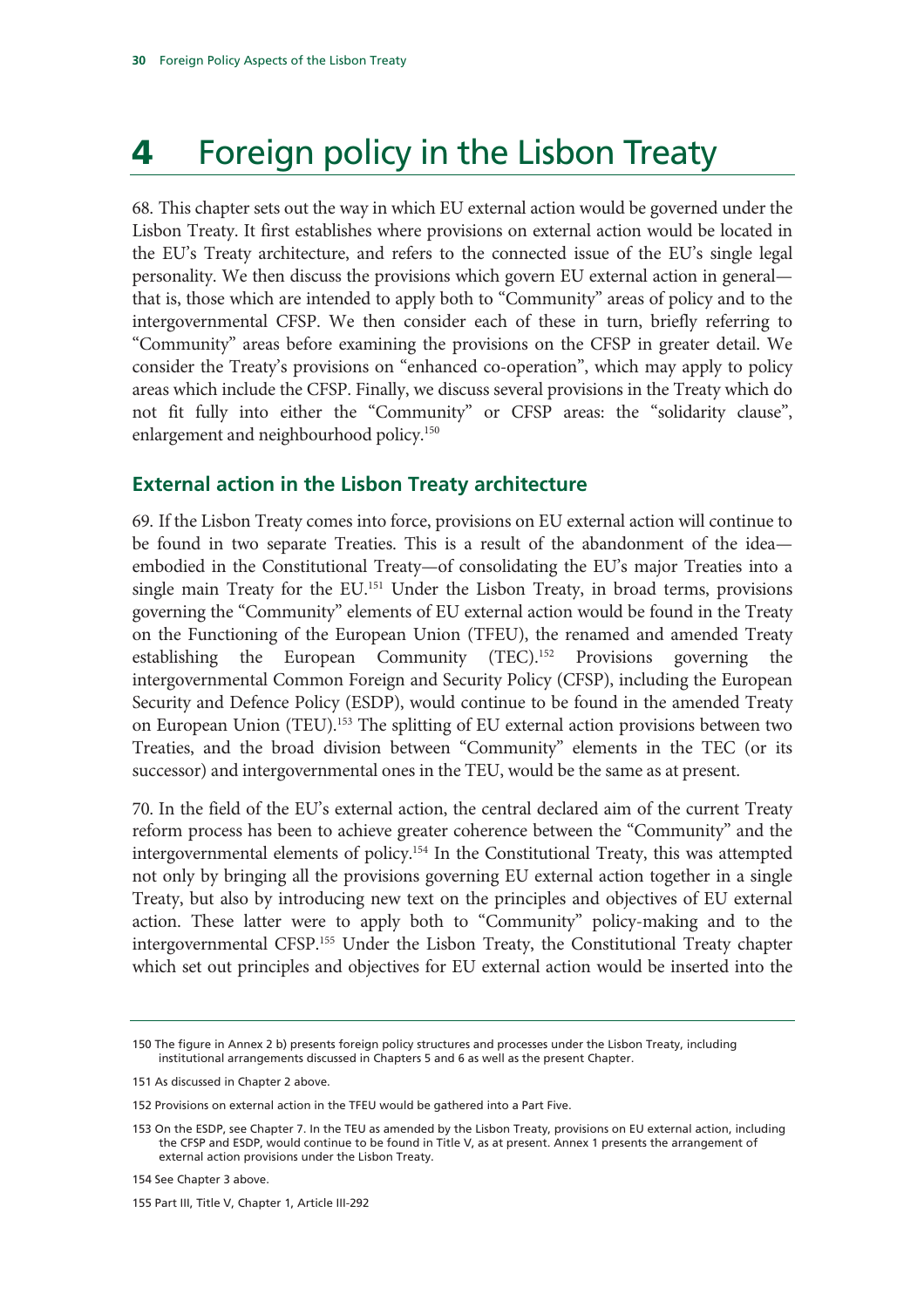amended TEU. This would constitute a new chapter of the TEU, on "General provisions on the Union's external action".156 The TEU would then deal in a following chapter with "Specific provisions on the Common Foreign and Security Policy".157 The part of the TEU which contains both chapters (Title V) would be renamed "General provisions on the Union's external action and specific provisions on the Common Foreign and Security Policy".158 In the current TEU, by contrast, Title V deals only with the CFSP.

71. By virtue of the new chapter which it would insert into the Treaty on European Union, the Lisbon Treaty would seek to retain from the Constitutional Treaty the single set of principles and objectives governing all of the EU's external action, despite the fact that the EU would continue to have two main Treaties, both of which would contain external action provisions. In proceeding in this way, the Lisbon Treaty would effectively establish a hierarchy between the EU's two main Treaties in the external action field: the amended Treaty on European Union would set out principles and objectives which would apply both to the CFSP and to "Community" external action otherwise governed by the TFEU.<sup>159</sup> Annex 1 presents these arrangements. **We conclude that the insertion of principles and objectives for all EU external action into the Treaty on European Union is a sensible way of encouraging greater EU policy coherence while two main EU Treaties remain in place.** 

72. The Government has suggested that the fact that the CFSP will continue to be governed by one Treaty, and "Community" areas of EU external action by another, offers a stronger demarcation of the CFSP than would have been available under the single Constitutional Treaty. Mr Murphy told us that the new Treaty "will leave us with two Treaties—including a separate Treaty governing CFSP".160 Similarly, Mr Miliband told us that "CFSP remains distinct from other policy areas, in a separate Treaty. In effect, we have retained it in a separate pillar."<sup>161</sup> Dr Solana acknowledged that the retention of two Treaties had been "important conceptually" for the UK.<sup>162</sup> Dr Solana said that, under the Lisbon Treaty, "the second pillar and the autonomy within that [...] is maintained".<sup>163</sup>

73. In terms purely of the location of Treaty provisions, under the Lisbon Treaty arrangements for the retention of two main Treaties the CFSP is clearly governed more separately from "Community" areas of policy than it would have been in the single Constitutional Treaty. However, under the Lisbon Treaty, more provisions that are relevant to the CFSP appear to be included in the Treaty on the Functioning of the European Union (TFEU) than are at present included in its predecessor, the Treaty establishing the European Community (TEC). This appears partly to result from the

163 Q 616

<sup>156</sup> Article 1 24) of the Lisbon Treaty, inserting new Articles 10A and 10B TEU

<sup>157</sup> Article 1 25) of the Lisbon Treaty

<sup>158</sup> Article 1 23) of the Lisbon Treaty

<sup>159</sup> Under Article 2 155) of the Lisbon Treaty, the TFEU would refer (in Part Five, Title I, Article 188A) to the principles and objectives for EU external action set out in the first chapter of Title V TEU. The arrangement of external action provisions under the Lisbon Treaty is shown in Annex I.

<sup>160</sup> Ev 41

<sup>161</sup> Ev 63

<sup>162</sup> Q 616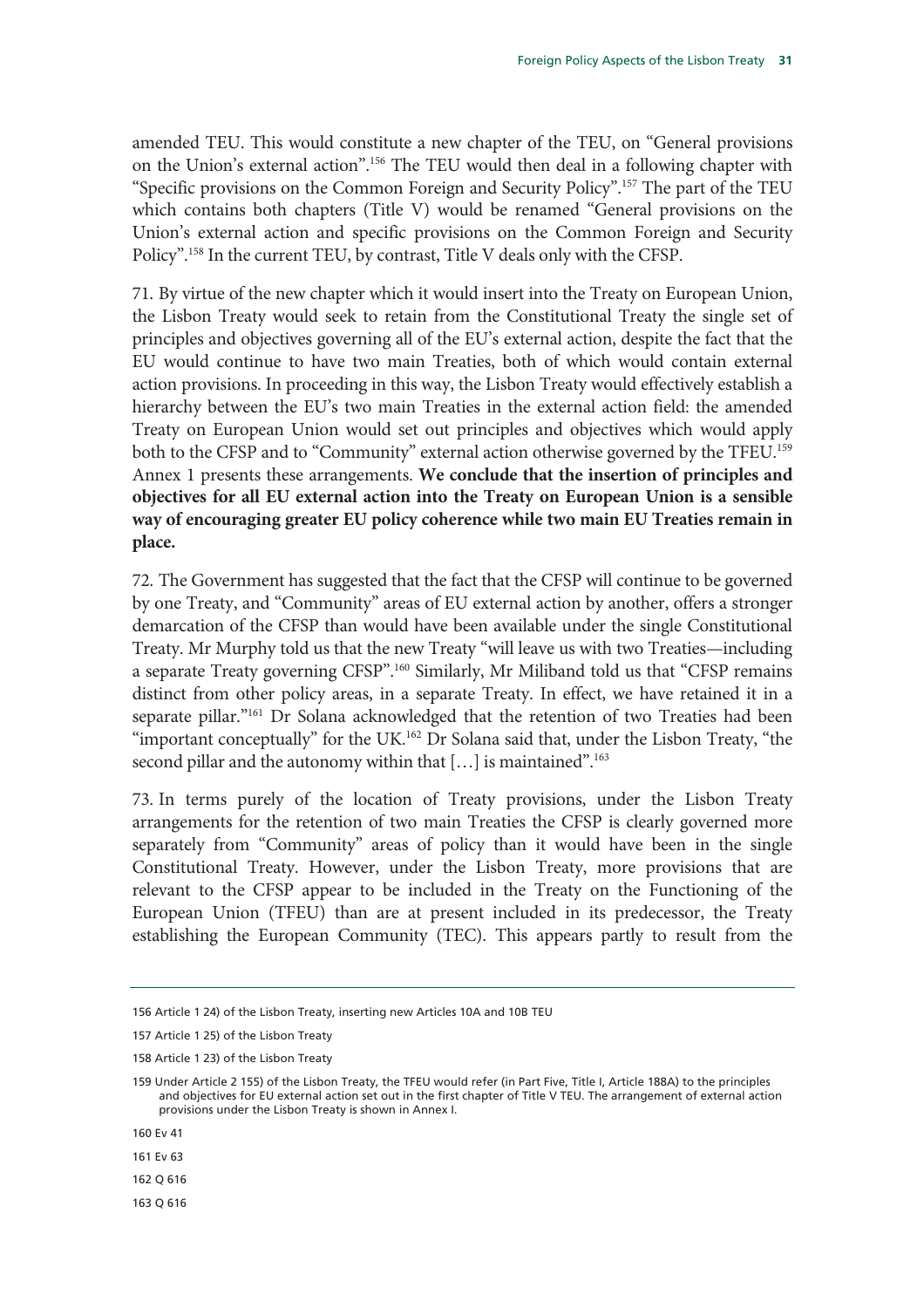abolition of the European Community. When both the EC and the EU were in place, provisions governing international agreements and "enhanced cooperation" for the two distinct entities were placed in the two separate Treaties, the TEC governing the European Community and the TEU governing the European Union. Under the Lisbon Treaty, governing the now unified European Union, detailed provisions governing these two policy areas—including provisions relevant to the CFSP—are placed in the TFEU.164 Furthermore, the new "solidarity clause" is placed in the TFEU, despite the fact that it has CFSP relevance.165 Detailed provisions on the imposition of sanctions under the CFSP continue to be found in the TFEU, as they are currently in the TEC.166

74. Lord Owen was concerned for different reasons that the EU's intergovernmental elements might no longer be sufficiently ring-fenced under the Lisbon Treaty. He told us that the Lisbon Treaty "dismantles the intergovernmental pillars" and is therefore a "massive step towards further integration."<sup>167</sup> Lord Owen was also concerned that the movement of remaining areas of justice and home affairs to the "Community" method might impinge on the CFSP, because he contended that it is no longer possible to keep anti-terrorism issues separate from foreign policy.168 Lord Owen urged that the Government's Bill giving effect to the Lisbon Treaty should make it "clear at least in UK legislation that [the CFSP] retains its separate legal character."169

#### **Single legal personality**

75. The Lisbon Treaty would give the EU legal personality.170 Hitherto, the EC has had this attribute, but not the EU. The attribution of legal personality to the EU is a concomitant of the abolition of the EC. It is a provision previously found in the Constitutional Treaty.<sup>171</sup>

76. Open Europe told us that the attribution of legal personality to the EU "would be a huge transfer of power and make the EU look more like a country than an international agreement."<sup>172</sup> However, Open Europe did not elaborate on this assertion.

77. At present, the EU has a degree of "functional" legal personality to conclude international agreements.<sup>173</sup> This legal personality is made more general by the new provision introduced by the Lisbon Treaty, but the new provision does not by itself make the Union's legal capacity the same as that of a state. Under the Lisbon Treaty, it will

167 Ev 104

- 168 Q 467
- 169 Ev 106

- 171 Article I-7
- 172 Ev 150

<sup>164</sup> On international agreements, Article 2 171) of the Lisbon Treaty, inserting Article 188L of the TFEU; on enhanced cooperation, Article 2 278) of the Lisbon Treaty, inserting Articles 280A to 280I of the TFEU.

<sup>165</sup> Article 2 176) of the Lisbon Treaty, inserting Article 188R of the TFEU. The "solidarity clause" is discussed in paragraphs 122-125 below.

<sup>166</sup> Article 2 169) of the Lisbon Treaty, inserting Article 188K of the TFEU

<sup>170</sup> Article 1 55) of the Lisbon Treaty, inserting Article 46A TEU

<sup>173</sup> Under Articles 24 and 38 TEU.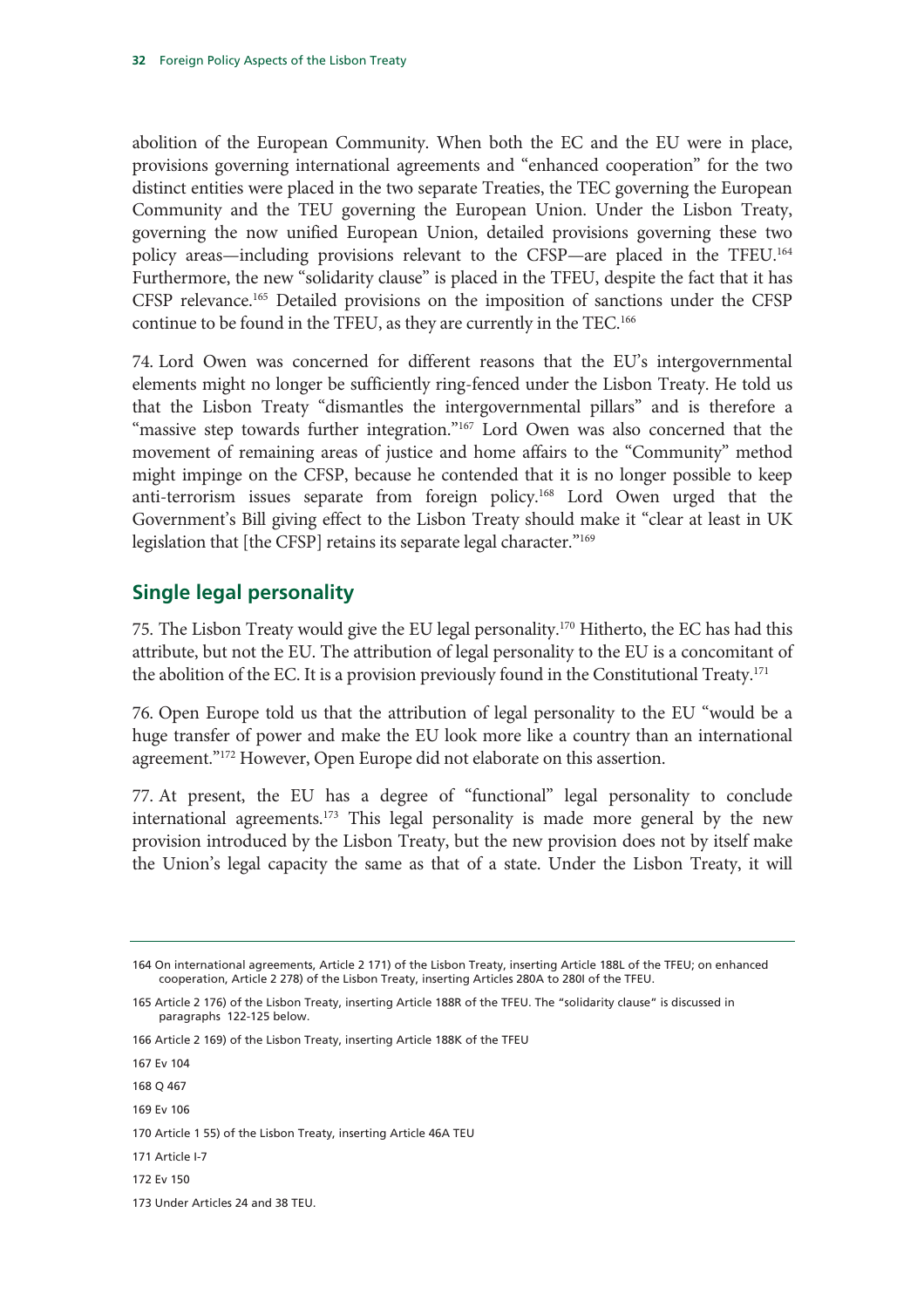remain the case that the EU will be able to conclude international agreements only within the scope of the powers conferred on it by the Member States.<sup>174</sup>

78. Dr Solana told us that he thought the EU's acquisition of legal personality was "not a minor issue", but that it was "important politically more than legally".<sup>175</sup> Dr Solana thought that it would be easier for third countries to understand the EU without the complication of dealing with, and sometimes signing agreements with, different entities.176

#### **General external action provisions**

79. Under the Lisbon Treaty, the principles and objectives for EU external action which would be inserted into the TEU<sup>177</sup> are largely ones which are already contained separately in the existing TEU and TEC. As already noted, the list of principles and objectives would also have appeared in the Constitutional Treaty.<sup>178</sup>

80. On the basis of these stated principles and objectives, the Lisbon Treaty would charge the European Council—the body of EU heads of state or government—with determining "the strategic interests and objectives of the Union" for all the EU's external action. Such determinations "may concern the relations of the Union with a specific country or region or may be thematic in approach." They would apply for a specified duration, which could presumably be prolonged. They would require unanimity. However, such "strategic" determinations by the European Council would take place on the basis of proposals from the Council of Ministers which would for their part be adopted according to the voting procedure applicable to the policy area in question—that is, by qualified majority in "Community" areas of policy.179

81. The European Council's ability to make determinations of "strategic interests and objectives" for all of the EU's external action represents a change from the current Treaties. Under the current TEU, the European Council may make such "strategic" decisions only for the CFSP.180 The expanded remit for the European Council contained in the Lisbon Treaty is taken over from the Constitutional Treaty.181 Through this provision, the Lisbon Treaty would insert a unanimity requirement at European Council level into areas of external action otherwise governed by the "Community" method. As any proposal for a "strategic" decision would have to come from the Council of Ministers, the European Council would probably be asked to make such a determination only where the Member States were united in any case (because, in policy areas governed by qualified majority voting, Member States in a majority in the Council of Ministers could prevent a proposal from going forward to the European Council if they feared it might there be rejected). The European Council also already issues conclusions and declarations—including on matters

<sup>174</sup> On this point see also Declaration 24 concerning the legal personality of the European Union

<sup>175</sup> Q 624

<sup>176</sup> Q 624

<sup>177</sup> Under Article 1 24) of the Lisbon Treaty, inserting Article 10A TEU, as discussed in paragraphs 70-71 above.

<sup>178</sup> Part III, Title V, Chapter 1, Article III-292

<sup>179</sup> Article 1 24) of the Lisbon Treaty, inserting Article 10B TEU

<sup>180</sup> Article 13 TEU

<sup>181</sup> Article III-293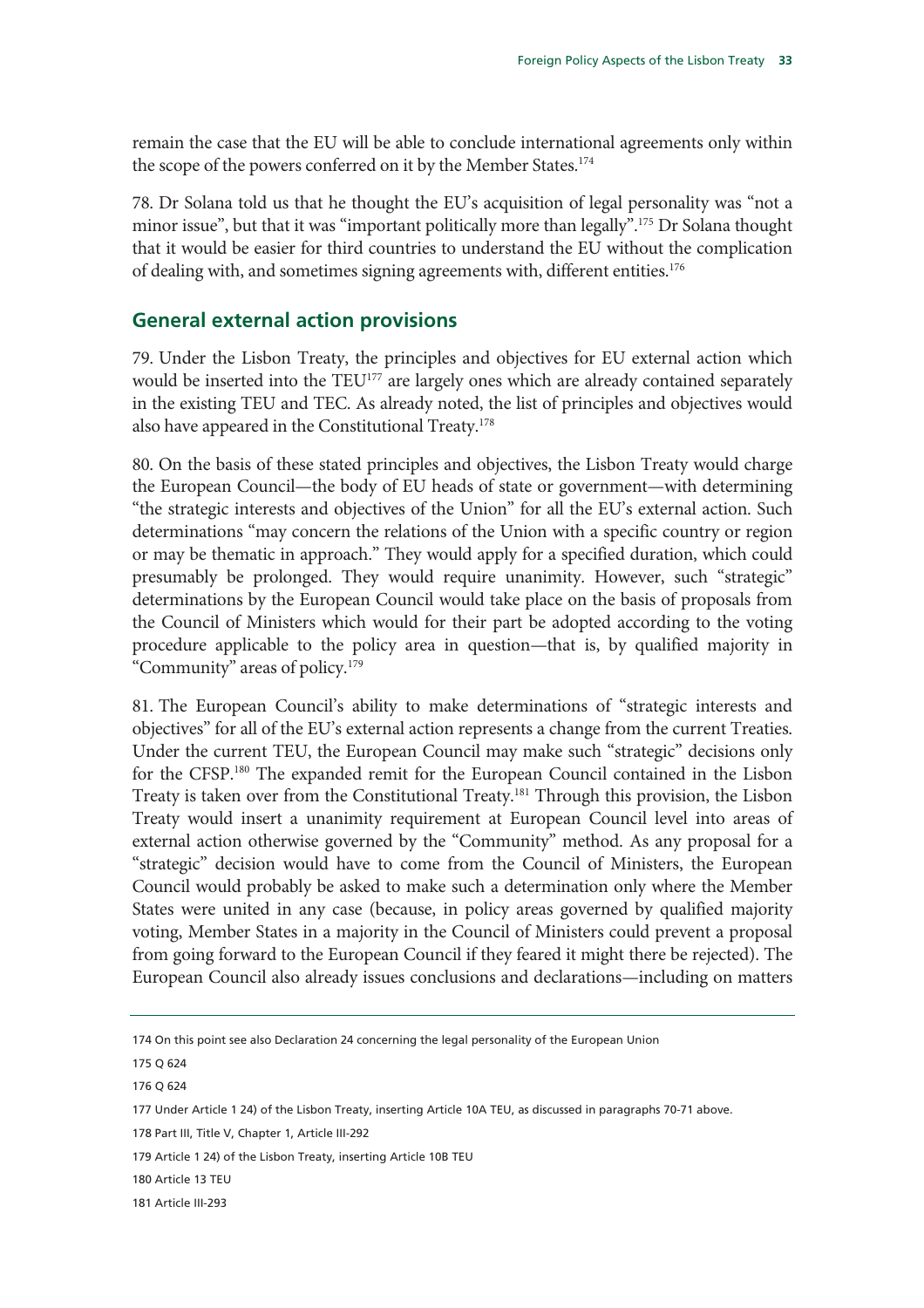which fall under "Community" competence—which, while they have no legal force, can help to shape the direction of policy.182 **We conclude that the European Council's new ability under the Lisbon Treaty formally to determine "strategic interests and objectives" for all areas of EU external action represents a symbolically important assertion of Member State authority over "Community" policy areas, although it remains to be seen whether this will have any significant impact in practice.**

82. The Lisbon Treaty would make the European Council into an official institution of the European Union for the first time. As such, the European Council would have the duty to practise "mutual sincere cooperation" with the other official EU institutions, according to a provision which does not mention the Member States.<sup>183</sup>

83. Under the Lisbon Treaty, the section of the amended TEU which would give the European Council authority to make "strategic" determinations for EU external action, as described above, on the basis of proposals from the Council of Ministers, would contain the following provision:

The High Representative of the Union for Foreign Affairs and Security Policy, for the area of common foreign and security policy, and the Commission, for other areas of external action, may submit joint proposals to the Council.<sup>184</sup>

This provision appears to facilitate the joint working between the High Representative and the Commission which is implicit in the practice of "mutual sincere cooperation". We welcome this. However, a subsequent provision of the Lisbon Treaty, relating to the TEU chapter dealing specifically with the CFSP, explicitly excludes the Commission on its own from making CFSP proposals to the Council of Ministers, and does not mention the possibility of "joint" Commission and High Representative proposals, only the possibility of the High Representative making proposals with Commission support.185 The unclear wording is taken over directly from the Constitutional Treaty.186

84. **We conclude that the section of the amended Treaty on European Union giving authority to the European Council to make strategic determinations for EU external action is unnecessarily ambiguous and should be clarified by the Government in its response to this Report.** 

#### **Simplified Treaty revision procedure**

85. The Lisbon Treaty provides for a "simplified Treaty revision procedure".187 The procedure is taken over from the Constitutional Treaty<sup>188</sup> and does not exist under the

<sup>182</sup> The "Declaration on Globalisation" adopted by the European Council at its meeting on 14 December 2007 is an example; see Brussels European Council, Presidency Conclusions, 14 December 2007, via www.consilium.europa.eu. On the nature of European Council conclusions, see the European Scrutiny Committee's ongoing Inquiry into this topic, via www.parliament.uk/parliamentary\_committees/european\_scrutiny.cfm

<sup>183</sup> Article 1 14) of the Lisbon Treaty, amending Article 9 TEU

<sup>184</sup> Article 1 24) of the Lisbon Treaty, inserting Article 10B TEU

<sup>185</sup> Article 1 33) of the Lisbon Treaty, amending Article 22 to become Article 15a TEU. This change is discussed further in paragraph 97 below.

<sup>186</sup> Article III-293

<sup>187</sup> Article 1 56) of the Lisbon Treaty, amending Article 48 TEU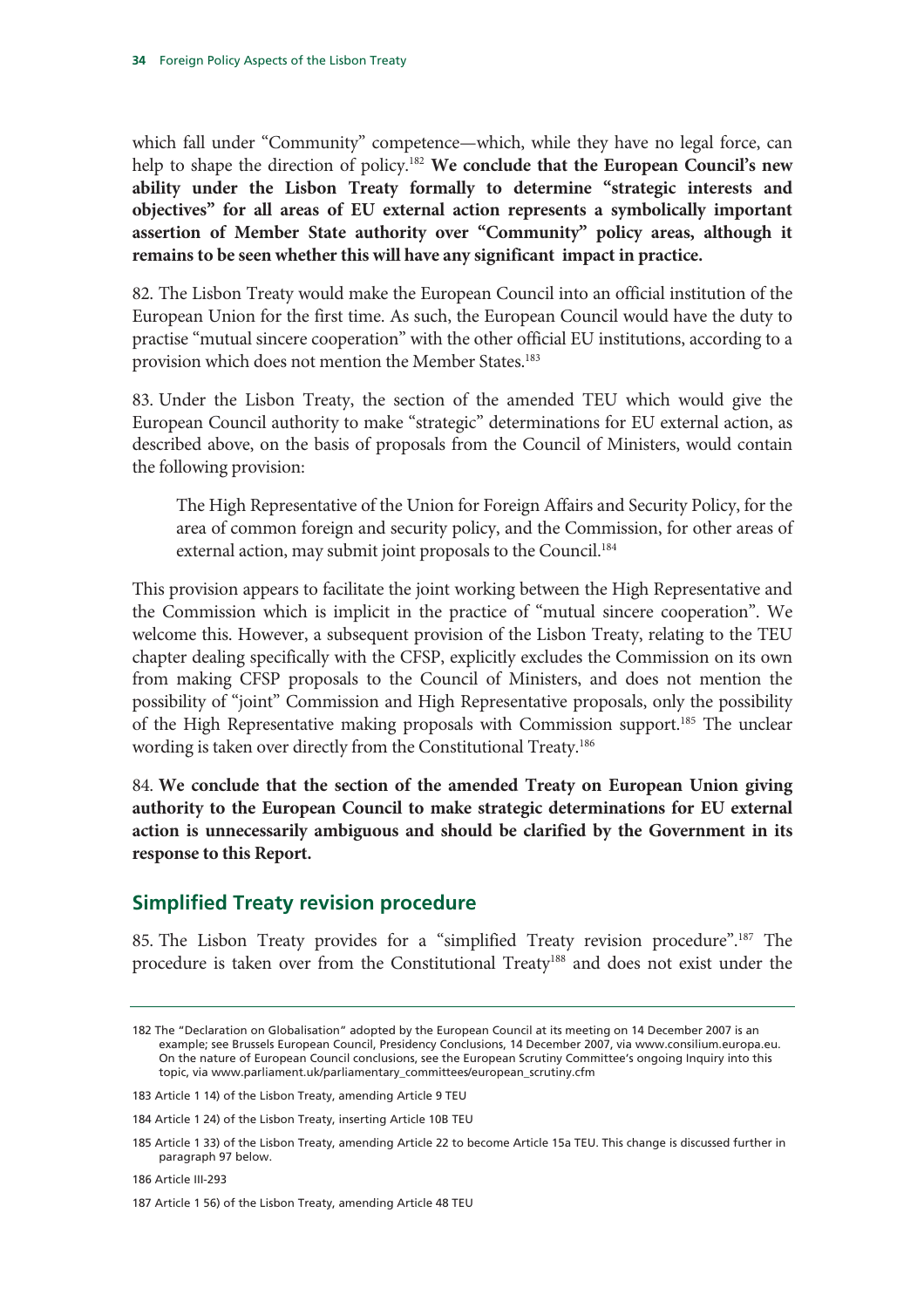current Treaties. Under the part of the simplified Treaty revision procedure which applies to the external action part (Title V) of the amended TEU, for an area in which Title V provides for the Council of Ministers to act by unanimity, "the European Council may adopt a decision authorising the Council to act by a qualified majority in that area".<sup>189</sup> The European Council would have to make any such decision by unanimity. Decisions in the defence field or with military implications could not be moved to qualified majority voting (QMV) in this way. For Title V items, the European Parliament would have to consent to this form of Treaty revision. In addition, any national Parliament could block the Treaty revision by making known its opposition within six months.

86. Lord Owen urged the Government to incorporate in its Bill giving effect to the Lisbon Treaty in the UK a "Parliamentary braking mechanism" across "all the most sensitive political questions that concern the British people". These would include any extension of QMV or of ECJ jurisdiction over the CFSP.190

87. On his return from the informal European Council in Lisbon in October, the Prime Minister told the House that "we will make a provision in the Bill that any proposal to activate the mechanisms in the Treaty that provide for further moves to QMV, but which require unanimity of member states, will have to be subject to a prior vote by this House."191 The European Union (Amendment) Bill, as published, contains a provision that a Minister may not support a decision adopting qualified majority voting under the simplified Treaty revision procedure without Parliamentary approval, which is defined as the agreement without amendment by each House of Parliament to a Government motion that that House "approves Her Majesty's Government's intention to support the adoption of a specified draft decision".192 The Bill also provides that an approval motion brought before the House may include provision dispensing with the need for a further motion in respect of "any later draft decision", as long as a Minister certifies that the decision in question is "an amended version of" the original draft decision.<sup>193</sup>

88. **We welcome the Bill's provisions giving Parliament the right to accept or reject individual proposals to extend qualified majority voting. However, we are concerned at the implications of the provisions whereby Parliament could be invited to set aside this right in respect of "any later draft decision", as long as a Minister certifies that the decision in question is an amended version of the original decision. We see nothing on the face of the Bill that would preclude this power being invoked in circumstances where the "amended version" of the draft decision contains further transfers to qualified majority voting not found in the original decision. If this were to be the case, transfers to qualified majority voting might take place without specific Parliamentary approval. This could represent a breach of the undertaking given by the Prime Minister. We recommend that further consideration be given to procedures which would allow Parliament to decide separately on "amended versions" of initial draft** 

-

192 European Union (Amendment) Bill, Clause No. 6 (2)

193 Ibid., Clause No. 6 (3)

<sup>188</sup> Article IV-444

<sup>189</sup> Article 1 56) of the Lisbon Treaty, amending Article 48 TEU

<sup>190</sup> Ev 106; see also Qq 464-465 [Lord Owen]

<sup>191</sup> HC Deb, 22 October 2007, cols 19-22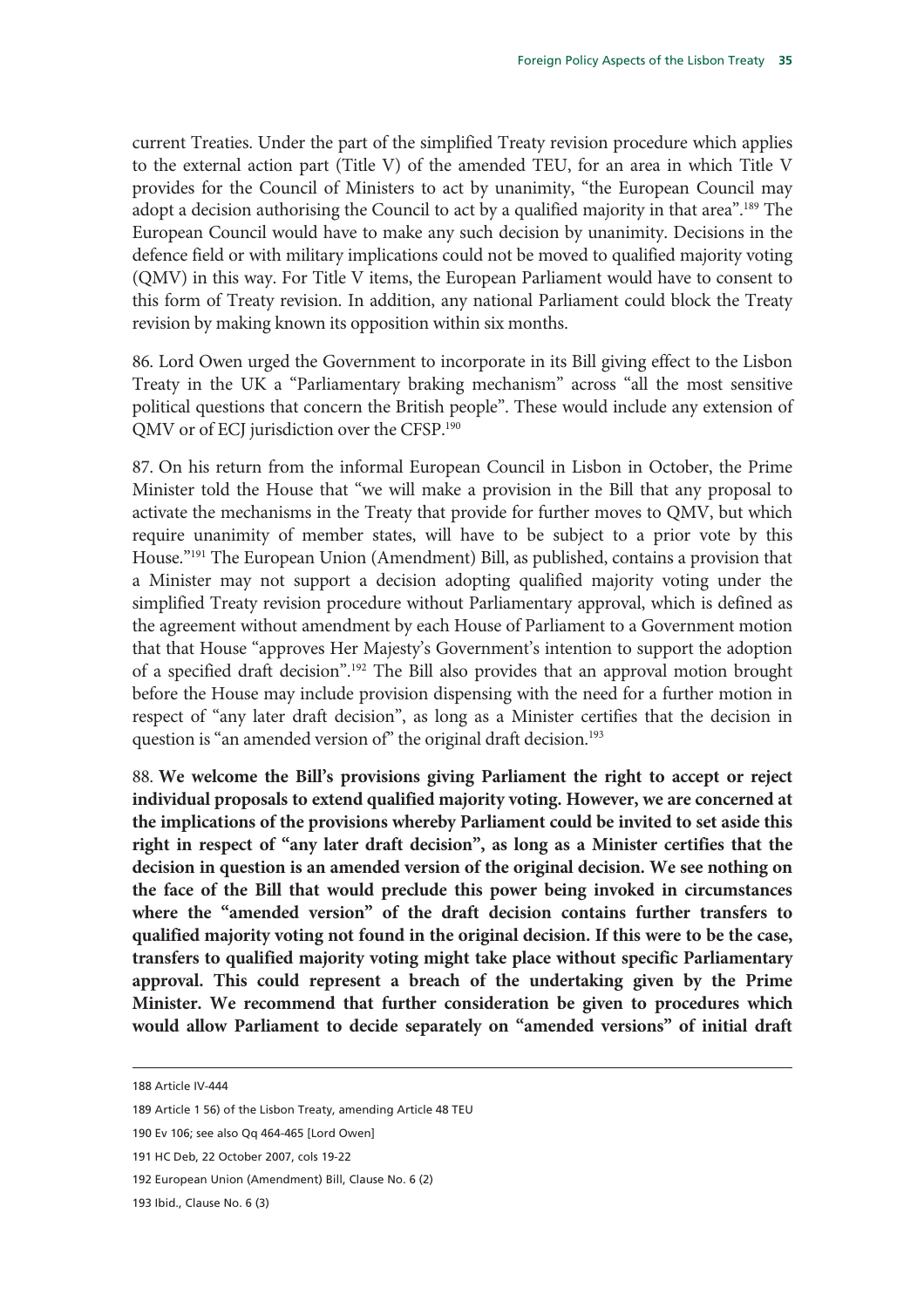**decisions to transfer items to qualified majority voting. We further recommend that all amendments to the Treaty, including extensions of qualified majority voting, should be done by primary legislation and not simply by a vote of the House.**

## **"Community" areas of EU external action**

89. Under the Lisbon Treaty, the "Community" areas of EU external action would continue to comprise trade, development assistance and other types of co-operation with third countries. Measures on humanitarian aid and on the provision of urgent macrofinancial assistance would become subject to qualified majority voting for the first time.<sup>194</sup> The EU would also gain the right to legislate by qualified majority on measures "establishing the co-ordination and co-operation measures necessary to facilitate" the diplomatic and consular protection of Member State citizens by Member States other than their own, in third countries where the relevant citizens' own Member State has no representation.195

90. Open Europe told us that the movement of civil protection policies to qualified majority voting under the Lisbon Treaty should also be seen as an incursion of QMV into foreign policy-related areas.<sup>196</sup>

## **Common Foreign and Security Policy**

#### *General CFSP provisions*

91. The Lisbon Treaty introduces four substantive changes of wording in relation to general provisions on the nature of the CFSP, compared to the existing TEU. First, under the Lisbon Treaty, the CFSP would be based on—among other things—"the achievement of an ever-increasing degree of convergence of Member States' actions."197 Second, the Treaty would oblige Member States to "comply with the Union's action" in the area of the CFSP.198 Third, the aim of consultation among Member States would become that of "determining a common approach".<sup>199</sup> Fourth, the Treaty would insert new text stating that:

Before undertaking any action on the international scene or entering into any commitment which could affect the Union's interests, each Member State shall consult the others within the European Council or the Council. Member States shall ensure, through the convergence of their actions, that the Union is able to assert its interests and values on the international scene. Member States shall show mutual solidarity.

<sup>194</sup> Article 2 167) and 168) of the Lisbon Treaty, inserting Articles 188I and 188J of the TFEU; Ev 145 [Mr Donnelly], Ev 149 [Open Europe]

<sup>195</sup> Article 2 36) of the Lisbon Treaty, amending Article 20 TEC/TFEU. This change is referred to further in paragraph 201 in Chapter 6 below.

<sup>196</sup> Ev 150

<sup>197</sup> Article 1 27) of the Lisbon Treaty, amending Article 11 TEU

<sup>198</sup> Article 1 27) of the Lisbon Treaty, amending Article 11 TEU

<sup>199</sup> Article 1 35) of the Lisbon Treaty, amending Article 16 TEU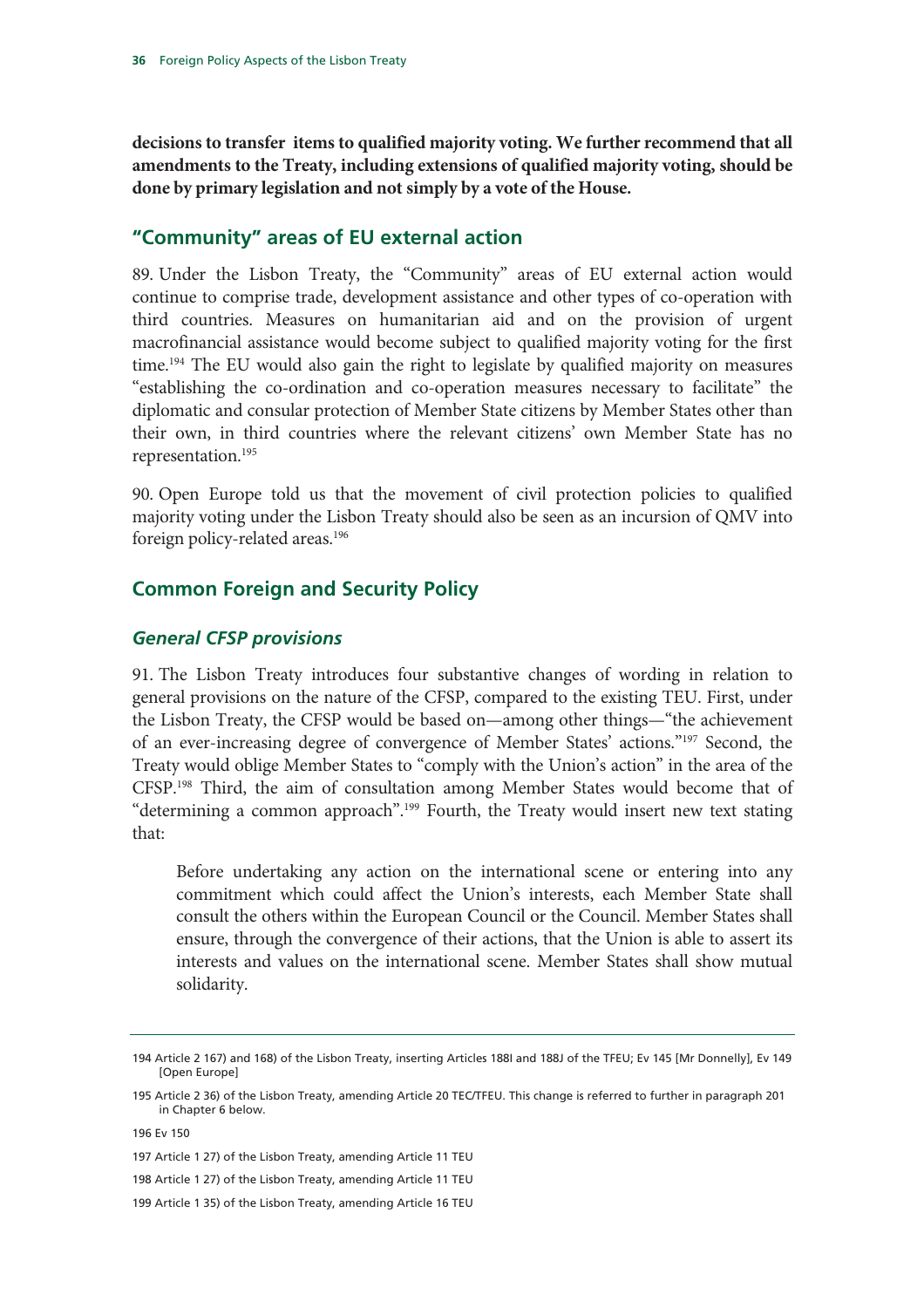[...] The diplomatic missions of the Member States and the delegations of the Union in third countries and at international organisations shall co-operate and shall contribute to formulating and implementing the common approach.<sup>200</sup>

These four sections of text were all included in the Constitutional Treaty.<sup>201</sup> Open Europe told us that the fourth of the new pieces of text, dealing with consultation among Member States, "has the potential to significantly restrict the freedom of the UK Government in implementing foreign policy it deems appropriate, by subjecting it to evaluation and approval [by] other EU Member States."202

92. An FCO legal adviser pointed out that the existing TEU contains language referring to "convergent action" by the Member States in the CFSP.203 The adviser also said that general language on the CFSP had to be "applied within the framework of decision making of the Common Foreign and Security Policy. It does not undermine the unanimity checks elsewhere."204 The Foreign Secretary agreed that Member States were only obliged to pursue positions that they had already agreed, by unanimity.205 However, we note that the existing Treaty reference to "convergent action" by the Member States occurs in the context of an Article specifically on consultation among them. Under the Lisbon Treaty, the reference to an "ever-increasing degree of convergence of Member States' actions" occurs outside the context of Member State consultations, as part of the description of the CFSP in general.

93. Professors Hill and Whitman reminded us that, however strong its common obligations may appear to be, there are no formal enforcement mechanisms in the CFSP as there are in "Community" areas of policy.206 The ECJ has no powers to bring rulings against Member States which may violate CFSP acts.<sup>207</sup> Under the Lisbon Treaty, the Council would continue to have responsibility for ensuring "compliance" with the principle that, in the CFSP, Member States "shall refrain from any action which is contrary to the interests of the Union or likely to impair its effectiveness as a cohesive force in international relations."208 The Lisbon Treaty would make this a shared responsibility with the new High Representative.<sup>209</sup> However, neither the Council nor the High Representative can sanction Member States in any formal way.

94. The general provisions on the CFSP in the main body of the Lisbon Treaty are supplemented by the two Declarations on the policy which were secured by the UK. These state that the CFSP will not affect Member States' exercise of their national foreign policy

202 Ev 152

203 Qq 573-578, referring to Article 16 TEU

204 Q 573

205 Q 571

208 Article 11 TEU

<sup>200</sup> Article 1 35) of the Lisbon Treaty, amending Article 16 TEU

<sup>201</sup> Respectively: Article I-40; Article I-16; Article I-40; and Article I-40 and III-301

<sup>206</sup> Q 429 [Professor Hill]; Ev 82 [Professor Whitman]

<sup>207</sup> The role of the ECJ in the CFSP is considered further below.

<sup>209</sup> Article 1 27) of the Lisbon Treaty, amending Article 11 TEU. The new High Representative position is discussed in Chapter 5 below.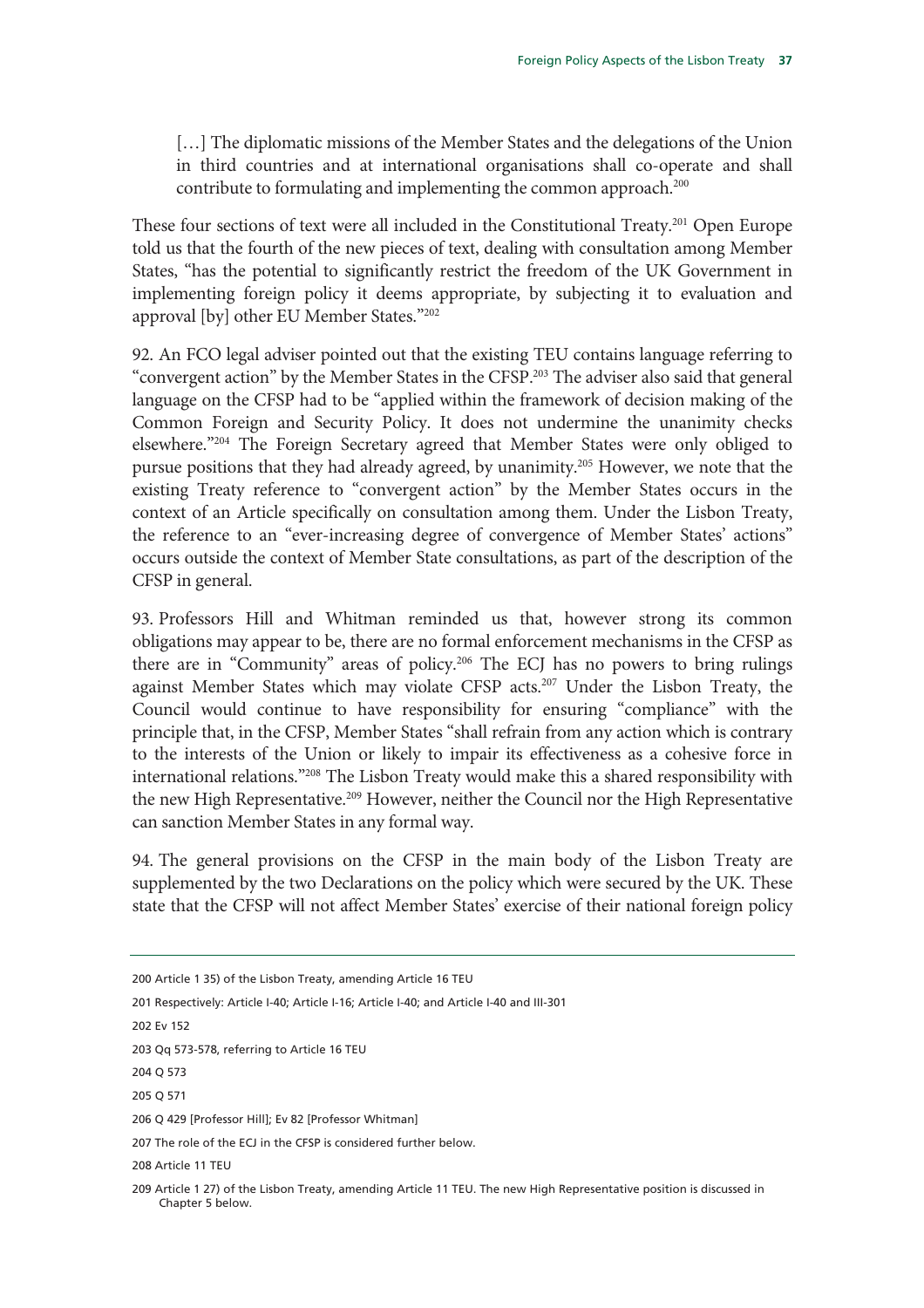rights and responsibilities.210 The Government acknowledged that, like other Declarations to EU Treaties, the Declarations on the CFSP are not law.<sup>211</sup> However, the Foreign Secretary told us that the Declarations are "worth having because they set out the views of Heads of State about the way in which CFSP should work."212 The Minister for Europe told us that the Declarations "will be taken into account in the interpretation and application of the Treaty itself."213 Professor Whitman said that the Declarations were "reiterations of principles that have underpinned the common foreign and security policy over time", <sup>214</sup> while Professor Hill said that the Declarations set out, "as it were, the default position".<sup>215</sup>

95. At present, the TEU provides for a formal system of differentiated CFSP instruments, consisting of "common strategies", "joint actions" and "common positions". Professor Hill told us that the system was "ludicrously elaborate" and "a nonsense".<sup>216</sup> The Lisbon Treaty would effectively allow for the adoption of the same types of instruments, but it would do away with the formal linguistic differentiation, converting all CFSP acts into simple "decisions".217 **We conclude that the simplification of the nomenclature for Common Foreign and Security Policy decisions introduced by the Lisbon Treaty represents an improvement on the current situation.**

## *CFSP decision-making*

96. Under the Lisbon Treaty, the European Council—of heads of state or government would "determine the objectives of and define general guidelines for" the CFSP.<sup>218</sup> The Foreign Affairs Council of Ministers would "take the decisions necessary for defining and implementing" the CFSP.219 Both the European Council and the Council of Ministers would act by unanimity except where specifically provided otherwise.<sup>220</sup> The roles of the European Council and Council of Ministers, and the norm of unanimity, would be unchanged from the current Treaties.

97. The European Commission currently has a so-called "right of initiative" to refer CFSP matters to the Council and to make CFSP-related proposals.<sup>221</sup> Under the Lisbon Treaty, the Commission as a body would lose this right, which would pass to the new High Representative for Foreign Affairs and Security Policy, who would be Commission Vice-

- 212 Q 358
- 213 Ev 20
- 214 Q 449
- 215 Q 428
- 216 Q 428

<sup>210</sup> Declarations 13 and 14. We referred to these in Chapter 3 above in the context of the Government's foreign policy "red line". The full text of the Declarations is at Ev 69.

<sup>211</sup> Q 277 [Mr Murphy]

<sup>217</sup> Article 1 28) of the Lisbon Treaty amending Article 12 TEU; Article 1 31) of the Lisbon Treaty, amending Article 14 TEU; Article 1 32) of the Lisbon Treaty, amending Article 15 TEU

<sup>218</sup> Article 1 29) of the Lisbon Treaty, amending Article 13 TEU

<sup>219</sup> Article 1 29) of the Lisbon Treaty, amending Article 13 TEU

<sup>220</sup> Article 1 34) of the Lisbon Treaty, amending Article 23 to become Article 15b TEU; on qualified majority voting, see paragraphs 100-105 below.

<sup>221</sup> Article 22 TEU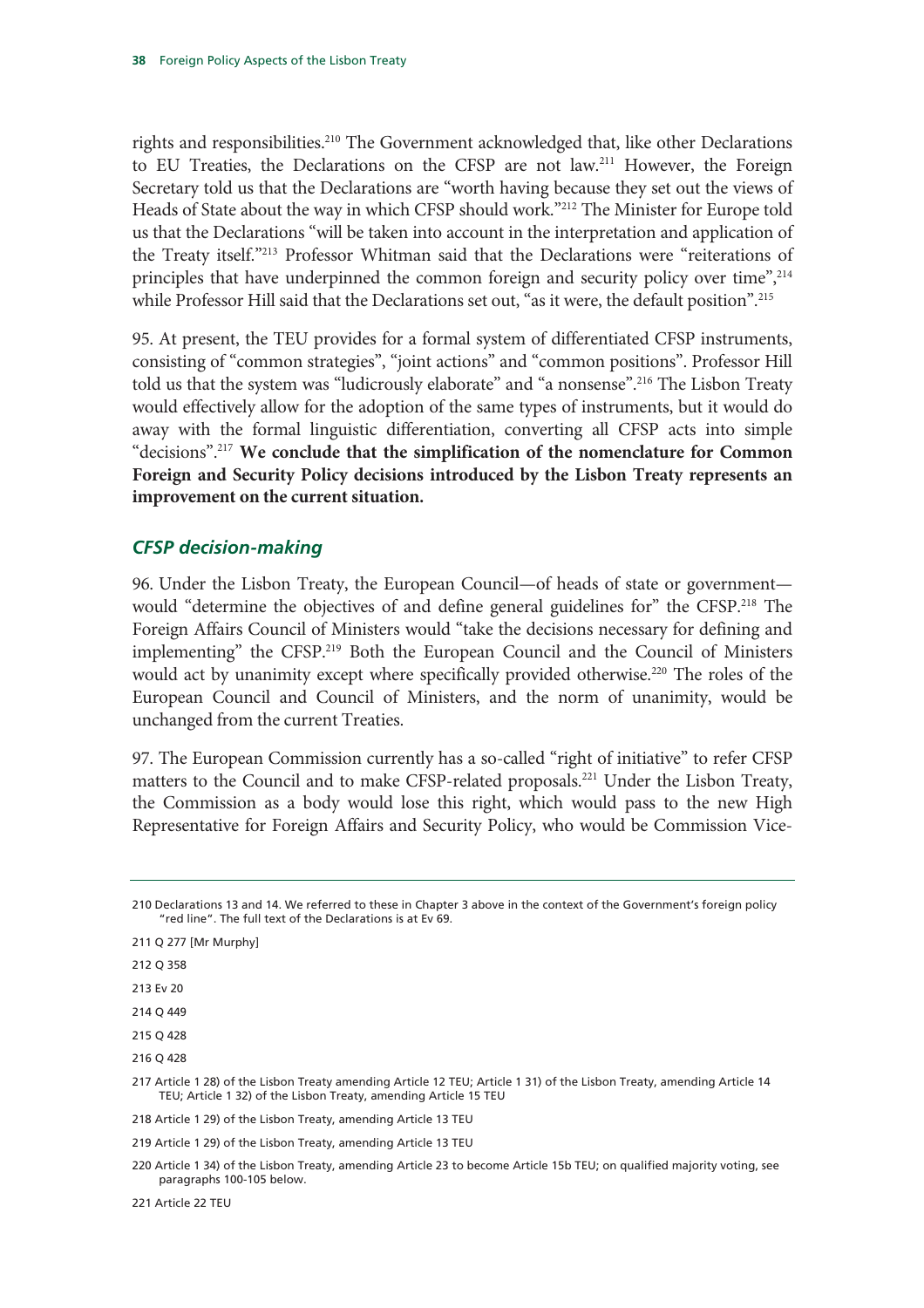President.<sup>222</sup> Member States would retain their existing right to submit CFSP proposals. **We conclude that the Commission's loss of the right to make Common Foreign and Security Policy proposals is welcome because it represents an important assertion of the intergovernmental nature of the Common Foreign and Security Policy.** 

98. Under the Lisbon Treaty, Member States in the Council of Ministers would retain their existing option of "constructive abstention" in respect of both unanimous and qualified majority decisions in the CFSP. Simple abstention cannot block a Council CFSP decision. However, a Member State planning to abstain may exercise its right to "constructive abstention" by making a formal declaration. Having done so, the Member State in question would be expected to accept that the relevant CFSP decision "commits the Union", but it would not be obliged to apply the decision itself.<sup>223</sup> Under the existing TEU, if the group of "constructive abstainers" were to represent one-third of Council votes, the Council would not adopt the decision in question.<sup>224</sup> Under the Lisbon Treaty, the group of "constructive abstainers" needed to block a decision must represent one-third of the Member States, representing one-third of the EU population.225

99. Professor Whitman told us that, in practice, QMV is "not used very much".<sup>226</sup> Similarly, Mr Donnelly told us that:

Experience has shown that national ministers prefer, even when majority voting is theoretically available as a decision-making procedure to proceed by consensus, with the possibility of majority voting acting essentially as a spur to compromise by minorities […] It is difficult to believe that a large member state such as the United Kingdom in particular will often, if ever, find itself bound by majority decisions which it finds seriously damaging or unacceptable to itself.<sup>227</sup>

Discussing this point, Dr Solana used the example of the Council's ability under the existing CFSP provisions to appoint EU Special Representatives by qualified majority vote. Dr Solana said:

Let us suppose that [...] the decision can be taken today with no need for unanimity. That would make things more efficient, but it would be stupid to make such a nomination with the opposition of, let us say, the United Kingdom […] the possibility formally exists already, but it is not used.228

## *Qualified majority voting*

100. Under the Lisbon Treaty, the main passage of the TEU which relates to CFSP voting would list, as exceptions to the normal unanimity rule, four types of CFSP decision which

223 Article 23 TEU

<sup>222</sup> Article 1 33) of the Lisbon Treaty, amending Article 22 to become Article 15a TEU. The new High Representative position is considered in Chapter 5 below.

<sup>224</sup> Article 23 TEU

<sup>225</sup> Article 1 34) of the Lisbon Treaty, amending Article 23 TEU to become Article 15b TEU

<sup>226</sup> Q 452

<sup>227</sup> Ev 145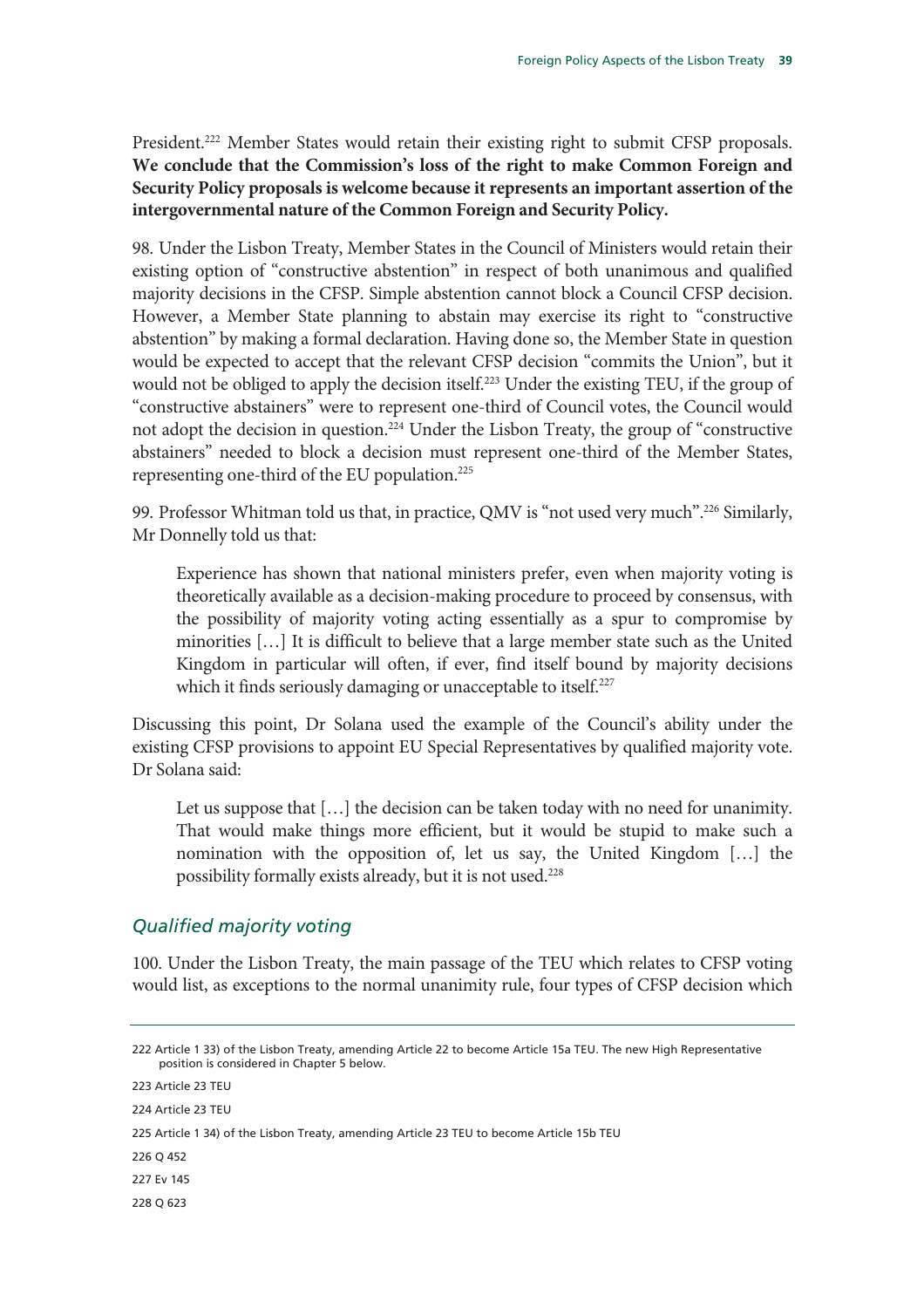the Council of Ministers would take by qualified majority. The Council would decide by qualified majority where a decision would:

- define an action or position on the basis of a European Council decision regarding the Union's strategic interests or objectives;
- define an action or position on the basis of a proposal made by the High Representative "following a specific request from the European Council, made on its own initiative or that of the High Representative";
- implement a decision defining an action or position; or
- appoint an EU special representative.<sup>229</sup>

The Lisbon Treaty would retain the existing ban on CFSP decisions with military or defence implications being taken by qualified majority vote.<sup>230</sup>

101. Of the four types of CFSP decision which would be taken by QMV under the Lisbon Treaty, three are provided for by the existing  $TEU<sup>231</sup>$ . The one innovation would be qualified majority voting on proposals made by the High Representative. This provision, which was introduced in the Constitutional Treaty,<sup>232</sup> has excited considerable comment. Open Europe told us that as a result of this provision, "EU states could [unanimously] ask the Foreign Minister to come up with a plan but then, if individual states such as the UK don't agree with what he/she comes back with, could find themselves in a majority voting situation."233 Lord Owen told us that, in light of the provision for QMV on proposals from the High Representative, "to argue that there is always a veto is wrong".<sup>234</sup>

102. The Foreign Secretary denied that the new provision on proposals made by the High Representative altered the existing dominance of unanimity in the CFSP. He insisted that "it remains the case that implementation of an agreed policy can be done by qualified majority voting, but the policy is set by unanimity."235 He added: "the distinction is between agreeing the policy and implementing it. That is unchanged by this;"<sup>236</sup> and again, "QMV is triggered only once there has been unanimous agreement to do something".237

103. The key issue in the dispute over the significance of the new majority voting case appears to be whether CFSP "actions" and "positions" are by definition "implementing" measures. If decisions defining CFSP "actions" and "positions" are by definition "implementing" decisions, the Government's position would appear to be sustained, since it is decisions defining CFSP "actions" and "positions" for which the High Representative

231 Article 23 TEU

- 232 Article III-300
- 233 Ev 147
- 234 Q 463
- 235 Q 520
- 236 Q 522
- 237 Q 524

<sup>229</sup> Article 1 34) of the Lisbon Treaty, amending Article 23 TEU to become Article 15b TEU

<sup>230</sup> Article 1 34) of the Lisbon Treaty, amending Article 23 TEU to become Article 15b TEU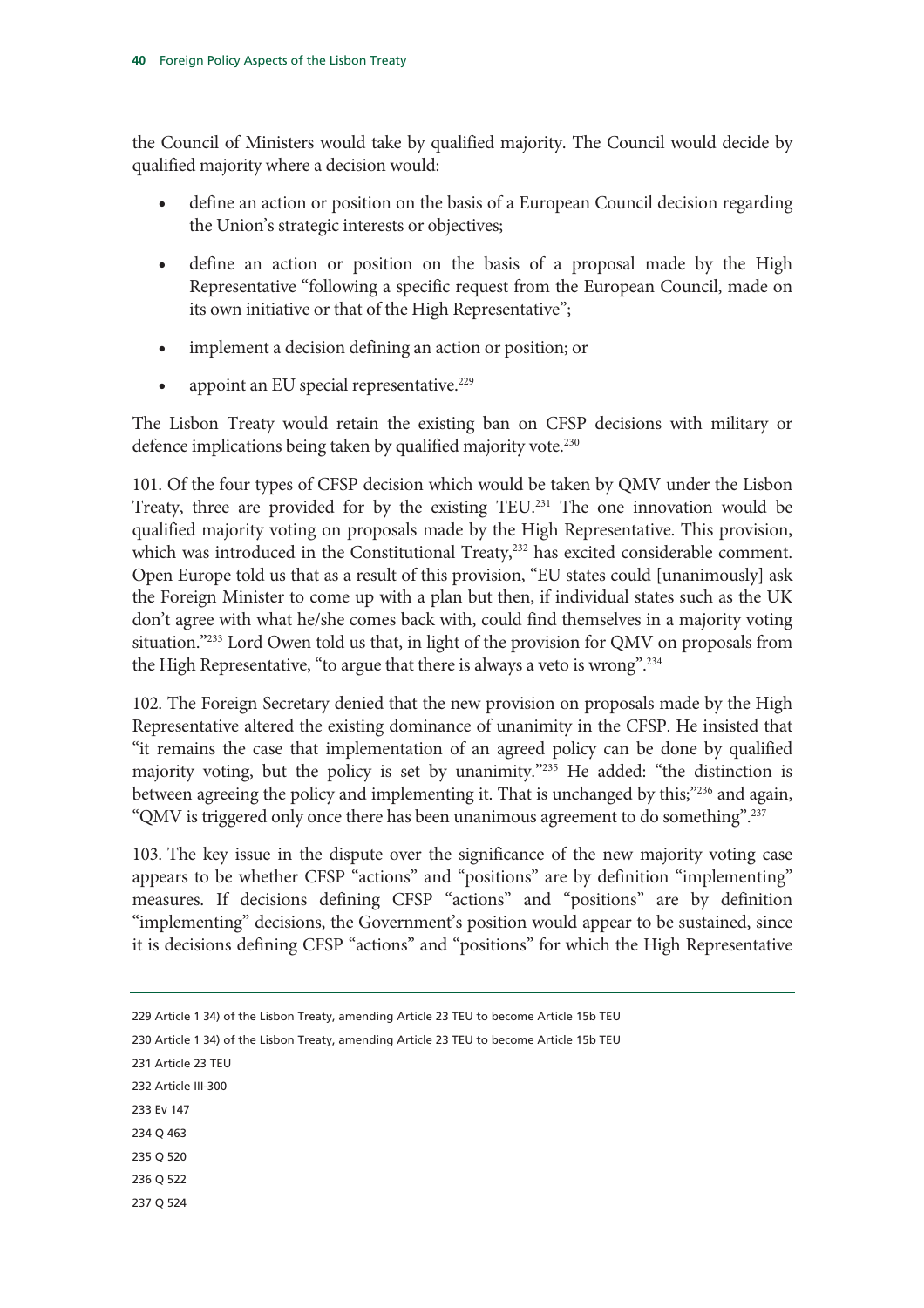will be able to make proposals to be subject to QMV. However, at present, the decisions defining CFSP "actions" and "positions" which may be taken by QMV must be taken on the basis of a prior strategy determined by the European Council by unanimity. If it is this feature that makes the relevant decisions "implementing" ones, the Government's position would appear to be undermined. Under the Lisbon Treaty, the High Representative can make proposals defining CFSP "actions" and "positions", to be subject to QMV, without there being a prior strategic decision by unanimity in the European Council; there needs only to have been a "specific request from the European Council". In this context, the nature of a "specific request" from the European Council, and in particular the degree of detail any such request might include, is not clear.

104. Dr Solana told us that the Lisbon Treaty provision allowing the new High Representative to make proposals which could be approved by QMV was "nothing new",<sup>238</sup> and that he did not think that the provision was significant.<sup>239</sup> Dr Solana said that the High Representative could "be tasked to propose something on a particular occasion, but the basic definition will not be decided on the basis of majority voting."<sup>240</sup>

## 105. **We conclude that greater clarity would have been helpful in the Lisbon Treaty wording on the Council of Ministers' new ability to vote by qualified majority on proposals from the High Representative.**

106. We set out in the following paragraphs some further decisions relevant to the CFSP which may be taken by qualified majority voting.

107. Apart from the types of CFSP decision which are listed in the main TEU chapter on the CFSP as exceptions to the unanimity rule, the Lisbon Treaty would provide that decisions adopting measures to implement sanctions under the CFSP would also be taken by qualified majority, once an initial decision had been taken by unanimity in favour of sanctions in principle. Such sanctions might be against third countries, or individuals or non-state entities. The proposal for the specific measures to implement sanctions would be made jointly by the High Representative and the European Commission.<sup>241</sup> The ECJ may review the legality of decisions taken under the CFSP implementing sanctions against individuals or non-state entities.<sup>242</sup> Under these circumstances, while CFSP decisions to implement sanctions in principle are taken by unanimity, the implementation of sanctions may be seen as to a considerable extent "Communitarised". Many of the relevant policy areas, such as trade and financial regulation, fall under "Community" competence. As already noted, under the Lisbon Treaty the provisions governing the implementation of sanctions under the CFSP would be found in the TFEU—just as, at present, the sanctions article is found in the TEC.<sup>243</sup> Lord Owen was of the view that sanctions constituted "yet

<sup>238</sup> Q 622

<sup>239</sup> Q 623

<sup>241</sup> Article 2 169) of the Lisbon Treaty, inserting Article 188K TFEU to replace Article 301 TEC

<sup>242</sup> Article 2 223) of the Lisbon Treaty, inserting Article 240a TFEU. The role of the ECJ is discussed further below.

<sup>243</sup> At present, the sanctions article is Article 301 TEC. Under Article 2 169) of the Lisbon Treaty, this is replaced by Article 188K TFEU.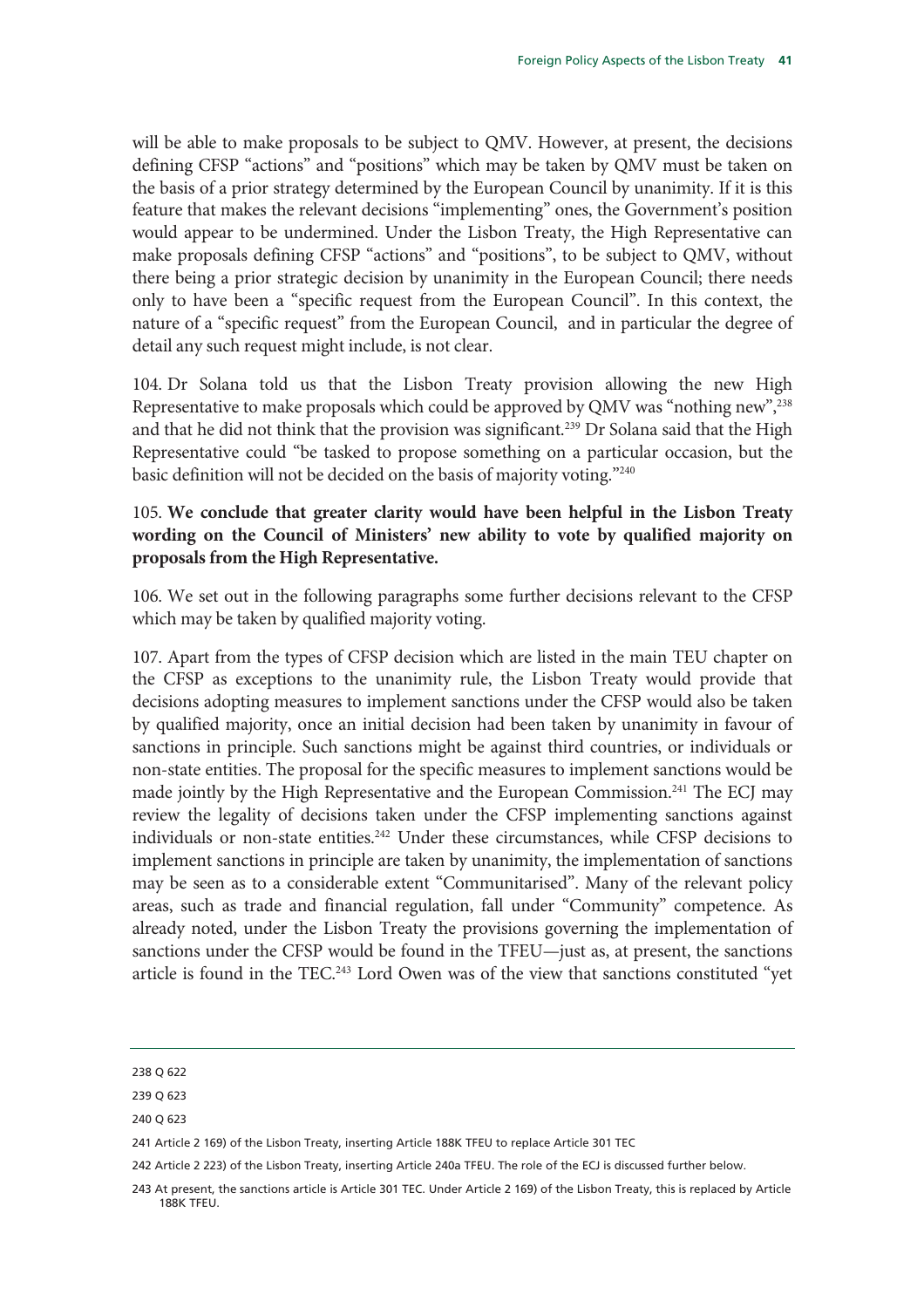another area where there would be creep […] if you start getting into this, there is the rationale of why you have applied sanctions, which are usually foreign policy actions".<sup>244</sup>

108. The Lisbon Treaty contains a "solidarity clause", which would oblige Member States to offer mutual assistance on terrorism and natural disasters.<sup>245</sup> We give more details about this in paragraphs 122-125 below. The "solidarity clause" is not formally part of the CFSP. However, its implementation may involve or have implications for the CFSP. The "solidarity clause" would be an innovation taken over from the Constitutional Treaty.246 Any decision on its implementation would be taken by qualified majority, except where such a decision had defence implications. The proposal on the implementation of the "solidarity clause" would be made jointly by the High Representative and the European Commission.<sup>247</sup>

109. Under the Lisbon Treaty, the High Representative for Foreign Affairs and Security Policy, who shall "conduct the Union's foreign and security policy",<sup>248</sup> would be appointed by qualified majority vote in the European Council.<sup>249</sup>

## *"Emergency brake"*

110. The Lisbon Treaty would retain the "emergency brake" mechanism for CFSP decisions taken by qualified majority in the Council. Under this provision, any Member State may block the taking of a qualified majority vote in the CFSP by formally declaring its opposition and giving reasons of national policy. The Lisbon Treaty would toughen the requirement for triggering the "emergency brake", demanding that the Member State in question have "vital" reasons of national policy at stake, rather than "important" ones as under the current TEU. The Lisbon Treaty would also insert a requirement that the High Representative "search for a solution" in a situation where a Member State has applied the "emergency brake". However, in the event that this effort were to fail, under the Lisbon Treaty the Council would continue to have the opportunity to request, by qualified majority, that the matter be referred to the European Council for unanimous decision.<sup>250</sup>

## *"Passerelle clause"*

111. Under a so-called "passerelle clause", the Lisbon Treaty would allow the European Council to add to the list given in the TEU's main CFSP chapter of CFSP decisions taken by qualified majority. The European Council would take any such decision by unanimity, and could not move CFSP decisions with military or defence implications to QMV under

<sup>244</sup> Q 477

<sup>245</sup> Article 2 176) of the Lisbon Treaty, inserting Article 188R TFEU

<sup>246</sup> Articles 1-43 and III-329

<sup>247</sup> Article 2 176) of the Lisbon Treaty, inserting Article 188R TFEU

<sup>248</sup> Article 1 19) of the Lisbon Treaty, inserting Article 9E TEU. The new High Representative position is discussed in Chapter 5 below.

<sup>249</sup> Article 1 19) of the Lisbon Treaty, inserting Article 9E TEU. The new High Representative position is discussed in Chapter 5 below.

<sup>250</sup> Article 1 34) of the Lisbon Treaty, amending Article 23 TEU to become Article 15b TEU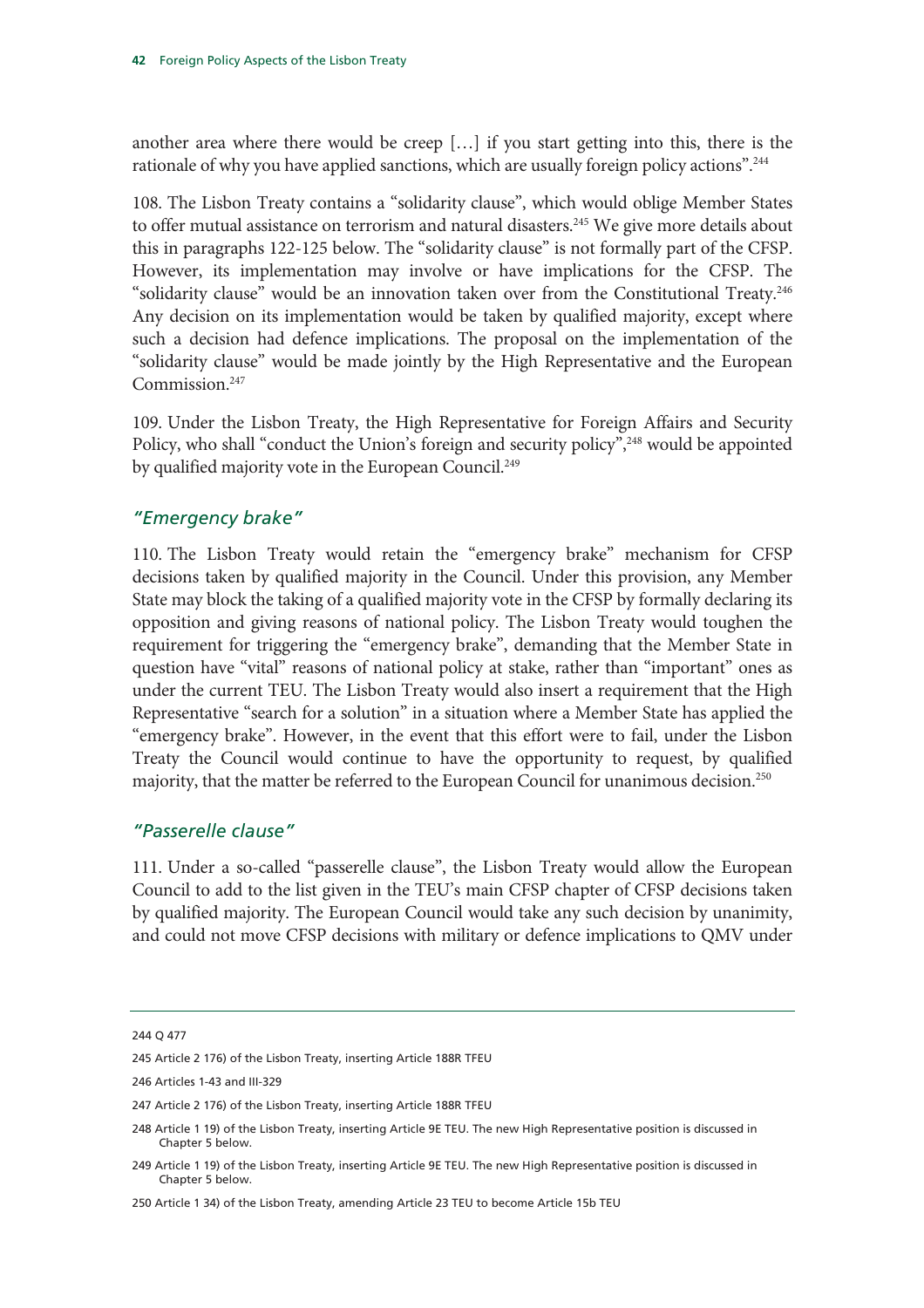this procedure.251 The CFSP "passerelle" clause would be new compared to the current Treaties, and would be taken over from the Constitutional Treaty.252

112. In contrast to the simplified Treaty revision procedure, which would also allow the European Council to move non-defence CFSP decisions from unanimity to QMV,<sup>253</sup> the CFSP "passerelle" would not involve national Parliaments or the European Parliament. However, as noted above, the Prime Minister told the House that the Government would provide for prior parliamentary approval of any new move to QMV.254 The Foreign Secretary confirmed to us that this would apply to any extension of QMV under the CFSP passerelle,255 and the Government's Bill lists the CFSP passerelle as among the items which would attract a Parliamentary decision.256 **We conclude that the Government's confirmation that any movement of further Common Foreign and Security Policy decisions from unanimity to qualified majority voting under the "passerelle" procedure would be subject to a prior vote in Parliament, even where the Lisbon Treaty itself does not provide for national Parliamentary involvement, is welcome, although we recommend elsewhere that all Treaty changes are the subject of primary legislation. However, our concerns remain about the possible use of the provision in the Government Bill which would allow "amended versions" of decisions moving items from unanimity to qualified majority voting to avoid a separate Parliamentary vote.** 

#### *Article 308*

113. Article 308 of the current TEC allows the Council to take action, by unanimity, where the Treaties have not explicitly authorised it to do so, if such action "proves necessary to attain" an official Treaty-based objective. Under the current TEC, Article 308 by definition applies only to the European Community. The Lisbon Treaty would extend the applicability of Article 308 to the Union as a whole. However, the Lisbon Treaty would also add a provision that Article 308 "cannot serve as a basis for attaining objectives pertaining to the common foreign and security policy".257

#### *ECJ role*

114. According to the Lisbon Treaty, the ECJ has jurisdiction over the CFSP in two areas.<sup>258</sup> These are:

• the legality of CFSP decisions imposing sanctions on individuals or non-state entities; and

258 Article 2 223) of the Lisbon Treaty, inserting Article 240a TFEU

<sup>251</sup> Article 1 34) of the Lisbon Treaty, amending Article 23 TEU to become Article 15b TEU

<sup>252</sup> Article III-300

<sup>253</sup> The simplified Treaty revision procedure was discussed at paragraphs 85-88 above.

<sup>254</sup> HC Deb, 22 October 2007, cols 19-22; see paragraphs 87-88 above.

<sup>255</sup> Q 533

<sup>256</sup> Clause No. 6(1)c

<sup>257</sup> Article 2 289) of the Lisbon Treaty, amending Article 308 TEC/TFEU; on Article 308, see European Scrutiny Committee, Twenty-ninth Report of Session 2006–07, *Article 308 of the EC Treaty*, HC 41-xxlx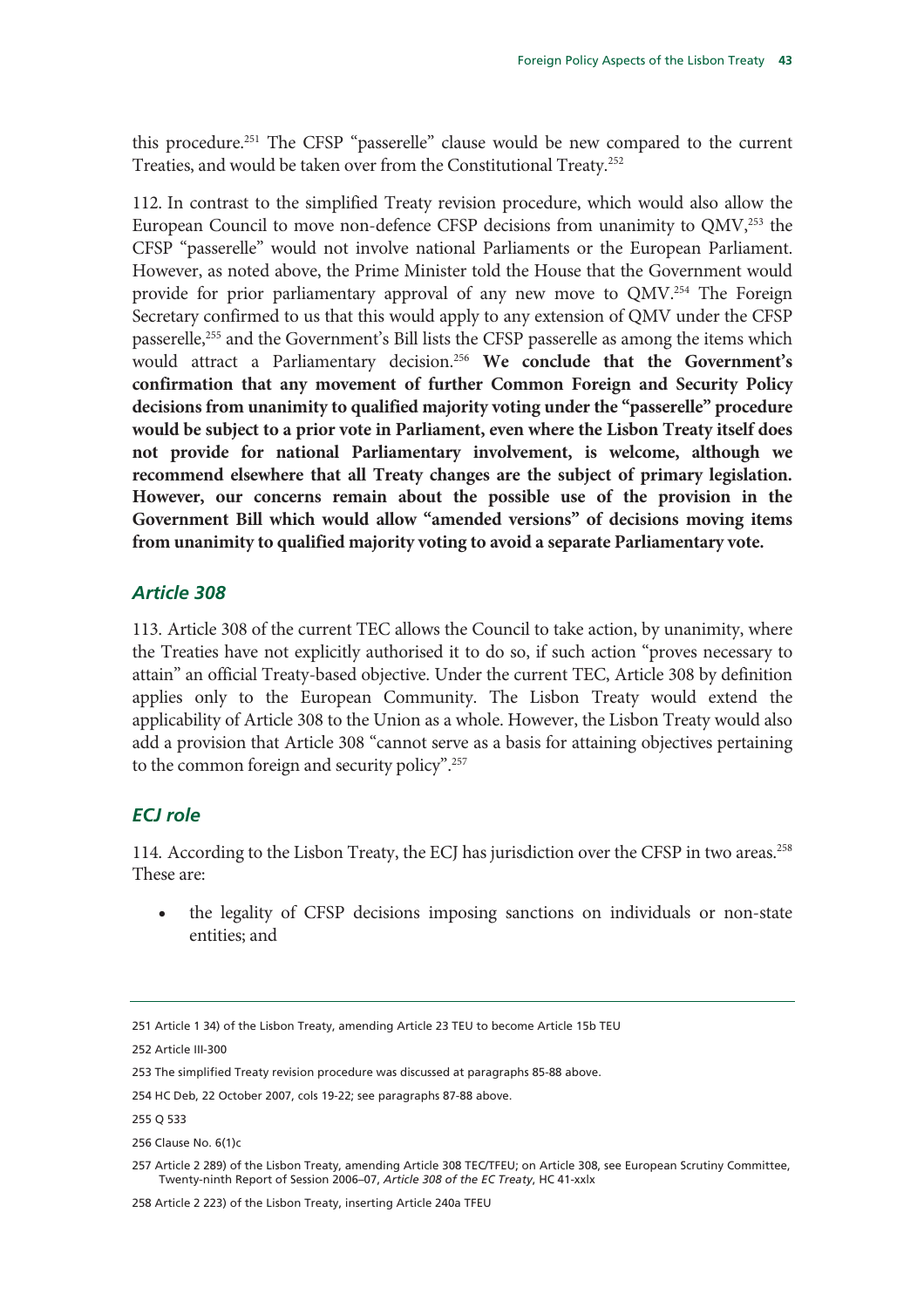• compliance with the requirement that implementation of the CFSP shall not affect "Community" procedures and competences, and that implementation of "Community" policies shall not affect procedures and competences laid down for the CFSP. Effectively, the ECJ has authority to police the boundary between the CFSP and "Community" areas.<sup>259</sup>

ECJ jurisdiction in both these areas is already provided for in the existing  $TEC<sub>2</sub><sup>260</sup>$  although the Lisbon Treaty would additionally allow individuals to appeal to the ECJ to seek review of a CFSP decision listing them as a target for sanctions.<sup>261</sup>

#### *CFSP decision-making: overall assessment*

115. As regards unanimity in the CFSP, Open Europe told us that the government's claim that unanimity will remain the norm represents "an extraordinary distortion of the facts".<sup>262</sup> However, Mr Donnelly said that "unanimity will remain for the foreseeable future the predominant form of decision-making within the Council" on CFSP.<sup>263</sup> For his part, Dr Solana told us that, in foreign and security policy, "all the decisions will be taken by unanimity".264

116. As regards the CFSP overall, our witnesses felt that the Lisbon Treaty would preserve its distinctive character. Mr Avery told us that "one thing that does not change in the Treaty is that there is still a clear difference at the decision-making level in the Council between the first pillar and the second—the Community mode and the intergovernmental mode. The Reform Treaty does not change that aspect."265 Professor Whitman likewise told us that "the underlying principle of a distinctive decision-making regime for the [CFSP/EDSP] is retained" in the Lisbon Treaty.<sup>266</sup> "The CFSP/EDSP remains a distinctive 'pillar' in that the role of the Commission, European Court of Justice and European Parliament are very heavily circumscribed", Professor Whitman told us.<sup>267</sup> He concluded that "the essential quality of the CFSP in terms of its 'intergovernmentalness', if we can call it that, remains unchanged."268 Mr Donnelly told us that "at present and probably for the foreseeable future the CFSP will remain exceptional in its decision-making structures within the European Union."269 He went on:

261 Article 2 214) of the Lisbon Treaty, amending Article 230 TEC/TFEU; Ev 70 [Foreign Secretary], Ev 80 [Foreign **Secretary** 

262 Ev 149

263 Ev 144

- 264 Q 616
- 265 Q 413
- 266 Ev 83 267 Ev 83
- 268 Q 413
- 269 Ev 146

<sup>259</sup> The Article prescribing "non-interference" between "Community" and CFSP areas is Article 25b of the TEU, as provided for by Article 1 45) of the Lisbon Treaty. This Article was referred to in Chapter 3 above in the context of the Government's foreign policy "red line".

<sup>260</sup> On sanctions, in modified form under Article 230 TEC; on the "boundaries" issue, in modified form under Article 47 TEU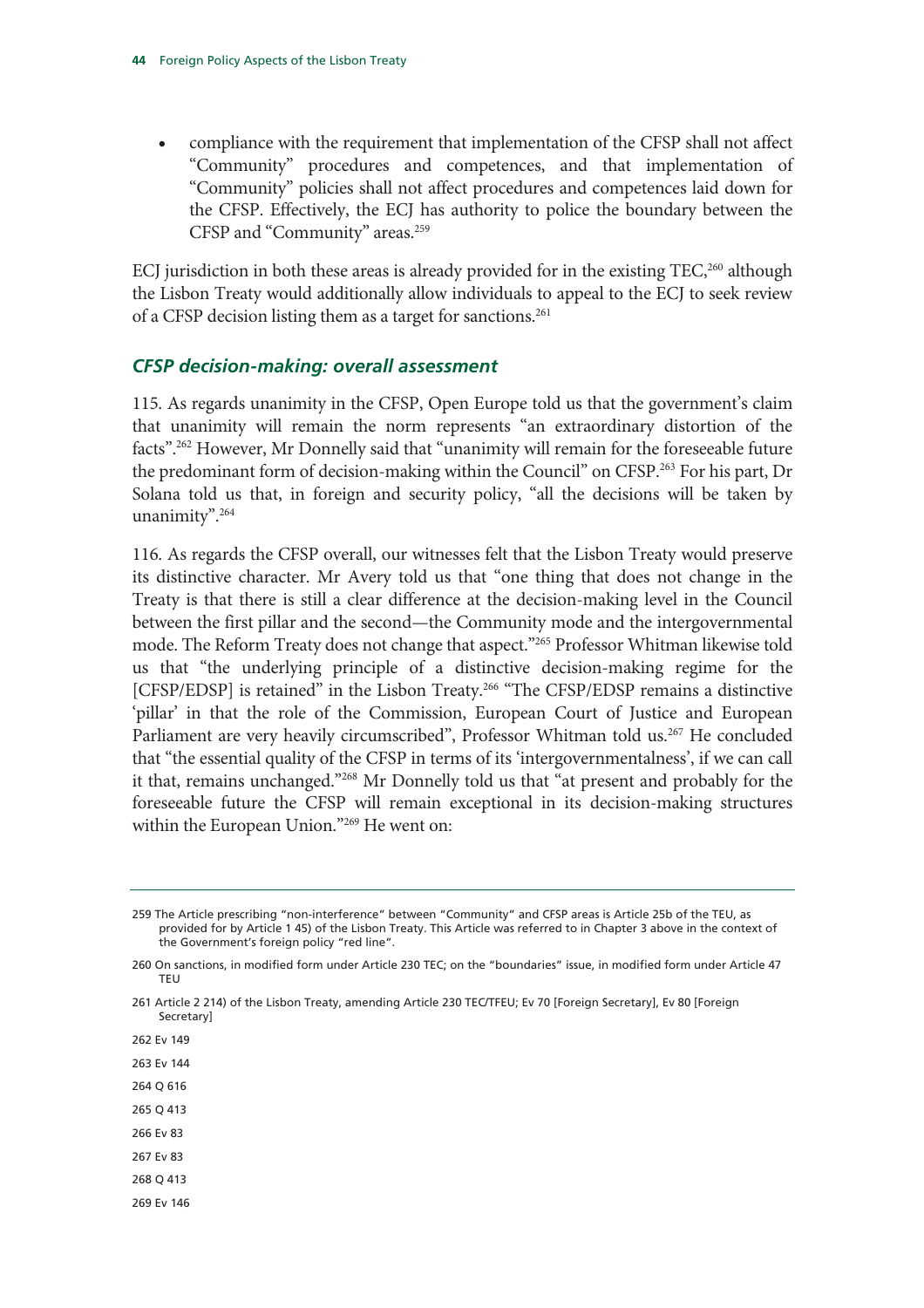For better or worse, the [Lisbon] Treaty essentially takes as given the 'intergovernmentalist' framework of the CFSP and tries to make it work better […] Those whose general criticism of the European Union's recent evolution is that it has moved since the Maastricht Treaty in an excessively 'integrative' or 'federalist' direction will find little comfort for their critique in the provisions of the [Lisbon] Treaty on the CFSP.270

Lord Owen identified "clearer guarantees of continuation of the specific character of the Common Foreign and Security Policy" in the new Treaty,<sup>271</sup> and gave the Government credit, saying that "in a clever way, despite getting rid of the pillars, they have almost created another pillar for foreign policy".272

117. In line with the CFSP's continuing distinctive character, our witnesses mostly felt that it would continue to be dominated by the Member States. Professor Hill told us that "there is still an absolute intergovernmental control of the main lines of foreign and external policy, so there is no danger of Member States being subordinate to some kind of Communitarisation".273 Similarly, Dr Solana told us that "Member States have the last word in foreign policy and security policy".274

118. We note the point made by several of our witnesses, that CFSP decision-making tends to proceed by consensus, whatever the voting arrangements formally provided for by treaty.275 **We conclude that it seems highly likely that, under the Lisbon Treaty, the Common Foreign and Security Policy will remain an intergovernmental area, driven by the Member States. We welcome this.** 

## **Enhanced co-operation**

119. The Lisbon Treaty continues to provide for the possibility of "enhanced cooperation", in policy areas including the CFSP and other areas of external action which fall outside exclusive "Community" competence.<sup>276</sup> "Enhanced co-operation" can be established for a specific policy area by a group of Member States "as a last resort",<sup>277</sup> when agreement cannot be reached among all Members to proceed. "Enhanced co-operation" arrangements make use of the EU institutions, operate on the basis of the EU procedures governing the relevant policy area, and can only be established in order to reach stated EU objectives. Under the Lisbon Treaty, enhanced co-operation arrangements would require the participation of nine Member States.<sup>278</sup> Other Members may join subsequently.

278 Article 1 22) of the Lisbon Treaty, providing for Article 10 TEU

<sup>270</sup> Ev 144

<sup>271</sup> Ev 105

<sup>272</sup> Q 467

<sup>273</sup> Q 439

<sup>274</sup> Q 629

<sup>275</sup> For example, Mr Donnelly at Ev 145; Q 453 [Professor Whitman]; see also paragraph 99 above.

<sup>276</sup> Article 1 22) of the Lisbon Treaty, providing for Article 10 TEU; Article 2 278) of the Lisbon Treaty, inserting Article 280A to 280I TFEU

<sup>277</sup> Article 1 22) of the Lisbon Treaty, providing for Article 10 TEU but retaining on this point language from Article 43a of the existing TEU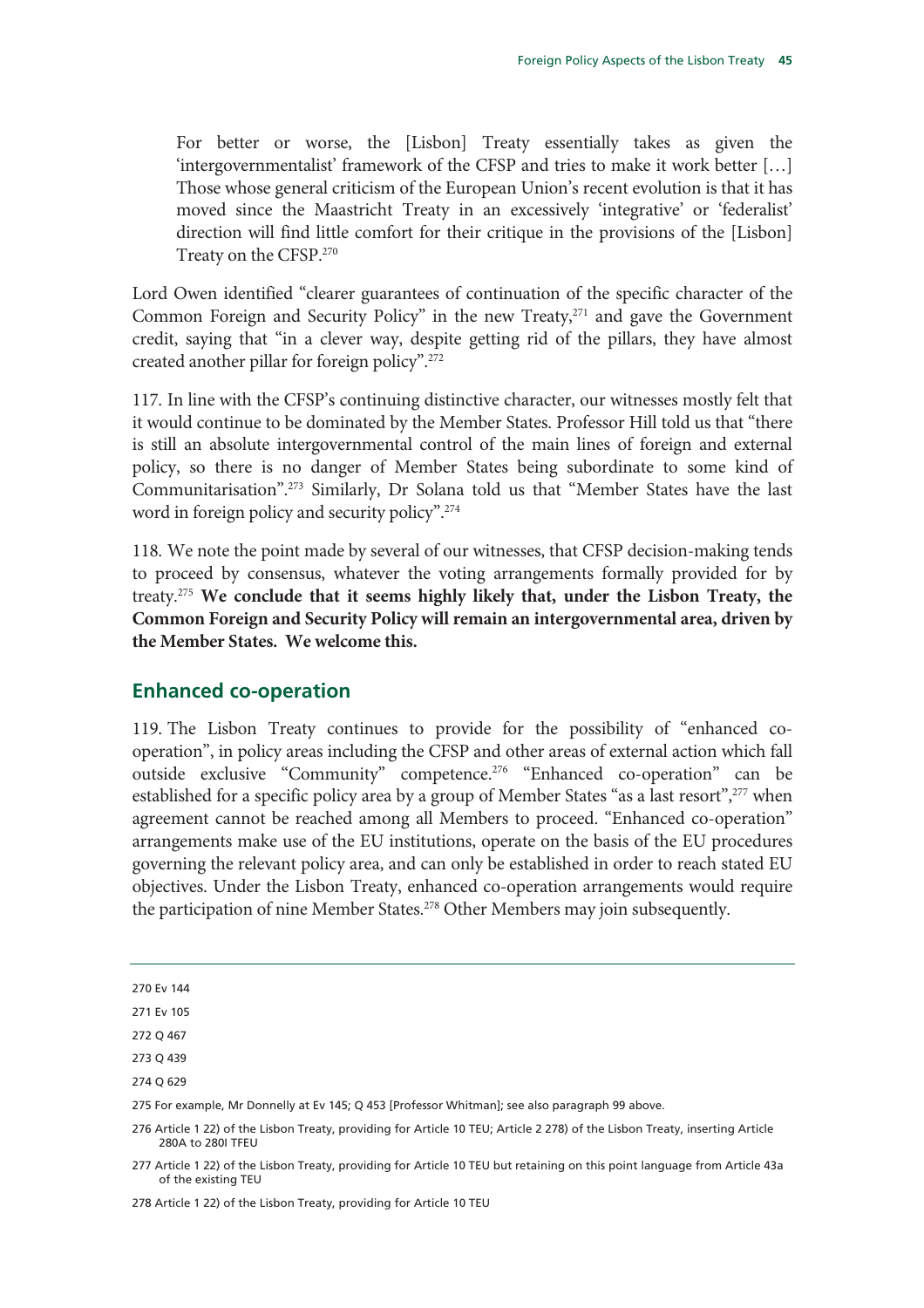120. Under the Lisbon Treaty, enhanced co-operation in the CFSP may be established by a unanimous decision of the Member States participating, after the High Representative and the Commission have given their opinions.<sup>279</sup> The Lisbon Treaty requirement for a unanimous decision to establish enhanced co-operation in the CFSP is tougher than that in the existing Treaties, under which enhanced co-operation in the CFSP could be established by QMV.280 However, the Lisbon Treaty would also remove the bar on enhanced cooperation in matters with military or defence implications.<sup>281</sup> Once engaged in an "enhanced co-operation" group, Member States could decide, by unanimity, to move to QMV for decisions normally taken by unanimity.<sup>282</sup>

121. Professor Whitman told us that enhanced co-operation had proved to be a "device of insignificance". He implied that this was partly because of the cumbersome procedures involved in its establishment<sup>283</sup>

## **Solidarity clause**

122. As we have mentioned in paragraph 108 above, the Lisbon Treaty contains a new EU "solidarity clause". This would provide that:

1. The Union and its Member States shall act jointly in a spirit of solidarity if a Member State is the object of a terrorist attack or the victim of a natural or manmade disaster. The Union shall mobilise all the instruments at its disposal, including the military resources made available by the Member States, to:

a) —prevent the terrorist threat in the territory of the Member States;

—protect democratic institutions and the civilian population from any terrorist attack;

—assist a Member State in its territory, at the request of its political authorities, in the event of a terrorist attack;

 b) assist a member State in its territory, at the request of its political authorities, in the event of a natural or man-made disaster.

2. Should a Member State be the object of a terrorist attack or the victim of a natural or man-made disaster, the other Member States shall assist it at the request of its

280 Article 27c TEU

<sup>279</sup> Article 2 278) of the Lisbon Treaty, inserting Article 280D TFEU

<sup>281</sup> The bar is currently in Article 27b TEU. Under Article 1 22) of the Lisbon Treaty, providing for Article 10 TEU, Article 27b of the current TEU would appear to be replaced, without the bar on enhanced cooperation with military or defence implications being repeated in the new Article 10 TEU or Articles 280A to 280I TFEU. In his letter to the Chairman of 11 January, printed at the end of this volume, the Foreign Secretary confirmed that enhanced cooperation on the one hand, and permanent structured cooperation in the field of military capability development, on the other, are "completely different and distinct provisions". Permanent structured cooperation is discussed in Chapter 7 below.

<sup>282</sup> Article 2 278) of the Lisbon Treaty, inserting Article 280H TFEU; Ev 149 [Open Europe]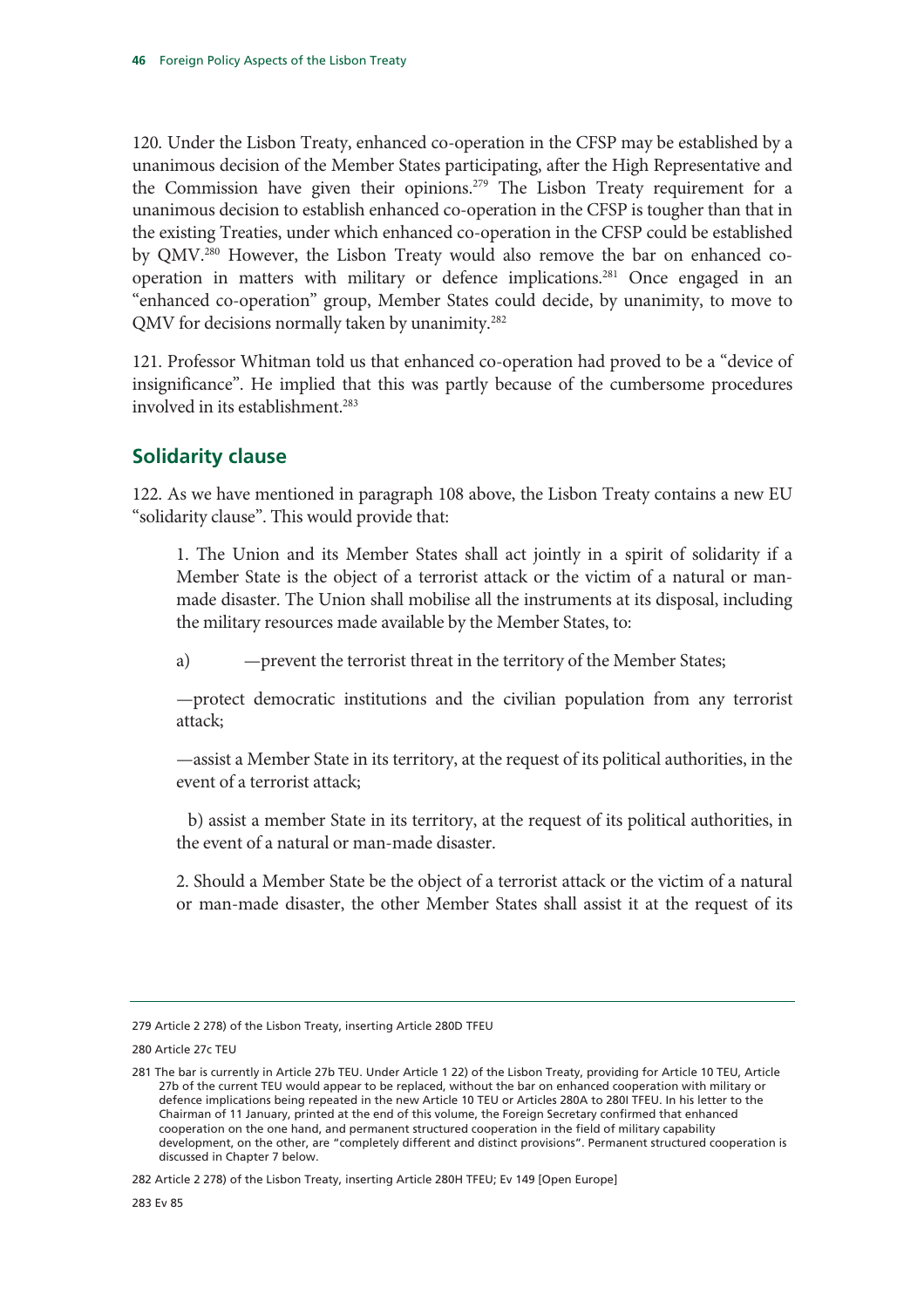political authorities. To that end, the Member States shall coordinate between themselves in the Council.284

The "solidarity clause" was contained in the Constitutional Treaty, albeit split into its two paragraphs, which were placed in different locations.<sup>285</sup>

123. As noted above, any proposal to implement the solidarity clause would be made jointly by the High Representative and the European Commission. Any decision to implement the solidarity clause would be made by qualified majority vote in the Council, except for any decision with defence implications, which would require unanimity.<sup>286</sup> The implementation of the solidarity clause may involve use of a new Committee of officials set up by the Lisbon Treaty within the Council structure to deal with "operational cooperation on internal security".287

124. The Foreign Secretary told us that the "solidarity clause" seemed "perfectly helpful" to the UK.<sup>288</sup> However, Lord Owen told us that the inclusion of the notion of "preventing" terrorism in the new text of the "solidarity clause" provided a basis for "some serious creep" of EU involvement.289 Open Europe similarly told us that, in their view, that "the power to take action to 'prevent' rather than respond to terrorism is likely to be used by the EU to expand its role", particularly given that the implementation of the "solidarity clause" is to be decided on by QMV.<sup>290</sup>

125. The solidarity clause attracts a Declaration attached to the Lisbon Treaty. The Declaration runs:

Without prejudice to the measures adopted by the Union to comply with its solidarity obligation towards a Member State […], none of the provisions of [the solidarity clause] is intended to affect the right of another Member State to choose the most appropriate means to comply with its own solidarity obligation towards that Member State.291

Like other Declarations, this one is interpretative rather than legally binding.

126. In its evidence, the Government drew attention to new language in the Lisbon Treaty on national security. The Treaty provides that a general Article near the start of the amended TEU, dealing with principles governing the EU's operation, would declare that the Union:

shall respect [Member States'] essential State functions, including ensuring the territorial integrity of the State, maintaining law and order and safeguarding national

285 Article I-43 and III-329

<sup>284</sup> Article 2 176) of the Lisbon Treaty, inserting Article 188R TFEU

<sup>286</sup> Article 2 176) of the Lisbon Treaty, inserting Article 188R TFEU

<sup>287</sup> Article 2 64) of the Lisbon Treaty, inserting Article 61D TFEU

<sup>288</sup> Q 539

<sup>289</sup> Q 466

<sup>290</sup> Ev 153

<sup>291</sup> Declaration 37 on Article 188R of the Treaty on the Functioning of the European Union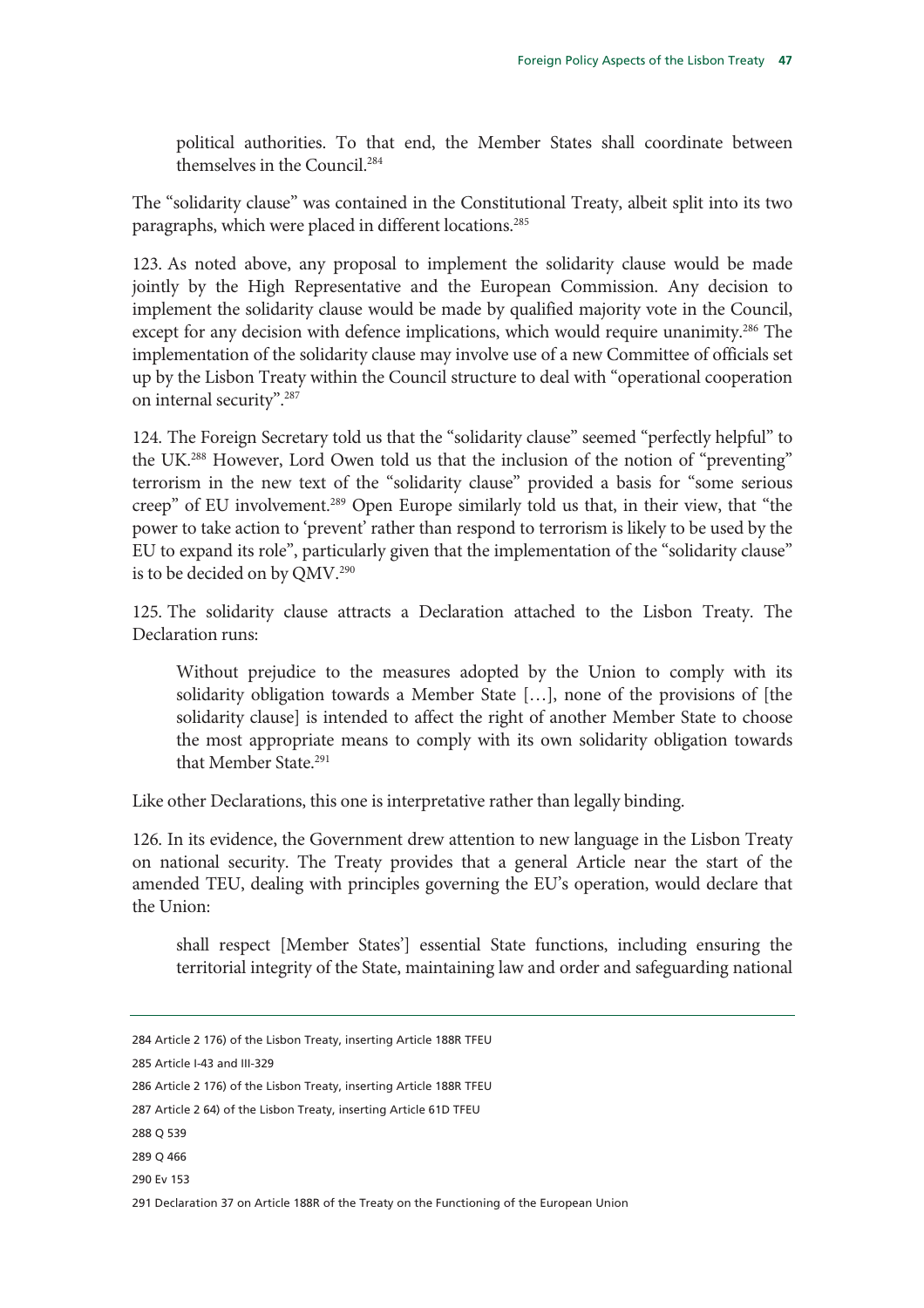security. In particular, national security remains the sole responsibility of each Member State.<sup>292</sup>

## **Enlargement**

127. Enlargement is not technically an EU external policy, but an institutional event. Treaty provisions governing enlargement are traditionally located among "final provisions", not with the CFSP or other external policies. However, following the EU's enlargement to Central and Eastern Europe in 2004, when observers are asked about EU foreign policy "the biggest example of a successful [EU] foreign policy that most people cite is enlargement", in Professor Hill's words.<sup>293</sup>

128. Hitherto, the TEU has stated simply that "any European state which respects the principles [of the EU] may apply to become a member of the Union", before going on to set out the procedures involved in an accession process.<sup>294</sup> The Lisbon Treaty would toughen the Treaty language on enlargement. First, in language taken over from the Constitutional Treaty, $295$  the Lisbon Treaty would require states acceding to the EU to be "committed to promoting" the EU's principles. Then, in wholly new text, the Lisbon Treaty would further insert a requirement that "the conditions of eligibility agreed upon by the European Council shall be taken into account".<sup>296</sup> The "conditions of eligibility" referred to are the so-called "Copenhagen criteria" set out by the European Council in 1993,<sup>297</sup> plus further requirements subsequently placed on acceding states by EU leaders.

129. Mr Avery told us that the inclusion of a reference to the accession criteria in the Treaty was "significant because it demonstrates a certain determination on the part of the European Union to apply the criteria for membership rigorously. There have been some cases […] in history in which those criteria were not applied with sufficient rigour."298 Mr Avery was of the view that the change was of political rather than operational significance.<sup>299</sup>

130. **We conclude that the process of the EU's enlargement to now 27 Member States has been a success.** 

<sup>292</sup> Article 1 5) of the Lisbon Treaty, inserting Article 3a TEU

<sup>294</sup> Article 49 TEU

<sup>295</sup> Article I-1

<sup>296</sup> Article 1 57) of the Lisbon Treaty, amending Article 49 TEU

<sup>297</sup> The "Copenhagen criteria" are that states acceding to the EU "must have achieved stability of institutions guaranteeing democracy, the rule of law, human rights and respect for and protection of minorities; the existence of a functioning market economy as well as the capacity to cope with competitive pressure and market forces within the Union; and the ability to take on the obligations of membership including adherence to the aims of political, economic and monetary union." The European Council at Copenhagen further added that "The Union's capacity to absorb new members, while maintaining the momentum of European integration, is also an important consideration in the general interest of both the Union and the candidate countries"; Copenhagen European Council, Presidency Conclusions, 21-22 June 1993, via www.consilium.europa.eu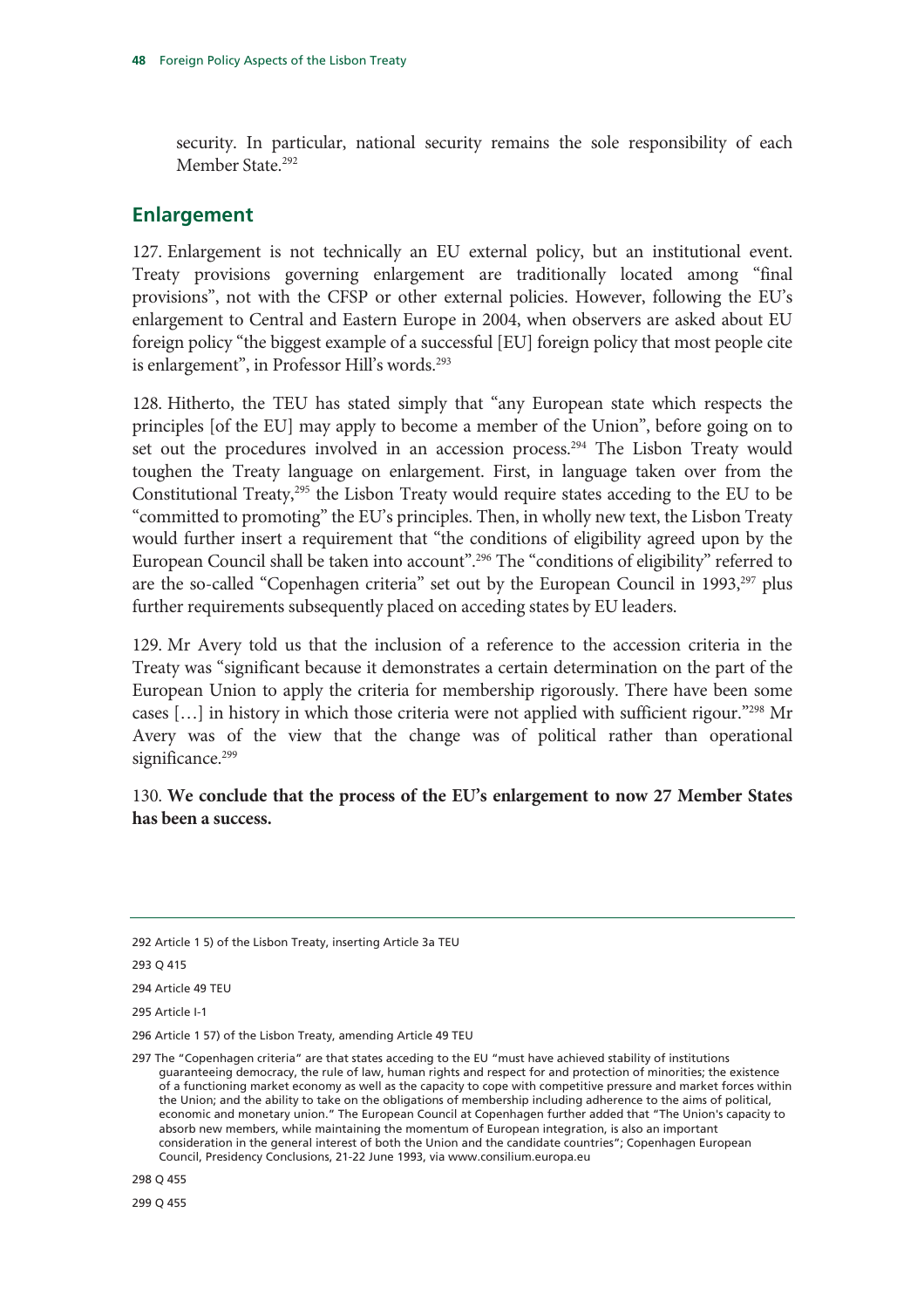## **European Neighbourhood Policy**

131. The EU launched its European Neighbourhood Policy (ENP) in 2004 in an attempt to mitigate some of the possible negative effects of EU enlargement, principally in Central and Eastern Europe. The EU feared that enlargement might leave the Union more exposed to the effects of low economic development and poor governance in states which were now its neighbours, while exacerbating these countries' problems by erecting new barriers to their interaction with states which were now inside the Union. Under the ENP, the EU offers intensified co-operation and integration to states surrounding the Union, in return for reform commitments. The ENP is not a new legal instrument, relying instead on longestablished provisions for EU international agreements. Controversially, the ENP encompasses not only states in Eastern Europe which in principle are eligible for a future EU membership process, but also states in North Africa which have normally been regarded as ineligible for EU membership on geographical grounds. Officially, participation in the ENP does not prejudice a country's membership eligibility either way.

132. The Lisbon Treaty would insert a reference to the EU's neighbourhood policy into the EU Treaties for the first time. Under the Lisbon Treaty, a new Article would declare that:

The Union shall develop a special relationship with neighbouring countries, aiming to establish an area of prosperity and good neighbourliness, founded on the values of the Union and characterised by close and peaceful relations based on cooperation.<sup>300</sup>

The new neighbourhood policy Article would be taken over unchanged from the Constitutional Treaty.301

133. **We conclude that the inclusion for the first time of a Treaty reference to the EU's neighbourhood policy represents a welcome expression of the importance of the Union's relationships with states surrounding it.**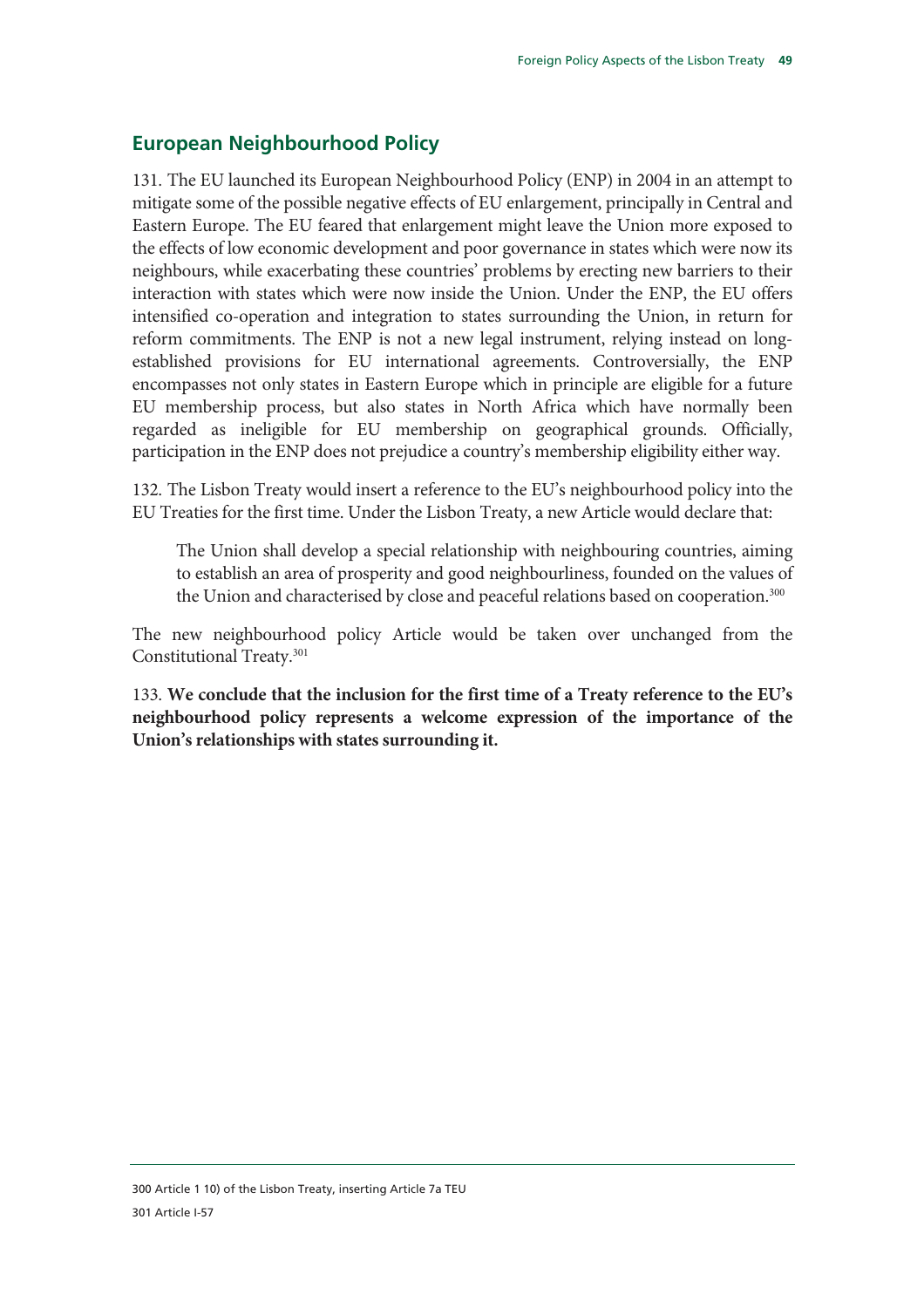# 5 New foreign policy posts

## **High Representative for Foreign Affairs and Security Policy**

134. The Lisbon Treaty would create a new position of High Representative of the Union for Foreign Affairs and Security Policy.<sup>302</sup> Professor Whitman told us that the changes associated with the new position were "the most significant set of changes to decisionmaking" made by the Treaty in the foreign policy area.<sup>303</sup> The new High Representative would be appointed by the European Council, by qualified majority vote, with the agreement of the President of the European Commission.<sup>304</sup> The key feature of the new position is that the High Representative would have responsibilities for, and an institutional home in, both the "Community" areas of EU external action and the CFSP. For this reason, the new High Representative is often referred to as being "double-hatted". According to Professor Whitman, "the High Representative will be a personification, and the animus, of the new gathering together of all aspects of External Action".<sup>305</sup>

135. The creation of the new High Representative post has arisen not only from the wish to achieve greater coherence between "Community" and intergovernmental policy areas,<sup>306</sup> but also as a consequence of the abolition of the six-monthly rotating Presidency.307 Professor Whitman suggested that, by taking over some functions from the Presidency, the new post might eliminate "the uncertainties that come with the old system of rotation".308

136. The provisions of the Lisbon Treaty regarding the new High Representative post are identical to those in the Constitutional Treaty regarding the post there designated as "Union Minister for Foreign Affairs".309

137. In the CFSP, the EU has had a High Representative since the 1997 Treaty of Amsterdam came into force in 1999. Since the current CFSP High Representative post was created, it has been held by Dr Javier Solana, former Spanish Foreign Minister and Secretary-General of NATO. The current TEU provides that the CFSP High Representative "shall assist the Council in matters coming within the scope of the common foreign and security policy".310 Under the Lisbon Treaty, the new High Representative would gain an expanded set of CFSP responsibilities. In particular, he would gain:

• from the Commission, the right to make CFSP proposals to the Council, a right which Member States would also continue to enjoy;<sup>311</sup>

302 Article 1 19) of the Lisbon Treaty, inserting Article 9E TEU; Article 1 30) of the Lisbon Treaty, inserting Article 13a TEU 303 Ev 84 304 Article 1 19) of the Lisbon Treaty, inserting Article 9E TEU 305 Ev 84 306 As discussed in Chapter 3 above. 307 Q 436 [Professor Hill] 308 Q 436 309 Article I-28 310 Article 26 TEU 311 Article 1 33) of the Lisbon Treaty, amending Article 22 TEU to become Article 15a TEU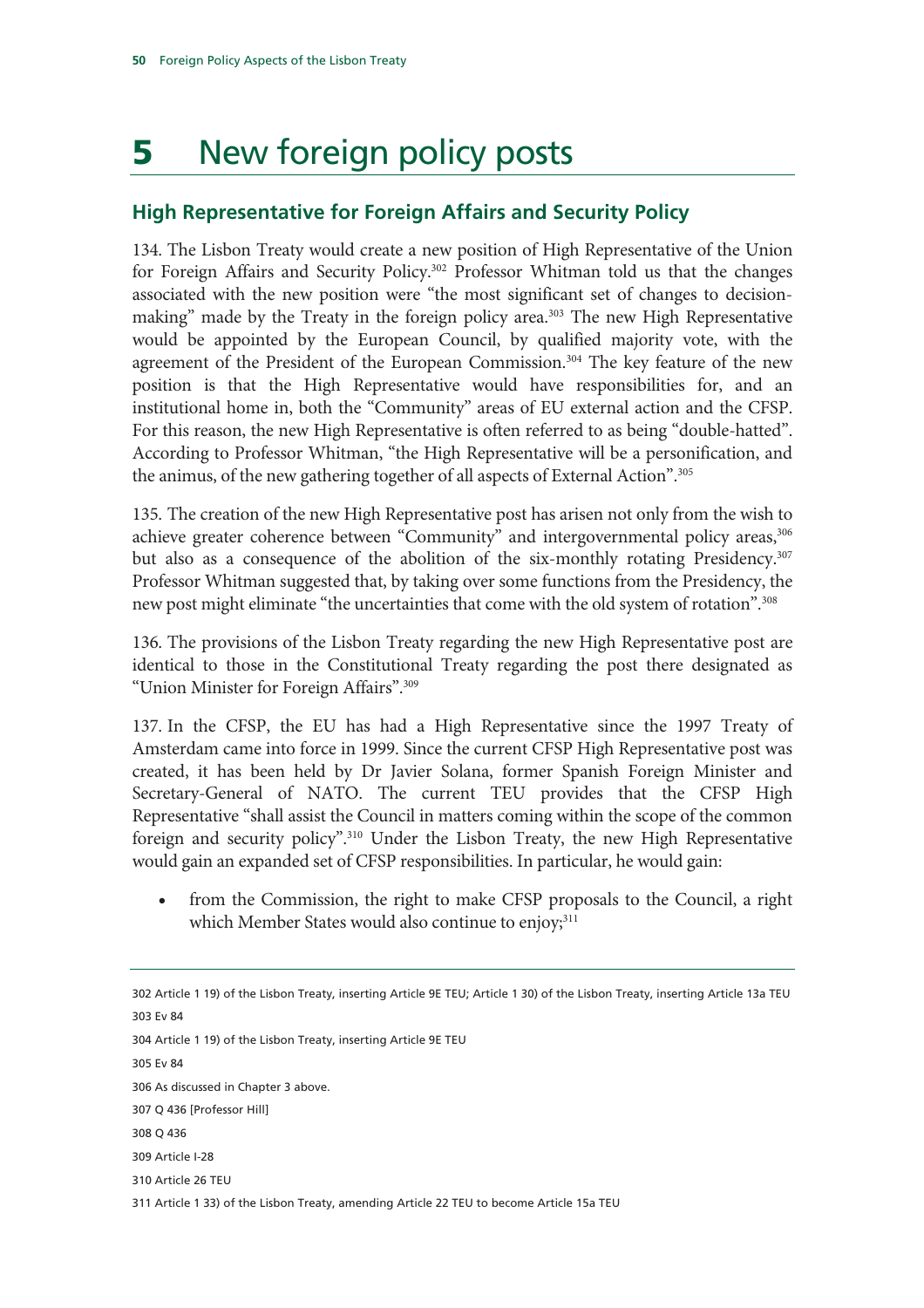- from the rotating Presidency, responsibilities for ensuring the implementation of CFSP decisions, a responsibility which would now be shared only with the Council or with Member States in general;<sup>312</sup>
- from the rotating Presidency, the responsibility for representing the EU externally for CFSP matters:<sup>313</sup>
- from the rotating Presidency, the responsibility regularly to consult the European Parliament on CFSP matters;<sup>314</sup>
- from the Council, the right to propose the appointment of EU Special Representatives and to manage them once appointed.315

Overall, Professor Whitman told us that the new High Representative would "replace the Presidency as the key animating force of the CFSP".<sup>316</sup>

138. Under the Treaty, the new High Representative would—in addition to his CFSP responsibilities—be a member of the European Commission and have responsibilities for "Community" areas of external action. He would take over the job of the Commissioner for External Relations and European Neighbourhood Policy, which would cease to exist as a separate post.317 He would also *ex officio* be Vice-President of the European Commission. Finally, he would be responsible for "co-ordinating" all the Commission's activities in the external action field—i.e. those covering, most prominently, trade, development assistance and enlargement.<sup>318</sup>

139. For advocates of the new post, its "double-hatted" nature offers the key means of achieving the greater co-ordination between "Community" and CFSP elements of EU external action which has been the central declared aim of the current Treaty reform process in this field. Under the Treaty, it would be a responsibility of the High Representative to "ensure the consistency of the Union's external action", a responsibility which currently accrues only—and problematically—to the Council and Commission.<sup>319</sup> Mr Avery suggested that the current system, under which the Council receives proposals from both the Commission and the CFSP High Representative, is "rather incoherent".320 In his view, "when the Council sees this better preparation of policies and strategies, it will say, 'Why didn't we do this sooner?'"321 Mr Avery highlighted enlargement and neighbourhood policy as examples of policy areas—which are important to the UK—in

320 Q 439

<sup>312</sup> Article 1 19) of the Lisbon Treaty, inserting Article 9e TEU; Article 1 27) of the Lisbon Treaty, amending Article 11 TEU; Article 1 29) of the Lisbon Treaty, amending Article 13 TEU; Article 1 30) of the Lisbon Treaty, inserting Article 13a TEU; compare the current Article 18 TEU

<sup>313</sup> Article 1 30) of the Lisbon Treaty, inserting Article 13a TEU; compare the current Article 18 TEU

<sup>314</sup> Article 1 40) of the Lisbon Treaty, amending Article 21 TEU

<sup>315</sup> Article 1 37) of the Lisbon Treaty, amending Article 18 TEU; see Ev 84 [Professor Whitman]. Annex 3 sets out a fuller list of the new High Representative's main tasks under the Lisbon Treaty.

<sup>316</sup> Ev 84; on the High Representative's new powers, see also Ev 144-145 [Mr Donnelly]

<sup>317</sup> This post is currently held by Ms Benita Ferrero-Waldner of Austria.

<sup>318</sup> Article 1 19) of the Lisbon Treaty, inserting Article 9e TEU

<sup>319</sup> Article 3 TEU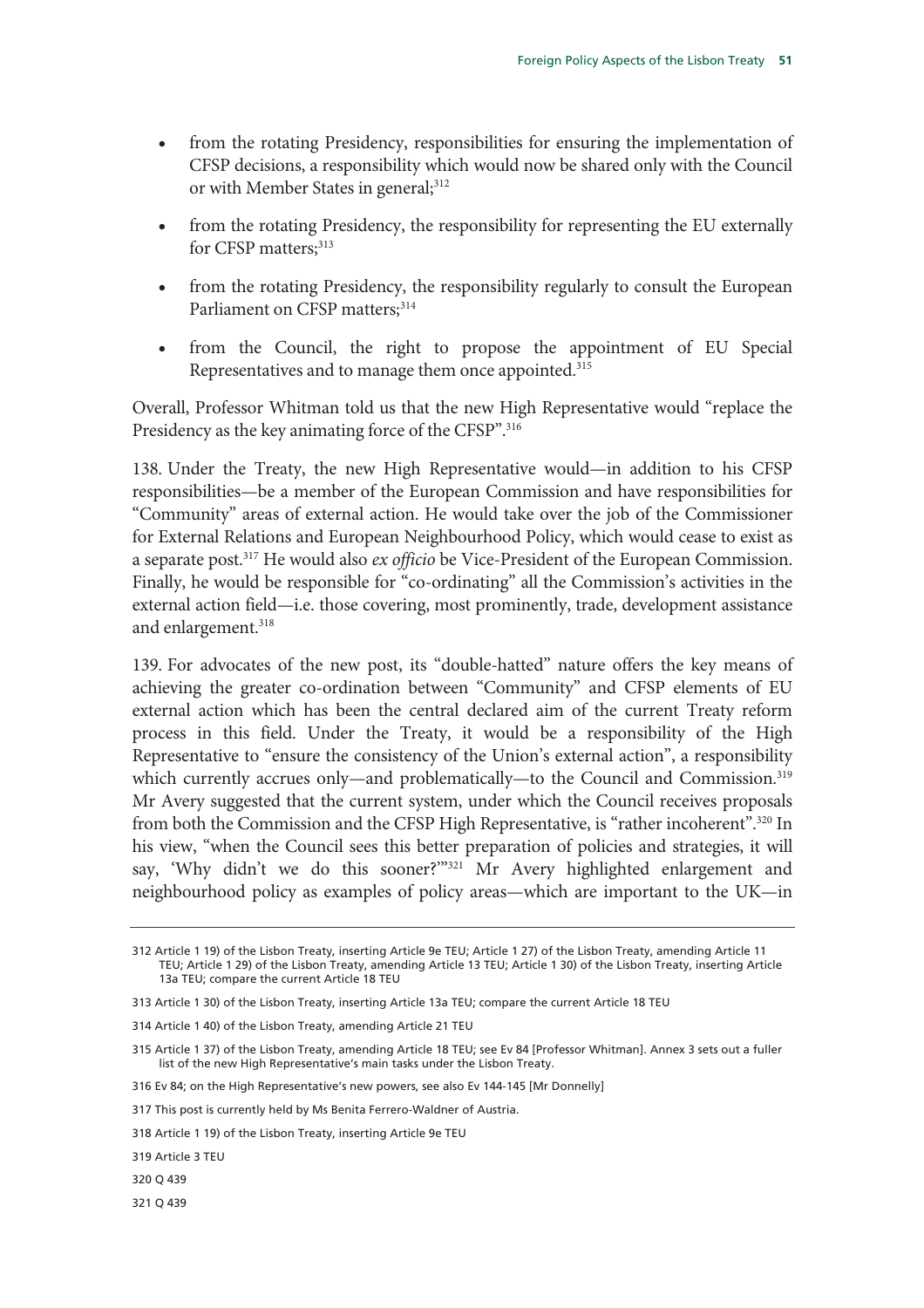which currently both the Commission and the Council are involved. He argued that "the two teams get along well in general, but there is a certain rivalry, competition and overlap, and it would be far more effective to combine the energy and talents in what I would call a joined-up approach to foreign policy."<sup>322</sup> Similarly, Mr Donnelly told us that the changes involved in the creation of the new High Representative post "are likely to help make more coherent and effective the external actions of the European Union."323

140. The Foreign Secretary told us that "the double-hatting, or the merger of the two posts into a single post, is a worthwhile reform".<sup>324</sup> He went on: "two people doing one job is not a very sensible way of proceeding. [The new post is] therefore […] a sensible rationalisation."325

141. There are sceptics about the principle of "double-hatting". Lord Owen acknowledged that the simultaneous existence of both the External Relations Commissioner and the CFSP High Representative meant that "there are problems".326 However, he argued that "sometimes you have to have differences of opinion, and the idea that simply merging everything will resolve the problems seems crazy to me".<sup>327</sup> He suggested it would be the case that, for the new High Representative, "divided loyalties to the Commission and the Council remain".328

142. Professor Whitman suggested that—precisely because the EU's distinct "Community" and intergovernmental elements would remain in place—the new High Representative would be presented with a job that is "extremely difficult to execute".<sup>329</sup> He added that "it is unclear whether one individual will be able to cope with the responsibilities of operating on both the CFSP and the Commission side".<sup>330</sup>

143. In political terms, and in the context of the historically and legally crucial distinction between "Community" and "intergovernmental" elements of the EU, the "double-hatting" principle is controversial. Some supporters of the Commission and the "Community method" see the arrival of the new High Representative in the Commission as likely to extend the influence of intergovernmentalism.<sup>331</sup> Mr Avery told us that he thought such fears were "not very well founded".<sup>332</sup> Those, on the other hand, who wish to preserve intact the EU's intergovernmental elements tend to see the new High Representative post as an intrusion there of the Commission, and as part of an effort to establish stronger centralised EU powers and institutions. Lord Owen told us in this context that "people […]

| 322 Q 413; see also Q 436 [Mr Avery]                                                                                        |
|-----------------------------------------------------------------------------------------------------------------------------|
| 323 Ev 144                                                                                                                  |
| 324 Q 504                                                                                                                   |
| 325 Q 506                                                                                                                   |
| 326 Q 479                                                                                                                   |
| 327 Q 479                                                                                                                   |
| 328 Ev 105                                                                                                                  |
| 329 Q 346                                                                                                                   |
| 330 Q 439                                                                                                                   |
| 331 See Graham Avery, "Europe's Future Foreign Service", forthcoming in International Spectator, Vol 43 No 1, March<br>2008 |
| 332 Q 435                                                                                                                   |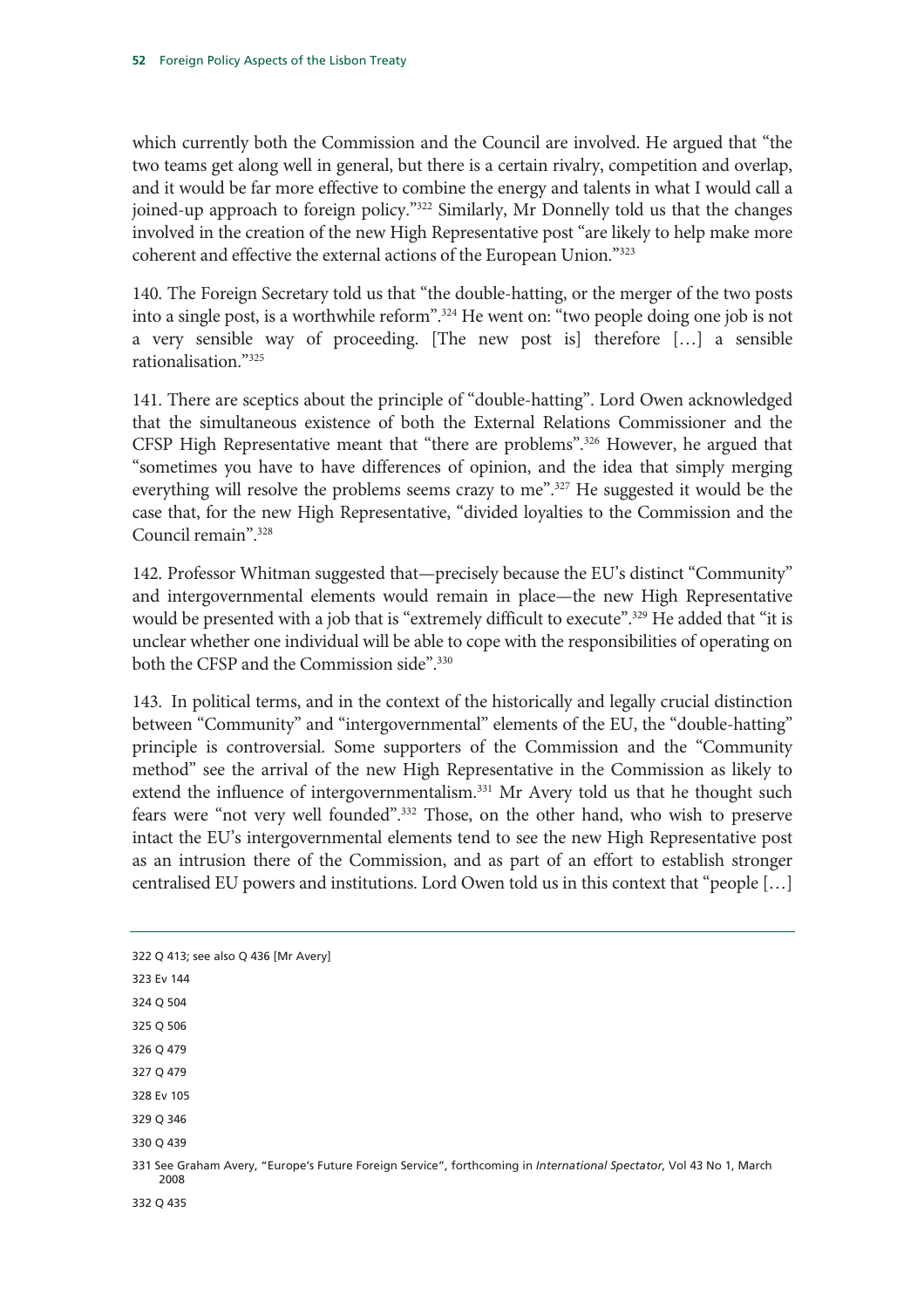are continually positioning authority in the build up of the Commission. More and more they are pulling these things away from intergovernmentalism."333 Open Europe similarly told us that the "double-hatting" of the High Representative "blurs the distinction between the EU's intergovernmental and 'supranational' bodies".334

144. The UK Government appears to have a strongly intergovernmentalist view of the new High Representative's role. The Foreign Secretary told us that "the Commission role of the High Representative is quite limited. His or her primary function is to carry out the wishes of the Council of Ministers."335 The Government drew our attention to the Lisbon Treaty provision that the High Representative will be bound by Commission procedures only "to the extent that this is consistent" with his other responsibilities.<sup>336</sup>

145. Mr Donnelly thought that the Government's conception of the High Representative post was the one most likely to come into being: "the holder of this new post will be essentially a representative and advocate of policies established by others, namely national Foreign Ministers".337

146. Mr Avery expressed concerns that, given his CFSP role, the new High Representative would be unable adequately also to fulfil his responsibilities in the Commission. In Mr Avery's view, co-ordination of the Commission's external activities was "very badly needed".338 In the previous (1999-2004) Commission, this coordinating role was taken informally by the then External Relations Commissioner, Chris Patten. In the current Commission, the role has been undertaken by the Commission President, José Manuel Barroso. However, Mr Avery told us that, given his other responsibilities, Mr Barroso "does not have enough time to handle foreign affairs".<sup>339</sup>

147. There are some concerns about the new High Representative's privileged position with regard to the other Commissioners, and the possible impact that this might have on the Commission as a collegiate body. Under the Lisbon Treaty, the High Representative would be the only Commission Vice-President to hold that position *ex officio*. Other Vice-Presidents are chosen by the Commission President, from among the newly-appointed Commissioners.340 The High Representative would also be the only Commissioner whom the Commission President, acting alone, could not oblige to resign.<sup>341</sup> Given that—in his capacity as chair of the Foreign Affairs Council<sup>342</sup>—the new High Representative would have a form of authority over Member State Foreign Ministers, and that he would be

339 Q 439

340 Article 1 18) of the Lisbon Treaty inserting Article 9D TEU

341 Under Articles 1 18) and 1 19) of the Lisbon Treaty, inserting Articles 9D and 9E TEU, even if the Commission President has asked the High Representative to resign, the European Council must approve his dismissal.

342 This function of the new High Representative is discussed in paragraphs 148-149 below.

<sup>333</sup> Q 488

<sup>334</sup> Ev 147

<sup>335</sup> Q 530; see also FCO*, The Reform Treaty: The British Approach to the European Union Intergovernmental Conference, July 2007*, Cm 7174, July 2007, p 9

<sup>336</sup> Article 1 19) of the Lisbon Treaty, inserting Article 9E TEU; FCO*, The Reform Treaty: The British Approach to the European Union Intergovernmental Conference, July 2007*, Cm 7174, July 2007, p 9

<sup>337</sup> Ev 144

<sup>338</sup> Q 433; on this point, see also evidence from Sir Peter Marshall at Ev 142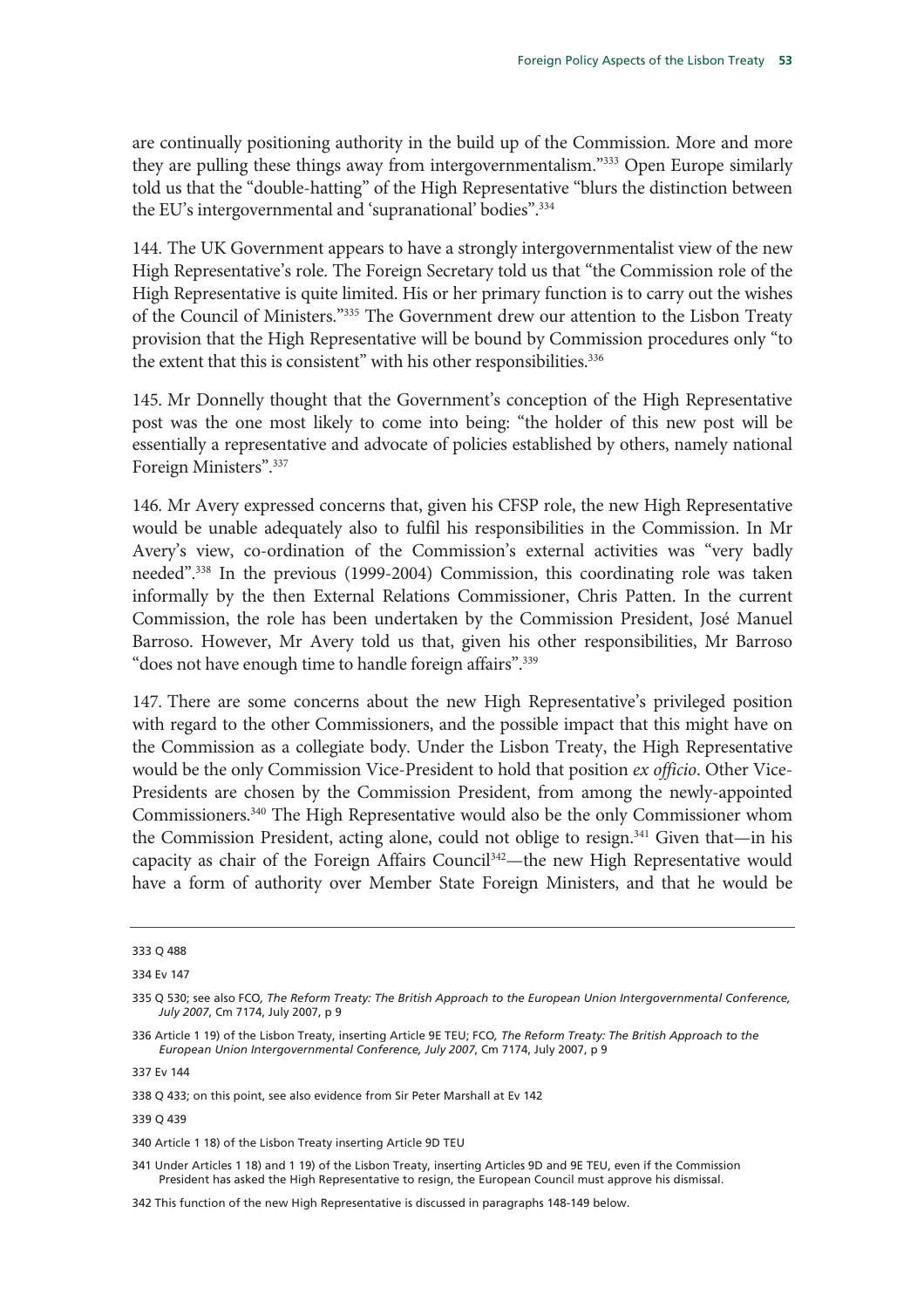appointed in the same way as the Commission President, by Member State leaders in the European Council, there is potential for the High Representative's role in the Commission as a subordinate to the President to require sensitive management.<sup>343</sup>

148. In addition to his CFSP and Commission roles, the new High Representative would also have a "third hat". Under the Lisbon Treaty, he would act as permanent chair of the Foreign Affairs Council [of Ministers].<sup>344</sup> As such, he would take over the Presidency's current right to convene the Foreign Affairs Council in extraordinary session, at either his own initiative or that of a Member State. The Commission, as a body, would lose its right to initiate such an extraordinary Council meeting.<sup>345</sup>

149. A number of witnesses expressed concerns about this "third hat". Lord Owen said that "when there is an issue of contention between Member States and what the High Representative's office proposes, I think that it is absolutely deplorable that he or she should be in the chair".<sup>346</sup> Mr Avery argued that making proposals to a body over which one was simultaneously presiding was "psychologically and practically quite a tough proposition".<sup>347</sup> In his view, "the problem with the third hat has been underestimated".<sup>348</sup> The Foreign Secretary acknowledged that the High Representative's role in the Council was "certainly an innovation", although he suggested that his role as chair would encourage the High Representative to pursue consensus, rather than strike out with personal initiatives.<sup>349</sup> For his part, Dr Solana said that in his experience, "not only is it possible [to both chair and present proposals to the same body] but it helps sometimes".350 Dr Solana referred to his experience as Secretary-General of NATO, saying that in that post, he both chaired and presented proposals to meetings at all levels. Dr Solana concluded that he did not "think that there will be a problem if things are done properly and if a person who chairs a meeting understands his role."351 Dr Solana added that he was "sure that the Member States will not allow him to misunderstand his role."352

150. Given the range of the new High Representative's CFSP, Commission and Council responsibilities, a key concern of several of our witnesses was the feasibility of the role in practical and human terms.353 Professor Whitman thought that the creation of the post would "result in a breach of the working time directive".<sup>354</sup> While Mr Avery told us that the High Representative role was "a hell of a big job but  $[\dots]$  not  $[\dots]$  impossible", 355 Lord Owen—when asked whether he thought the job was "doable" by a single individual—

| 343 Appointment procedures for the High Representative are discussed at paragraphs 171-174 below. |
|---------------------------------------------------------------------------------------------------|
| 344 Article 1 19) of the Lisbon Treaty, inserting Article 9E TEU                                  |
| 345 Article 133) of the Lisbon Treaty, amending Article 22 TEU to become Article 15a TEU          |
| 346 Q 488                                                                                         |
| 347 Q 433                                                                                         |
| 348 Q 433                                                                                         |
| 349 Q 563                                                                                         |
| 350 Q 620                                                                                         |
| 351 Q 620                                                                                         |
| 352 Q 620                                                                                         |
| 353 Annex 3 sets out a list of the new High Representative's main tasks under the Lisbon Treaty.  |
| 354 Q 433                                                                                         |
| 355 Q 433                                                                                         |
|                                                                                                   |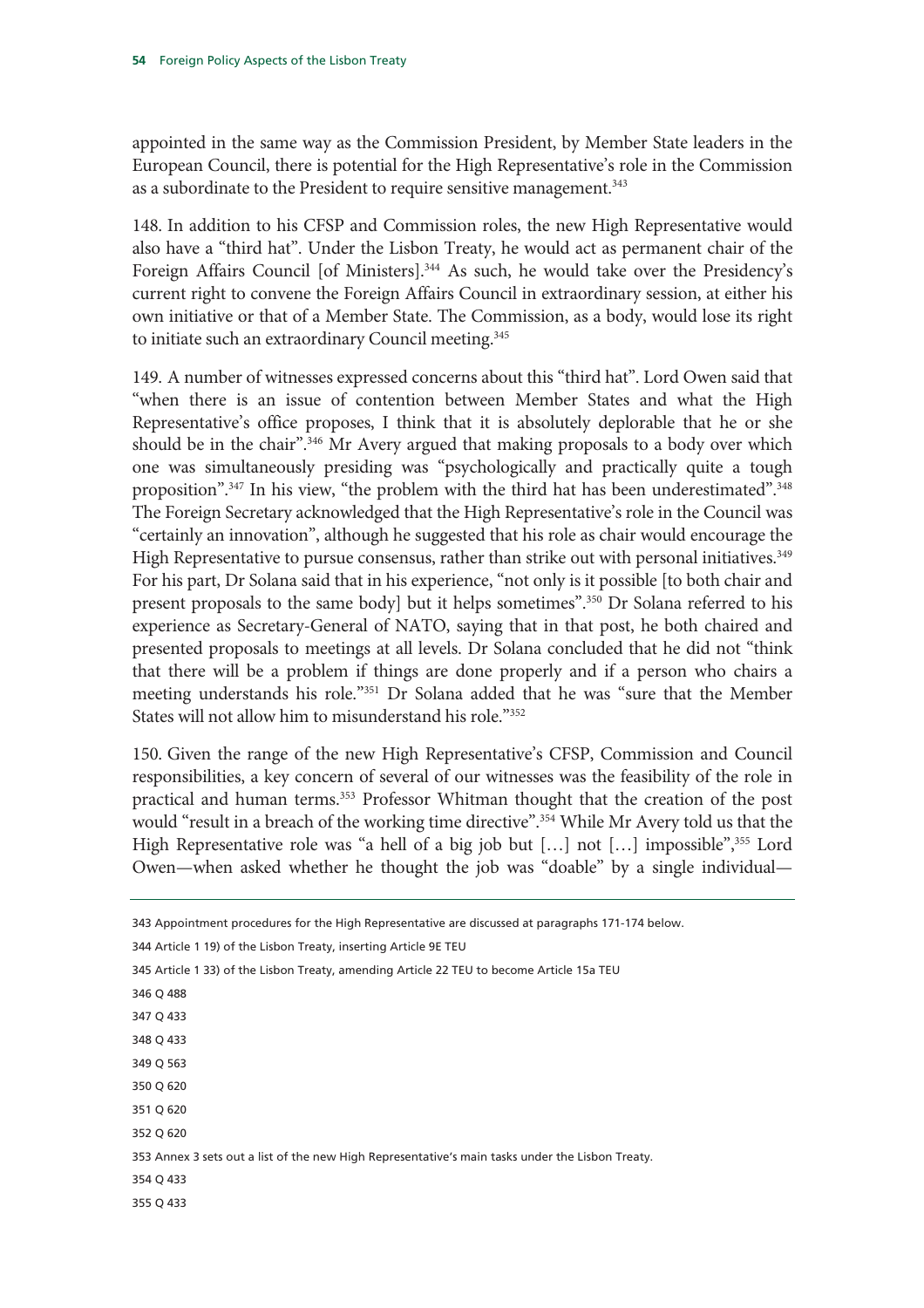answered that he did not.<sup>356</sup> For his part, Professor Hill suggested that overload on the High Representative could make EU foreign policy "less effective over the long run".<sup>357</sup> A particular concern is whether, with his or her new additional responsibilities, the High Representative would again be able to devote intense periods to crises or negotiations away from Brussels, as Dr Solana has done in the cases of the Former Yugoslav Republic of Macedonia, Ukraine and Iran, for example.

151. Dr Solana argued that, effectively, the new post would, in terms of workload and difficulty, be less than the sum of the two existing positions. Dr Solana told us that:

It is true that the job is not easy today, but one of the reasons for that is the internal organisation and the division of hats. Simplifying political decision-making and putting all the resources into the objective that has been defined politically will make it easier. Today it is a little more difficult, because the autonomy of the two decisions, if I can call it that, sometimes creates problems and even contradictions. With the new treaty, the relationship will be simpler. The Council will take a decision and somebody will be there to apply it, and it will be easier to use the resources properly [...] A tremendous amount of time is spent solving these internal problems.<sup>358</sup>

Dr Solana also implied that the new High Representative would make use of deputies or other more junior officials, in order to cover the ground involved in his new position.<sup>359</sup> Overall, Dr Solana judged that the new High Representative position "is not an impossible job if you organise it properly."360

152. The Foreign Secretary suggested that the most important factor in avoiding an overload problem and making the new post work would be "discipline on the part of the commissioning body—the Council of Foreign Ministers—about what it wants the High Representative to do, so that it is clear that he or she is there to enact agreed foreign policy. We must be disciplined in the priorities we have and the way in which we move forward."361

153. Precisely because of the new High Representative's role in carrying out policy agreed by the Council, Mr Donnelly reminded us that Member States would retain the overall responsibility for the nature of the EU's international presence. He stated that:

[The] capacity [of the High Representative] to be a forceful representative of the European Union on the world stage depends very largely on the willingness of national foreign ministers to agree on worthwhile external policies for the European Union. The presence or absence of political commitment to the CFSP from national

359 Q 619

360 Q 619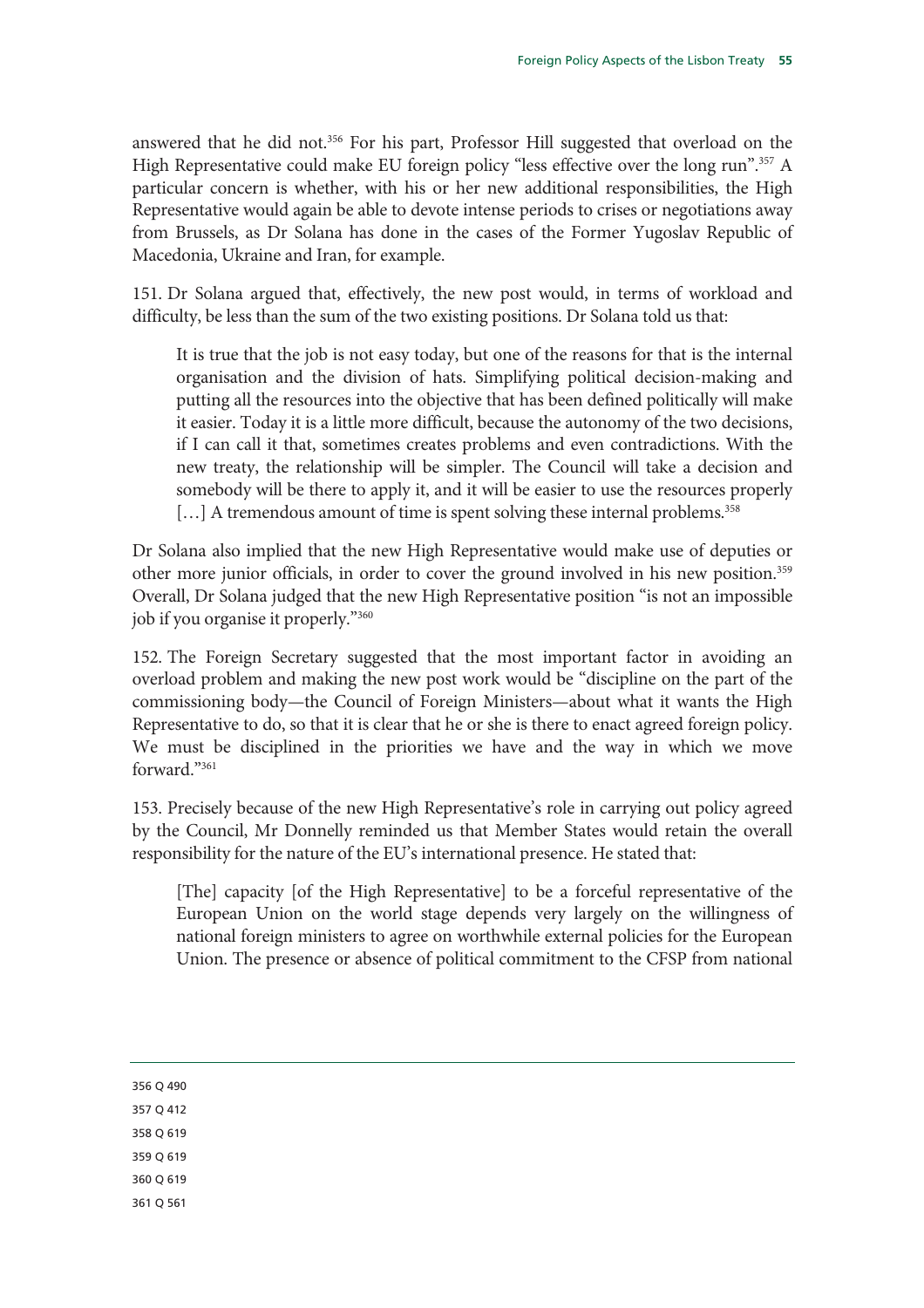capitals over the next decade will be at least as important in this connection as the personal qualities and institutional competences of the High Representative.<sup>362</sup>

154. **We conclude that the new post of High Representative of the Union for Foreign Affairs and Security Policy has the potential to give the EU a more streamlined international presence and to contribute to the more coherent development and implementation of external policy. We further conclude that it is clear that the High Representative is there to enact agreed foreign policy.**

155. **We conclude that there are grounds for concern that the holder of the new post of High Representative of the Union for Foreign Affairs and Security Policy could face work overload. We recommend that the Government engages with the other Member States and—when known—the nominee for the post to ensure that the potential benefits of the new post are not jeopardised by a plethora of duties and excessive workload.**

#### *The High Representative at the UN*

156. The Lisbon Treaty would provide that:

When the Union has defined a position on a subject which is on the United Nations Security Council agenda, those Member States which sit on the Security Council shall request that the High Representative be invited to present the Union's position.363

This would be a new provision compared to the current Treaties, taken over from the Constitutional Treaty.364

157. The Foreign Secretary pointed out that "The European Union has the right to speak [in the Security Council] at the moment [...] It can speak, but it obviously cannot vote, because votes are reserved for members of the Security Council."365 Professor Hill backed up this view, pointing out that, even in the absence currently of a relevant Treaty provision, "Mr Solana already speaks at the Security Council by invitation, and of course the Presidency does as well."366 Dr Solana confirmed that he has spoken at the Security Council in his current capacity, always following an invitation to do so by EU Security Council members.367 **We conclude that the Lisbon Treaty provision for the new High Representative to speak at the UN Security Council will make little difference to current practice. It will not undermine the position of the UK in the United Nations system nor the UK's representation and role as a Permanent Member of the Security Council.**

362 Ev 144

363 Article 1 38) of the Lisbon Treaty, amending Article 19 TEU

- 364 Article III-305
- 365 Q 581

366 Q 454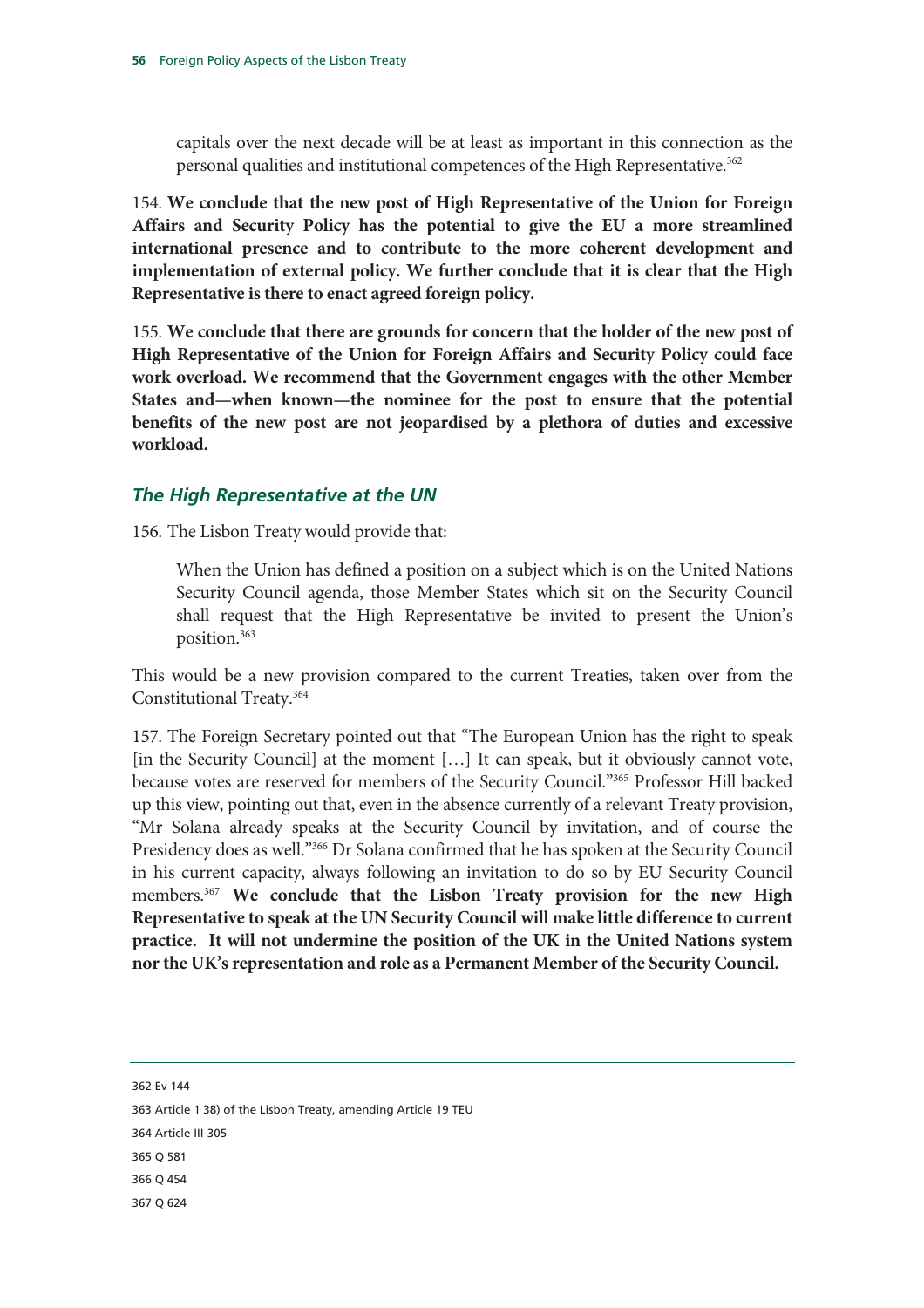## **European Council President**

158. The Lisbon Treaty would refashion the position of President of the European Council, the body of EU heads of state or government. At present, the President is the member of the European Council—that is, the head of state or government—from the Member State holding the rotating Presidency of the EU. The President therefore holds the office for only six months at a time, and does so while simultaneously heading a national administration. Under the Lisbon Treaty, the Presidency would become a longer-term and, apparently, full-time job. The European Council would elect its President, by qualified majority, for a term of two and a half years, renewable once. The Treaty further provides that the new President "shall not hold a national office".<sup>368</sup>

159. According to its White Paper on the 2007 IGC, the Government "supports this reform [of the European Council Presidency]". It argues that "[the change] will bring much greater coherence and consistency to the EU's actions. Moreover, it will give the Member States, through the European Council, much greater capacity to give direction and momentum to the EU's agenda."369

160. Lord Owen was sceptical of the idea of a European Council President who is not a serving head of state or government. He believed it likely that "the experiment of introducing someone from outside [would] not work well",<sup>370</sup> and said that the new position "was never thought through".371 He would have preferred to retain a President who is also a national head of state or government, but to extend his or her term of office to 18 months or two years, by building on the already-developing system of "team Presidencies" among groups of three or four Member States holding the current sixmonthly Presidency for successive terms.<sup>372</sup>

161. Lord Owen also suggested that there was a possibility that the President of the European Commission might be appointed as the new European Council President. In his view, for its advocates such a step would be driven by the same "double-hatting" logic as has driven the creation of the new High Representative post. However, he contended that "if that one single decision were to be taken, the EU would, in effect, come very close to unifying itself into a nation state".<sup>373</sup> Lord Owen based his view that such a step would be possible on the fact that the Lisbon Treaty would specifically bar the new President of the European Council only from holding *national* office. In support of his position, he cited a legal opinion of the Netherlands Government provided to its parliament in 2004.<sup>374</sup>

162. The Foreign Secretary told us that it would simply not be possible for the President of the European Commission to be appointed as European Council President.<sup>375</sup> He rested his

370 Ev 105 371 Q 463 372 Qq 464, 482; Ev 119 373 Ev 105; see also Q 474 374 Ev 105

375 Qq 553-560

<sup>368</sup> Article 1 16) of the Lisbon Treaty, inserting Article 9B TEU

<sup>369</sup> FCO*, The Reform Treaty: The British Approach to the European Union Intergovernmental Conference, July 2007*, Cm 7174, July 2007, p 13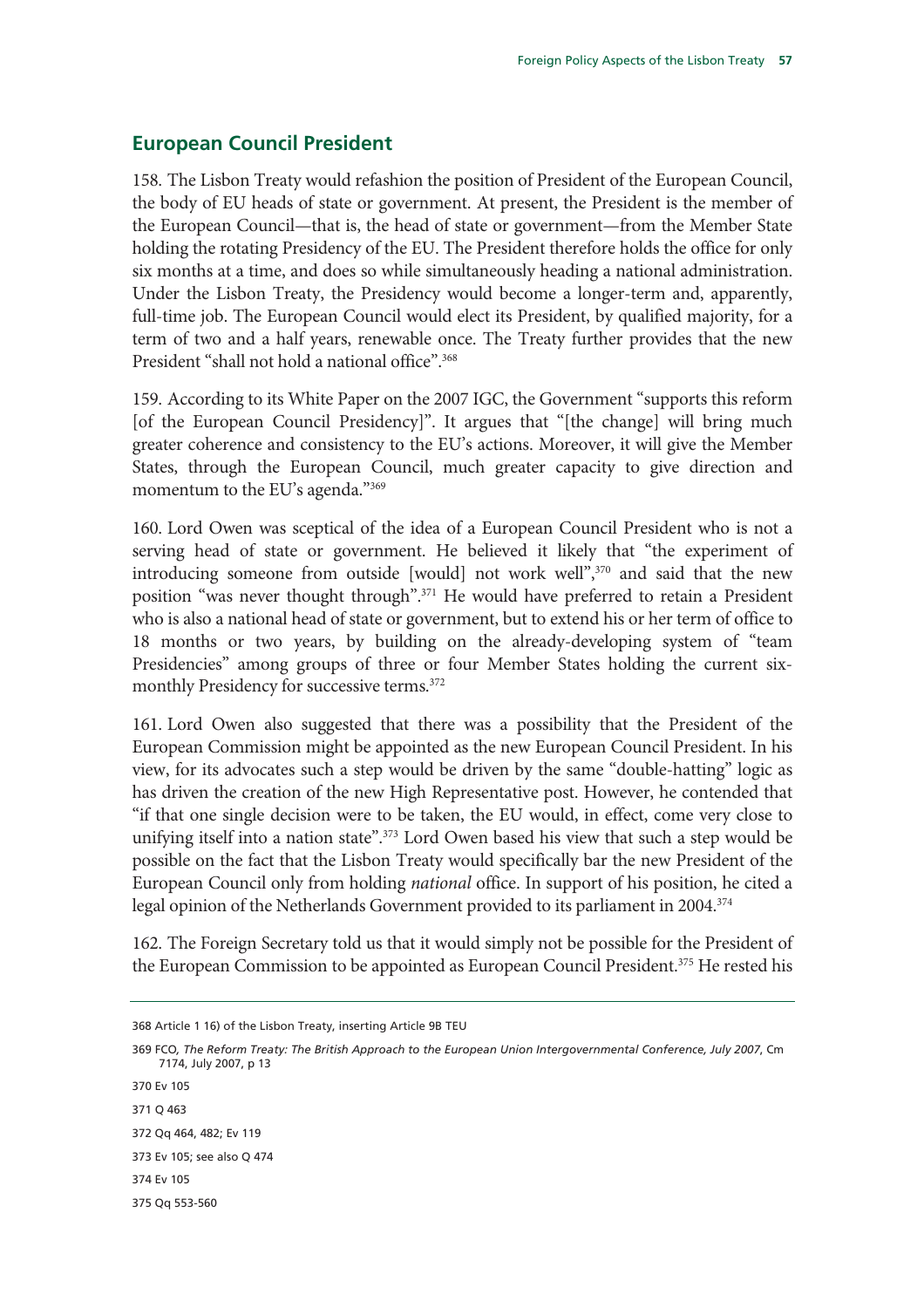position on the continuing Treaty provision, first, that "Members of the Commission may not, during their term of office, engage in any other occupation".376 Second, he pointed out that, under the Treaty, Commissioners "shall neither seek nor take instructions from any government or other institution, body, office or entity".377 On this view, "double-hatting" a single President would require Treaty change, just as had the creation of the "doublehatted" High Representative.<sup>378</sup> In the context of the Government's position, we note that the former European Commissioner from the UK, Lord Cockfield, was able to hold that office in 1985-89 while remaining a Member of the House of Lords. **We conclude that it is regrettable that the Lisbon Treaty does not state explicitly that the new European Council President may not simultaneously hold any other office.** 

163. In the external action field, the Lisbon Treaty would put the new European Council President in a position to have an impact inasmuch as the European Council is called on to determine "the strategic interests and objectives of the Union" for all its external action,<sup>379</sup> and "the objectives of and [...] general guidelines for" the CFSP,<sup>380</sup> and given that the President is to "provide the impetus" for the work of the European Council, "ensure the preparation and continuity" of its work and "endeavour to facilitate cohesion and consensus" within the body.381 Furthermore, under the CFSP provisions of the Treaty, the new European Council President would gain the right to convene an extraordinary meeting of the European Council in order to define EU strategy in the face of new international developments.<sup>382</sup>

164. In addition, under the Lisbon Treaty, the new President would gain a specific external relations function. This is that he or she would:

at his or her level and in that capacity, ensure the external representation of the Union on issues concerning its common foreign and security policy, without prejudice to the powers of the High Representative of the Union for Foreign Affairs and Security Policy.383

Several of our witnesses argued that this provision left considerable potential for confusion or conflict between the European Council President and the High Representative as regards the EU's external representation. Lord Owen believed that the Lisbon Treaty's description of the European Council President's external role was "completely inadequate",384 while Mr Donnelly told us that the Lisbon Treaty left the allocation of external representative responsibilities between the European Council President and the

<sup>376</sup> This remains as Article 213 of the TFEU, as in the current TEC

<sup>377</sup> Article 1 18) of the Lisbon Treaty, inserting Article 9D TEU; at present, the provision is in Article 213 TEC 378 Qq 509-511

<sup>379</sup> Article 1 24) of the Lisbon Treaty, inserting Article 10B TEU, as discussed in Chapter 4 at paragraphs 80-81 above

<sup>380</sup> Article 1 29) of the Lisbon Treaty, amending Article 13 TEU, as discussed in Chapter 4 at paragraph 96 above.

<sup>381</sup> Article 1 16) of the Lisbon Treaty, inserting Article 9B TEU

<sup>382</sup> Article 1 29) of the Lisbon Treaty, amending Article 13 TEU

<sup>383</sup> Article 1 16) of the Lisbon Treaty, inserting Article 9B TEU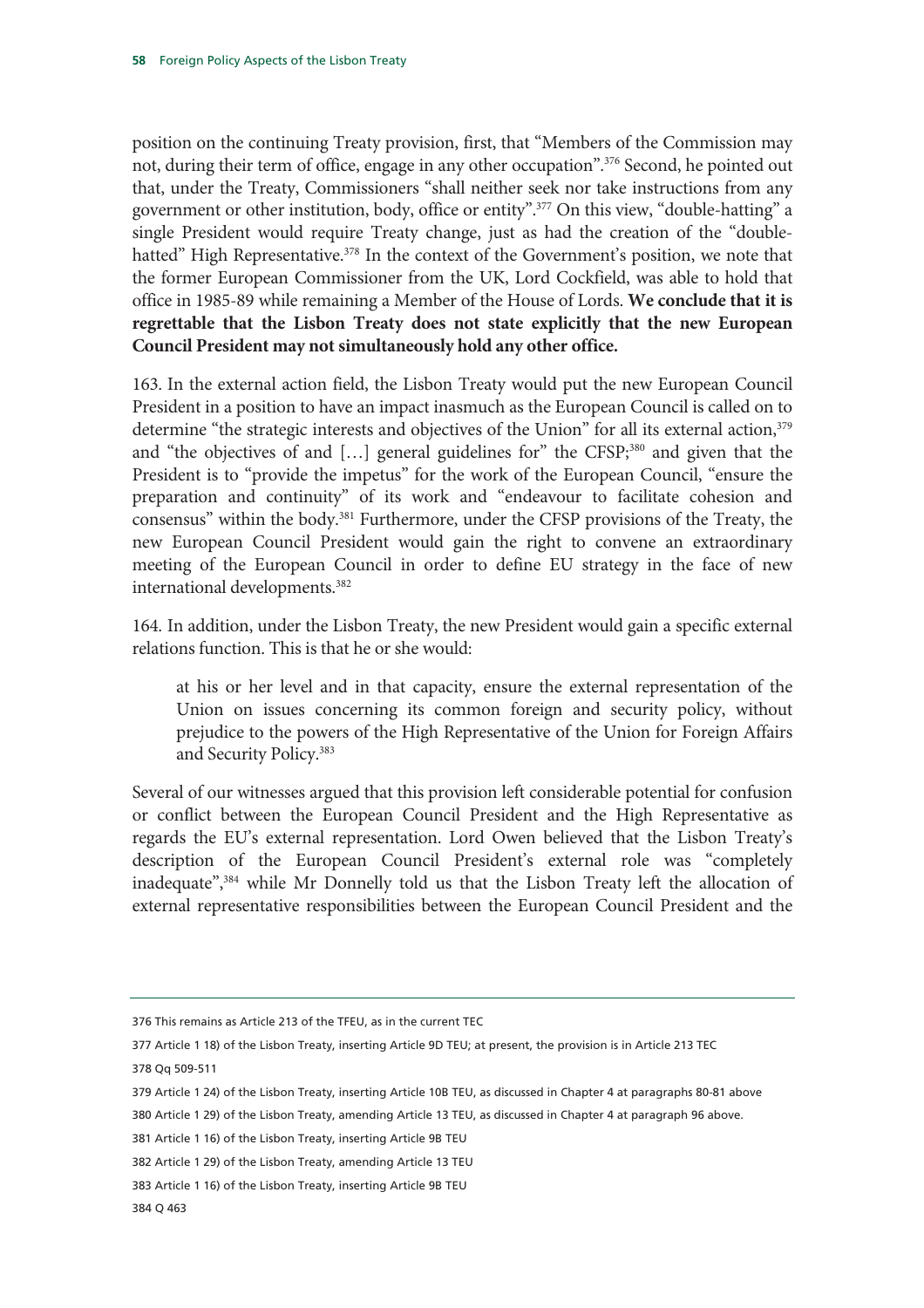High Representative "unhelpfully unresolved".<sup>385</sup> "The Lisbon Treaty does not answer entirely the question 'Who speaks for Europe?'", he said.<sup>386</sup>

165. Dr Solana felt that the Lisbon Treaty provision for the external representation of the EU by the new European Council President would make for "no fundamental change in reality."387 Dr Solana pointed out that, at present, the holder of the rotating Presidency of the European Council attends EU summits, along with Dr Solana and the President of the European Commission.388

166. Professor Hill stated that the potential for confusion or conflict in external representation might be compounded because the European Commission President might also see himself as having a role in this area. Professor Hill said: "we are going to have three [Mr Europes]—the President of the Commission, the new […] President and the High Representative. In a way, it is a recipe for classic turf battles. That is what has not been thought through so far."389

167. For some of our witnesses, concerns about the relationship between the new European Council President and the High Representative were heightened because they saw the provisions of the Lisbon Treaty which deal with the former post as being in general too vague. Professor Whitman judged that "there is virtually nothing" in the new Treaty on the role of the new European Council President.<sup>390</sup> "Will they have enough to do, or will they have enough time to make mischief in the foreign policy area?", he wondered.<sup>391</sup> Uncertainty surrounding the European Council President is compounded because the Lisbon Treaty says nothing about the location and size of his or her support staff, particularly in relation to the new European External Action Service (EEAS).<sup>392</sup> However, Dr Solana thought that the new European Council President was likely "to be much more inclined, on a day-to-day basis, to dealing with the internal work of the EU—to mobilising the Council."393

168. Lord Owen outlined two possible scenarios as regards the new European Council President. On the one hand, he suggested, the EU might

appoint somebody who is so intent on their own agenda that they push it to the exclusion of all else and gets airs and graces that are way above them, and […] the Heads of Government start to resent this character stomping around the world, claiming to be the person who talks to the President of the United States.<sup>394</sup>

On the other hand, the EU might appoint

| 385 Ev 145                                                                            |
|---------------------------------------------------------------------------------------|
| 386 Ev 145                                                                            |
| 387 Q 625                                                                             |
| 388 Q 625                                                                             |
| 389 Q 440; see also "Congratulations! It's triplets!", The Economist, 25 October 2007 |
| 390 Q 441                                                                             |
| 391 Q 441                                                                             |
| 392 Q 441 [Professor Whitman]; the EEAS is discussed in Chapter 6 below.              |
| 393 Q 625                                                                             |
| 394 Q 489                                                                             |
|                                                                                       |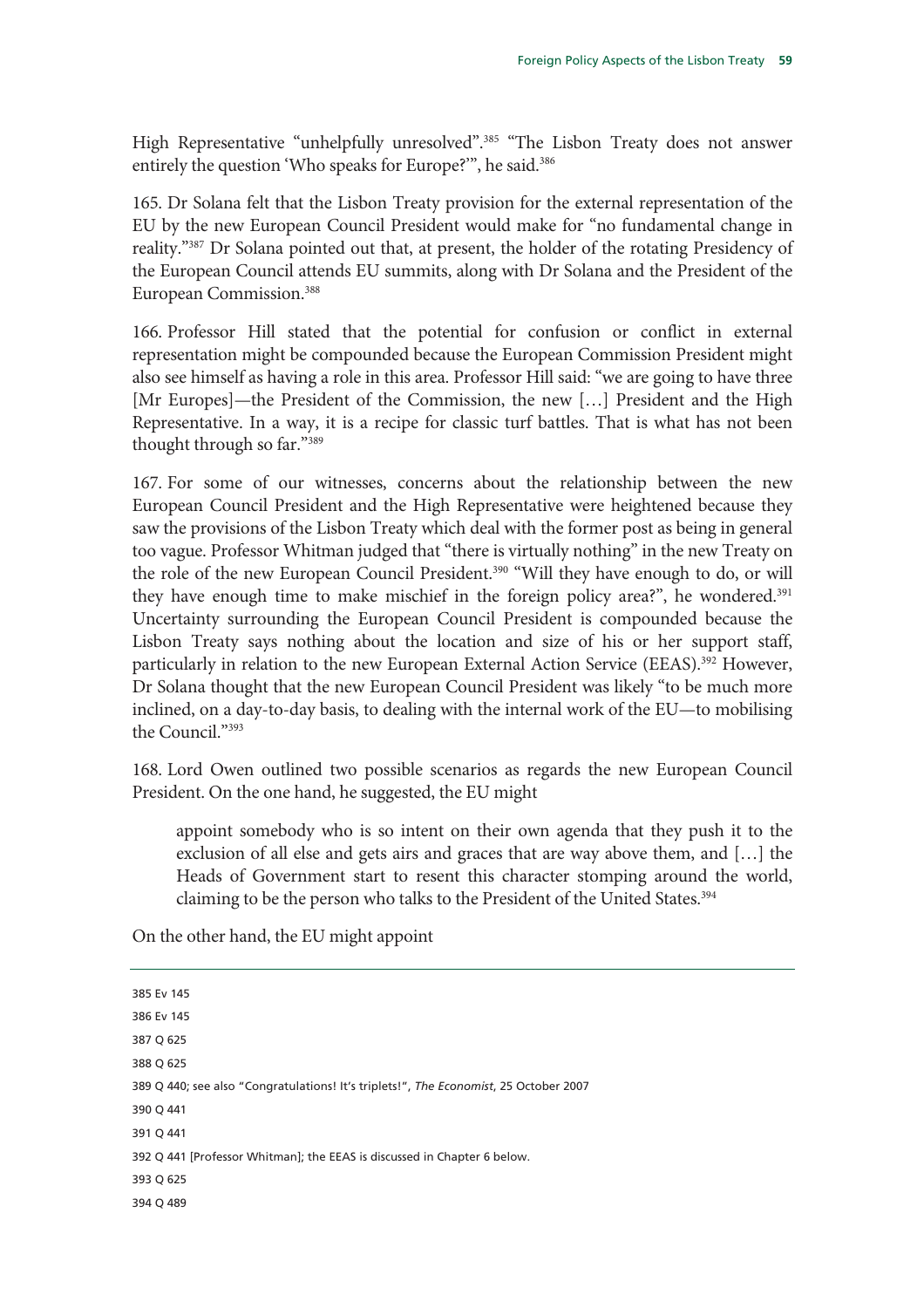somebody who was very considerate of Member States, who went round genuinely trying to rally a consensus and saw themselves as purely the spokesman of the European Union where there was already unanimity and was not pushing themselves forward, was not combative in their relationship with the High Representative.<sup>395</sup>

169. The Government presented a picture of the new European Council President which appeared to be closer to the more modest version of the role. The Foreign Secretary told us that the President of the European Council "is appointed by 27 Heads of Government to chair meetings and have a role in setting the agenda";<sup>396</sup> that "the Chairman of the Council is there to take instructions from the 27 Heads of Government";<sup>397</sup> and that "any Chairman" of the European Council who gets too big for their boots and loses touch with the people who appointed them will end up in trouble."<sup>398</sup>

170. **We conclude that the reshaped role of the President of the European Council could help to generate consensus among EU leaders and lead to greater continuity in the chairing of the European Council. However, we are concerned by the current degree of uncertainty which surrounds the role and by the potential for conflict with the High Representative in representing the EU externally. This could undermine one of the main aims of the current Treaty reform process in the external field. We recommend that in its response to this Report, the Government sets out more clearly its conception of the role of the new European Council President, and its assessment of the likelihood that this will be realised. We further recommend that the Government initiates, in the course of discussions with its counterparts on the appointments to the new posts, the drawing-up of a memorandum of understanding on the respective roles which the European Council President and the High Representative are to play in the external representation of the Union.** 

## **Appointment issues**

171. All our witnesses agreed that the personalities of those appointed as the first holders of the new European Council President and High Representative posts would be crucial to the initial operation and longer-term development of the Lisbon Treaty's new institutional arrangements.<sup>399</sup> This is particularly the case given also the potentially delicate relationships between these two figures and the President of the European Commission.

172. If the ratification of the Lisbon Treaty proceeds as planned, all the "big three" jobs will be filled in 2009. It is planned that the Treaty will come into force on 1 January 2009. It appears to be assumed that the new President of the European Council will take office on the day that the Treaty comes into force, although this is not explicit.400 A Declaration

- 397 Q 557
- 398 Q 552

<sup>395</sup> Q 489

<sup>396</sup> Q 552

<sup>399</sup> See, for example, Q 441 [Professor Whitman, Mr Avery], Q 489 [Lord Owen]; Ev 83 [Professor Whitman]

<sup>400</sup> Declaration 8 on practical measures to be taken upon the entry into force of the Treaty of Lisbon as regards the Presidency of the European Council and of the Foreign Affairs Council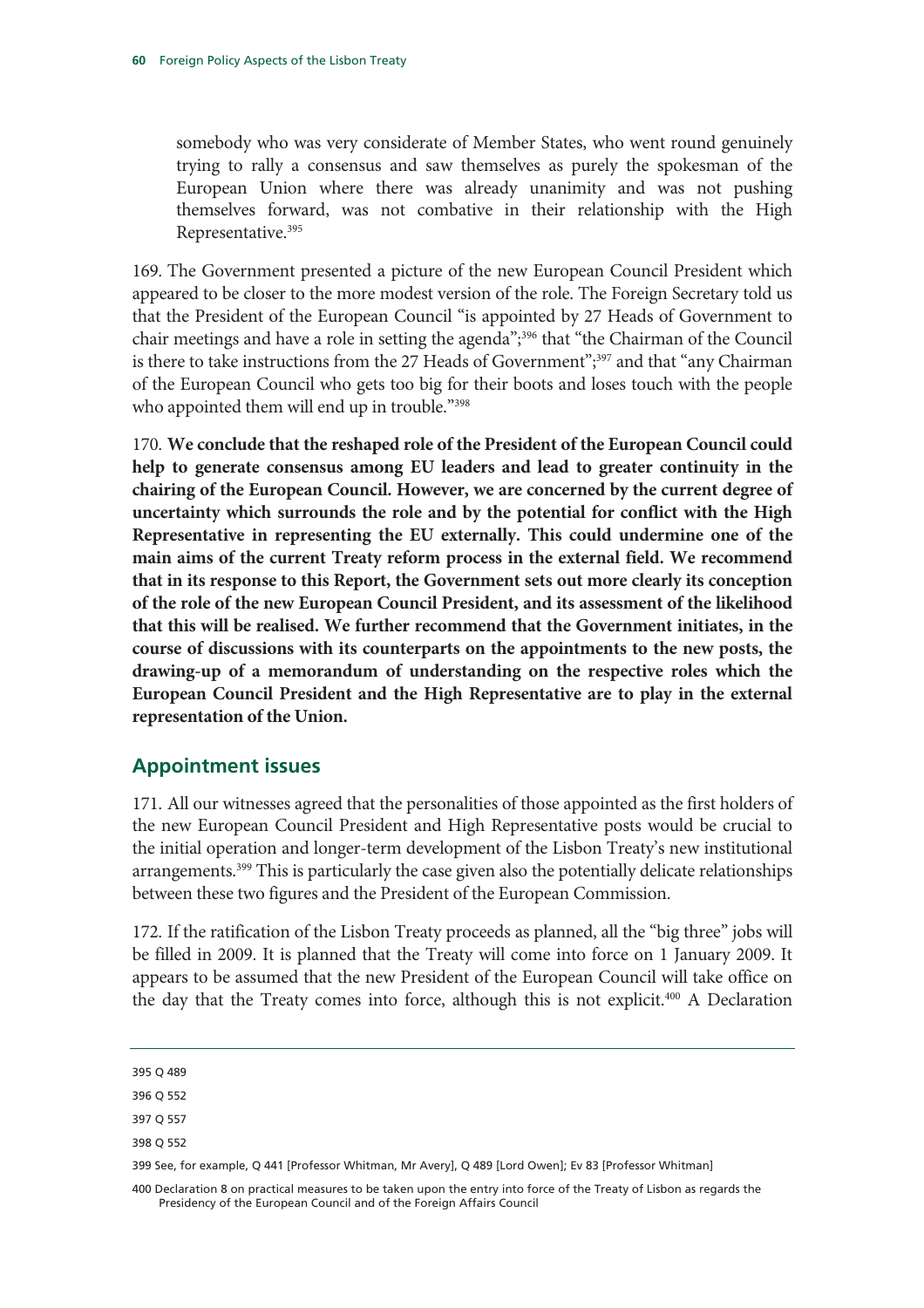attached to the Treaty specifies explicitly that the new High Representative will take up his office on the day that the Treaty enters into force.401 As long as the Treaty ratification process proceeds as planned, therefore, the European Council can be expected to name its appointee to that post, at least, in the course of 2008. However, the term of office of the Commission to which the new High Representative would be appointed comes to an end in October 2009. The same Declaration confirms that the first High Representative will be appointed only until the end of the current Commission's term of office.<sup>402</sup> Although Commission President Barroso has indicated that he would like another term in post,<sup>403</sup> the President of the next Commission can only formally be named in light of the results of the European Parliament elections due to be held in June 2009.404 For those who hold that the three "big jobs" can only be allocated simultaneously as a "package deal", the possibility is therefore of such a package becoming available only in mid-2009. One scenario that has been floated is that the current High Representative for the CFSP, Dr Solana, be appointed as the new High Representative for the initial ten-month period from January 2009, whether or not he might then wish to take up the longer-term appointment to the new post.405 This kind of scenario, in which the new European Council President and long-term High Representative are not appointed until into 2009, appears to be supported by recent indications that the Czech Republic, which is next in line, will have an EU Presidency in the first half of 2009 under the existing system.<sup>406</sup>

173. A Declaration attached to the Lisbon Treaty states that, in allocating the "big three" jobs, "due account is to be taken of the need to respect the geographical and demographic diversity of the Union and its Member States".<sup>407</sup> Mr Avery told us that this was likely to be interpreted to mean that at least one of the posts should go to a woman, and that "it would be well received if one of these big posts went to somebody from a new Member State".<sup>408</sup>

174. The European Parliament has to give its approval to a new Commission.<sup>409</sup> However, if the Lisbon Treaty comes into force as planned, the new High Representative would be most likely to be appointed to the existing Commission. The European Parliament sought guarantees during the 2007 IGC that it would be involved in the initial appointment of the High Representative.<sup>410</sup> On his return from the 18-19 October informal European Council in Lisbon, the Prime Minister told the House that a Declaration agreed there "made it clear that the European Parliament would have no new role in the appointment to the new post

404 Article 1 18) of the Lisbon Treaty, inserting Article 9D TEU

<sup>401</sup> Declaration 12 on Article 9E of the Treaty on European Union

<sup>402</sup> Declaration 12 on Article 9E of the Treaty on European Union. A Protocol (Article 5 of the Protocol on Transitional Provisions) confirms that the Commissioner of the same nationality as the new High Representative will leave his or her post on the day that the High Representative takes up his.

<sup>403 &</sup>quot;First names floated for top new EU jobs", *EUobserver.com*, 22 October 2007; "Lisbon treaty delays put president's start in doubt", *Financial Times*, 15 January 2008

<sup>405</sup> Q 434 [Mr Avery]

<sup>406 &</sup>quot;Lisbon Treaty faces ratification delays", *European Voice*, 10 January 2008; "Lisbon treaty delays put president's start in doubt", *Financial Times*, 15 January 2008

<sup>407</sup> Declaration 6 on Article 9B(5) and (6), Article 9D(6) and (7) and Article 9E of the Treaty on European Union

<sup>408</sup> Q 434

<sup>409</sup> Article 1 18) of the Lisbon Treaty, inserting Article 9D TEU

<sup>410 &</sup>quot;MEPs ring alarm bells over foreign policy", *European Voice*, 11 October 2007; "MEPs want high-level job appointments postponed", *European Voice*, 18 October 2007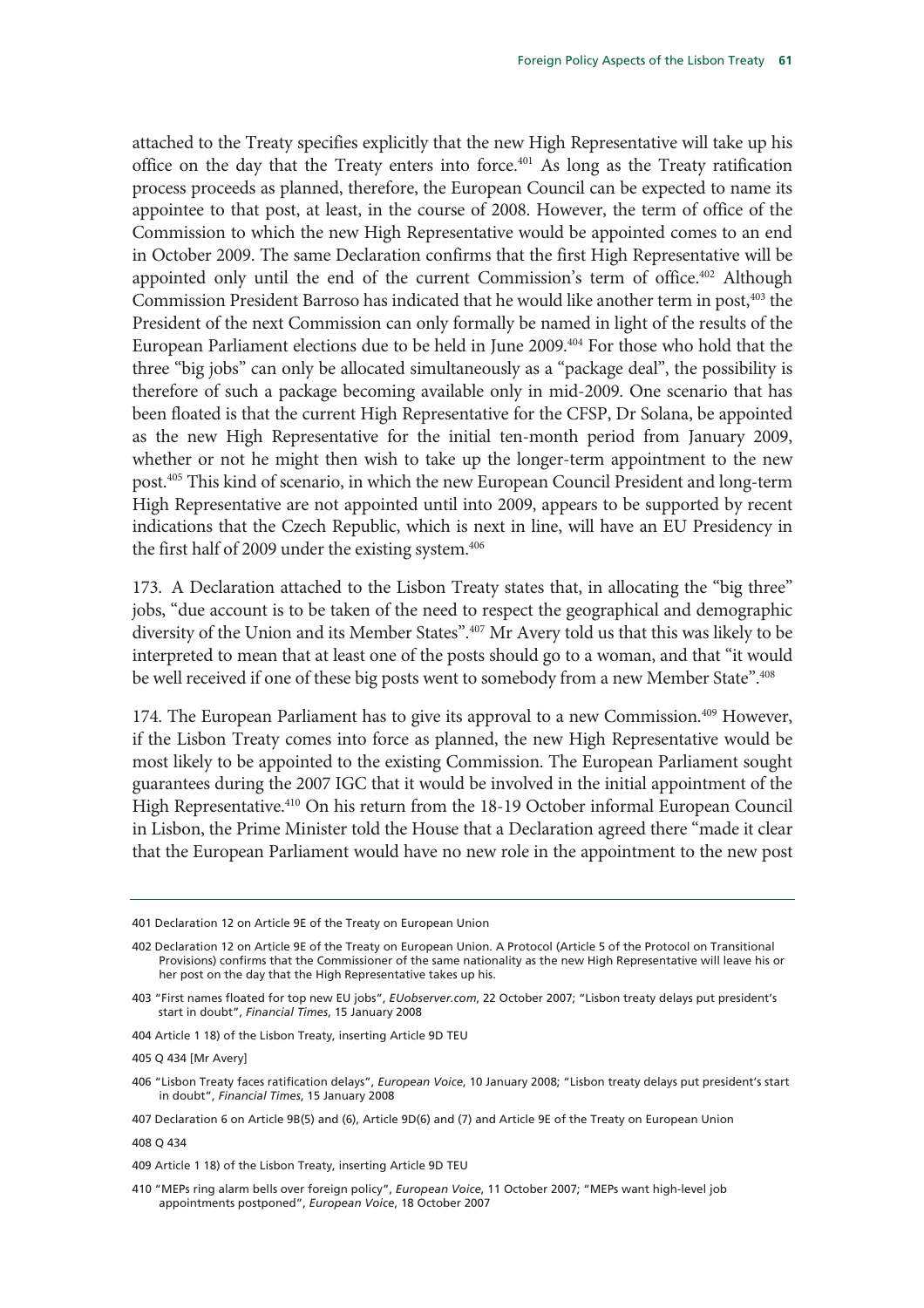of High Representative, which will be made by the European Council."411 However, the relevant Declaration in fact states that "appropriate contacts will be made with the European Parliament".412 The Foreign Secretary confirmed to us that "there will be contacts and discussions" with the European Parliament during the initial appointment of the High Representative, although he would not be drawn on how exactly he envisaged the process.<sup>413</sup>

175. As to the individual who might be appointed as the new High Representative, Professor Hill told us that "there is only a small group who could be candidates for this kind of job [...] They would have to have political weight, managerial capability, experience of at least one side—one hat, as it were—and external credibility." Professor Hill further suggested that the appointee "must be somebody who the Americans are willing to take seriously."414 The Foreign Secretary was more upbeat about the prospects of finding a suitable figure to fill the role, suggesting that "there are many people with experience."<sup>415</sup>

176. Dr Solana told us that the appointees to the EU's new posts must not

have a sense of [their] position. The objective is to construct consensus [...] If you do not have the sentiment that it is your job to create consensus, you may run into difficulties, so perhaps the most important qualities needed by the individuals concerned are intelligence and the desire to do the job. It would not be a good post for someone wanting to retire.<sup>416</sup>

177. **We conclude that the personal characteristics of the individuals who are appointed to the key posts of European Council President, High Representative for Foreign Affairs and Security Policy, and President of the Commission—in particular, their capacity for teamwork and hard work—will play a critical part in determining whether the new EU foreign policy arrangements work effectively. We recommend that the Government should place a high priority on working constructively with its European partners to ensure that the right individuals are selected for these posts.**

411 HC Deb, 22 October 2007, cols 19-22

412 Declaration 12 on Article 9E of the Treaty on European Union

413 Q 566

414 Q 434

415 Q 567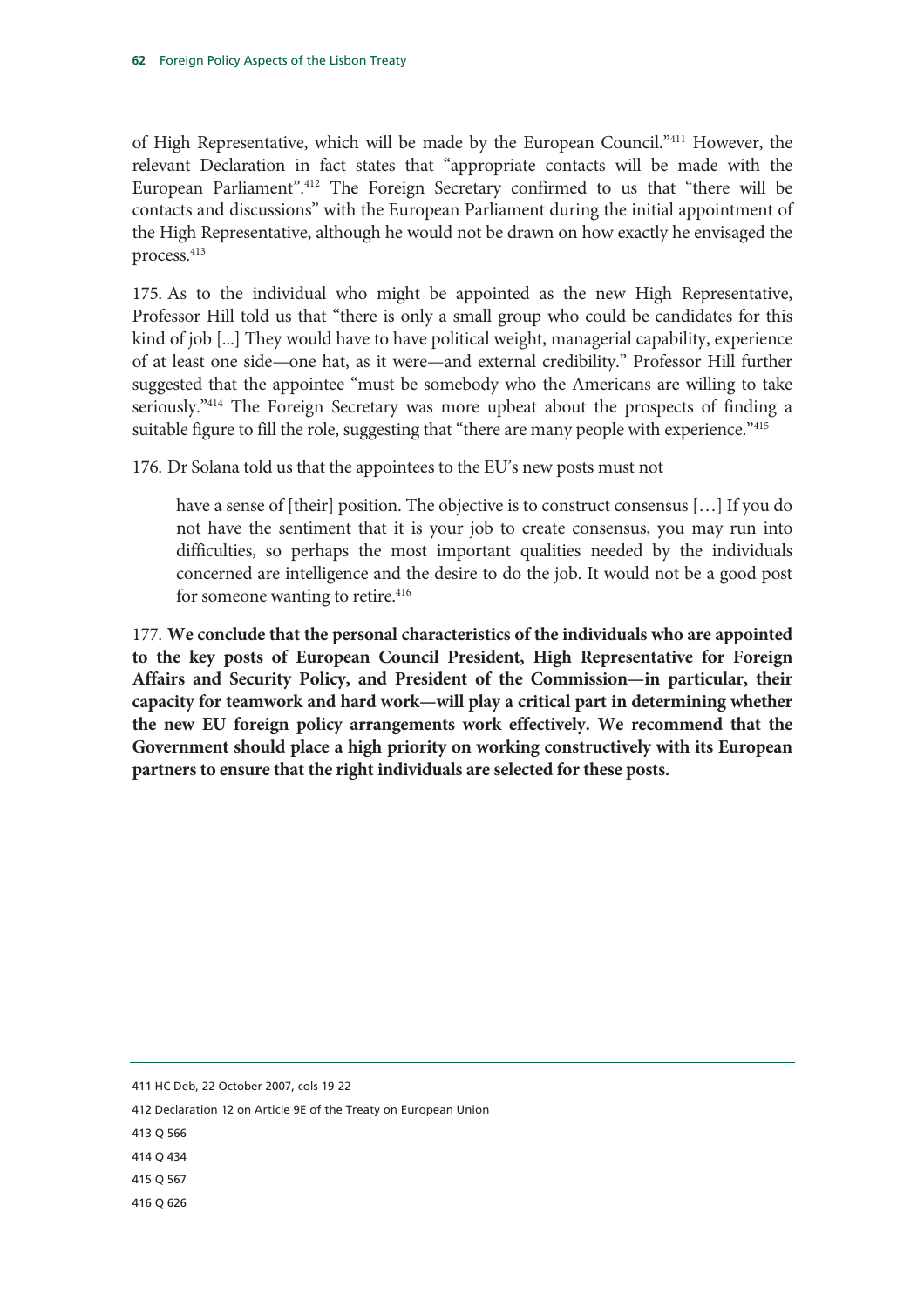## 6 European External Action Service

178. The Lisbon Treaty would provide for the creation of a European External Action Service (EEAS). The EEAS would be created to assist the new High Representative for Foreign Affairs and Security Policy and would be under his authority. Under the Lisbon Treaty, the EEAS would be constituted from "relevant departments" of the Commission and the Council's General Secretariat, plus staff seconded from the diplomatic services of the Member States.417 In bringing together personnel from the Commission and the Council, the EEAS would—like the new High Representative—straddle the EU's "Community" and intergovernmental elements. Mr Donnelly called the new Service "the natural administrative expression of the European Union's desire to give greater force and coherence to its external policies."418

179. The principle of creating a European External Action Service has been the subject of political controversy, along lines that parallel those in the debate over the new High Representative post. For some, the EEAS is seen as marking the birth of a European foreign service that could foster the development of a more distinctive and coherent EU external policy and international presence. For others, the EEAS will impinge on the intergovernmental CFSP and represents a threat to national foreign ministries and policies. Mr Donnelly told us that the development of the EEAS "may well enable the Representative to make a more regular and cogent case for the European Union to act in a unified fashion."419 Similarly, Mr Avery told us that "the creation of the new European External Action Service should help in defining better and more effectively what are the common interests that the Member States of the European Union can effectively pursue, particularly since the Service will consist not only of people from the European institutions but people from national diplomacy who understand very well what the national interests and national measures are."420 However, commenting on the creation of the EEAS, Open Europe told us that, in their view, "the shift towards a more centralised and powerful institution would inherently result in a major shift of power from the Member States to EU establishments, likely to grow in strength over time".<sup>421</sup>

180. The Lisbon Treaty would specify in outline terms the composition and function of the EEAS. However, detailed provisions as to the organisation and operation of the new Service have been left to a future Council decision. That decision would need to be taken by unanimity, on a proposal from the new High Representative, with the consent of the European Commission.422

181. The EEAS is to support the new High Representative, but the new Service cannot come into being until he has made the necessary proposal to the Council and secured a favourable Council decision. Under these circumstances, a Declaration attached to the

- 420 Q 429
- 421 Ev 149

422 Article 1 30) of the Lisbon Treaty, inserting Article 13a TEU

<sup>417</sup> Article 1 30) of the Lisbon Treaty, inserting Article 13a TEU

<sup>418</sup> Ev 145

<sup>419</sup> Ev 145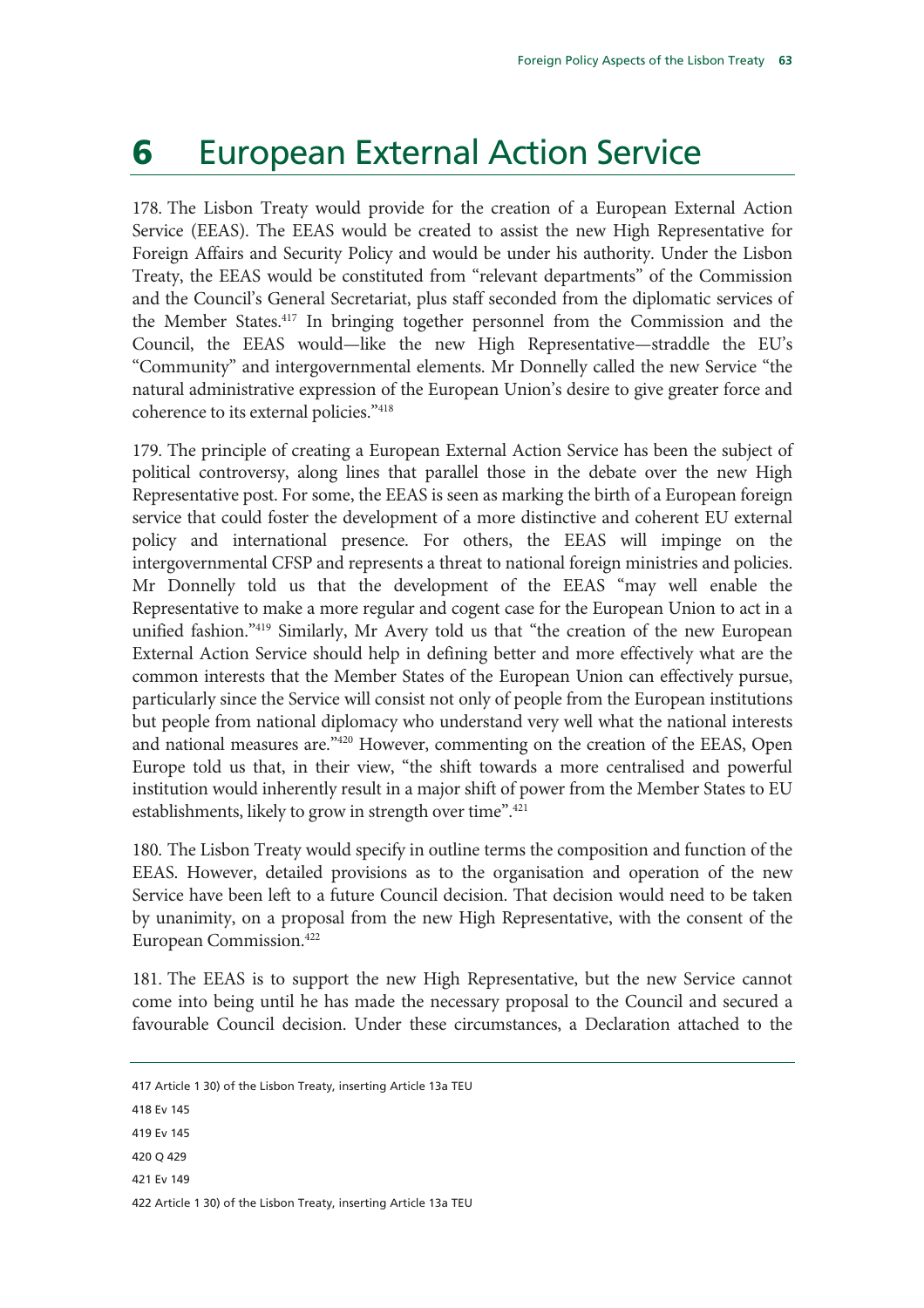Lisbon Treaty provides that, rather than wait for the new Treaty to be ratified, the Commission, the Member States and the current High Representative should start preparatory work on the EEAS following the Treaty's signature.423 (In fact, this will be a restart, because some preparatory work was done following the signing of the Constitutional Treaty: see paragraphs 183-184 below.)

182. The areas of detail relating to the operation of the EEAS which remain to be filled in are many and significant. Sorting these matters out satisfactorily will be vital to the EEAS's role and effectiveness. The issues which must be resolved include:

- the departments or other organisational units of the Commission and Council General Secretariat which are to be included in the EEAS; and as a consequence, the likely size of the new Service, and the relative weights of former Commission and Council personnel;<sup>424</sup>
- the share of EEAS staff which is to be made up by seconded national personnel, as opposed to those coming from EU institutions;
- whether there should be national quotas for seconded national personnel, and how any requirement for national balance might sit with the need for the High Representative to have control over recruitment into his own Service;
- whether the EEAS will support the President of the European Council in his external representation responsibilities, as well as the High Representative, or whether support for the European Council President will be organised separately;
- the legal status of the EEAS—as a new EU institution, or as an agency; and whether the EEAS should somehow be organisationally attached to the Commission and/or Council, or be organisationally autonomous;
- how the EEAS is to be funded;
- the legal status of EEAS staff seconded from national diplomatic services, and terms and conditions for EEAS staff, in relation to those prevailing both at other EU institutions and—for seconded national personnel—at "home";
- where the central EEAS staff are physically to be located in Brussels; and
- the type of diplomatic status and immunity which EEAS staff are to enjoy, if any, and how this may be made compatible with the diplomatic status of national secondees to the Service.

183. The provisions dealing with the EEAS in the Lisbon Treaty are unchanged from those in the Constitutional Treaty.425 Preparatory work on the organisation of the EEAS was initially undertaken after the signing of the latter Treaty in October 2004. In March 2005,

425 Article III-296

<sup>423</sup> Declaration 15 on Article 13a of the Treaty on European Union

<sup>424</sup> Mr Avery told us that there were currently around 350 people in the Council General Secretariat working for Dr Solana in his current capacity. At the Commission, staff of the Directorate-General for External Relations and Neighbourhood Policy number around 750; see Q 442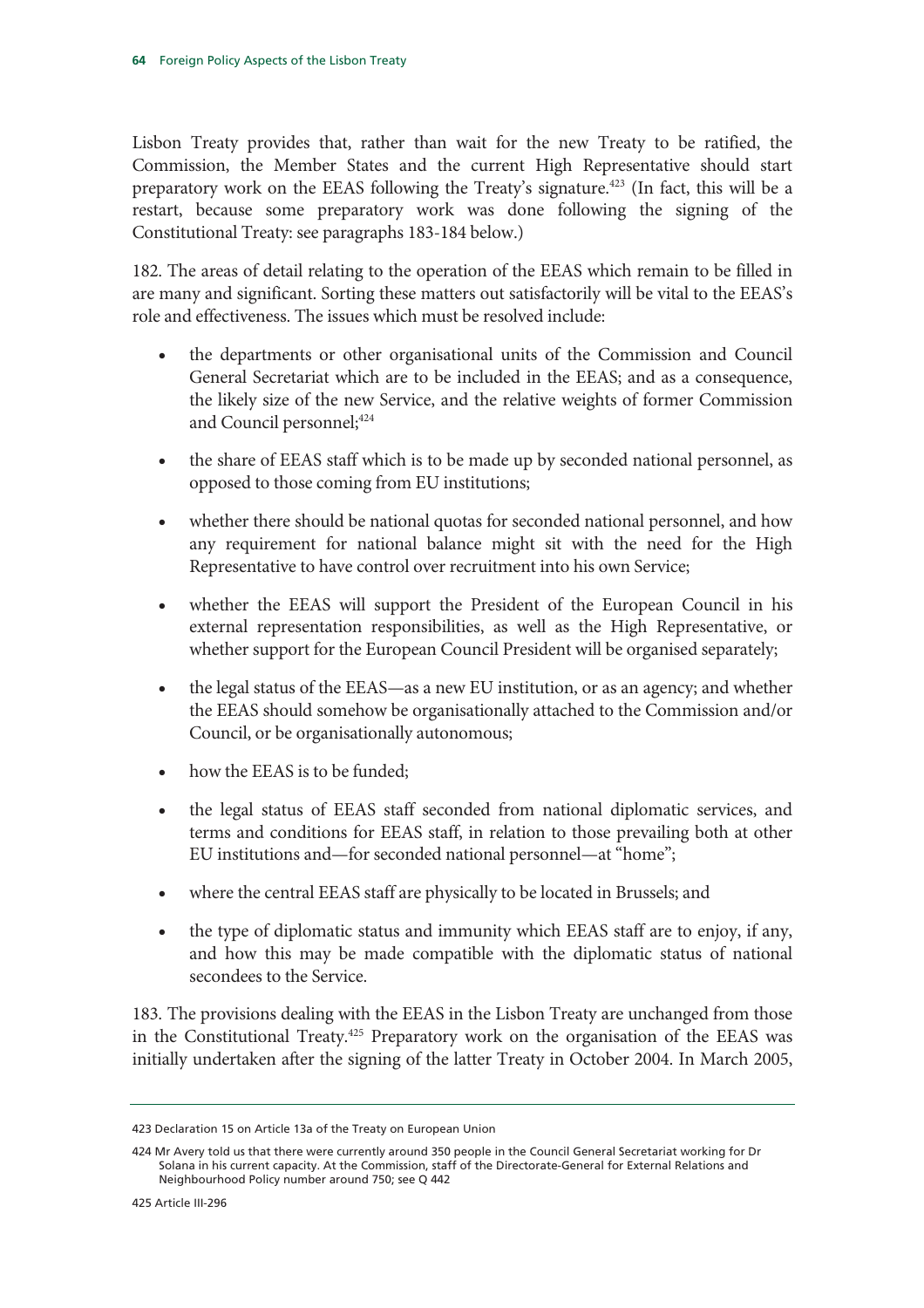High Representative Solana and Commission President Barroso circulated a joint "issues paper" which was discussed with Member States. This was followed up in June of that year by a joint "progress report" formally presented to the European Council on the basis of those discussions.<sup>426</sup> However, following the French and Dutch "no" votes in referendums on the Constitutional Treaty, the work on the EEAS was suspended.

184. In the wake of agreement on the Lisbon Treaty in 2007, the 2005 documents are being revisited. The discussions in 2005 led to broad consensus as to which departments from the Commission and the Council General Secretariat should be included in the EEAS, as well as on a rejection of national staff quotas, and on a wish to ensure that all EEAS staff, including national secondees, should be employed on the basis of the same terms and conditions. However, the 2005 progress report noted that financing issues, in particular, and other administrative issues "required further examination". Sir Brian Crowe, former Director General for External and Politico-Military Affairs in the EU Council's General Secretariat, has been quoted as saying that "putting this together is going to be a nightmare",427 and Professor Whitman told us that "there is an awful lot to be done […] there is an awful lot of detail to be worked through".<sup>428</sup>

185. Dr Solana told us that he saw no prospect of a "big bang" creation of a fully-fledged EEAS ready to start operations on 1 January 2009. In Dr Solana's view, a gradual evolution of the new Service would be preferable in any case.429 During our visit to Brussels, we gained the impression that other officials too were reckoning on a relatively small start and gradual development for the EEAS.

186. The scale and importance of the issues which have still to be resolved with regard to the EEAS have aroused some disquiet. For example, Lord Owen believed that "we are effectively accepting a European diplomatic service without any knowledge of how big it will be and how it will be financed".<sup>430</sup> He also questioned the extent to which the EEAS will be subject to effective scrutiny by national parliaments.<sup>431</sup>

187. Others have raised the issue of the FCO's involvement in the preparation of the new Service. In a lecture delivered in December 2007, Lord Wallace of Saltaire, Professor of International Relations at the London School of Economics, claimed that UK "officials are under instruction to say as little as possible about this entire initiative [i.e. the EEAS]  $[...]$ until after the Treaty has passed through both Houses of Parliament, for fear of exciting the Eurosceptic press […] so we risk leaving the initiative to others."432 The former head of the European Commission delegation in the US, Dr Günter Burghardt, has been quoted as saying that "we have to make sure that there are no discussions taking place in the open

428 Q 444

429 Q 629

430 Q 479

431 Q 480

432 "Does the Foreign Office have a future?", Chatham House, 7 December 2007

<sup>426</sup> Joint Progress Report by the High Representative and the Commission to the European Council on the European External Action Service, 9956/05, 9 June 2005; the Progress Report includes the March 2005 "issues paper". Both documents are reproduced in *The EU Foreign service: how to build a more effective common policy*, European Policy Centre Working Paper No 28, November 2007

<sup>427 &</sup>quot;EU faces raft of open questions over diplomatic service", *EUobserver.com*, 27 November 2007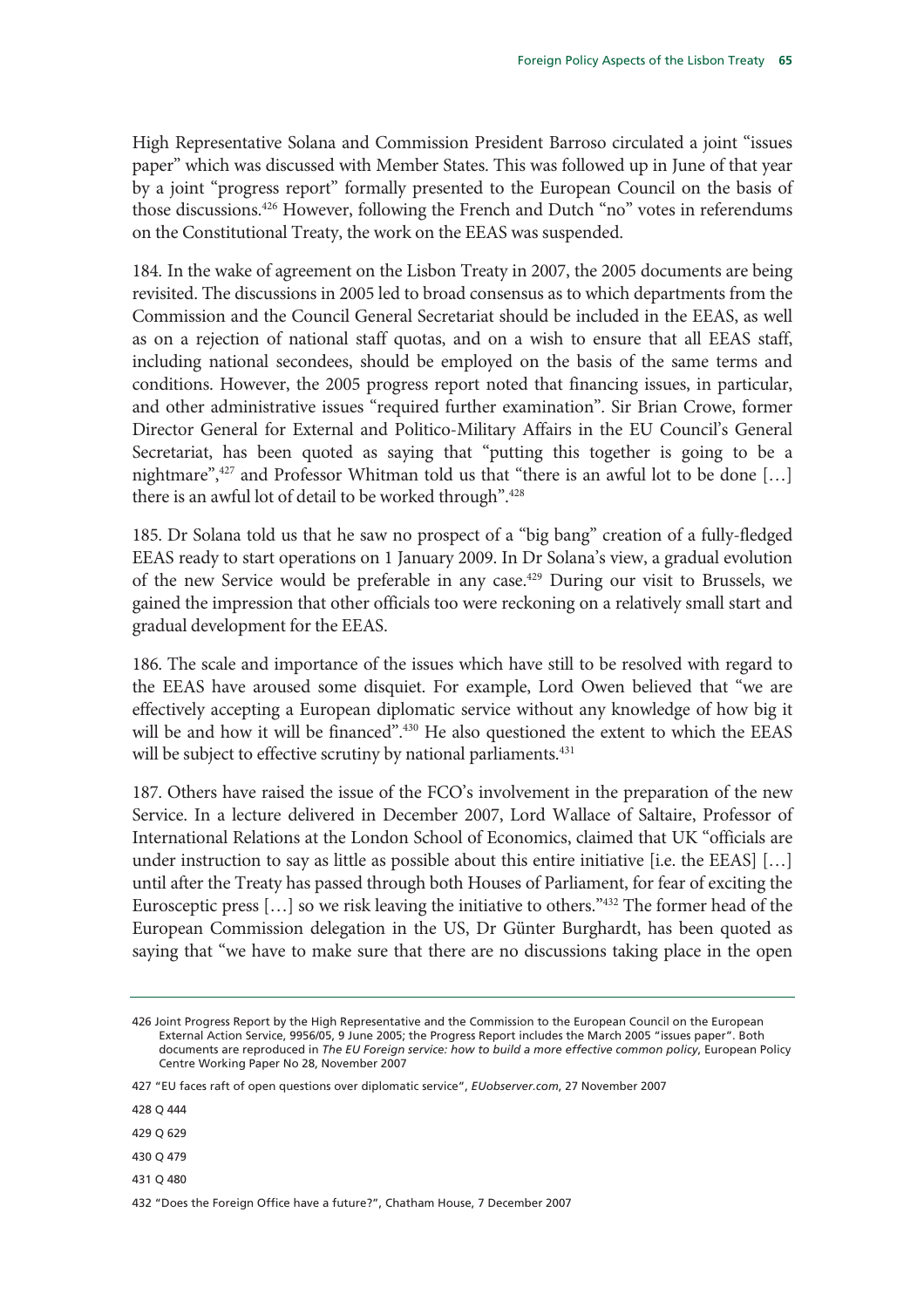air" before the UK Parliament has approved the Lisbon Treaty and Ireland has held its planned ratifying referendum.433 While the practical considerations militating in favour of a gradual start to the EEAS are also clearly playing a role, our discussions in Brussels tended to confirm the view that concerns about the ratification of the Lisbon Treaty are helping to keep public discussion off the agenda for the time being.

188. The Government has provided little information about its views or plans regarding the EEAS. Its July White Paper on the 2007 IGC said nothing on the topic beyond noting that the EEAS would be created by the new Treaty.434 In a written answer of 10 December, the Minister for Europe stated that "it is [...] too early to make an accurate assessment of [the EEAS's] size, budget, information sharing procedures, staff training requirements, recruitment process or the funding arrangements for staff seconded from Member States' diplomatic services into the EEAS".<sup>435</sup> Giving evidence to us in December, the Foreign Secretary simply said that "The External Action Service will bring some streamlining".<sup>436</sup>

189. **We conclude that the new European External Action Service may serve a useful function as a means of reducing duplication between the Council Secretariat and the Commission and facilitating the development of more effective EU external policies, operating in parallel with rather than as a substitute for national diplomatic services. However, the Lisbon Treaty gives only a bare outline of the role of the new External Action Service, leaving most of the details of its functioning to be determined. This could well be a case of "the devil is in the detail". We conclude that the establishment of the European External Action Service will be a highly complex and challenging exercise. Given the scale and significance of the issues that remain to be resolved, it is vitally important for the Government to be fully engaged in negotiations on these matters, in order to ensure that the European External Action Service works as effectively as possible, and in a way concomitant with UK interests.** 

190. **We recommend that the Government reports regularly to Parliament during 2008 and beyond on the progress of the discussions with other Member States and the EU institutions on the establishment of the European External Action Service, and on the positions it is adopting. Parliament should be kept informed of developments in resolving all the practical, organisational, legal, diplomatic status and financial issues which we have specified in paragraph 182 above. We further recommend that, in its response to this Report, the Government informs us of the arrangements which it proposes to put in place to ensure that Parliament and its committees receive the information necessary to scrutinise on an ongoing basis the work of the European External Action Service.** 

<sup>433 &</sup>quot;EU faces raft of open questions over diplomatic service", *EUobserver.com*, 27 November 2007

<sup>434</sup> FCO*, The Reform Treaty: The British Approach to the European Union Intergovernmental Conference, July 2007*, Cm 7174, July 2007, p 8

<sup>435</sup> HC Deb, 10 December 2007, col 159W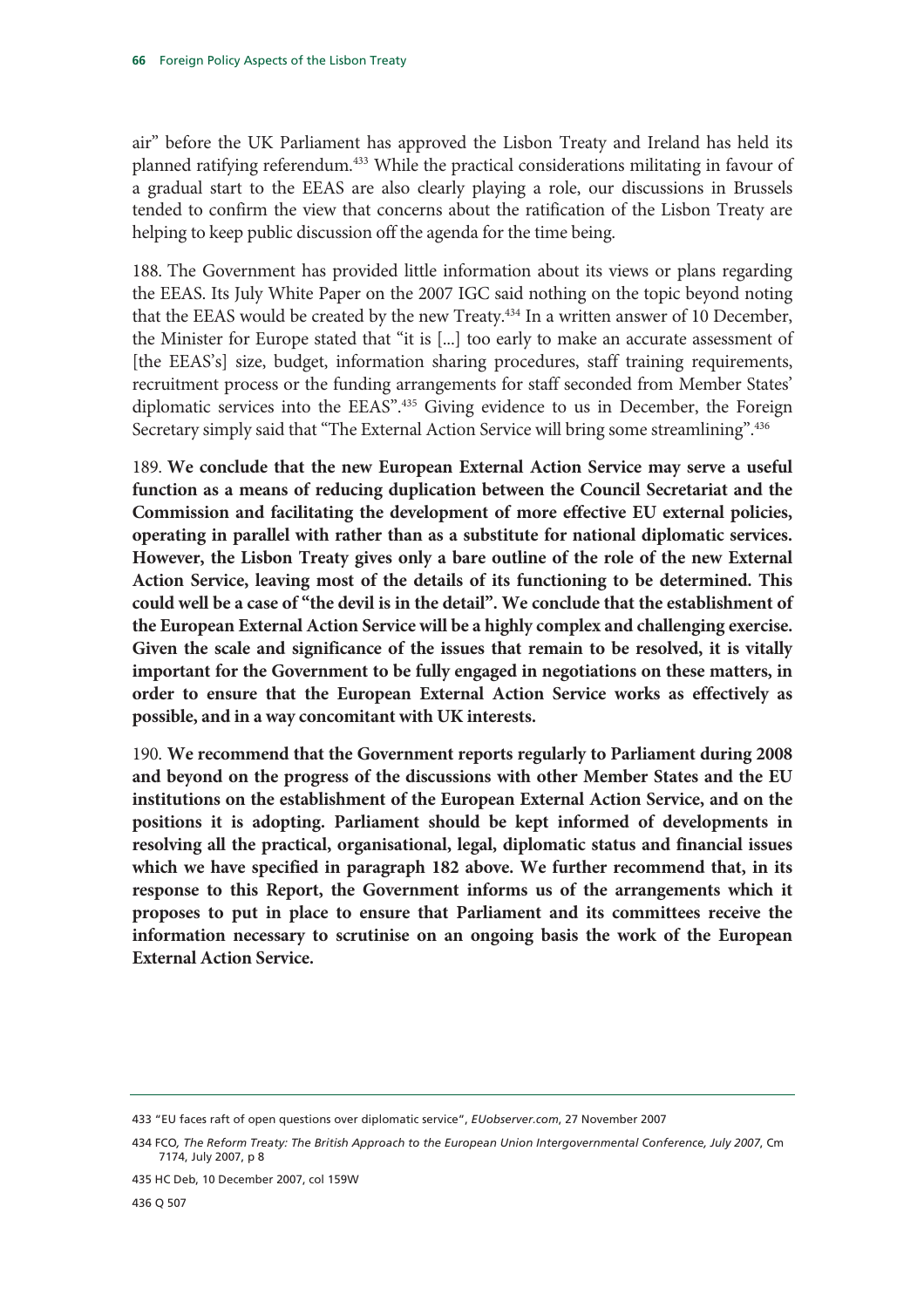## **Staffing the EEAS**

191. In his December 2007 lecture, Lord Wallace of Saltaire said that he regarded it as "strongly in British interests" not only to shape the EEAS but also to staff it.<sup>437</sup> The Foreign Secretary told us that it was "important that Britain gets proper representation"<sup>438</sup> in the EEAS and that the UK "need[ed] to exploit the opportunities for secondment that are created by the new EEAS".439

192. In this context it is of particular concern to learn that the FCO is, in the Foreign Secretary's words, "struggling to get people"<sup>440</sup> to join its European Fast Stream scheme for entrants to the diplomatic service, and that the scheme is effectively being wound down.<sup>441</sup> The Foreign Secretary told us that he did not think "that the run-down on the European Fast Stream negates our potential to have influence in the EEAS".<sup>442</sup> He added that, in terms of access to the EEAS via positions in the European Commission, there is "much more scope now for people entering the Commission mid-career". With regard to potential FCO secondees, Mr Miliband said that "as long as people are assured that they will be able to come back, that will be an attractive secondment".<sup>443</sup>

193. In written follow-up evidence after his appearance before the Committee in December, the Foreign Secretary wrote:

In discussion of the detail of the EAS, the Government will be concerned to ensure that the service is indeed open to secondees from the Member States, which the Government sees as important to ensure that the EAS has the mix of skills and experience it will need to support the High Representative in the effective implementation of decisions taken by the Council. The Government will also be concerned to ensure that the UK is properly represented within the EAS so that there continues to be an effective UK presence within the EU institutions dealing with foreign policy issues.444

194. **We welcome the opportunity that the new European External Action Service will offer for a greater intermingling of national and EU personnel and careers. We conclude that it would be beneficial to the UK for national secondees to be well represented among the new Service's staff. We recommend that the FCO encourages high-quality candidates among its staff to undertake secondments to the European External Action Service, by assuring them that they will have a "right of return" and that the experience will form a valued part of an FCO career. We recommend that the FCO should also reciprocally encourage European External Action Service staff to undertake secondments within the UK diplomatic service, in the interests of** 

437 "Does the Foreign Office have a future?", Chatham House, 7 December 2007 438 Q 582 439 Q 584 440 Q 583 441 See "Britain's costly disdain", *The Economist*, 1 November 2007 442 Q 582 443 Q 582 444 Letter to the Chairman of 11 January 2008, at the end of this volume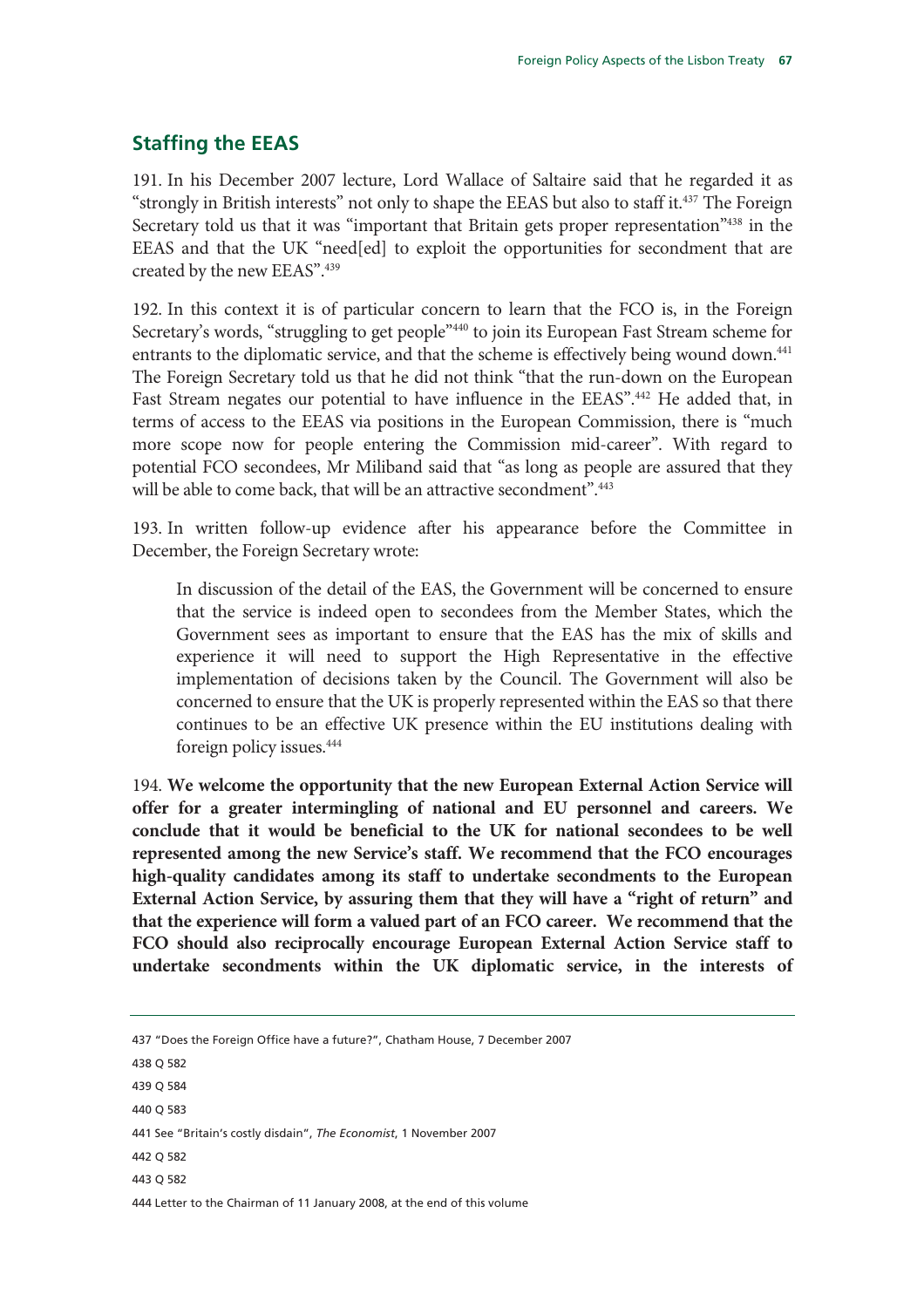**maximising the European External Action Service's collective understanding of UK national interests and foreign policy.**

## **EU delegations in third countries**

195. The European Commission currently maintains delegations in third countries and at a number of international organisations. These are delegations of the Commission, not the EU as a whole. The development of this network of international delegations has been driven primarily by the Commission's responsibilities for trade and for the disbursement of development aid and other forms of financial assistance. However, like the Commission itself, the delegations have become increasingly active and visible in other areas of external responsibility, such as enlargement and Neighbourhood Policy.445

196. Under the Lisbon Treaty, the delegations of the European Commission in third countries and at international organisations would be converted into European Union delegations.446 Although the Lisbon Treaty makes no specific provision in this regard, it seems to be assumed that, as a concomitant of this 'rebranding', the new EU delegations would also take on functions under the CFSP, to add to their "Community" role, and thereby also "acquire a new, double-headed status", in Mr Avery's words.<sup>447</sup>

197. A precedent for "double-hatting" in an external role has been set in the Former Yugoslav Republic of Macedonia, where the head of the Commission delegation is also an EU Special Representative under the CFSP.

198. Under the Lisbon Treaty, the new EU delegations would be placed under the authority of the new High Representative, in line with their assumed new position straddling "Community" and CFSP areas. The Lisbon Treaty does not say explicitly that the EU delegations in third countries and at international organisations would form part of the EEAS.448 However, the June 2005 Commission/High Representative progress report on the EEAS said that "there is broad consensus that the […] future Union Delegations […] should be an integral part of the EEAS."449 This also appears to be the Foreign Secretary's expectation, as he told us that "people working in the Commission offices in 118 countries already have the first call for the new service".<sup>450</sup> However, the 2005 progress report also suggested that EU delegation staff need not come exclusively from the EEAS; rather, delegations might also contain staff from Commission departments, on the model of national Embassies containing staff working for ministries other than the foreign ministry.

199. The FCO drew our attention to the fact that the Lisbon Treaty "specifies that the External Action Service will work in co-operation with—not […] replace—the diplomatic

<sup>445</sup> For example, when we visited Azerbaijan in 2007 as part of our Global Security: Russia inquiry, in the context of the European Neighbourhood Policy our interlocutors raised the issue of the Commission's continuing failure to open a delegation in Baku. We took this up with the then Foreign Secretary: see Q 203 and Ev 19.

<sup>446</sup> Article 2 175) of the Lisbon Treaty, inserting Article 188Q TFEU

<sup>448</sup> Ev 84 [Professor Whitman]

<sup>449</sup> Joint Progress Report by the High Representative and the Commission to the European Council on the European External Action Service, 9956/05, 9 June 2005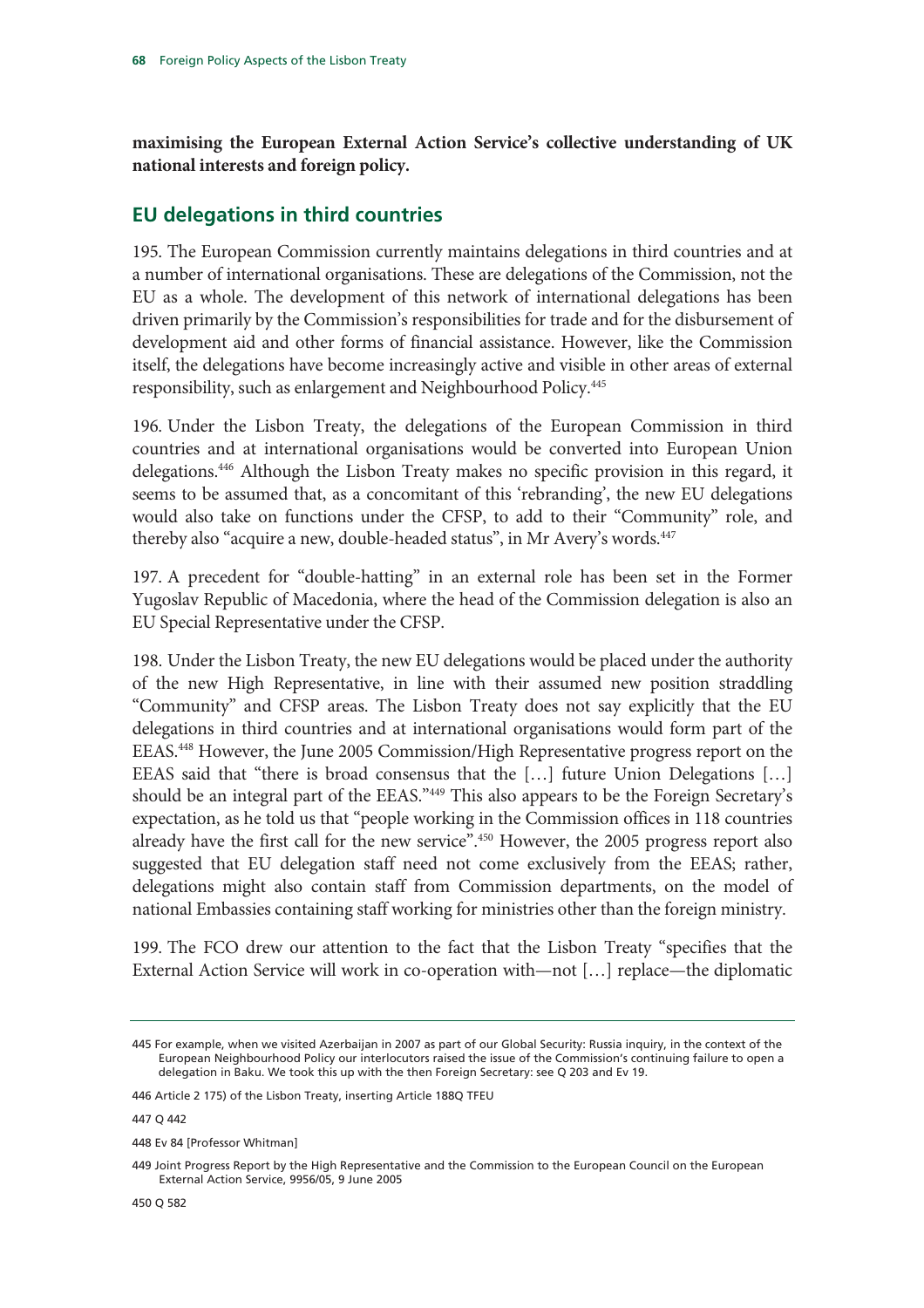services of the Member States."451 The Foreign Secretary also told us that he saw national and EU representations in third countries as "complementary, not substitutive".452 Dr Solana took a similar view. However, Dr Solana was among several officials in Brussels from whom we heard the expectation that the idea of relying on EU delegations in third countries, rather than maintaining national missions, would be attractive to smaller Member States.453 However, in our Report on *Developments in the European Union* in 2006, we said that "it is important that the European Commission should not develop 'embassies' by stealth."454 **We conclude that the emergence in third countries of EU delegations which may be active in Common Foreign and Security Policy areas will at the least require careful management by UK Embassies on the ground. This might be of particular importance in those countries where there is no resident UK diplomatic representation. We recommend that in its response to this Report, the Government sets out its position regarding the conversion of Commission delegations into Union delegations, and informs us of the guidance which it is giving to British posts on working with the new EU bodies.** 

#### **Consular co-operation**

200. Since the Maastricht Treaty established the concept of EU citizenship, a citizen of an EU Member State, when in a non-EU country where his own state has no representation, may turn for consular assistance to the representation of another Member State which does have a local presence.<sup>455</sup> This right is currently implemented on the basis of local agreements between the missions of different EU Member States.<sup>456</sup>

201. Under the Lisbon Treaty, the EU would gain the right to adopt legislation, by qualified majority, "establishing the co-ordination and co-operation measures necessary to facilitate such protection".<sup>457</sup> The Treaty would further provide that the new Union delegations in third countries "shall contribute to the implementation" of any such legislation and of citizens' right to protection in third countries from Member States other than their own.<sup>458</sup>

202. In a Green Paper of November 2006, the European Commission suggested that Member States might establish "common offices" in third countries to provide consular services to citizens of EU Member States, with Member States allocating between them the lead role in staffing such offices in different countries.<sup>459</sup> In the June 2005 "progress report" on the EEAS, it was suggested that the new Union delegations might themselves take on

<sup>451</sup> Ev 121, referring to Article 1 30) of the Lisbon Treaty, inserting Article 13a TEU

<sup>452</sup> Q 585

<sup>453</sup> For Dr Solana's comments, see Q 629

<sup>454</sup> Foreign Affairs Committee, *Developments in the European Union*, para 101

<sup>455</sup> This entitlement is currently provided for under Article 20 TEC. Under Article 2 34) of the Lisbon Treaty, the entitlement would move to Article 17 TFEU with more detailed provisions remaining in an amended Article 20 TFEU.

<sup>456</sup> Foreign Affairs Committee, First Report of Session 2007–08, *Foreign and Commonwealth Office Annual Report 2006– 07*, HC 50, Ev 115[FCO]

<sup>457</sup> Article 2 36) of the Lisbon Treaty, amending Article 20 TEC/TFEU

<sup>458</sup> Article 1 39) of the Lisbon Treaty, amending Article 20 TEU

<sup>459</sup> European Commission, "Diplomatic and consular protection of Union citizens in third countries", COM(2006)712 final, 28 November 2006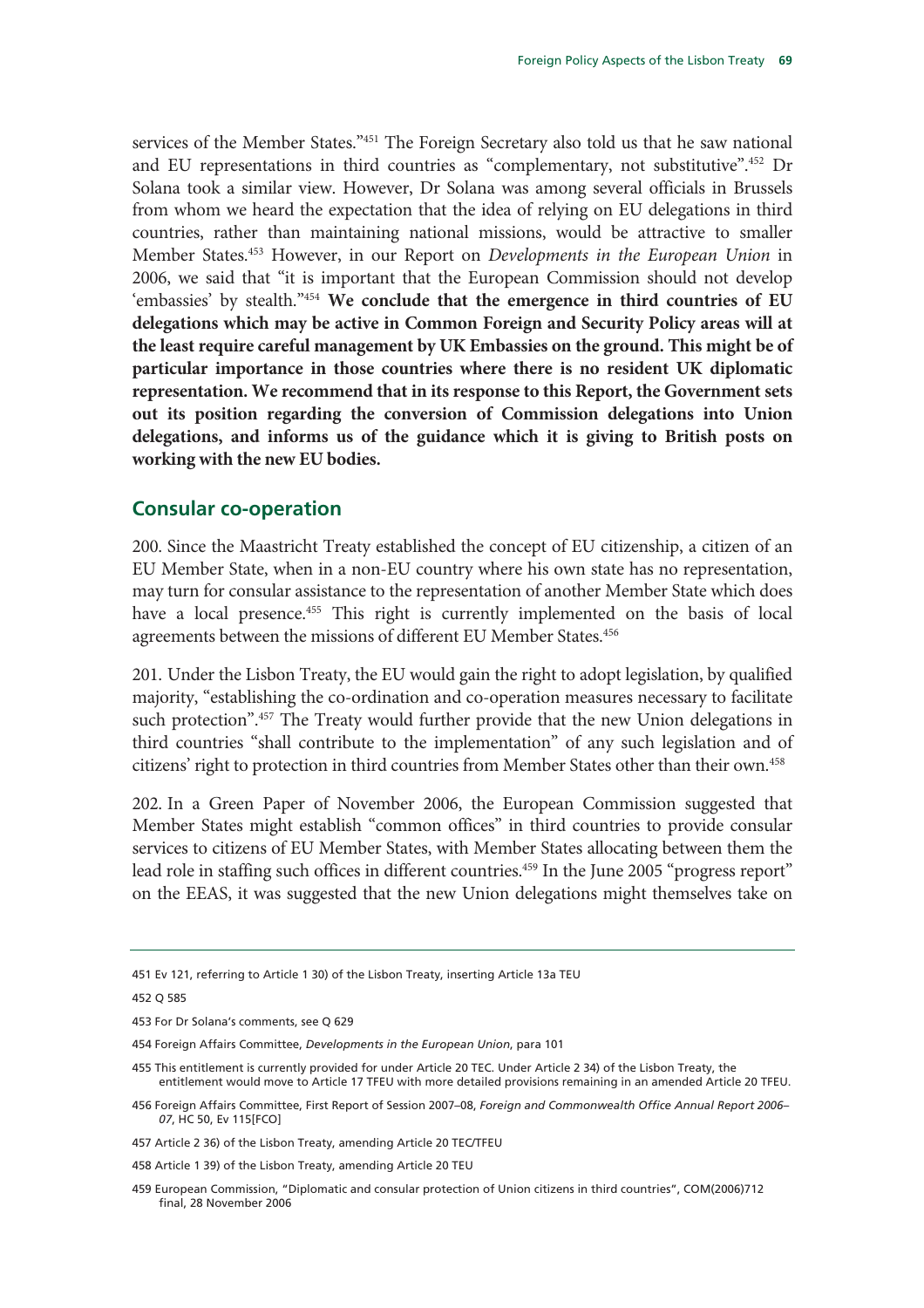consular tasks—"although it was recognised that this was a complex issue which would require some detailed examination".460

203. We questioned the FCO about the provision of consular assistance to the nationals of other EU Member States during our Inquiry into the FCO's Annual Report 2006–07. We subsequently recommended that the FCO inform us how it is managing the risk of increased demand for such assistance, as travel by Member State citizens continues to rise.461 **We recommend that in its response to the present Report, the Government sets out its reaction to the proposals that there should be "common offices" of EU Member States in third countries and that the new EU delegations may take on consular tasks. We also recommend that the Government clarifies the role and responsibilities of EU delegations in countries where the UK has no Embassy or High Commission.** 

<sup>460</sup> Joint Progress Report by the High Representative and the Commission to the European Council on the European External Action Service, 9956/05, 9 June 2005

<sup>461</sup> Foreign Affairs Committee, *Foreign and Commonwealth Office Annual Report 2006–07*, para 178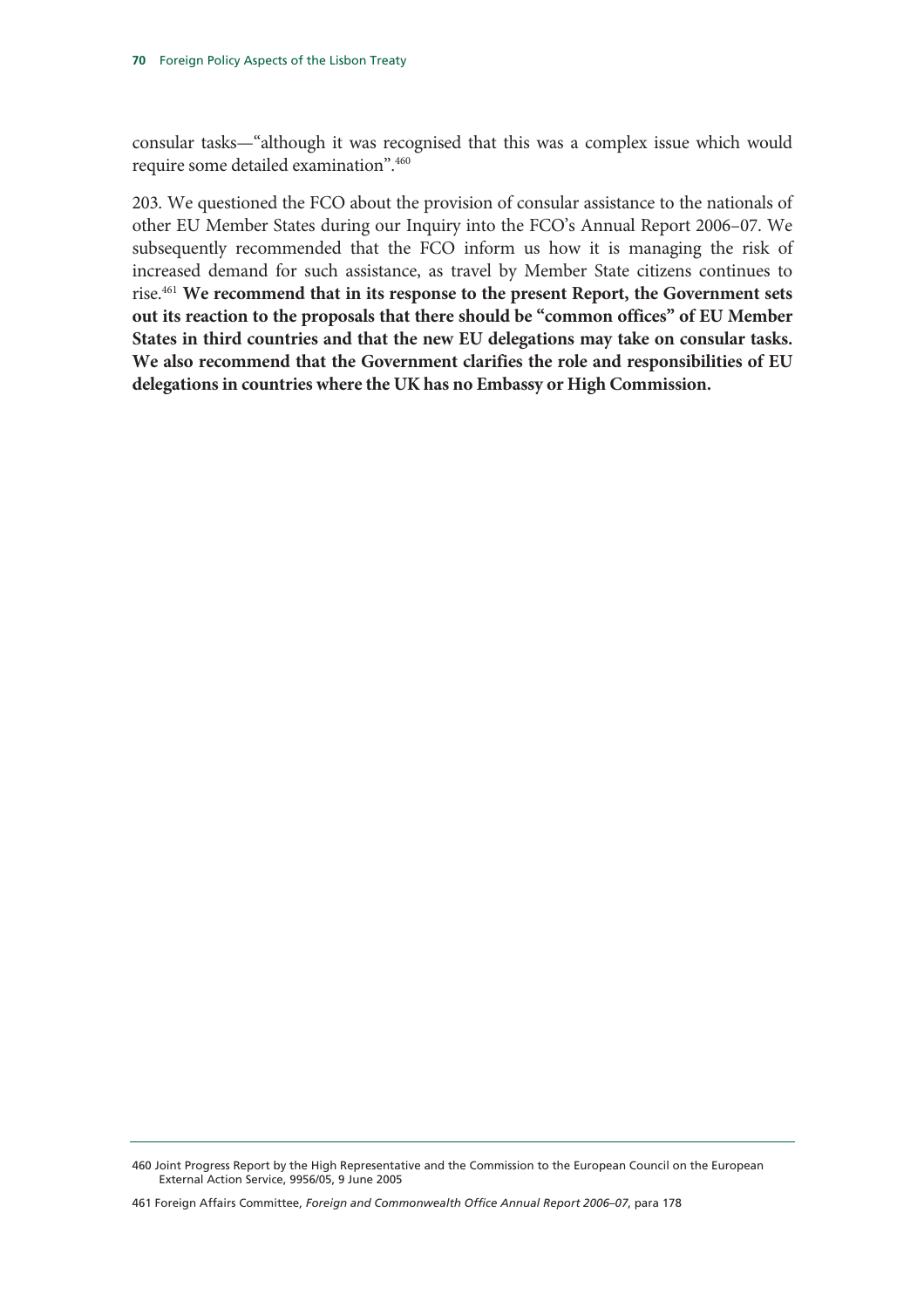# **7** European Security and Defence Policy

204. The European Security and Defence Policy (ESDP) grew from a UK-French initiative agreed at St Malo in 1998, with the aim of developing an EU military capacity that would be in some sense autonomous of the US. The ESDP remains in its infancy, but has developed extremely rapidly. At the end of 2007, there were eight concluded, ten active and two planned ESDP missions, in Africa, Asia, the Middle East, the Western Balkans and the former Soviet Union.462

205. President Sarkozy of France has already made clear that, ten years after St Malo, the development of EU defence will be a priority of France's EU Presidency in the second half of 2008.463

206. We are aware that the Defence Select Committee is conducting a major Inquiry into NATO and European Defence, which is likely to report before NATO's Bucharest summit in April 2008, and which is likely to consider the ESDP and the impact on it of the Lisbon Treaty in some detail. The Ministry of Defence, not the FCO, is also the lead UK department for ESDP matters. In this chapter, therefore, we confine ourselves to noting the main relevant provisions of the Lisbon Treaty and reporting the comments of our witnesses.

### **General ESDP provisions**

207. Lord Owen drew our attention to an apparent inconsistency in the language about the ESDP in the Lisbon Treaty. At the opening of the CFSP chapter, the Lisbon Treaty text makes reference to "the progressive framing of a common defence policy that *might* lead to a common defence" (emphasis added).<sup>464</sup> However, in the subsection dealing specifically with the ESDP, the Treaty text states that "The common security and defence policy shall include the progressive framing of a common Union defence policy. This *will* lead to a common defence, when the European Council, acting unanimously, so decides" (emphasis added).465 Both versions were already contained in the Constitutional Treaty, which added the stronger language to the existing Treaty provision referring to "might".466 Lord Owen told us that "we cannot put into law two phrases which are mutually exclusive."467 However, the Foreign Secretary said that he was "not sure that there is the distinction" and referred only to the "will" version of the wording.468 We understand the argument that the apparent contradiction between the two propositions is not a real contradiction, i.e. it is not incompatible to assert (a) that something might happen and (b) that it will happen if certain circumstances obtain (in this case, that the European Council gives its unanimous

<sup>462</sup> *ESDP Newsletter*, No 5, December 2007, via www.consilium.europa.eu

<sup>463</sup> Speech at the Fifteenth Ambassador's Conference, Paris, 27 August 2007, text via www.ambafrance-uk.org; "Sarkozy fears defensive Brown will resist push for EU military", *Financial Times*, 12 November 2007

<sup>464</sup> Article 1 27) of the Lisbon Treaty, amending Article 11 TEU

<sup>465</sup> Article 1 49) of the Lisbon Treaty, inserting Article 28A TEU

<sup>466</sup> Articles I-16 and I-41; compare Article 17 of the current TEU

<sup>467</sup> Q 466; see also Ev 152 [Open Europe]

<sup>468</sup> Q 597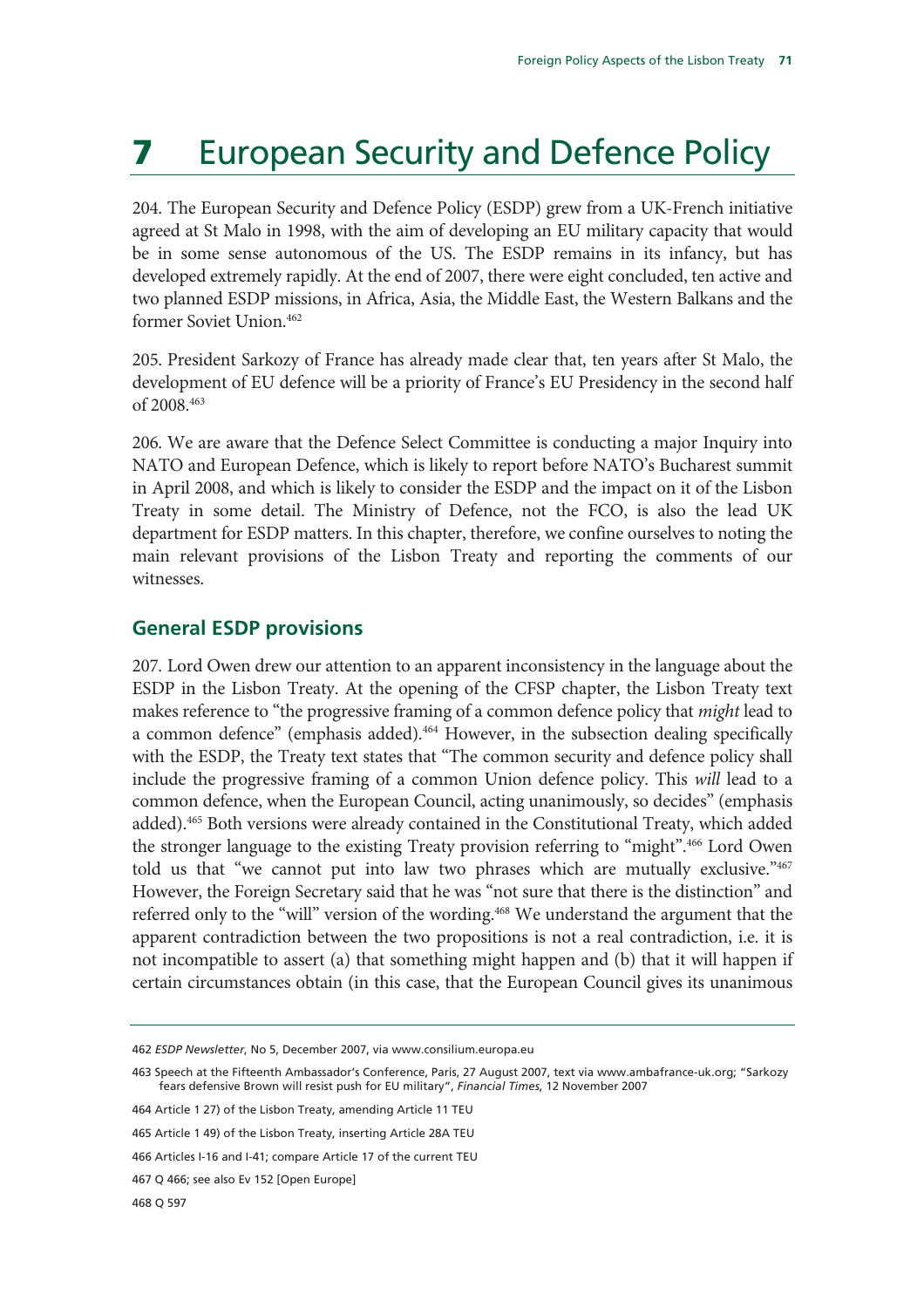approval). **We conclude that the Lisbon Treaty retains from the Constitutional Treaty a wording that on the surface at least is clumsy and ambiguous in its references to the prospect that the European Security and Defence Policy both "might" and "will" lead to a common defence. We therefore recommend that in its response to this Report the Government states whether or not it agrees that this is the case, providing such clarification as is necessary.**

208. The Lisbon Treaty includes a form of mutual defence clause. This is as follows:

If a Member State is the victim of armed aggression on its territory, the other Member States shall have towards it an obligation of aid and assistance by all the means in their power, in accordance with Article 51 of the United Nations Charter. This shall not prejudice the specific character of the security and defence policy of certain Member States.

Commitments and co-operation in this area shall be consistent with commitments under the North Atlantic Treaty Organisation, which, for those states which are members of it, remains the foundation of their collective defence and the forum for its implementation.<sup>469</sup>

209. The Lisbon Treaty provides for the establishment of new procedures to provide "rapid access" to the EU budget and to create a "start-up fund" of Member State contributions, outside the EU budget. Both initiatives would be to finance "urgent initiatives" under the CFSP, and in particular preparatory activities for ESDP missions.470 Decisions on both proposals would be made by qualified majority vote, with the High Representative drawing up the proposal on the "start-up fund". The High Representative would also be authorised to use the fund. According to Open Europe, the new "start-up fund" "is seen by many as the first step towards a common defence budget for the EU."471

210. Under the Lisbon Treaty, ESDP decisions—including those initiating an ESDP mission—would be taken by the Council of Ministers, acting unanimously on a proposal from the High Representative or a Member State.<sup>472</sup> We have noted elsewhere the way in which CFSP decisions with military or defence implications would be excluded from current or possible future qualified majority voting under the Treaty.<sup>473</sup> Professor Whitman included the ESDP in his general view that the Treaty would preserve the intergovernmental nature of the CFSP.<sup>474</sup>

## **Lisbon Treaty changes**

211. Under the Lisbon Treaty the ESDP would gain an expanded and more distinctive Treaty base. In the existing TEU, the ESDP is dealt with in a single Article, which is subsumed within the CFSP provisions and which Professor Whitman told us was "feeling

<sup>469</sup> Article 1 49) of the Lisbon Treaty, inserting Article 28A TEU

<sup>470</sup> Article 1 47) of the Lisbon Treaty, amending Article 28 TEU

<sup>471</sup> Ev 150

<sup>472</sup> Article 1 49) of the Lisbon Treaty, inserting Article 28A TEU

<sup>473</sup> See Chapter 4, paragraphs 100, 120.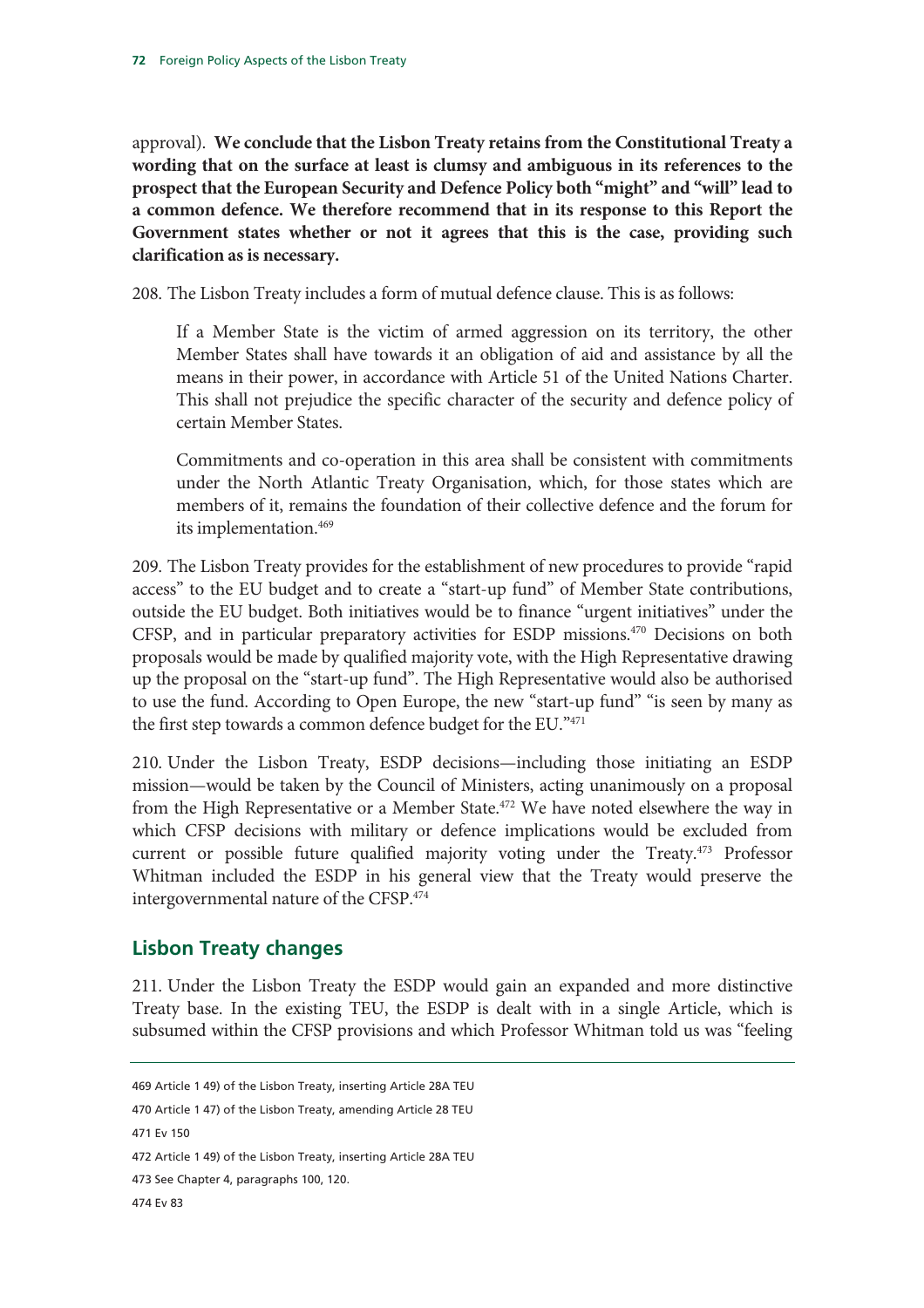increasingly threadbare".475 Under the Lisbon Treaty, the ESDP would have five Articles, gathered in a dedicated named subsection of the TEU's CFSP chapter.<sup>476</sup>

212. Professor Whitman identified five substantive changes which the Lisbon Treaty would make to the existing Treaty provisions on the ESDP.<sup>477</sup> The five changes are:

- expanded "aims and ambitions" for the policy, in particular as regards Member State military capabilities; 478
- an expansion in the list of "Petersberg tasks", i.e. the humanitarian, crisis management and peace-building tasks which the EU may undertake;<sup>479</sup>
- the introduction into an EU Treaty for the first time of reference to the European Defence Agency, a body aimed at encouraging greater and more co-ordinated defence capabilities development among Member States, which Member States may join voluntarily and which was already established in 2004 by a decision of the Member States; 480
- the introduction of the possibility of what Professor Whitman called "subcontracting" of ESDP tasks to "coalitions of the able and willing" among the Member States;<sup>481</sup> and
- the introduction of the possibility of "permanent structured co-operation",<sup>482</sup> an arrangement among a group of Member States possessing greater military capabilities which could be established by a qualified majority decision of the full Council. The Foreign Secretary told us in December that the creation of "permanent structured cooperation" is about "enhancing capability for European defence; EU-led operations in respect of security in the European neighbourhood".483

213. Of the ESDP changes introduced by the Lisbon Treaty, that concerning "permanent structured co-operation" has aroused most attention. Mr Donnelly noted that the provision allowing "permanent structured co-operation" to be established by qualified majority vote had "aroused some critical comment" in the UK.<sup>484</sup> However, Mr Donnelly told us that

<sup>475</sup> Ev 85

<sup>476</sup> Article 1 48-50) of the Lisbon Treaty, inserting Articles 28A-28E TEU; see Ev 85 [Professor Whitman]

<sup>477</sup> Q 456; Ev 85

<sup>478</sup> Ev 85 [Professor Whitman]; see especially Article 1 49) of the Lisbon Treaty inserting a new first paragraph to Article 28A

<sup>479</sup> Article 1 49) of the Lisbon Treaty, inserting Article 28B TEU

<sup>480</sup> Article 1 50) of the Lisbon Treaty, inserting Article 28D TEU

<sup>481</sup> Article 1 50) of the Lisbon Treaty, inserting Article 28C TEU; see Q 456, Ev 85 [Professor Whitman]

<sup>482</sup> Article 1 50) of the Lisbon Treaty, inserting Article 28E TEU; see also the Protocol on Permanent Structured Cooperation established by Article 28A of the Treaty on European Union

<sup>483</sup> Q 539

<sup>484</sup> See, for example, evidence from Open Europe at Ev 149, 151-2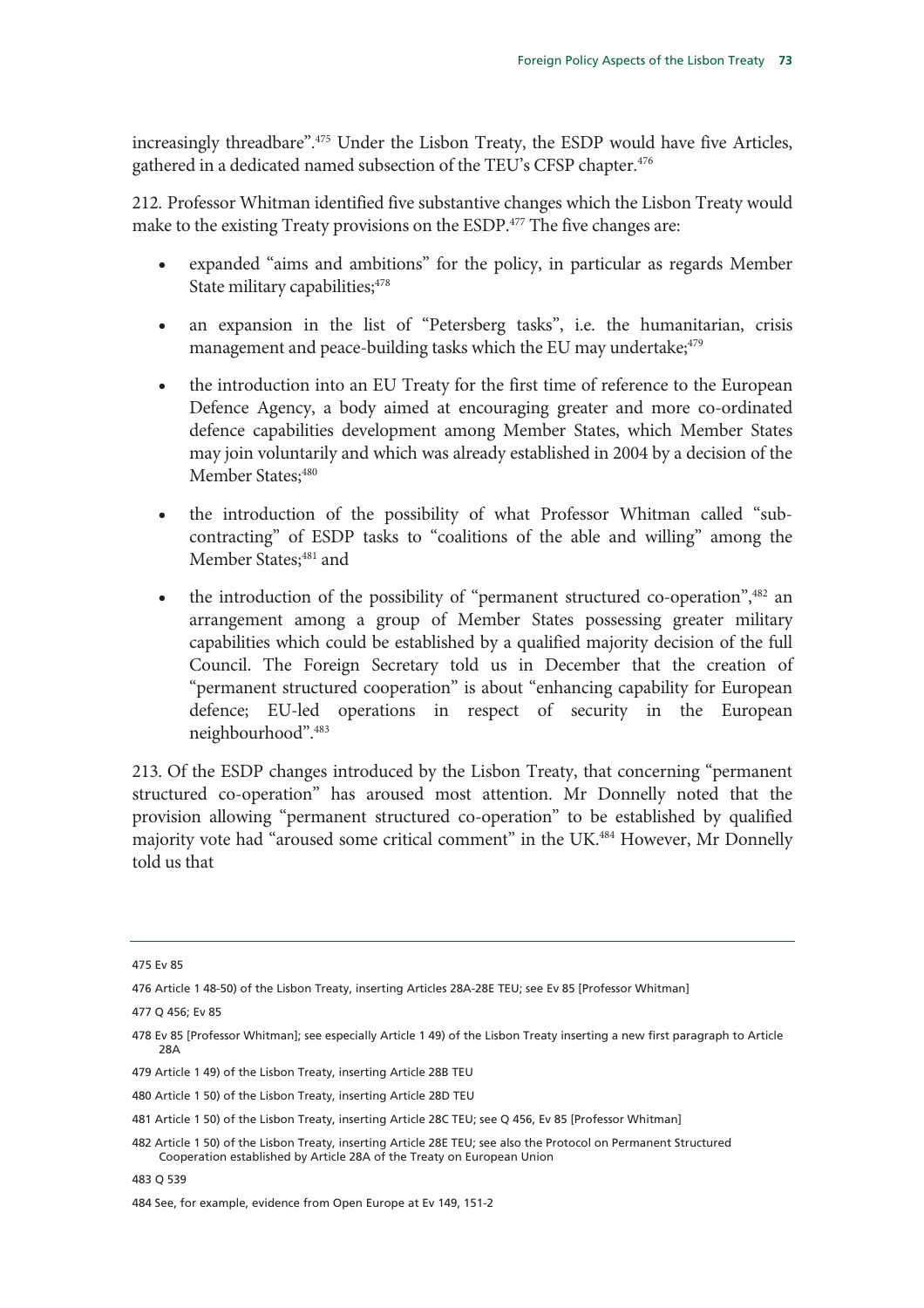given the universal recognition throughout the European Union that 'structured cooperation', however it evolves, will have no credibility or even reality without the full engagement in it of the United Kingdom, it strains the bounds of credibility to imagine that the membership of this intergovernmental sub-set would ever be one unacceptable to the United Kingdom […] If 'structured co-operation' in fact proceeds beyond its present largely aspirational nature, the United Kingdom will be more fully associated with its genesis and evolution than has been the case in any other area of the European Union's activities. The likelihood that this sub-set of 'structured co-operation' might over time develop in a way inimical to the United Kingdom's interests is remote in the extreme.<sup>485</sup>

Dr Solana similarly affirmed that "structured cooperation"

would be inconceivable without the United Kingdom, which is at the core of our security and defence capability. Structured cooperation will increase the defence capabilities and efficiency of the European Union, so [the UK's] presence or absence will be a yes or no—it will not happen without [the UK]. That is very clear to me.<sup>486</sup>

214. In written follow-up evidence after his appearance before the Committee in December, the Foreign Secretary told us that:

Permanent Structured Cooperation […] is a new provision that specifically addresses capability development. It provides a mechanism designed to help develop more effective military capabilities amongst EU Member States and is line with UK objective [sic] for improving the capabilities available for EU-led operations. It should be noted that PSC and Enhanced Cooperation are completely different and distinct provisions with different criteria for establishment […] A Council decision is required to launch PSC, to accept new Members into it and to suspend membership of a Member State that no longer fulfils the membership criteria. These decisions are taken by QMV. The use of QMV for these aspects is in UK interests since it prevents an individual Member State from blocking PSC establishment, from blocking another Member State from subsequently joining or from blocking suspension of a non-performing Member State […] Since improved capability development amongst Member States is a key UK objective, it is likely that we would look to launch PSC as soon as practicable, in cooperation with other like minded Member States.<sup>487</sup>

We advise that the suggestion for UK involvement should not overlook the requirements laid down in the Protocol on Permanent Structured Co-operation, whereby participants undertake to "bring their defence apparatus into line with each other as far as possible, particularly by harmonising the identification of their military needs", as well as "possibly reviewing their national decision-making procedures".<sup>488</sup>

<sup>485</sup> Ev 145-6

<sup>486</sup> Q 616

<sup>487</sup> Letter to the Chairman of 11 January 2008, at the end of this volume

<sup>488</sup> Protocol on Permanent Structured Cooperation established by Article 28A of the Treaty on European Union, Article 2 (b) and (c)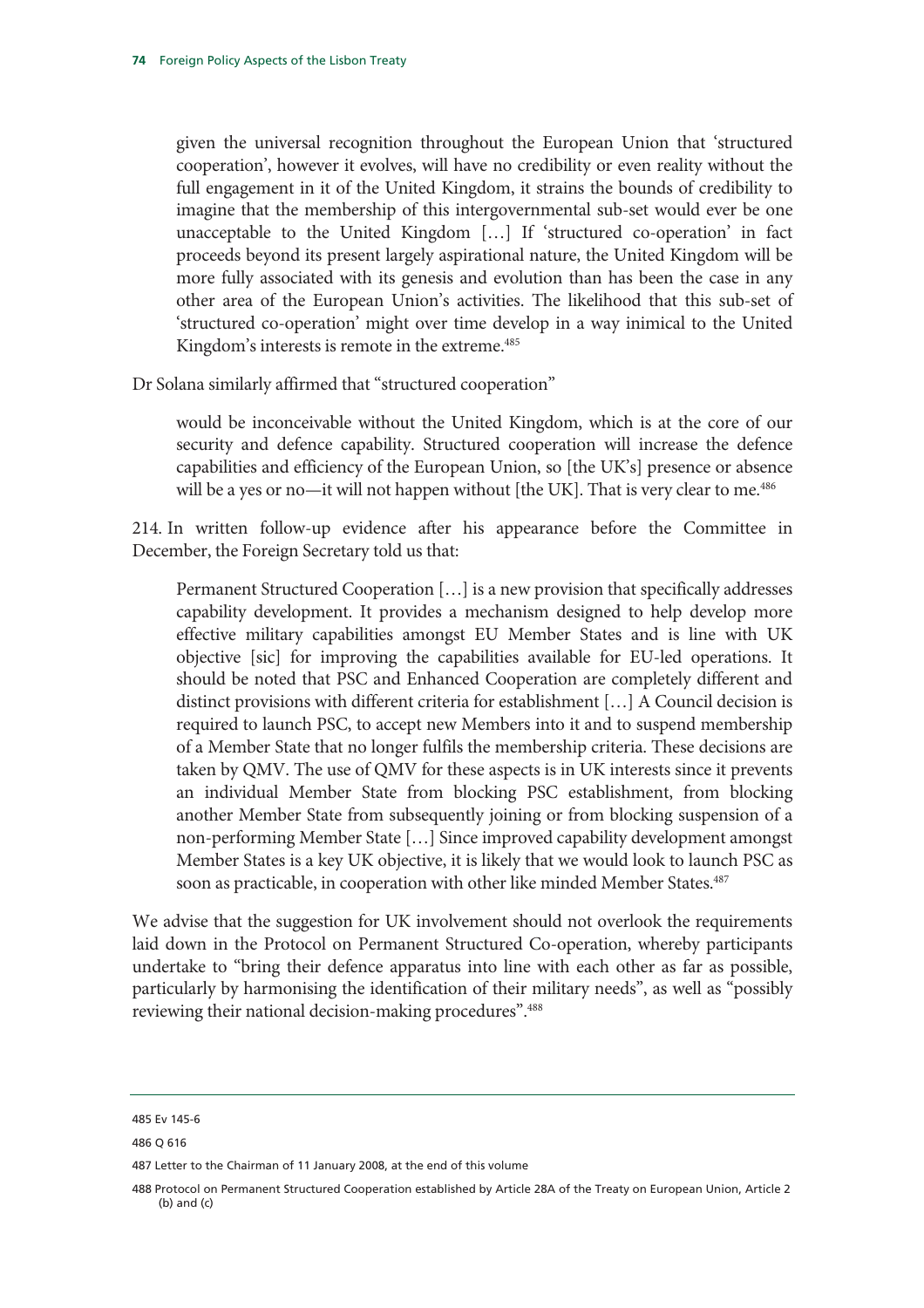215. Mr Donnelly felt that the "possibility that 'structured co-operation' will remain a name without substance" was "much more pertinent" than the possibility of the arrangement developing in a way opposed by the UK.<sup>489</sup> Professor Whitman similarly suggested that, given the somewhat cumbersome procedures involved in establishing and operating "permanent structured co-operation", it might prove to be a little-used device.<sup>490</sup> Indeed, Professor Whitman suggested that "permanent structured co-operation" was "likely to go absolutely nowhere".<sup>491</sup> Professor Whitman felt that the possibility of "coalitions of the able and willing" in the military field might be of greater interest because their organisation under the Lisbon Treaty was relatively "light-touch".492

216. The Foreign Secretary rejected the view that the EU should develop a common military leadership for its ESDP missions, arguing that having a particular Member State in the lead for a particular ESDP mission was not the problem. According to the Foreign Secretary, "the European problem is not an institutional one, it is to do with capabilities and coordination".493

217. The FCO's overall assessment of the ESDP element in the Lisbon Treaty is as follows:

The provisions for European defence in the Reform Treaty meet UK objectives to ensure the development of a flexible, militarily robust and NATO-friendly ESDP. The Reform Treaty preserves the principle of unanimity for ESDP policy decisions and on initiating missions as well as confirming the prerogatives of Member States for defence and security issues. 'Enhanced cooperation' will be extended to ESDP, allowing smaller groups of Member States to pursue particular ESDP projects. The requirement for a unanimous Council decision will ensure that the mechanism cannot be used against UK interests.494

489 Ev 146

490 Ev 85

491 Q 456

492 Ev 85

493 Q 602

494 Ev 121; "enhanced cooperation" was discussed in paragraphs 119-121 in Chapter 4 above.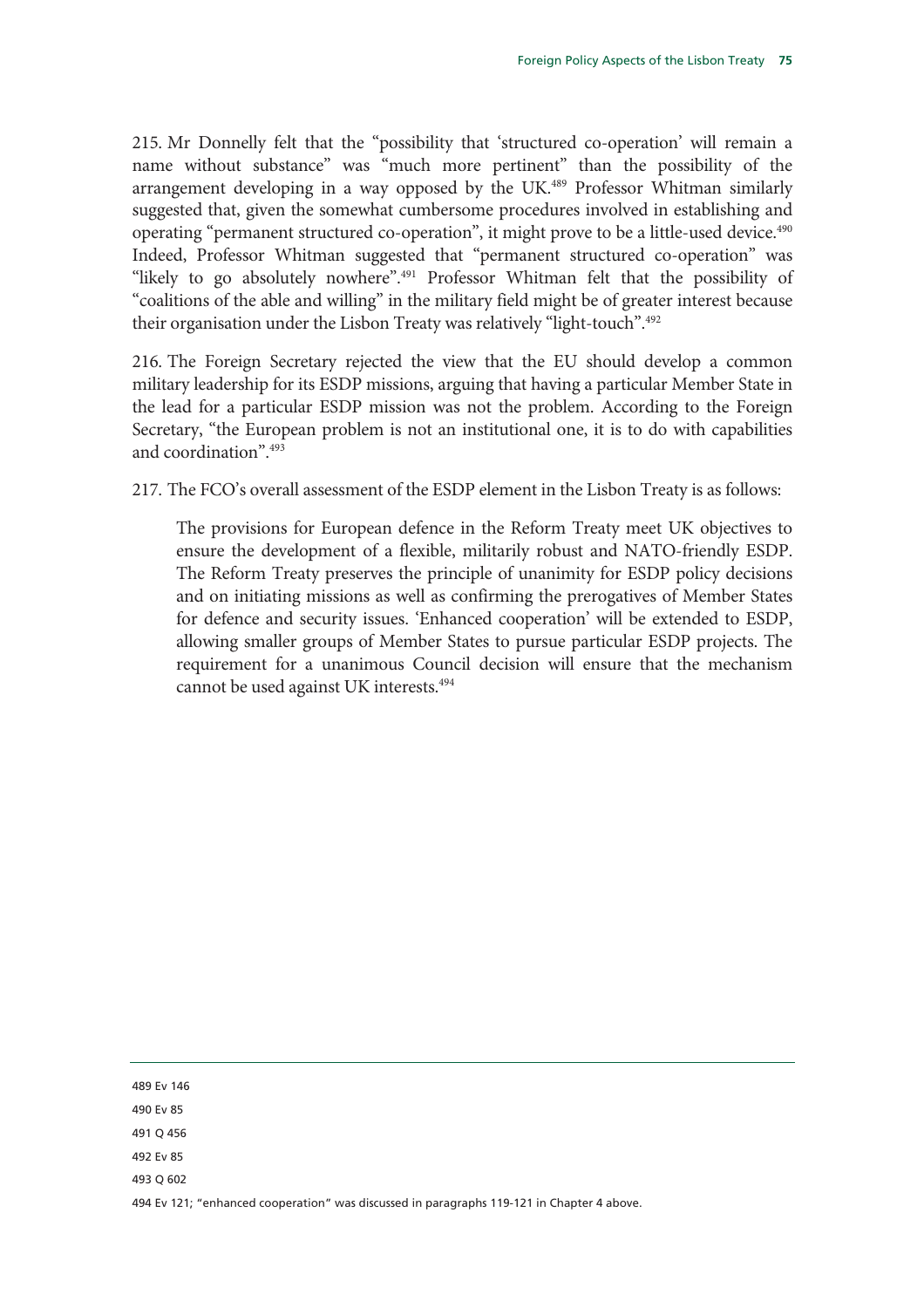# 8 Overall assessment

218. In this Chapter we draw together a number of themes that have run through our Report to produce some further conclusions.

219. Our academic witnesses confirmed unequivocally that the change of name from "Union Minister for Foreign Affairs" to "High Representative for Foreign Affairs and Security Policy", plus the two new, UK-inspired, non-legally binding Declarations on the Common Foreign and Security Policy, are the only differences in the foreign affairs field between the provisions of the Constitutional Treaty and those under the Lisbon Treaty.<sup>495</sup> **We conclude that there is no material difference between the provisions on foreign affairs in the Constitutional Treaty which the Government made subject to approval in a referendum and those in the Lisbon Treaty on which a referendum is being denied.** 

220. As regards the extent of the changes wrought by the Lisbon Treaty in the foreign policy field, Mr Avery spoke of the Lisbon Treaty being "absolutely not a fundamental reform of the structures for foreign policy",496 while Professor Whitman told us that the Lisbon Treaty "revamps, rather than revolutionises, the existing arrangements for the CFSP/EDSP."497 However, although the Foreign Secretary claimed that "there are very few changes from the status quo",498 Professor Whitman told us that, by his calculation, 25 of the 62 amendments which the Lisbon Treaty would make to the TEU pertain to the CFSP and ESDP provisions of the Treaty.<sup>499</sup> Professor Hill told us that "people who say, 'This is all just technical innovation, it is really just rationalising what is already going on, there is nothing in it and it is just an efficiency gain,' […] are wrong".500 **We conclude that the creation of the post of High Representative for Foreign Affairs and Security Policy, and of the European External Action Service, represent major innovations in the EU's foreign policy-making machinery. We further conclude that although their establishment does not risk undermining the Common Foreign and Security Policy's intergovernmental nature, the Government is underestimating, and certainly downplaying in public, the significance of their creation. This is unlikely to be beneficial to the UK's position in the EU. We recommend that the Government should publicly acknowledge the significance of the foreign policy aspects of the Lisbon Treaty.**

221. As regards the likely effects of the Lisbon Treaty's institutional innovations in the foreign policy field, Lord Owen told us that he was "very doubtful that it would make any improvements, and it may even be damaging."501 Mr Avery, on the other hand, contended that "there will be a more efficient system upstream and downstream of the decisionmaking—in formulating and developing the policies and presenting proposals to the Council, and in executing the policies and in representing the European Union in the rest

495 Qq 420-424 496 Q 431 497 Q 413; Ev 85 498 Q 502; see also Q 504 499 Ev 82 500 Q 416 501 Q 463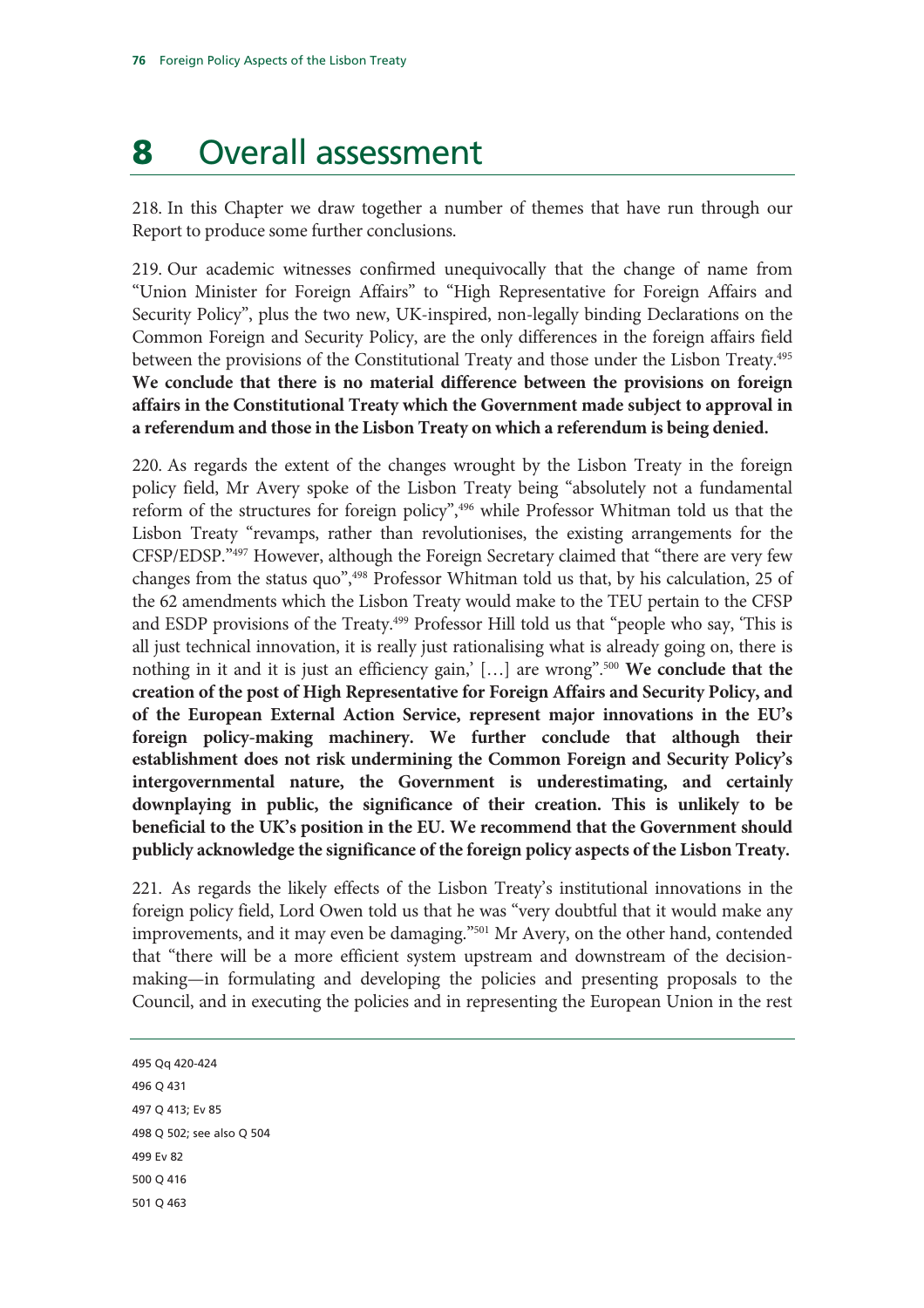of the world."502 Dr Solana told us that "The steps that have been taken will be constructive, positive and beneficial: that is my honest thinking […] They will make life easier, more efficient, more coherent and more transparent for the EU Member States".503 **We conclude that the new institutional arrangements for EU foreign policy created by the Lisbon Treaty have the potential to encourage more coherent and effective foreign policymaking and representation. However, the way in which the new arrangements will work in practice remains unclear. Much will depend on the individuals chosen to fill the new posts and how they choose to interpret their roles. We recommend that the Government engage actively with its EU partners to minimise the short-term disruption involved in the introduction of the new arrangements created by the Lisbon Treaty, and to help them contribute to the EU's development as a more effective international entity. It is particularly important that the Government and the FCO should not neglect the critical opportunities that are likely to arise over the next 12 months to influence the detailed planning of the new foreign policy arrangements, so as to ensure that they operate in ways which are fully compatible with UK interests.**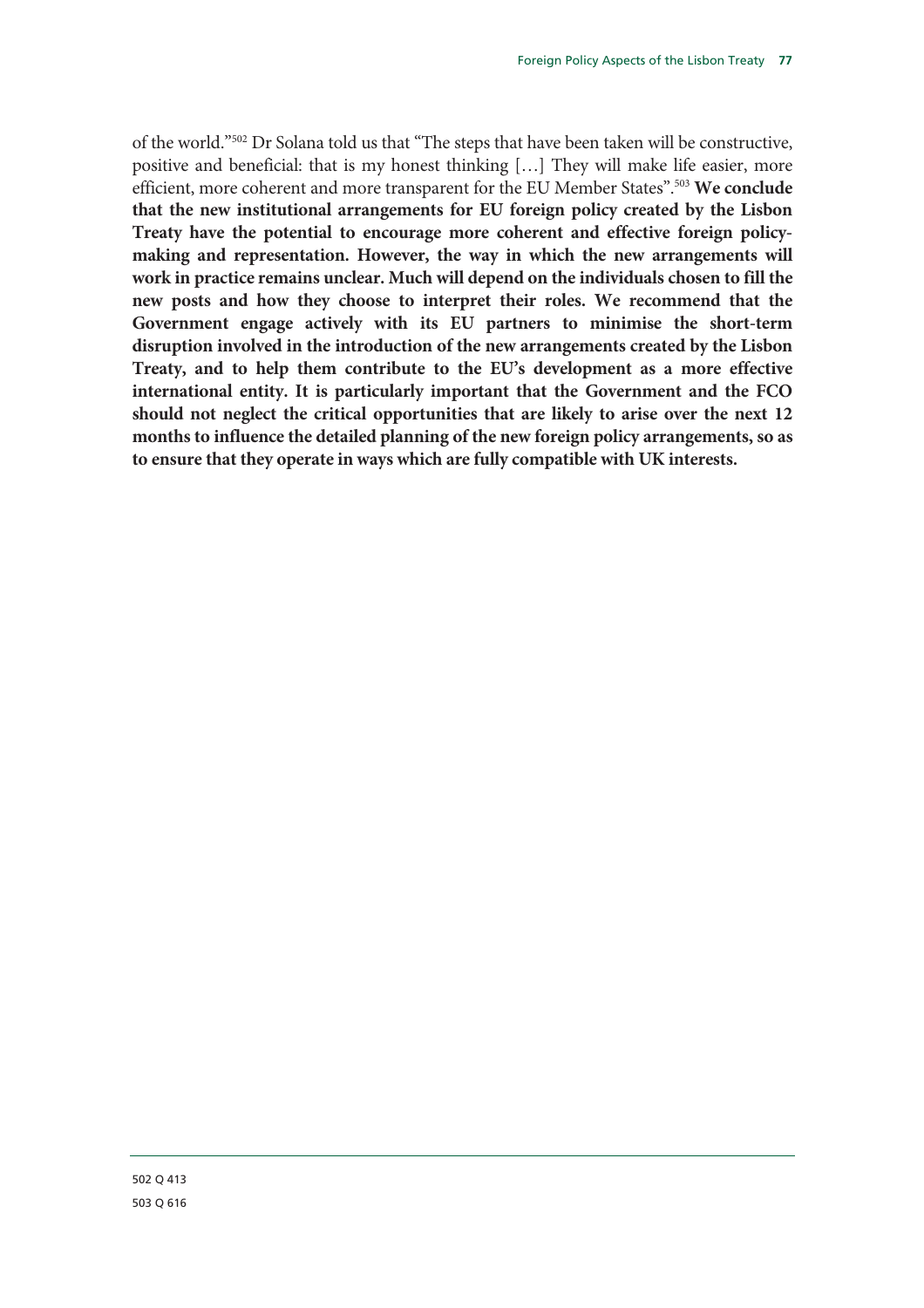Title IV: Restrictive measures Title V: International agreements Title VI: The Union's relations with international organisations and third countries and Union delegations Title VII: Solidarity clause

## Annexes

### **Annex 1: Foreign policy provisions in the Lisbon Treaty architecture**

Under the Lisbon Treaty, foreign policy provisions will be arranged in the EU's two main Treaties as follows:

Treaty on the Functioning of the European Union (TFEU) (amended and renamed Treaty establishing the European Community [TEC]) Treaty on European Union (TEU) (as amended) Title V: General Provisions on the Union's External Action and Specific Provisions on the Common Foreign and Security Policy Chapter 1: General Provisions on the Union's External Action Part Five: External Action by the Union Chapter 2: Specific Provisions on the Common Foreign and Security Policy Title I: General provisions (refers to TEU Title V Chapter 1) Title II: Common commercial policy Title III: Cooperation with third countries and humanitarian aid Section 1: Common Provisions Section 2: Provisions on the Common Security and Defence Policy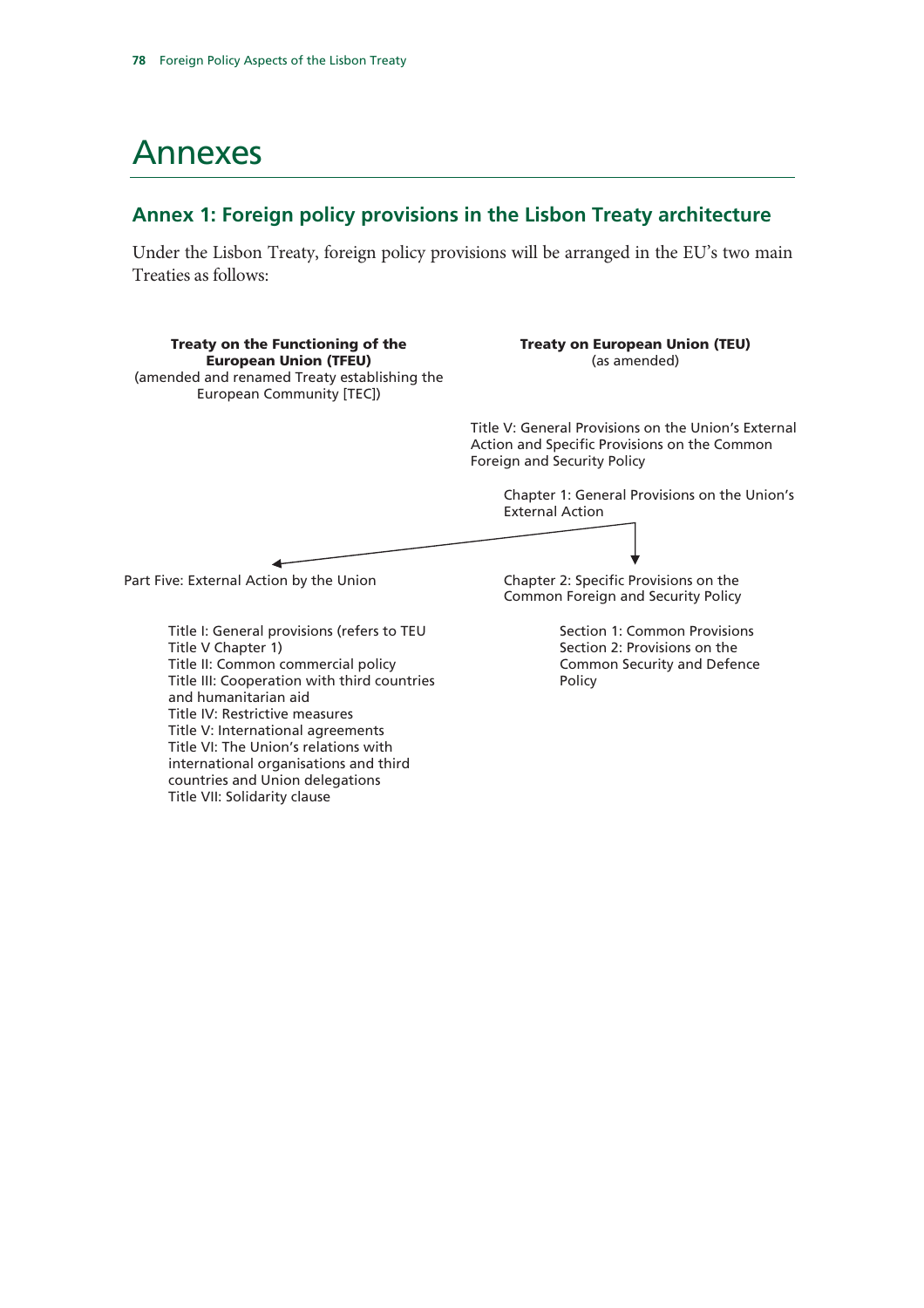## **Annex 2: Foreign policy-making structures and processes under the current and Lisbon Treaties**



### *a) Under the current Treaties*

The European Council comprises the heads of state or government of the Member States. The Foreign Affairs Council comprises the Foreign Ministers of the Member States. As well as the Commission, any Member State may refer CFSP matters and make CFSP proposals to the Council.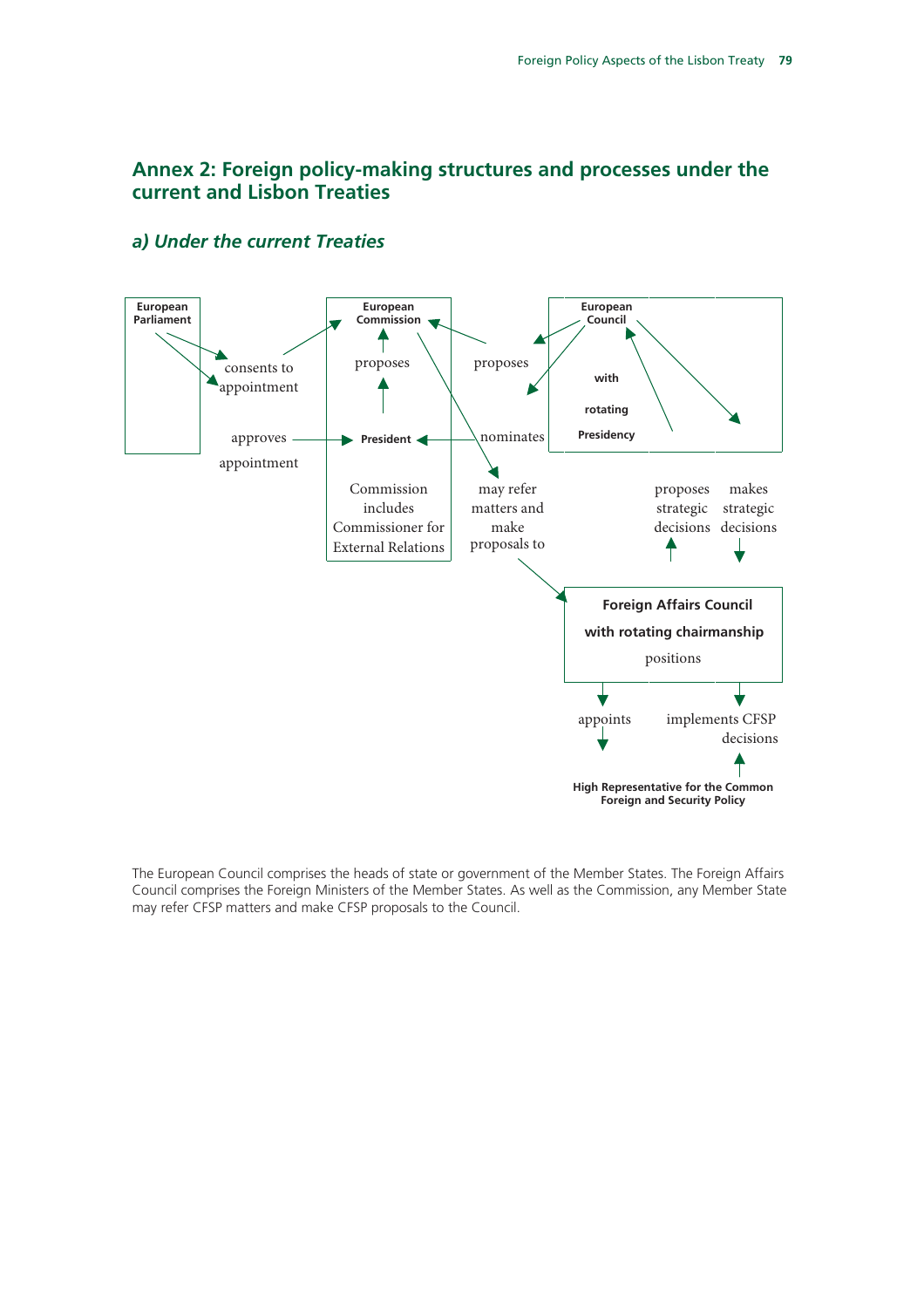



The European Council comprises the heads of state or government of the Member States. The Foreign Affairs Council comprises the Foreign Ministers of the Member States. As well as the High Representative for Foreign Affairs and Security Policy, any Member State may refer CFSP matters and make CFSP proposals to the Council.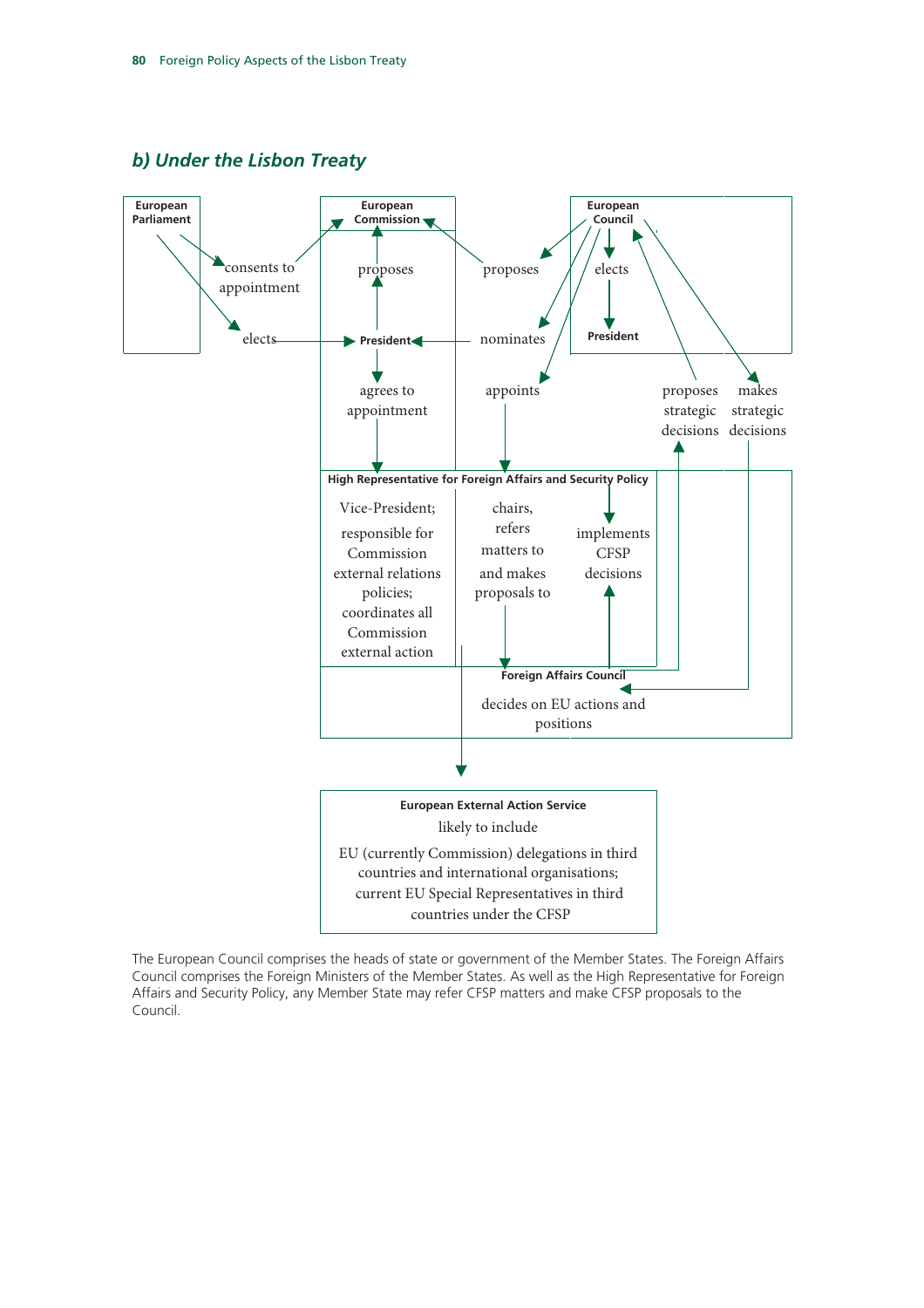| "Community" policies and in the European                                     | <b>Common Foreign and Security Policy</b>                                                                                                                                                |
|------------------------------------------------------------------------------|------------------------------------------------------------------------------------------------------------------------------------------------------------------------------------------|
| Commission                                                                   |                                                                                                                                                                                          |
| The High Representative will:                                                |                                                                                                                                                                                          |
| be Vice-President of the Commission <sup>504</sup>                           | "conduct" the CFSP, 505 "carry out" the CFSP, 506<br>put the CFSP "into effect" (with the Member<br>States) <sup>507</sup>                                                               |
| exercise Commission responsibilities in external<br>relations <sup>508</sup> | with the Council, ensure the "unity, consistency<br>and effectiveness" of CFSP <sup>509</sup>                                                                                            |
| coordinate the Commission's external action<br>work <sup>510</sup>           | represent the EU for CFSP matters <sup>511</sup>                                                                                                                                         |
|                                                                              | make CFSP proposals to the Council <sup>512</sup>                                                                                                                                        |
|                                                                              | ensure implementation of European Council and<br>Council CFSP decisions <sup>513</sup>                                                                                                   |
|                                                                              | "search for a solution" when a Member State<br>applies the "emergency brake" to a CFSP<br>decision to be taken by QMV <sup>514</sup>                                                     |
|                                                                              | make recommendations for the opening of<br>negotiations on international agreements falling<br>under the CFSP <sup>515</sup> and for the suspension of such<br>agreements <sup>516</sup> |
|                                                                              | be invited to present the EU's position at the UN<br>Security Council, when the EU has a position on<br>an issue on the Security Council agenda <sup>517</sup>                           |
|                                                                              | organise the coordination of Member State<br>actions at international organisations and<br>conferences <sup>518</sup>                                                                    |

## **Annex 3: Functions of the High Representative for Foreign Affairs and Security Policy under the Lisbon Treaty**

504 Article 1 19) of the Lisbon Treaty, inserting Article 9E TEU

505 Article 1 19) of the Lisbon Treaty, inserting Article 9E TEU

506 Article 1 19) of the Lisbon Treaty, inserting Article 9E TEU

507 Article 1 27) of the Lisbon Treaty, amending Article 11 TEU; Article 1 29) of the Lisbon Treaty, amending Article 13 TEU

508 Article 1 19) of the Lisbon Treaty, inserting Article 9E TEU

509 Article 1 29) of the Lisbon Treaty, amending Article 13 TEU

510 Article 1 19) of the Lisbon Treaty, inserting Article 9E TEU

511 Article 1 30) of the Lisbon Treaty, inserting Article 13a TEU

512 Article 1 19) of the Lisbon Treaty, inserting Article 9E TEU; Article 1 30) of the Lisbon Treaty, inserting Article 13a TEU; Article 1 33) of the Lisbon Treaty, amending Article 22 to become Article 15a TEU

513 Article 1 30) of the Lisbon Treaty, inserting Article 13a TEU

514 Article 1 34) of the Lisbon Treaty, inserting Article 15b TEU

515 Article 2 173) of the Lisbon Treaty, inserting Article 188N TFEU to replace Article 300 TEC

516 Article 2 173) of the Lisbon Treaty, inserting Article 188N TFEU

517 Article 1 38) of the Lisbon Treaty, amending Article 19 TEU

518 Article 1 38) of the Lisbon Treaty, amending Article 19 TEU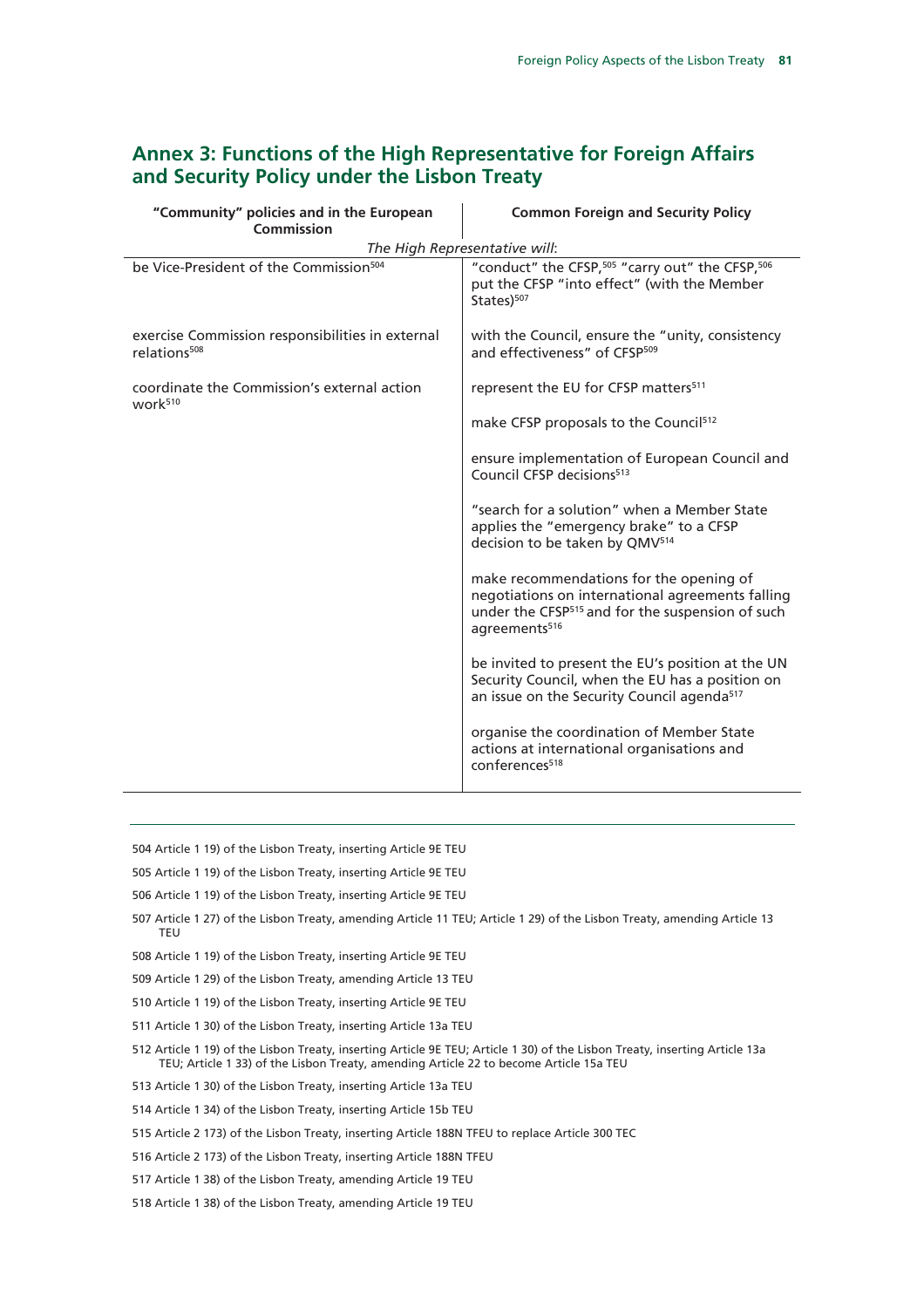| "Community" policies and in the European<br>Commission | <b>Common Foreign and Security Policy</b>                                                                                                                                                                                            |
|--------------------------------------------------------|--------------------------------------------------------------------------------------------------------------------------------------------------------------------------------------------------------------------------------------|
|                                                        | propose the appointment of, and have authority<br>over, EU Special Representatives <sup>519</sup>                                                                                                                                    |
|                                                        | give an opinion on the establishment of<br>enhanced cooperation in the CFSP <sup>520</sup> and inform<br>the Council and European Parliament of<br>enhanced cooperation developments <sup>521</sup>                                  |
|                                                        | consult the European Parliament on the CFSP<br>and ensure its views are taken into account <sup>522</sup>                                                                                                                            |
|                                                        | propose ESDP missions <sup>523</sup>                                                                                                                                                                                                 |
|                                                        | ensure the coordination of the civilian and<br>military aspects of ESDP missions <sup>524</sup>                                                                                                                                      |
|                                                        | appoint a representative to chair the Political<br>and Security Committee <sup>525</sup>                                                                                                                                             |
|                                                        | jointly with the Council, have responsibility for<br>the Political and Security Committee when that<br>body directs crisis management operations <sup>526</sup>                                                                      |
|                                                        | request an opinion from the Political and<br>Security Committee <sup>527</sup>                                                                                                                                                       |
|                                                        | propose arrangements for the new start-up fund<br>of Member State contributions for preparatory<br>activities for ESDP tasks; use the fund, under<br>Council authorisation <sup>528</sup><br>give an opinion on the establishment of |
|                                                        | "permanent structured cooperation" in the<br>defence/military field <sup>529</sup>                                                                                                                                                   |
|                                                        | agree with the Member States involved on the<br>management of "sub-contracted" ESDP tasks <sup>530</sup>                                                                                                                             |
|                                                        | $\epsilon$ chair the Earnian Affairs Council: $531$ convense it in ovtraardings section $532$                                                                                                                                        |

chair the Foreign Affairs Council;<sup>531</sup> convene it in extraordinary session take part in the work of the European Council<sup>533</sup>

- 519 Article 1 37) of the Lisbon Treaty, amending Article 18 TEU
- 520 Article 2 278) of the Lisbon Treaty, inserting Article 280D TFEU
- 521 Article 2 278) of the Lisbon Treaty, inserting Article 280C TFEU
- 522 Article 1 40) of the Lisbon Treaty, amending Article 21 TEU
- 523 Article 1 49) of the Lisbon Treaty, inserting Article 28A TEU
- 524 Article 1 50) of the Lisbon Treaty, inserting Article 28B TEU
- 525 Declaration 9 on Article 9 C(9) of the Treaty on European Union concerning the European Council decision on the exercise of the Presidency of the Council
- 526 Article 1 44) of the Lisbon Treaty, amending Article 25 TEU
- 527 Article 1 44) of the Lisbon Treaty, amending Article 25 TEU
- 528 Article 1 47) of the Lisbon Treaty, amending Article 28 TEU
- 529 Article 1 50) of the Lisbon Treaty, inserting Article 28E TEU
- 530 Article 1 50) of the Lisbon Treaty, inserting Article 28C TEU
- 531 Article 1 19) of the Lisbon Treaty, inserting Article 9E TEU; Article 1 30) of the Lisbon Treaty, inserting Article 13a TEU
- 532 Article 1 33) of the Lisbon Treaty, inserting Article 15a TEU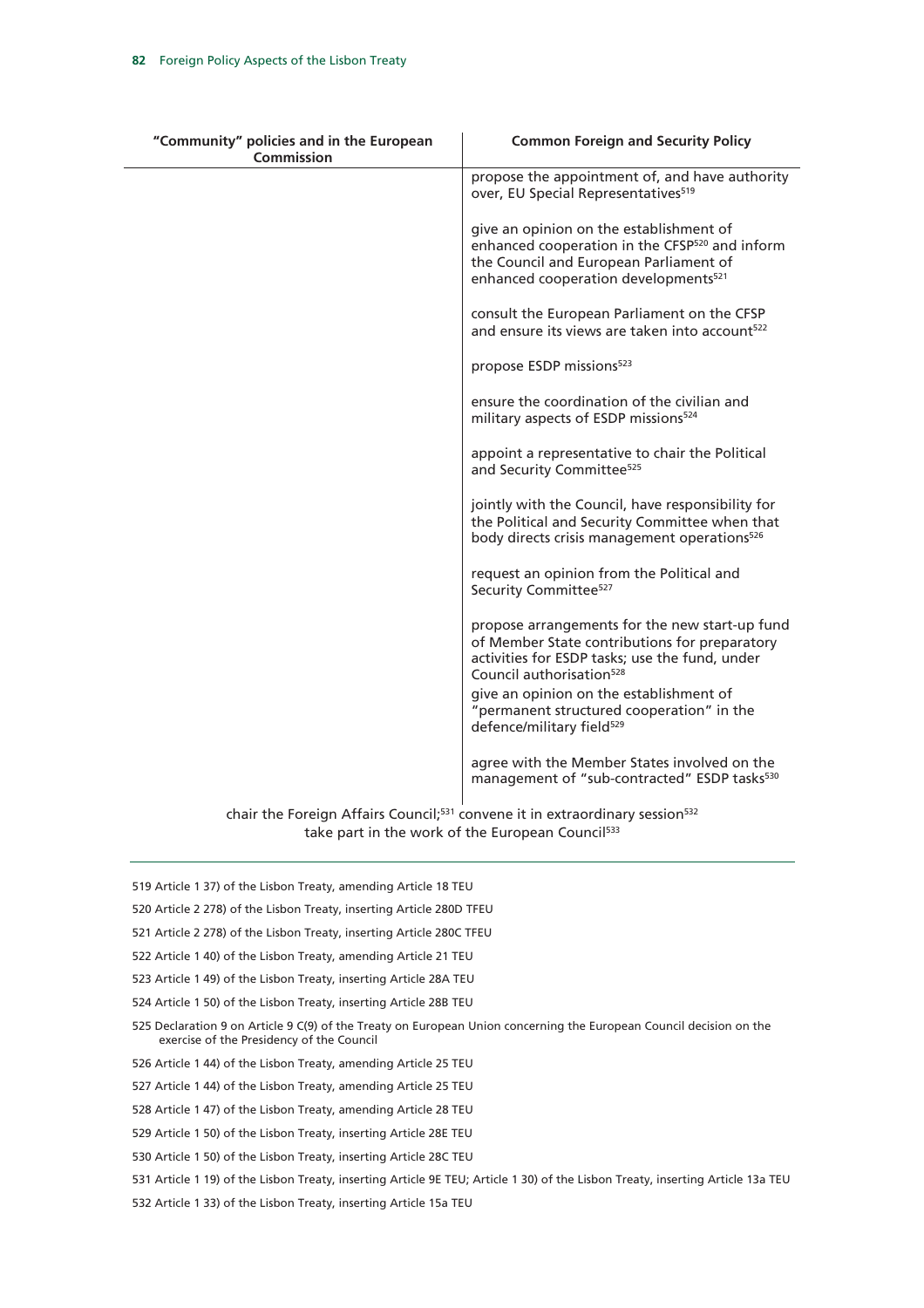#### **"Community" policies and in the European Commission**

ensure the consistency of the Union's external action<sup>534</sup> (and assist the Council and Commission in this respect)<sup>535</sup>

jointly with the Commission, implement the requirement that the EU establish appropriate cooperation with international organisations including the UN, Council of Europe, OSCE and OECD<sup>536</sup> jointly with the Commission, propose the use of both EU and national resources in an ESDP mission<sup>537</sup> jointly with the Commission, make proposals for the adoption of sanctions<sup>538</sup>

jointly with the Commission, make any proposal for the implementation of the "solidarity clause"<sup>539</sup> have authority over EU delegations in third countries and at international organisations<sup>540</sup>

533 Article 1 16) of the Lisbon Treaty, inserting Article 9B TEU

-

534 Article 1 19) of the Lisbon Treaty, inserting Article 9E TEU

535 Article 1 24) of the Lisbon Treaty, inserting Article 10A TEU

536 Article 2 175) of the Lisbon Treaty, inserting Article 188P TFEU

537 Article 1 49) of the Lisbon Treaty, inserting Article28A TEU

538 Article 2 169) of the Lisbon Treaty, inserting Article 188K TFEU to replace Article 301 TEC

539 Article 2 176) of the Lisbon Treaty, inserting Article 188R TFEU

540 Article 2 175) of the Lisbon Treaty, inserting Article 188Q TFEU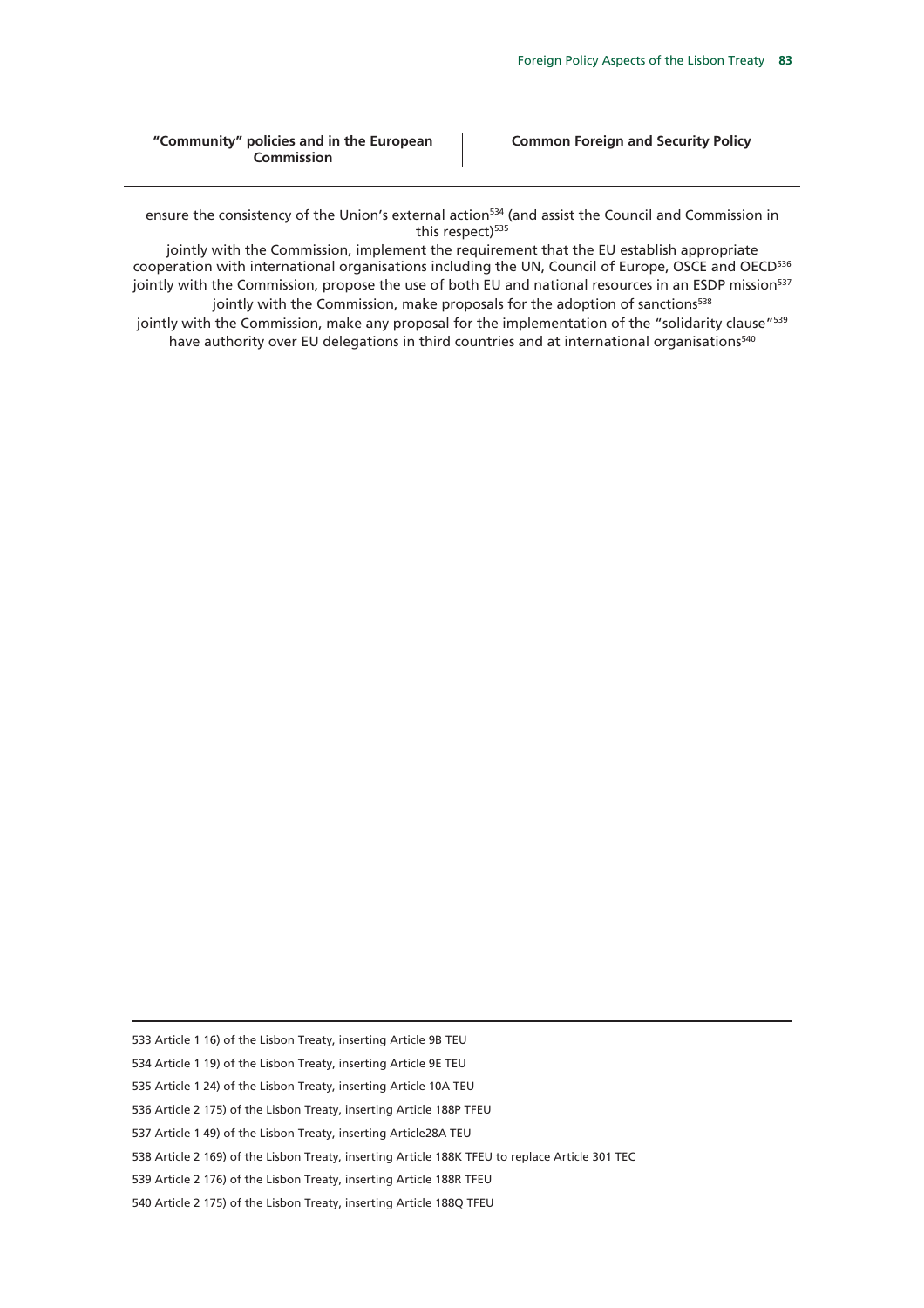## **Annex 4: Foreign policy provisions of the Lisbon, current and Constitutional Treaties compared**

The table is intended to show whether selected foreign policy provisions of the Lisbon Treaty are new, compared with the current and Constitutional Treaties. It is not a quantitative assessment of the extent to which the Lisbon Treaty is new.

| <b>Lisbon Treaty</b>                                                                                                                                                                                                                            | In current Treaties?                                                                                                               | In Constitutional Treaty?                                                  |
|-------------------------------------------------------------------------------------------------------------------------------------------------------------------------------------------------------------------------------------------------|------------------------------------------------------------------------------------------------------------------------------------|----------------------------------------------------------------------------|
| <b>Institutions</b>                                                                                                                                                                                                                             |                                                                                                                                    |                                                                            |
| EU to have legal personality (Article 1 55,<br>inserting Article 46A TEU)                                                                                                                                                                       | No                                                                                                                                 | Yes (Article I-7)                                                          |
| European Council President to represent<br>EU externally "at his level" (Article 1 16,<br>inserting Article 9B TEU)                                                                                                                             | No                                                                                                                                 | Yes (Article I-22)                                                         |
| Post of High Representative for Foreign<br>Affairs and Security Policy (Article 1 19,<br>inserting Article 9E TEU; Article 1 30,<br>inserting Article 13a TEU)                                                                                  | <b>No</b>                                                                                                                          | Yes, but called "Union Minister<br>for Foreign Affairs" (Article I-<br>28) |
| European External Action Service (Article 1<br>30, inserting Article 13a TEU)                                                                                                                                                                   | No                                                                                                                                 | Yes (Article III-296)                                                      |
| Conversion of Commission delegations in<br>third countries and international<br>organisations into Union delegations<br>(Article 2 175, inserting Article 188Q TFEU)                                                                            | No                                                                                                                                 | Yes (Article III-328)                                                      |
| General external action provisions                                                                                                                                                                                                              |                                                                                                                                    |                                                                            |
| Possibility of simplified Treaty revision<br>procedure to move, by unanimity, Council<br>decisions from unanimity to QMV, with<br>possibility of national Parliament or<br>European Parliament block (Article 1 56,<br>amending Article 48 TEU) | No.                                                                                                                                | Yes (Article IV-444)                                                       |
| Statement of principles and objectives for<br>all EU external action (Article 1 24,<br>inserting Article 10A TEU)                                                                                                                               | No, although many of the<br>specific objectives are<br>mentioned in various places                                                 | Yes (Article III-292)                                                      |
| European Council to determine by<br>unanimity strategic interests and<br>objectives for all EU external action, on<br>basis of Council proposal (Article 1 24,<br>inserting Article 10B TEU)                                                    | No: European Council to<br>determine by unanimity<br>strategies for CFSP only, on<br>basis of Council proposal<br>(Article 13 TEU) | Yes (Article III-293)                                                      |
| <b>CFSP</b>                                                                                                                                                                                                                                     |                                                                                                                                    |                                                                            |
| Statement of specificity of CFSP rules and<br>procedures (Article 1 27, amending Article<br><b>11 TEU)</b>                                                                                                                                      | No                                                                                                                                 | No                                                                         |
| Declarations on the common foreign and<br>security policy, stating that the policy has<br>no effect on Member States' national                                                                                                                  | No                                                                                                                                 | No                                                                         |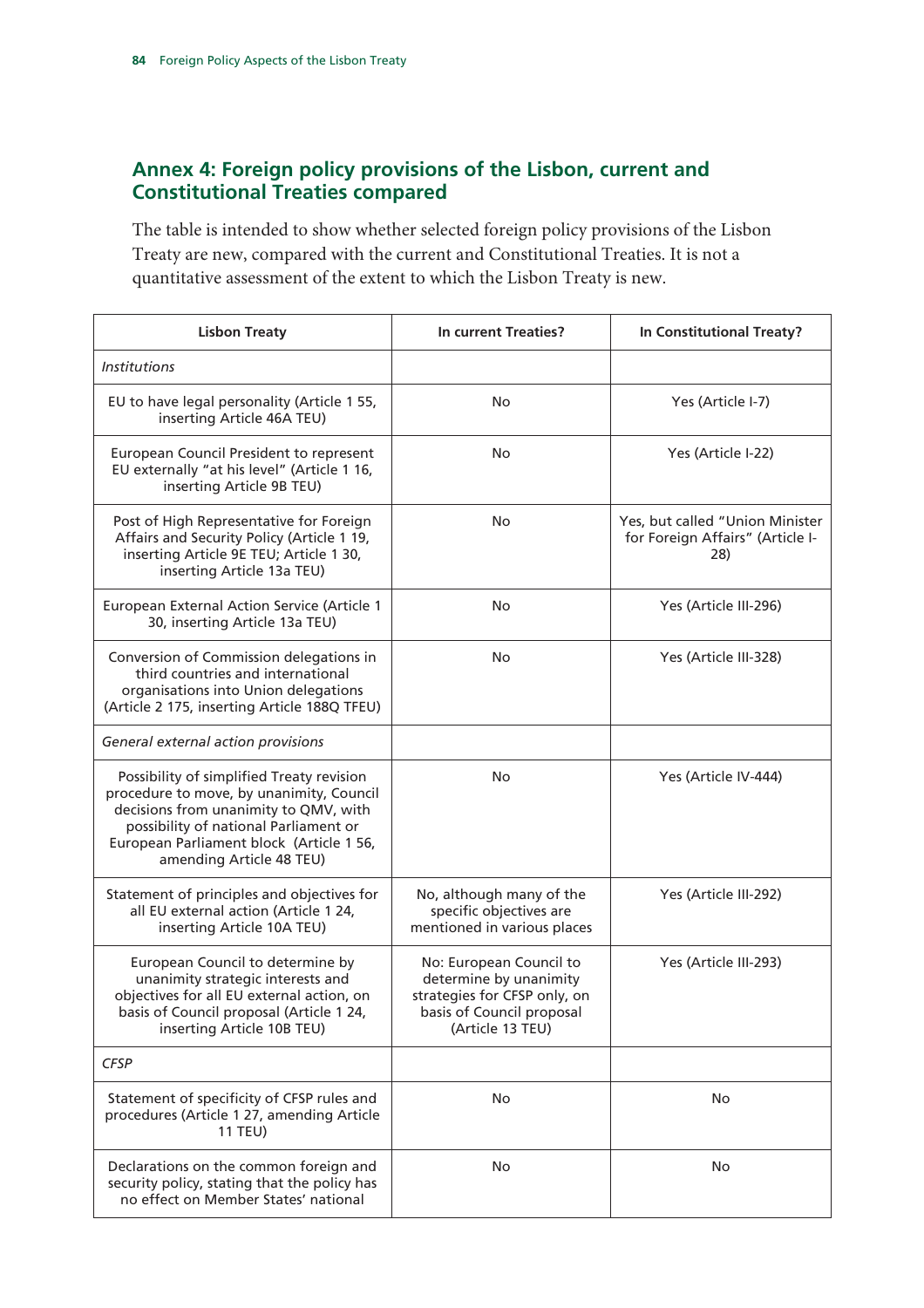| <b>Lisbon Treaty</b>                                                                                                                                                                                                        | In current Treaties?                                                                                                                                                                                                                           | In Constitutional Treaty? |
|-----------------------------------------------------------------------------------------------------------------------------------------------------------------------------------------------------------------------------|------------------------------------------------------------------------------------------------------------------------------------------------------------------------------------------------------------------------------------------------|---------------------------|
| foreign policy rights and responsibilities<br>(Declarations13 and 14)                                                                                                                                                       |                                                                                                                                                                                                                                                |                           |
| Implementation of CFSP not to affect<br>"Community" powers and procedures;<br>implementation of "Community" policies<br>under TFEU not to affect CFSP powers and<br>procedures (Article 1 45, inserting Article<br>25b TEU) | Only half of the provision:<br>Nothing in the TEU, including<br>the CFSP, to affect the TEC<br>(Article 47 TEU)                                                                                                                                | Yes (Article III-308)     |
| Explicit exclusion of ECJ jurisdiction over<br>CFSP except for two specified types of case<br>(Article 2 223, inserting Article 240a TFEU)                                                                                  | The ECJ has a form of<br>jurisdiction in the two areas<br>provided for in the Lisbon<br>Treaty, but there is no explicit<br>statement otherwise excluding<br>the ECJ from the CFSP                                                             | Yes (Article III-376)     |
| Ban on using Article 308 TEC/TFEU to<br>achieve CFSP objectives (Article 2 289,<br>amending Article 308 TEC/TFEU)                                                                                                           | No                                                                                                                                                                                                                                             | No                        |
| CFSP to be based on "ever-increasing<br>degree of convergence of Member States'<br>actions" (Article 1 27, amending Article 11<br>TEU)                                                                                      | No, although Article 16 TEU<br>refers to "convergent action"                                                                                                                                                                                   | Yes (Article I-40)        |
| Member States to "comply" with EU CFSP<br>action (Article 1 27, amending Article 11<br>TEU)                                                                                                                                 | No                                                                                                                                                                                                                                             | Yes (Article I-16)        |
| Consultation among Member States in<br>order to "determine a common approach"<br>(Article 1 35, amending Article 16 TEU)                                                                                                    | No: Consultation among<br>Member States in order to<br>exert EU influence via<br>"convergent action" (Article<br><b>16 TEU)</b>                                                                                                                | Yes (Article I-40)        |
| Member States to consult each other<br>before undertaking any action or<br>commitment which could affect EU<br>interests (Article 1 35, amending Article 16<br>TEU)                                                         | No: Member States to consult<br>each other on any foreign or<br>security policy matter of<br>general interest (Article 16<br>TEU); to refrain from any<br>action which is contrary to the<br>interests of the Union (Article<br><b>11 TEU)</b> | Yes (Article I-40)        |
| European Council to define strategic<br>interests and objectives for CFSP (Article 1<br>29, amending Article 13 TEU)                                                                                                        | Yes (Article 13 TEU)                                                                                                                                                                                                                           | Yes (Article I-40)        |
| QMV for Council decisions on the basis of<br>a European Council strategic decision<br>(Article 1 34, inserting Article 15b TEU)                                                                                             | Yes (Article 23 TEU)                                                                                                                                                                                                                           | Yes (Article III-300)     |
| QMV for Council decisions on the basis of<br>a proposal from the High Representative<br>following a request from the European<br>Council (Article1 34, inserting Article 15b<br>TEU)                                        | No.                                                                                                                                                                                                                                            | Yes (Article III-300)     |
| QMV for Council appointments of EU<br>Special Representatives; appointments to                                                                                                                                              | Partially: QMV for Council<br>appointments of EU Special                                                                                                                                                                                       | Yes (Article III-300)     |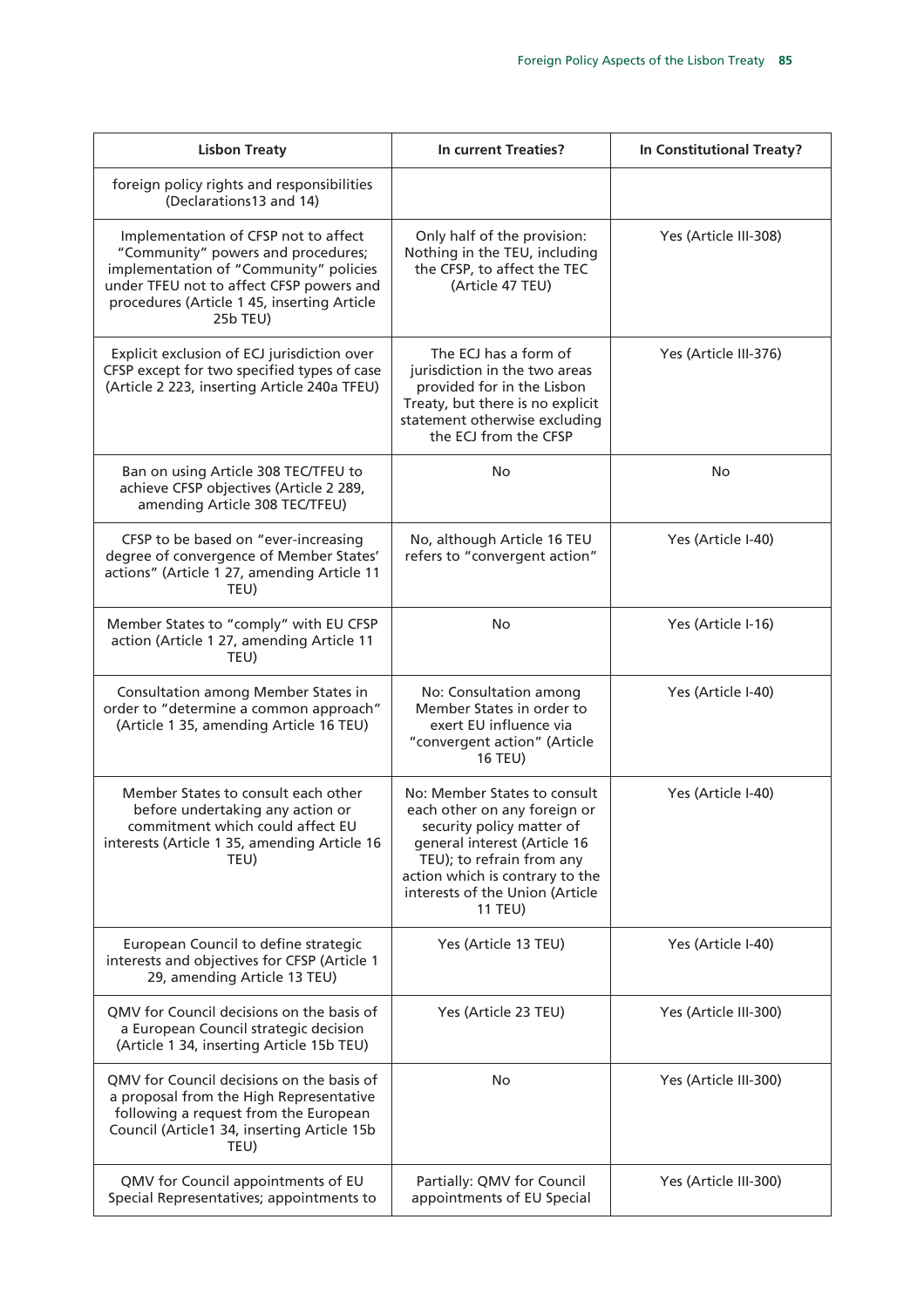| <b>Lisbon Treaty</b>                                                                                                                                                                                                                                                                                                             | In current Treaties?                                                                                                                                                                           | In Constitutional Treaty?       |
|----------------------------------------------------------------------------------------------------------------------------------------------------------------------------------------------------------------------------------------------------------------------------------------------------------------------------------|------------------------------------------------------------------------------------------------------------------------------------------------------------------------------------------------|---------------------------------|
| be proposed by High Representative<br>(Article 1 34, inserting Article 15b TEU;<br>Article 1 37, amending Article 18 TEU)                                                                                                                                                                                                        | <b>Representatives (Article 23</b><br>TEU)                                                                                                                                                     |                                 |
| CFSP passerelle allowing unanimous<br>decision to move further CFSP decisions to<br>QMV (Article 1 34, inserting Article 15b)                                                                                                                                                                                                    | <b>No</b>                                                                                                                                                                                      | Yes (Article III-300)           |
| On issues where the EU has a position,<br>Member States on the UN Security Council<br>to request that the High Representative be<br>invited to present the EU position (Article<br>1 38, amending Article 19 TEU)                                                                                                                | No, although the High<br>Representative and the<br>Presidency are in practice<br>already invited to speak at the<br><b>Security Council</b>                                                    | Yes (Article III-305)           |
| Union delegations and Member State<br>diplomatic missions to cooperate and<br>contribute to formulating and<br>implementing the EU common approach<br>(Article 1 35, amending Article 16 TEU)                                                                                                                                    | No                                                                                                                                                                                             | Yes (Article III-301)           |
| Option to establish enhanced cooperation<br>in all of CFSP (including military decisions)<br>by unanimity among participating<br>Member States (Article 1 22, inserting<br>Article 10 TEU)                                                                                                                                       | Option to establish enhanced<br>cooperation for CFSP<br>implementing decisions<br>(excluding military decisions)<br>by QMV of participating<br>Member States (Articles 27b,<br>27C and 44 TEU) | Yes (Article III-419)           |
| <b>ESDP</b>                                                                                                                                                                                                                                                                                                                      |                                                                                                                                                                                                |                                 |
| EU competence includes both the<br>"progressive framing of a common<br>defence policy" that "might lead to a<br>common defence" (Article 1 27, amending<br>Article 11 TEU) and that "will lead to a<br>common defence, when the European<br>Council, acting unanimously, so decides<br>(Article 1 49, inserting Article 28A TEU) | No: CFSP includes the<br>"progressive framing of a<br>common defence policy, which<br>might lead to a common<br>defence, should the European<br>Council so decide" (Article 17<br>TEU)         | Yes (Articles I-16 and I-41)    |
| Mutual defence clause (Article 1 49,<br>inserting Article 28A TEU)                                                                                                                                                                                                                                                               | No                                                                                                                                                                                             | Yes (Article I-41)              |
| Treaty mention of European Defence<br>Agency (Article 1 50, inserting Article 28D<br>TEU)                                                                                                                                                                                                                                        | No.                                                                                                                                                                                            | Yes (Articles I-41 and III-311) |
| Possibility of "subcontracting" ESDP tasks<br>to group of Member States (Article 1 50,<br>inserting Article 28C TEU)                                                                                                                                                                                                             | No                                                                                                                                                                                             | Yes (Article III-310)           |
| Possibility of establishing, by QMV,<br>"permanent structured cooperation"<br>among group of Member States in<br>defence/military field (Article 1 50,<br>inserting Article 28E TEU)                                                                                                                                             | No.                                                                                                                                                                                            | Yes (Articles I-41 and III-312) |
| Rapid access to EU budget for urgent CFSP<br>initiatives, in particular preparatory<br>activities for ESDP tasks (Article 147,<br>amending Article 28 TEU)                                                                                                                                                                       | No                                                                                                                                                                                             | Yes (Article III-313)           |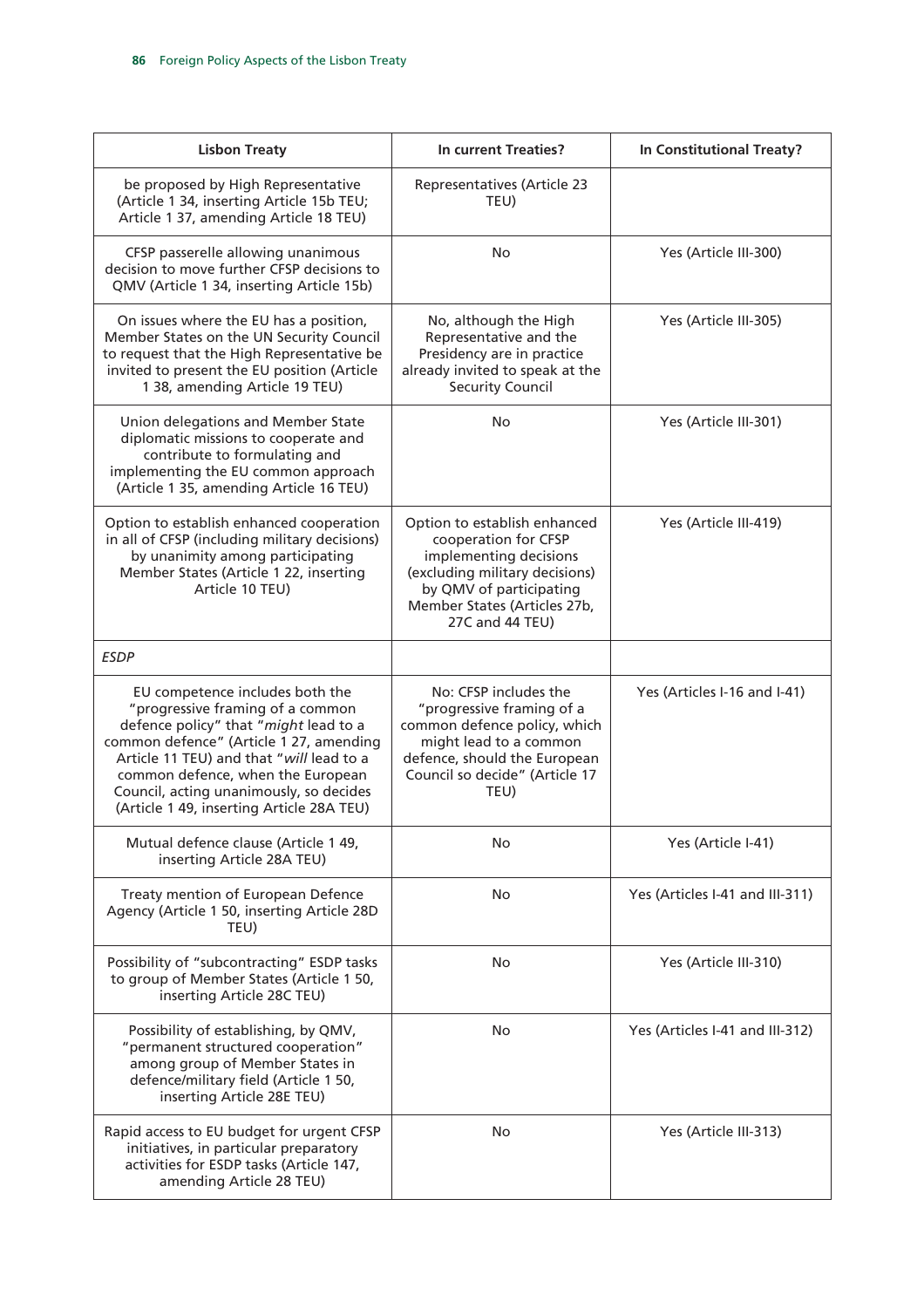| <b>Lisbon Treaty</b>                                                                                                                                                                                                | In current Treaties? | In Constitutional Treaty?          |
|---------------------------------------------------------------------------------------------------------------------------------------------------------------------------------------------------------------------|----------------------|------------------------------------|
| Start-up fund of Member State<br>contributions for preparatory activities for<br>ESDP tasks (Article 1 47, amending Article<br><b>28 TEU)</b>                                                                       | No                   | Yes (Article III-313)              |
| Other policies                                                                                                                                                                                                      |                      |                                    |
| Explicit statement that national security<br>the sole responsibility of Member States<br>(Article 1 5, inserting Article 3a TEU)                                                                                    | No.                  | No                                 |
| "Solidarity clause" on mutual assistance<br>among Member States against terrorism<br>and natural disasters (Article 2 176,<br>inserting Article 188R TFEU)                                                          | No.                  | Yes (Articles I-43 and III-329)    |
| Treaty mention of "Copenhagen criteria"<br>for enlargement (Article 1 57, amending<br>Article 49 TEU)                                                                                                               | No                   | No                                 |
| Treaty mention for EU neighbourhood<br>policy (Article 1 10, inserting Article 7a<br>TEU)                                                                                                                           | No.                  | Yes (Article I-57)                 |
| Macroeconomic financial assistance and<br>humanitarian aid to be extended to third<br>countries by QMV (humanitarian aid also<br>by co-decision) (Articles 2 167 and 168,<br>inserting Articles 188I and 188J TFEU) | No.                  | Yes (Articles III-320 and III-321) |
| Treaty base for economic sanctions against<br>individuals and legal persons (Article 2<br>169, inserting Article 188K TFEU)                                                                                         | No.                  | Yes (Article III-322)              |
| Possibility of EU legislation to implement<br>citizens' right to consular protection in a<br>third country by a Member State other<br>than their own (Article 20 TFEU)                                              | No.                  | Yes (Article III-127)              |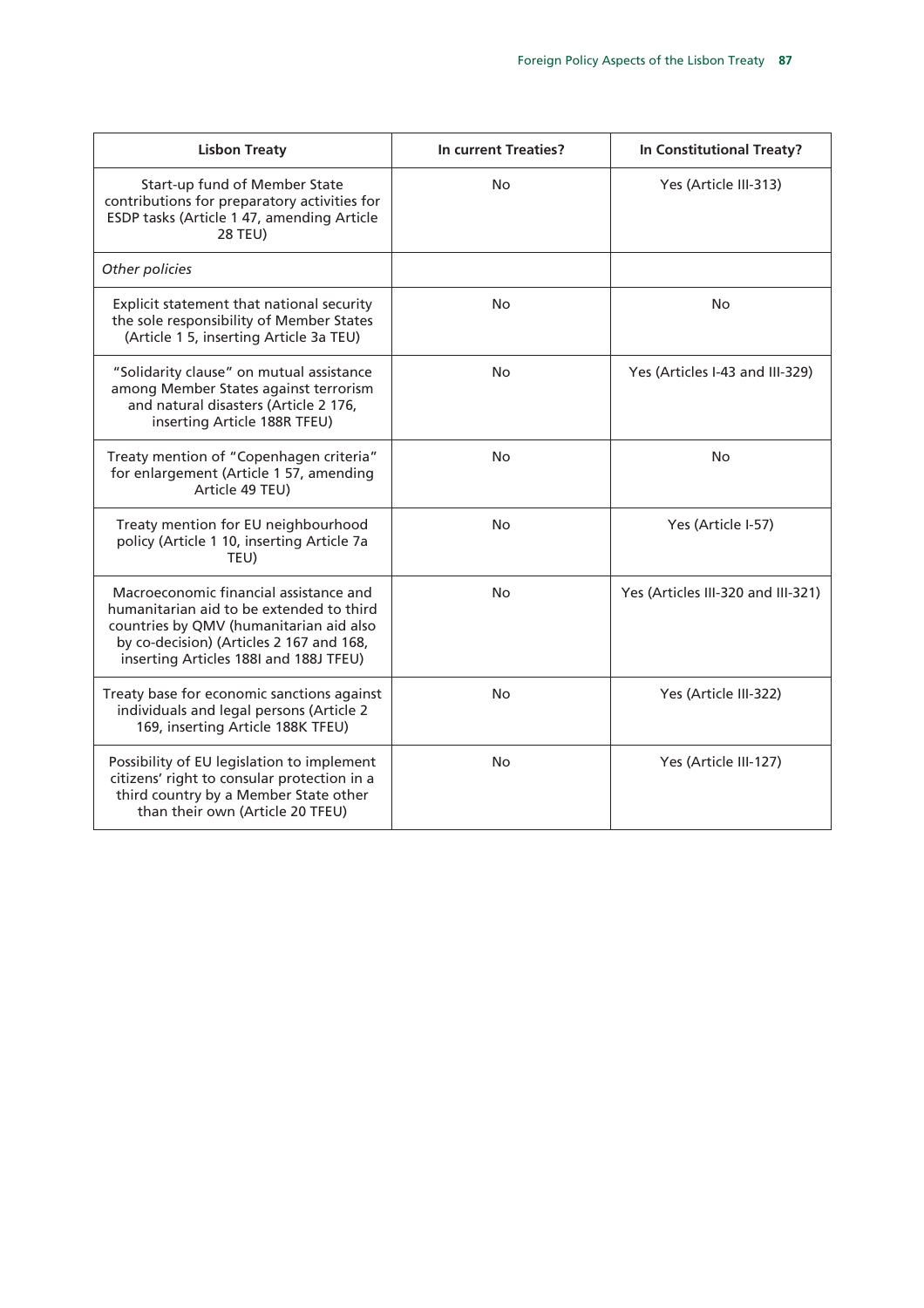## **Annex 5: Glossary and abbreviations**

**Common Foreign and Security Policy (CFSP):** An EU policy field established by the Treaty on European Union (Maastricht Treaty) of 1992. The Treaty on European Union established the CFSP as an area of intergovernmental cooperation, outside the European Community. After 1992, the CFSP was known as the EU's "second pillar" (with the European Community comprising the first, and intergovernmental cooperation in justice and home affairs comprising the third).

**Constitutional Treaty:** Officially called the Treaty establishing a Constitution for Europe, the Constitutional Treaty was signed on 29 October 2004. After the French and Dutch electorates voted against the ratification of the Constitutional Treaty in referendums in May and June 2005 respectively, and other Member States put their ratification processes on hold, the Constitutional Treaty never came into effect.

**Council (of Ministers) (of the European Union):** The body of Ministers from the Member States. Along with the European Parliament, the Council is the EU's legislative body. The Council meets in different configurations for different policy areas i.e. the Environment Council comprises Member State Environment Ministers, and so forth. At present, Foreign Ministers meet as the General Affairs and External Relations Council; if the Lisbon Treaty comes into force, the Foreign Affairs Council will meet separately. In this Report, the term "Council" on its own refers to the Council of Ministers.

**European Commission:** The supranational body of officials responsible for proposing and ensuring the implementation of EU law.

**European Community (EC):** The original European Economic Community, as renamed by the Treaty on European Union (Maastricht Treaty) of 1992. The EC is governed by the "Community method", as opposed to the intergovernmental elements of the EU.

**European Council:** The body of Member State heads of state or government. The European Council has gained increasing prominence since the 1970s and is referred to in the existing EU Treaties, but it would only become an official EU institution under the Lisbon Treaty. The European Council does not have legislative powers. The European Council currently meets twice a year informally (in March and October, in the country holding the rotating Presidency) and twice a year formally (in June and December, in Brussels).

**European Court of Justice (ECJ):** Under the EU Treaties, the European Court of Justice ensures that EU law is upheld, by making rulings in specific cases.

**European External Action Service (EEAS):** A new institution created by the Treaty of Lisbon to support the new High Representative of the Union for Foreign Affairs and Security Policy. The EEAS will be made up of staff drawn from the European Commission, the Council Secretariat and the Member States.

**European Security and Defence Policy (ESDP):** An element within the Common Foreign and Security Policy, encompassing crisis management, peace-keeping and the possibility of a common defence. The Treaty on European Union (Maastricht Treaty) of 1992 introduced the possibility of EU involvement in military and security matters, but the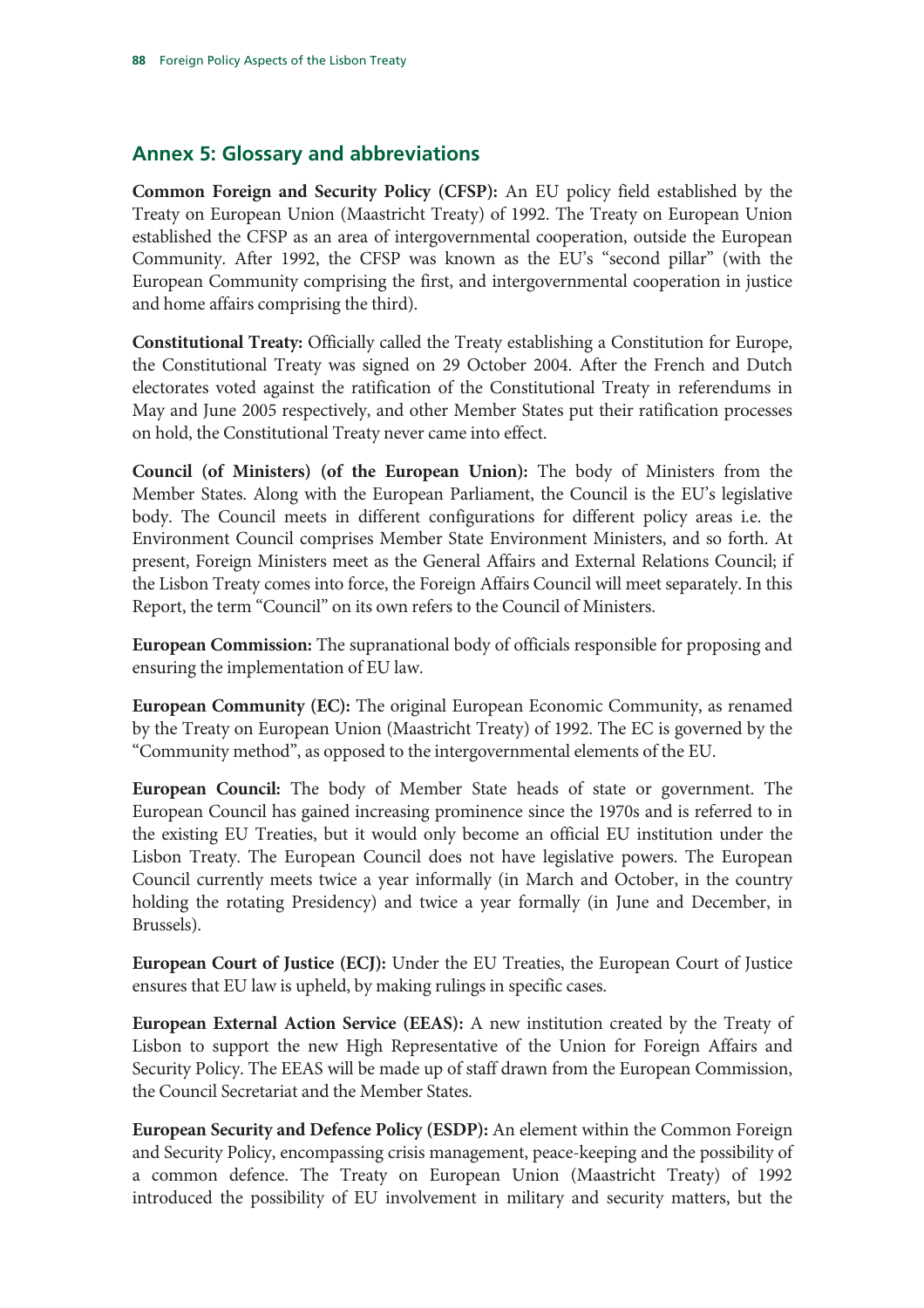ESDP began to develop substantively after the 1997 Treaty of Amsterdam and especially after the 1998 UK-French St Malo initiative. Rather than the European Security and Defence Policy, the Lisbon Treaty refers to the Common Security and Defence Policy.

**European Union (EU):** Established by the Treaty on European Union (Maastricht Treaty) of 1992. The EU originally comprised three "pillars": the European Community (EC), and two areas of intergovernmental cooperation, namely the common foreign and security policy (CFSP) (the "second pillar"), and cooperation in justice and home affairs (JHA) (the "third pillar".

**High Representative for the Common Foreign and Security Policy:** A post created by amendments to the TEU introduced by the 1997 Treaty of Amsterdam, and held since the Treaty of Amsterdam took effect in 1999 by the former Spanish Foreign Minister and NATO Secretary-General Dr Javier Solana. The post has responsibilities exclusively in the CFSP.

**High Representative of the Union for Foreign Affairs and Security Policy:** A new post created by the Treaty of Lisbon, replacing the existing High Representative position. The new post will take over the responsibilities of the Commissioner for External Relations, as well as having an expanded set of functions in the CFSP. Owing to its combination of Commission and Council functions, the new post is often referred to as being "doublehatted".

**Intergovernmental Conference (IGC):** The process in which Member State representatives negotiate amendments to EU Treaties.

**Justice and Home Affairs (JHA):** An EU policy field which was established by the Treaty on European Union (Maastricht Treaty) of 1992 as one of intergovernmental cooperation. After 1992, intergovernmental cooperation in JHA was known as the EU's "third pillar". From the Treaty of Amsterdam of 1997, JHA has been moved increasingly from intergovernmental cooperation into the European Community, a process which would continue under the Lisbon Treaty.

Passerelle: The French word for a footbridge, a "passerelle" is a clause in an EU Treaty which allows the movement of a policy issue from intergovernmentalism to the "Community" method, or from unanimity to qualified majority voting, without an Intergovernmental Conference.

**Political and Security Committee (PSC):** A body of Member State officials operating below the Council in the field of the Common Foreign and Security Policy, and especially in the European Security and Defence Policy. The PSC monitors the situation in relevant third countries and the implementation of the CFSP, and contributes to CFSP decisionmaking. The PSC also runs EU crisis management operations under the authority of the Council. The PSC gained formal status under the 2001 Treaty of Nice. Chaired hitherto by the Member State holding the EU's rotating Presidency, under the Lisbon Treaty the PSC will be chaired by a representative of the new High Representative for Foreign Affairs and Security Policy.

**Treaty establishing the European Community (TEC)**: New name given to the Treaty establishing the European Economic Community by the Treaty on European Union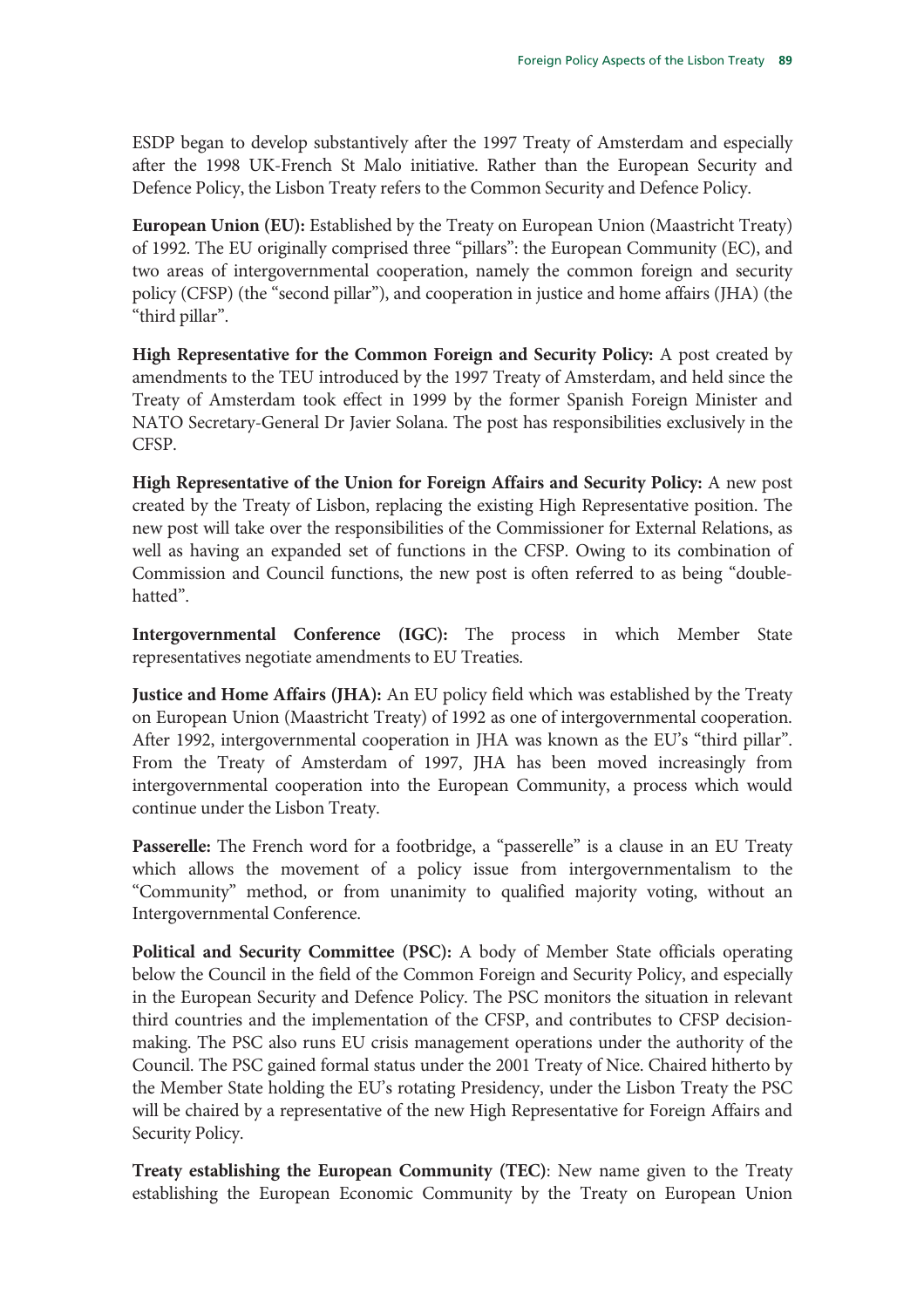(Maastricht Treaty) of 1992. The Treaty establishing the European Economic Community was also known as the Treaty of Rome (1957). If the Lisbon Treaty is ratified, the Treaty establishing the European Community will itself be renamed, as the Treaty on the Functioning of the European Union (TFEU). As well as being renamed, the Treaty now to be known as the Treaty on the Functioning of the European Union has several times been amended in substance, by the Single European Act (1986), the Treaty on European Union (Maastricht Treaty) (1992), the Amsterdam Treaty (1997) and the Nice Treaty (2001).

**Treaty on European Union (TEU)**: Signed on 2 February 1992 and also known as the Maastricht Treaty. The TEU amended and renamed—as the Treaty establishing the European Community—the Treaty establishing the European Economic Community, and added to the Community two intergovernmental "pillars"—namely cooperation in foreign policy and justice and home affairs—to create a three-pillared European Union. Since 1992, the TEU has been amended by the Treaties of Amsterdam (1997) and Nice (2001), and it will be again by the Treaty of Lisbon (2007) if that document is ratified.

**Treaty on the Functioning of the European Union (TFEU)**: New name for the Treaty establishing the European Community. The renaming is one of the amendments to the TEC made by the Treaty of Lisbon.

**Treaty of Lisbon/Lisbon Treaty**: Signed on 13 December 2007. Like the Amsterdam and Nice Treaties before it, the Lisbon Treaty amends the Treaty Establishing the European Community and the Treaty on European Union.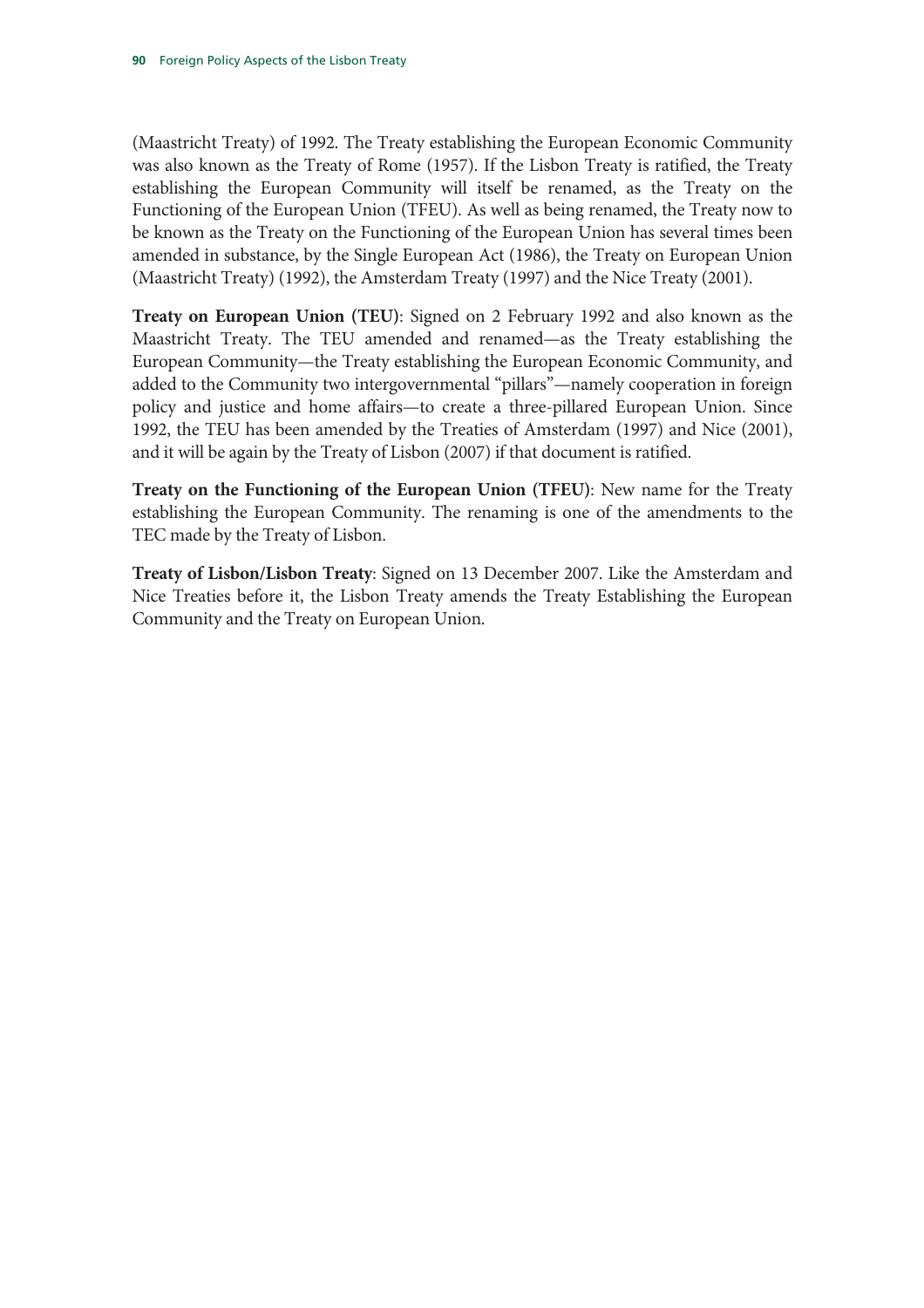## Formal minutes

#### **Wednesday 16 January 2008**

Members present:

| Mr Fabian Hamilton       | Sandra Osborne          |
|--------------------------|-------------------------|
| Mr David Heathcoat-Amory | Mr Greg Pope            |
| Mr John Horam            | Mr Ken Purchase         |
| Mr Eric Illsley          | Sir John Stanley        |
| Mr Paul Keetch           | Ms Gisela Stuart        |
| Andrew Mackinlay         | Mr Richard Younger-Ross |
| Mr Malcolm Moss          |                         |

Sir John Stanley took the Chair, pursuant to Resolution [14th January].

The Committee deliberated.

Draft Report (*Foreign Policy Aspects of the Lisbon Treaty*), proposed by the Chairman, brought up and read.

Question put, That the Chairman's draft Report be read a second time, paragraph by paragraph.

The Committee divided.

Ayes, 8

Mr David Heathcoat-Amory Mr John Horam Mr Paul Keetch Andrew Mackinlay Mr Malcolm Moss Sandra Osborne Ms Gisela Stuart Richard Younger-Ross

Noes, 4

Mr Fabian Hamilton Mr Eric Illsley Mr Greg Pope Mr Ken Purchase

Paragraphs 1 to 18 read and agreed to.

Paragraph 19 read, amended and agreed to.

Paragraphs 20 to 26 read and agreed to.

Paragraph 27 read, amended and agreed to.

Paragraphs 28 to 34 read and agreed to.

A paragraph —(*Richard Younger-Ross*) —brought up, read the first and second time, and inserted (now paragraph 35).

Paragraphs 35 and 36 (now paragraphs 36 and 37) read and agreed to.

Paragraph 37 read.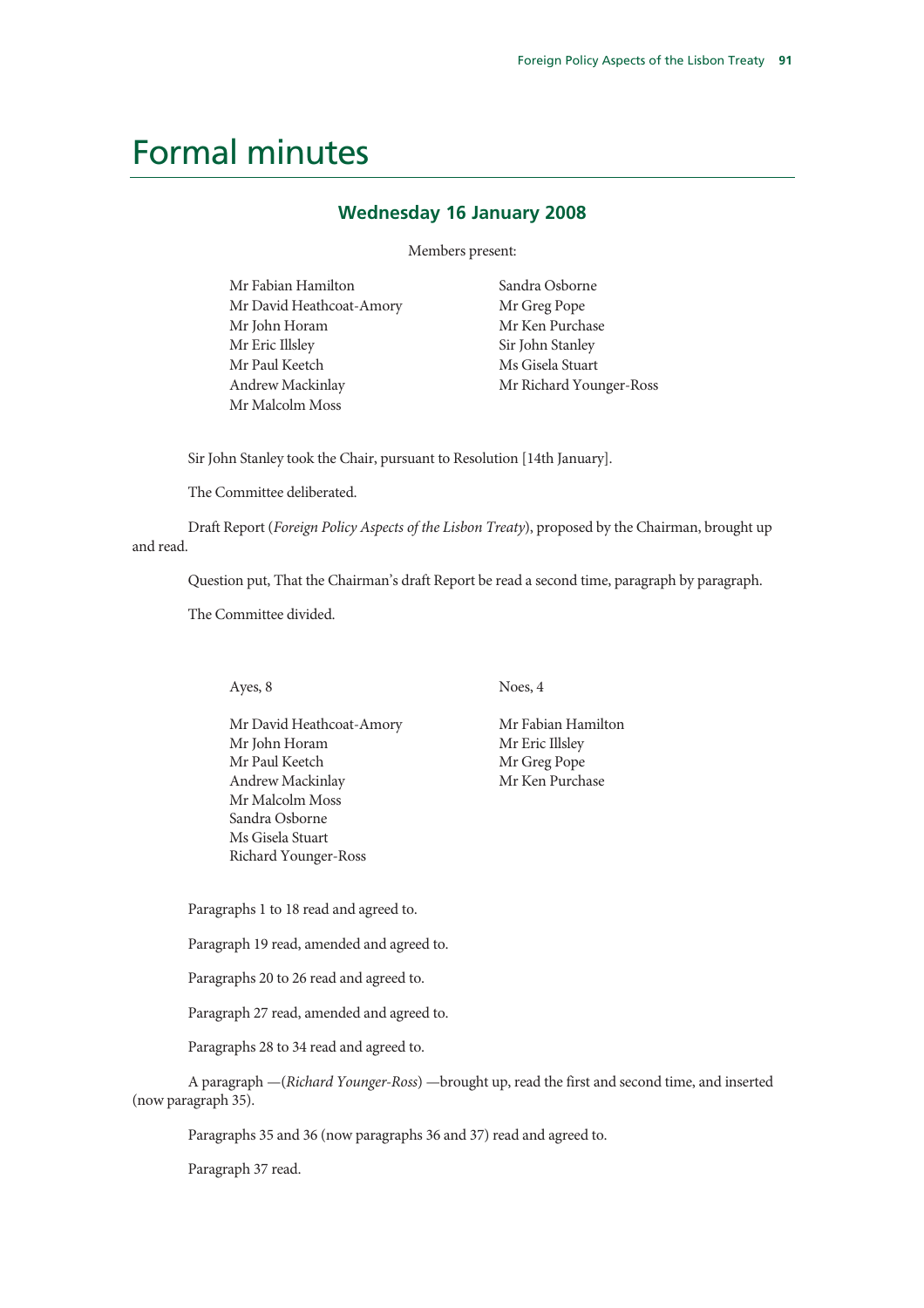Amendment proposed, in line 5, to leave out from "process." to the end of the paragraph, and add "Since the German Presidency was required to produce a report for further discussion and not a draft treaty, and in view of repeated assurances about the need for public involvement, the Government should have refused to comply with the compressed timetable whereby less than four days elapsed between first sight of the draft treaty by member states and its adoption by the June 2007 European Council." —(*Mr David Heathcoat-Amory*.)

Question, That the Amendment be made, put and negatived.

Paragraph amended and agreed to.

A paragraph—(*Andrew Mackinlay*)—brought up and read, as follows:

**As we will illustrate, due to the lack of clarity in the Treaty's wording and the absence of adequate time for Parliament to give detailed and forensic scrutiny, line by line, to the Treaty's wording and provisions, we can do little more than draw to Parliament's attention the undefined meaning and unclear intention and consequences of some of the Treaty's wording. For instance, there are the matters to which we draw attention at paragraphs 84, 105, 155, 170 and 207 below**.

Question, That the paragraph be read a second time, put and negatived.

A paragraph—(*Andrew Mackinlay*)—brought up and read, as follows:

**As we will illustrate, due to the lack of clarity in the Treaty's wording and the absence of adequate time for Parliament to give detailed and forensic scrutiny, line by line, to the Treaty's wording and provisions, we can do little more than draw to Parliament's attention the undefined meaning and unclear intention and consequences of some of the Treaty's wording.**

Question, That the paragraph be read a second time, put and negatived.

Paragraphs 38 to 65 (now paragraphs 39 to 66) read and agreed to.

Paragraph 66 (now paragraph 67) read.

Amendment proposed, in line 3, to leave out "**are also sympathetic to**" and insert "**understand**". — (*Richard Younger-Ross*.)

Question, That the Amendment be made, put and negatived.

Paragraph agreed to.

Paragraphs 67 to 74 (now paragraphs 68 to 75) read and agreed to.

Paragraph 75 (now paragraph 76) read.

Amendment proposed, in line 1, to leave out "told us" and insert "argued". —(*Andrew Mackinlay*.)

Question, That the Amendment be made, put and negatived.

Paragraph amended and agreed to.

Paragraphs 76 to 81 (now paragraphs 77 to 82) read and agreed to.

Paragraphs 82 and 83 (now paragraphs 83 and 84) read, amended and agreed to.

Paragraphs 84 to 86 (now paragraphs 85 to 87) read and agreed to.

Paragraph 87 (now paragraph 88) read, amended and agreed to.

Paragraphs 88 and 89 (now paragraphs 89 and 90) read and agreed to.

Paragraph 90 (now paragraph 91) read, amended and agreed to.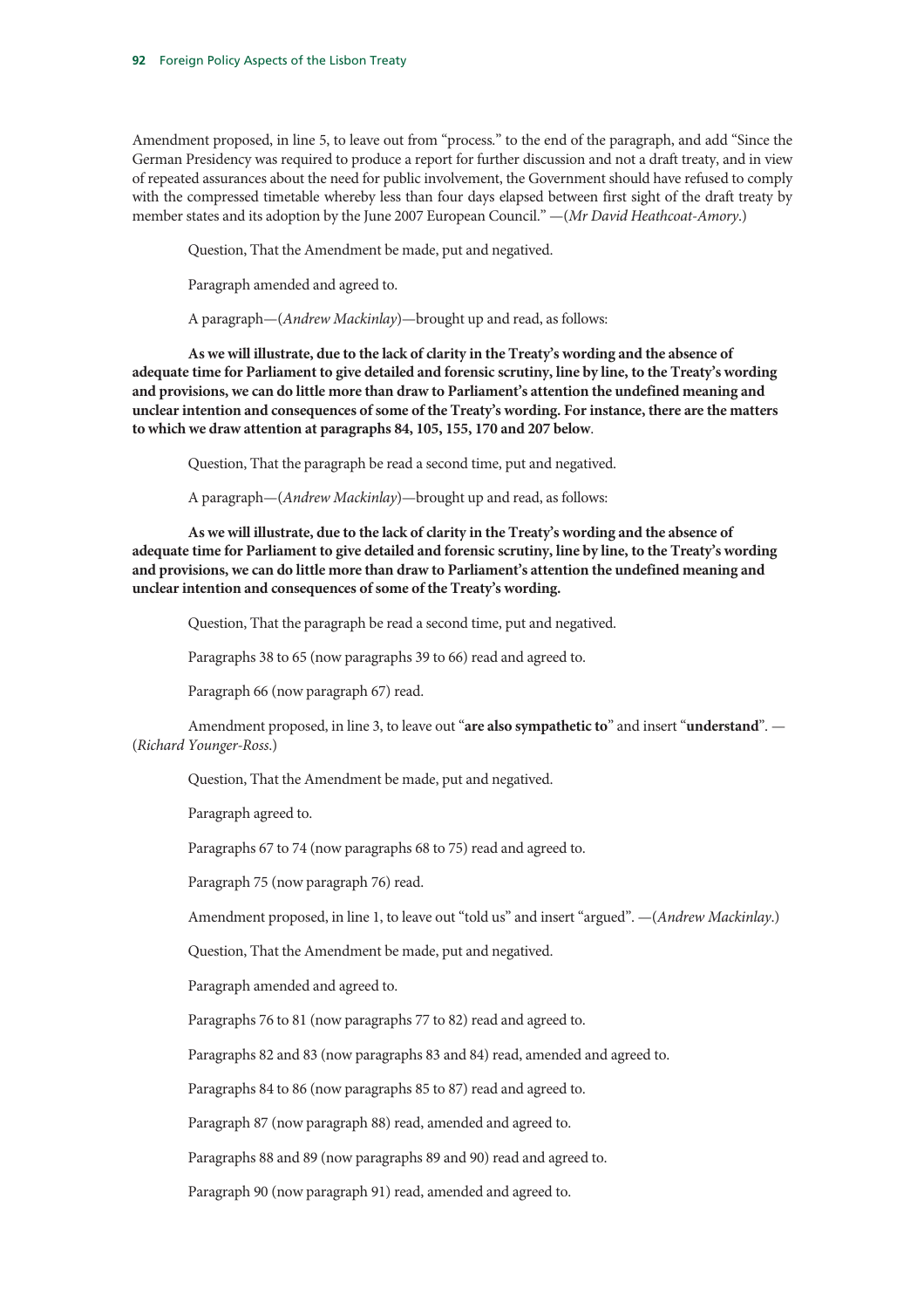Paragraphs 91 to 99 (now paragraphs 92 to 100) read and agreed to.

Paragraph 100 (now paragraph 101) read, amended and agreed to.

Paragraph 101 (now paragraph 102) read and agreed to.

Paragraph 102 (now paragraph 103) read.

Amendment proposed, in line 15, at the end to add ", though it seems very unlikely that such a request would be made without a consensus on the European Council, in line with normal practice.". —(*Mr John Horam*.)

Question, That the Amendment be made, put and negatived.

Paragraph agreed to.

Paragraph 103 (now paragraph 104) read and agreed to.

Paragraph 104 (now paragraph 105) read, amended and agreed to.

Paragraphs 105 to 110 (now paragraphs 106 to 111) read and agreed to.

Paragraph 111 (now paragraph 112) read, amended and agreed to.

Paragraphs 112 and 113 (now paragraphs 113 and 114) read and agreed to.

Paragraph 114 (now paragraph 115) read, amended and agreed to.

Paragraphs 115 and 116 (now paragraphs 116 and 117) read and agreed to.

Paragraph 117 (now paragraph 118) read.

Amendment proposed, in line 5, at the end to add "**However this is not in itself a sufficient safeguard for the continued independence of British foreign policy given the qualified majority voting provisions and procedures in the Treaty, and the creation of the European External Action Service (see paragraphs 178 to 190 below).**" —(*Sir John Stanley.)* 

Question, That the Amendment be made, put and negatived.

Paragraph agreed to.

Paragraphs 118 to 141 (now paragraphs 119 to 142) read and agreed to.

Paragraph 142 (now paragraph 143) read, amended and agreed to.

Paragraphs 143 to 152 (now paragraphs 144 to 153) read and agreed to.

Paragraph 153 (now paragraph 154) read.

Amendment proposed, in line 4, leave out from "policy." to the end of the paragraph.—(*Mr John* 

#### *Horam*.)

Question, That the Amendment be made, put and negatived.

Paragraph amended and agreed to.

Paragraph 154 (now paragraph 155) read and amended.

Another Amendment proposed, in line 2, to leave out "**could**" and insert "**will**".—(*Richard Younger-*

*Ross*.)

Question, That the Amendment be made, put and negatived.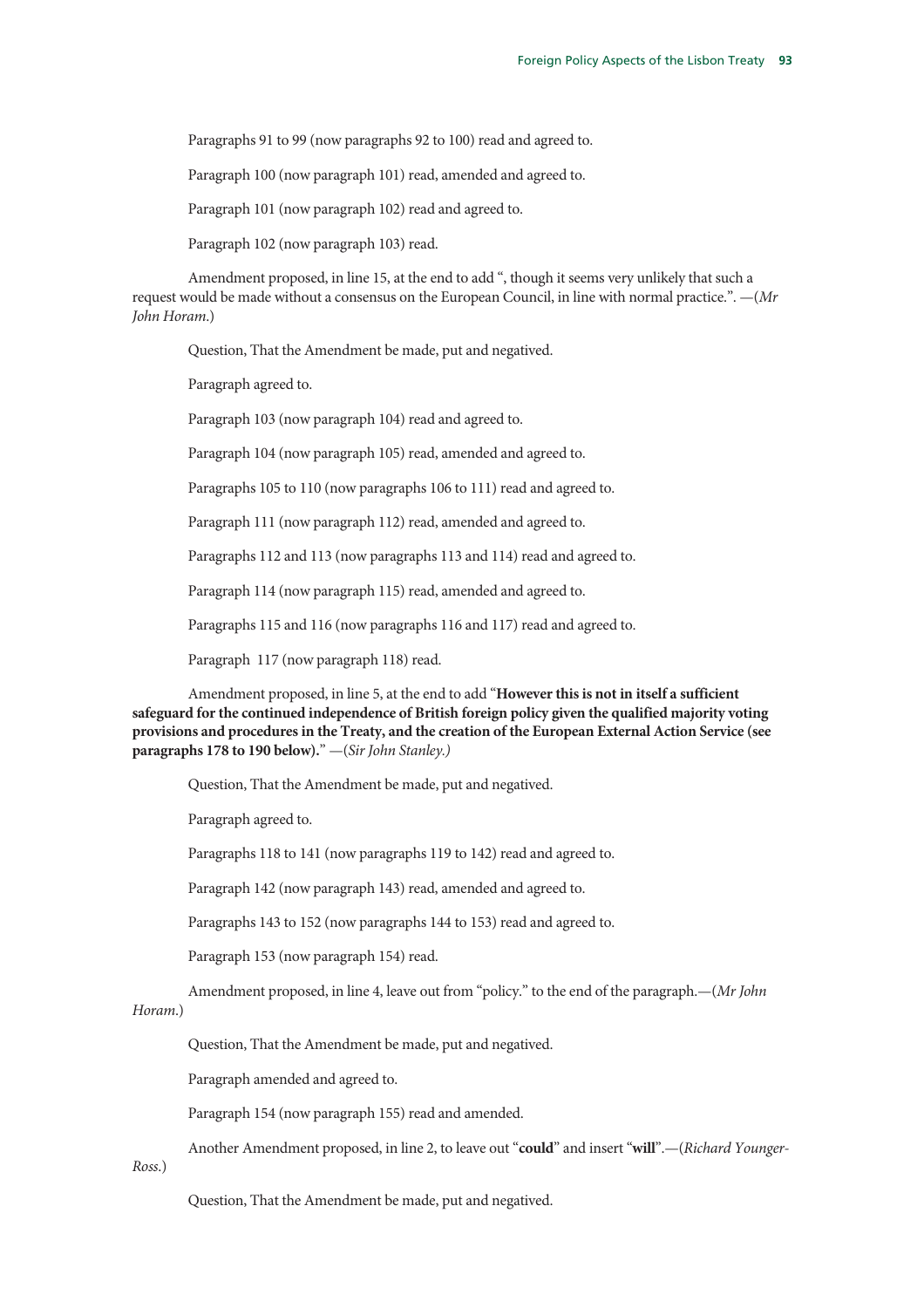Paragraph, as amended, agreed to.

Paragraph 155 (now paragraph 156) read and agreed to.

Paragraph 156 (now paragraph 157) read.

Amendment proposed, in line 8, to leave out from "**Treaty**" to the end of the paragraph and add "**does give the High Representative a more explicit right to speak at the UN Security Council and this is likely to fuel demands for the replacement of EU members of the Security Council with a permanent EU seat.**"—(*Mr David Heathcoat-Amory*.)

Question, That the Amendment be made, put and negatived.

Another Amendment proposed, in line 10, to leave out from "**practice**." to the end of the paragraph and add "**We also conclude that in the short term it will not undermine the position of the UK in the United Nations generally nor the UK's representation and role as a Permanent Member of the Security Council; the consequences of this provision in the longer term remain to be seen.**" —(*Sir John Stanley*.)

Question, That the Amendment be made, put and negatived.

Paragraph agreed to.

Paragraphs 157 to 168 (now paragraphs 158 to 169) read and agreed to.

Paragraph 169 (now paragraph 170) read.

Amendment proposed, to leave out from the beginning to "**Council**", in line 3, and to insert "**We conclude that the replacement of the rotating Presidency of the European Council with a full-time supranational President will increase continuity of business but will widen the gap between the EU and the public, and do nothing to deliver the instruction in the 2001 Laeken Declaration to bring the EU 'closer to its citizens'**."—(*Mr David Heathcoat-Amory*.)

Question, That the Amendment be made, put and negatived.

Paragraph agreed to.

Paragraphs 170 to 186 (now paragraphs 171 to 187) read and agreed to.

Paragraph 187 (now paragraph 188) read.

Amendment proposed, at the end to add "**We recommend that the Government does nothing towards setting up the External Action Service in advance of ratification of the Lisbon Treaty, in order to counter the impression that EU projects proceed regardless of parliamentary or public decisions.**".—(*Mr David Heathcoat-Amory*.)

Question, That the Amendment be made, put and negatived.

Paragraph agreed to.

Paragraph 188 (now paragraph 189) read and agreed to.

Paragraph 189 (now paragraph 190) read and amended.

Another Amendment proposed, in line 6, to leave out from "**above**" to the end of the paragraph, and add "**Unless or until the Government has detailed its proposals to ensure that Parliament and its committees receive the information to scrutinise—on an ongoing basis—the work of the EEAS, and these have been incorporated into Standing Orders, Parliament should decline to progress the legislation necessary to give effect to the Lisbon Treaty in the UK. It is time that Parliament asserted its right to determine its machinery for ongoing scrutiny of the EEAS and the workings of the EU's institutions and officials generally, in advance of acquiescing in further Treaty change rather than after the event.**". — (*Andrew Mackinlay*.)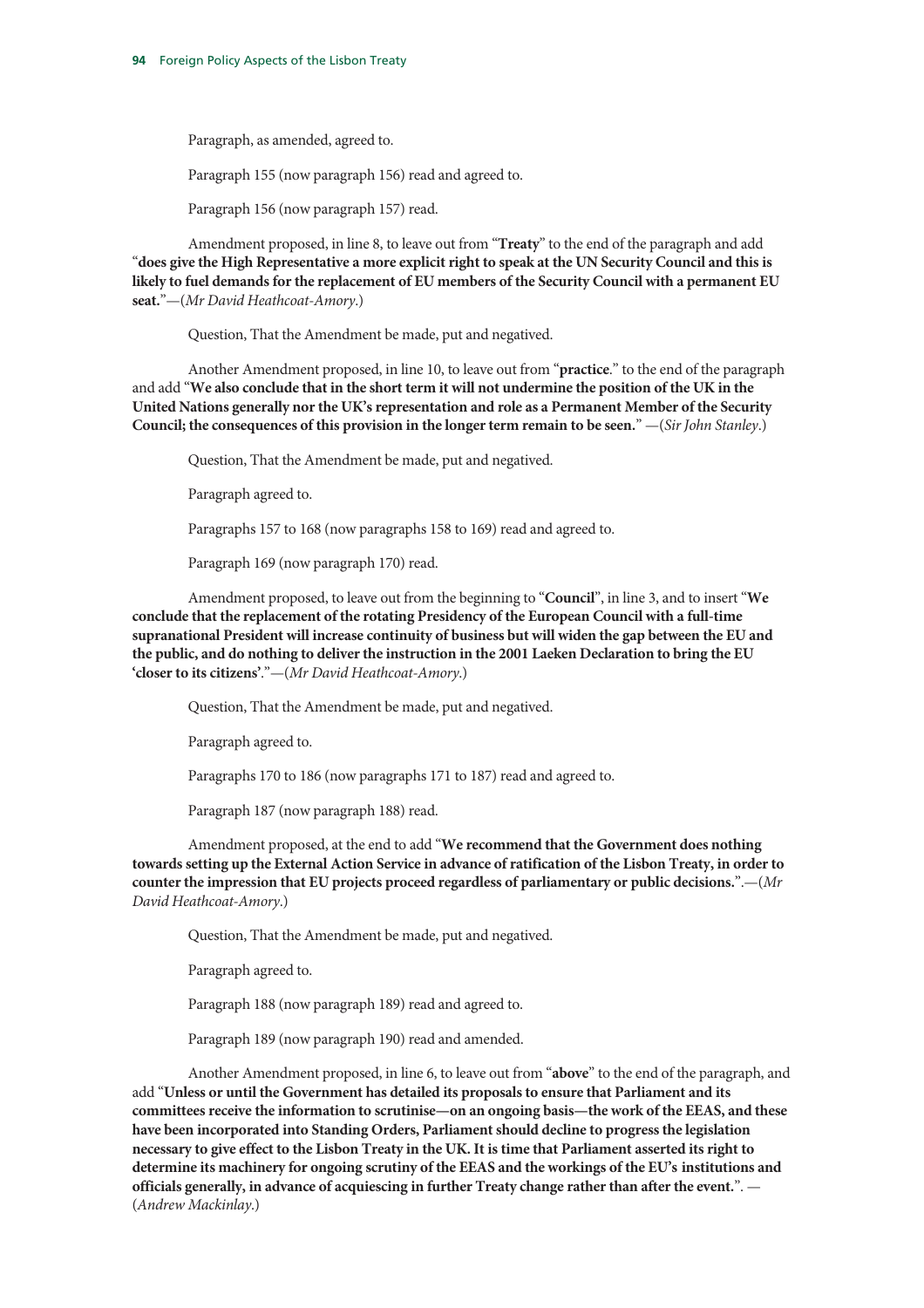Question put, That the Amendment be made.

The Committee divided.

Ayes, 1

Andrew Mackinlay

Noes, 11

Mr Fabian Hamilton Mr David Heathcoat-Amory Mr John Horam Mr Eric Illsley Mr Paul Keetch Mr Malcolm Moss Sandra Osborne Mr Greg Pope Mr Ken Purchase Ms Gisela Stuart Richard Younger-Ross

Another Amendment proposed, in line 6, to leave out from "**above**" to the end of the paragraph, and add "**Unless or until the Government has detailed its proposals to ensure that Parliament and its committees receive the information to scrutinise—on an ongoing basis—the work of the EEAS, and these have been incorporated into Standing Orders, Parliament should decline to progress the legislation necessary to give effect to the Lisbon Treaty in the UK.**".—(*Andrew Mackinlay*.)

Question, That the Amendment be made, put and negatived.

Paragraph , as amended, agreed to.

Paragraphs 190 to 192 (now paragraphs 191 to 193) read and agreed to.

Paragraph 193 (now paragraph 194) read.

Amendment proposed, in line 7, to leave out from "career." to the end of the paragraph.—(*Andrew Mackinlay*.)

Question, That the Amendment be made, put and negatived.

Paragraph agreed to.

Paragraphs 194 to 205 (now paragraphs 195 to 206) read and agreed to.

Paragraph 206 (now paragraph 207) read, amended and agreed to.

Paragraphs 207 to 212 (now paragraphs 208 to 213) read and agreed to.

Paragraph 213 (now paragraph 214) read, amended and agreed to.

Paragraphs 214 to 217 (now paragraphs 215 to 218) read and agreed to.

Paragraph 218 (now paragraph 219) read, as follows:

Our academic witnesses confirmed unequivocally that the change of name from "Union Minister for Foreign Affairs" to "High Representative for Foreign Affairs and Security Policy", plus the two new, UKinspired, non-legally binding Declarations on the Common Foreign and Security Policy, are the only differences in the foreign affairs field between the provisions of the Constitutional Treaty and those under the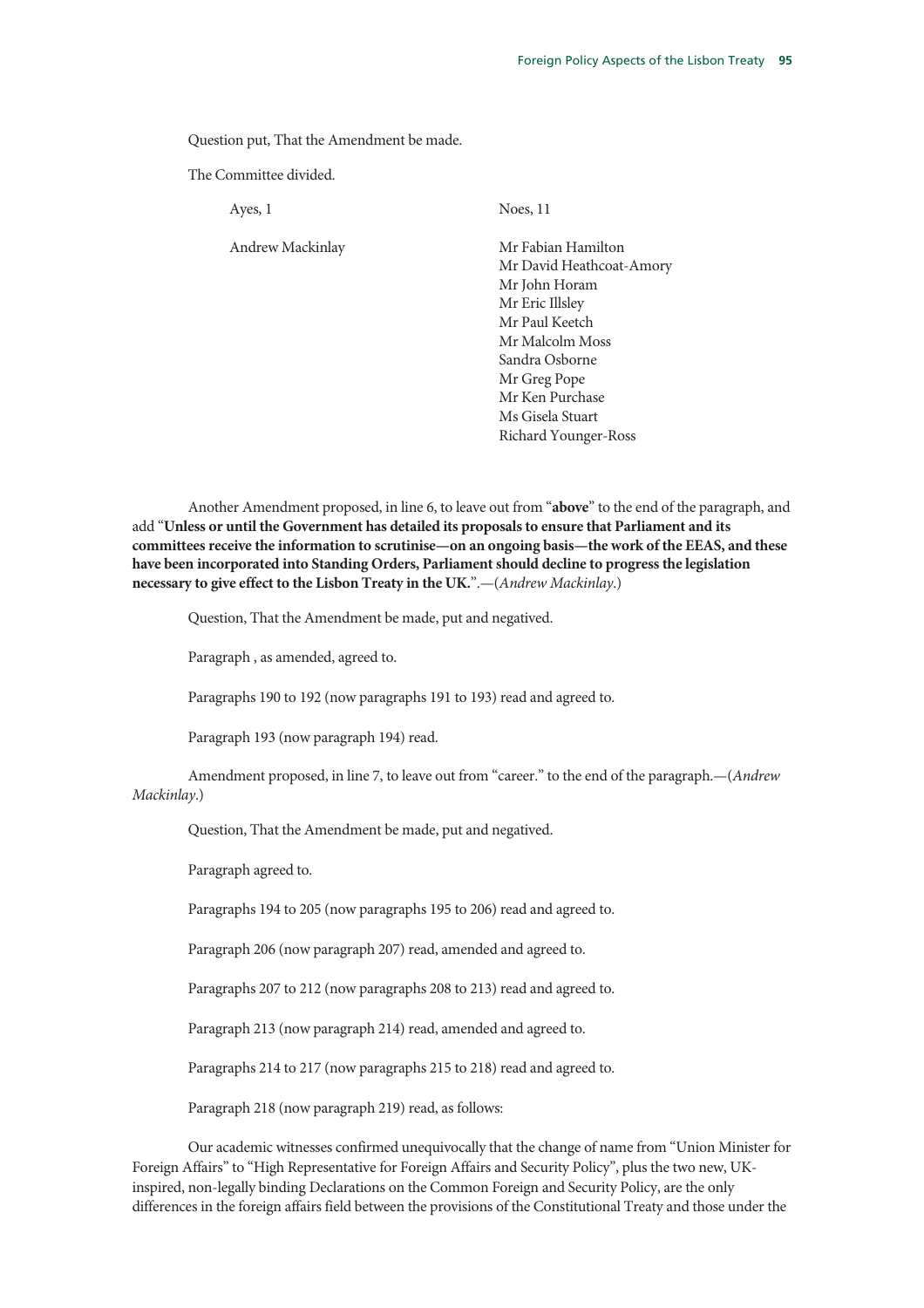Lisbon Treaty. **We conclude that there is no material difference between the provisions of the Constitutional Treaty and those under the Lisbon Treaty in the foreign affairs field.**

Amendment proposed, in line 5, to leave out from "**Treaty**" to the end of the paragraph, and add "**We conclude that there is no material difference between the provisions on foreign affairs in the Constitutional Treaty which the Government made subject to approval in a referendum and those in the Lisbon Treaty on which a referendum is being denied.**"—(*Sir John Stanley*.)

Question put, That the Amendment be made.

The Committee divided.

| Ayes, 7                  | Noes, 5            |
|--------------------------|--------------------|
|                          |                    |
| Mr David Heathcoat-Amory | Mr Fabian Hamilton |
| Mr John Horam            | Mr Eric Illsley    |
| Mr Paul Keetch           | Sandra Osborne     |
| Andrew Mackinlay         | Mr Greg Pope       |
| Mr Malcolm Moss          | Mr Ken Purchase    |
| Ms Gisela Stuart         |                    |
| Richard Younger-Ross     |                    |

Question put, That the paragraph, as amended, stand part of the Report.

The Committee divided.

Ayes, 7

Mr David Heathcoat-Amory Mr John Horam Mr Paul Keetch Andrew Mackinlay Mr Malcolm Moss Ms Gisela Stuart Richard Younger-Ross

Noes, 5

Mr Fabian Hamilton Mr Eric Illsley Sandra Osborne Mr Greg Pope Mr Ken Purchase

Paragraph 219 read, as follows:

In Chapter 3 we discussed the Government's foreign policy "red line", and in Chapter 4 we discussed the nature of the Common Foreign and Security Policy under the Lisbon Treaty. There, we concluded that the CFSP was likely to remain intergovernmental, and driven by the Member States. In this context, some of our witnesses discussed whether the Government had secured its foreign policy "red line" in the Lisbon Treaty. Lord Owen told us that he thought "we have reached the absolute maximum of how much we can concede on foreign policy. Any further erosion would be destructive to the concept of an independent foreign policy". Lord Owen did not think that the Government had secured its foreign policy "red line". However, Dr Solana told us that, given the content of the Treaty and the declarations which the UK had secured, "the issues are as safe as you can get". **Given our conclusion that the Common Foreign and Security Policy under the Lisbon Treaty is likely to remain an intergovernmental process, we conclude that the Government has secured its foreign policy "red line".**

Amendment proposed, in line 3, after "remain" to insert "partly". —(*Mr David Heathcoat-Amory*.)

Question, That the Amendment be made, put and negatived.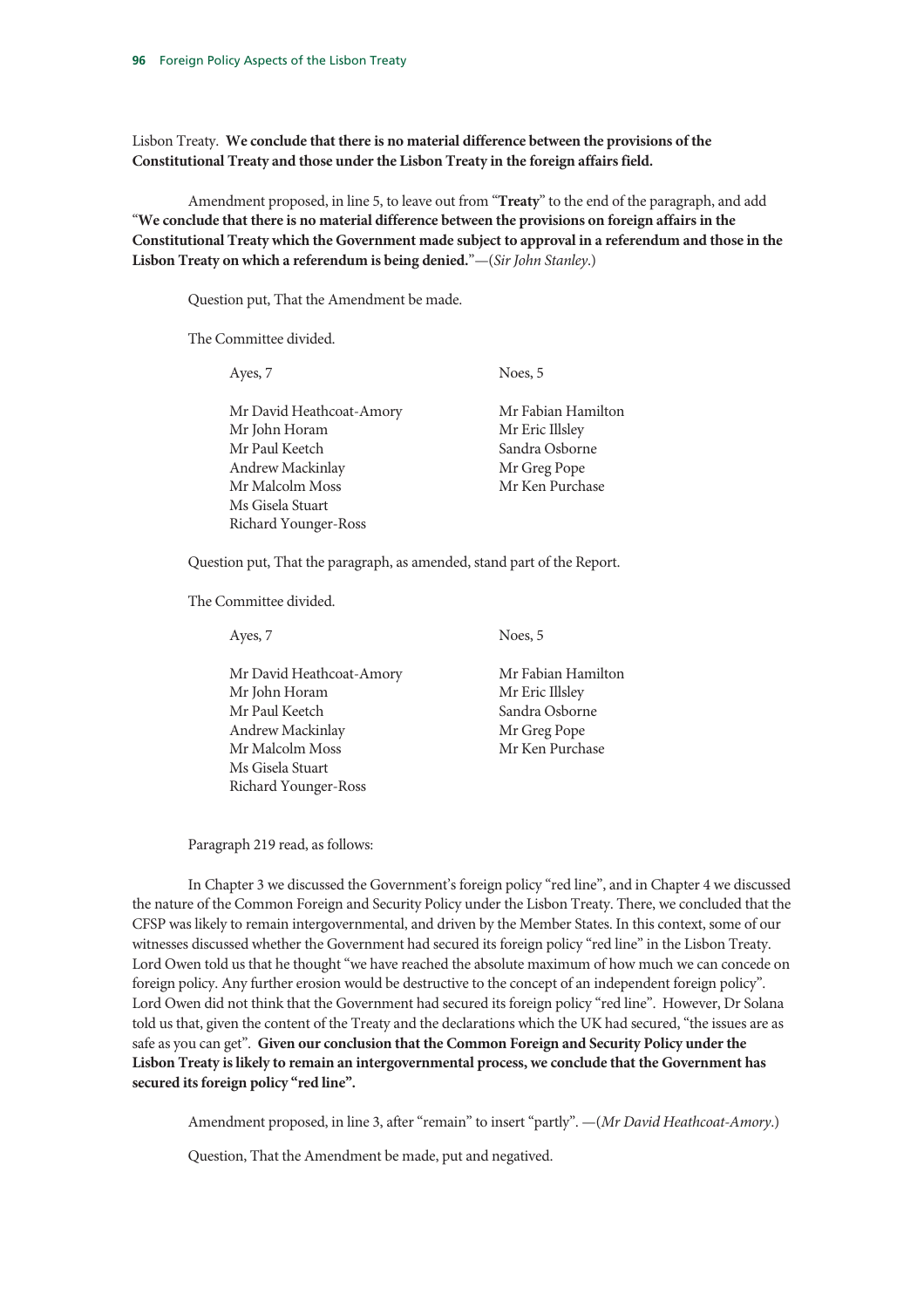Another Amendment proposed, in line 11, to leave out from "get" to the end of the paragraph, and add "**We conclude that the fact that the Common Foreign and Security Policy under the Lisbon Treaty is likely to remain an intergovernmental process is not in itself a sufficient safeguard for the continued independence of British foreign policy given the qualified majority voting provisions and procedures in the Treaty, and the creation of the European External Action Service. We further conclude that the Lisbon Treaty is likely over time to result in a diminution in the independence of British foreign policy, and that the Government may well therefore not have secured its foreign policy " red line".**"—(*Sir John Stanley*.)

Question, That the Amendment be made, put and negatived.

Another Amendment proposed, in line 11, to leave out from "get" to the end of the paragraph, and add "**We conclude that although substantial elements of the intergovernmental process remain for the Commons Foreign and Security Policy, this is not the same as the retention of an independent foreign policy, which is the Government's 'red line'.**"—(*Mr David Heathcoat-Amory*.)

Question put, That the Amendment be made.

The Committee divided.

Ayes, 2

Mr David Heathcoat-Amory Mr Malcolm Moss

Noes, 9

Mr Fabian Hamilton Mr Eric Illsley Mr Paul Keetch Andrew Mackinlay Sandra Osborne Mr Greg Pope Mr Ken Purchase Ms Gisela Stuart Richard Younger-Ross

Question put, That the paragraph stand part of the Report.

The Committee divided.

Ayes, 5

Mr Fabian Hamilton Mr Eric Illsley Sandra Osborne Mr Greg Pope Mr Ken Purchase

Noes, 7

Mr David Heathcoat-Amory Mr John Horam Mr Paul Keetch Andrew Mackinlay Mr Malcolm Moss Ms Gisela Stuart Richard Younger-Ross

Paragraphs 220 and 221 read and agreed to.

A paragraph—(*Andrew Mackinlay*)—brought up and read, as follows:

We cannot conclude our Report without reference to the ongoing debate in Parliament and the country as to whether or not the UK's ratification of the Lisbon Treaty should be contingent upon an affirmative vote in a referendum. In its 2005 general election manifesto, the Labour Party said, with reference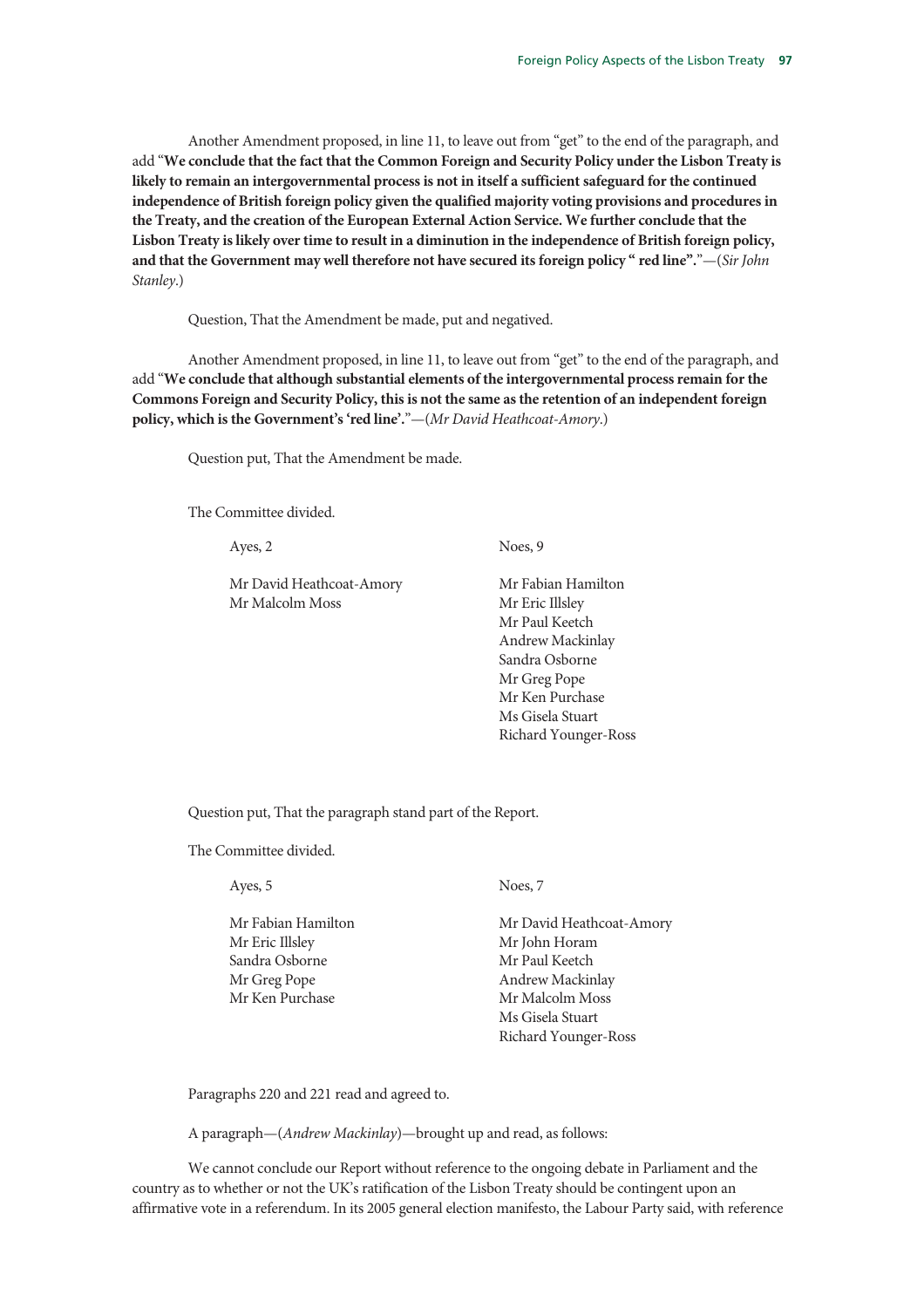to the Constitutional Treaty, that "It is a good treaty for Britain and for the new Europe. We will put it to the British People in a referendum".<sup>541</sup> We note that the Government argues that, unlike the Constitutional Treaty, the Lisbon Treaty follows the classical method of altering the Union's governance, by amending existing Treaties. The Government believes that this "gradualist" approach ensures that amendments are strictly limited to accommodating those changes in the existing Treaties that are essential as a consequence of the increasing international influence and commitments of the Union, the development of the Common Foreign and Security Policy, the enlargement of the Union to 27, and the possibility of enlargement to include further countries, namely Turkey and states in the Western Balkans. However, as we have concluded in paragraph 219 above, in the field of foreign policy the Lisbon Treaty is materially the same as the Constitutional Treaty. 542 **We conclude that it is not possible to ignore the fact that the Lisbon Treaty is of considerable constitutional importance. We also conclude that notwithstanding the Government's arguments that this is merely an amending Treaty, and that the Lisbon Treaty does not have the features of a Constitution, we are conscious of the fact that this cannot satisfy or assuage the perception of a significant body of public opinion. For this body of public opinion, the Government is making a distinction without a difference. We therefore conclude that the Government should reflect on the fairness of relying on the distinction it draws between the Constitutional Treaty, and the "amending" nature of the Lisbon Treaty, when refusing to submit the latter document to a referendum.** 

Question put, That the paragraph be read a second time.

The Committee divided.

Ayes, 2 Mr David Heathcoat-Amory Andrew Mackinlay

Noes, 8 Mr Fabian Hamilton Mr Eric Illsley Mr Paul Keetch Sandra Osborne Mr Greg Pope Mr Ken Purchase Ms Gisela Stuart Richard Younger-Ross

Another paragraph—(*Andrew Mackinlay*)—brought up and read, as follows:

We cannot conclude our Report without reference to the ongoing debate in Parliament and the country as to whether or not the UK's ratification of the Lisbon Treaty should be contingent upon an affirmative vote in a referendum. In its 2005 general election manifesto, the Labour Party said, with reference to the Constitutional Treaty, that "It is a good treaty for Britain and for the new Europe. We will put it to the British People in a referendum".<sup>543</sup> We note that the Government argues that, unlike the Constitutional Treaty, the Lisbon Treaty follows the classical method of altering the Union's governance, by amending existing Treaties. The Government believes that this "gradualist" approach ensures that amendments are strictly limited to accommodating those changes in the existing Treaties that are essential as a consequence of the increasing international influence and commitments of the Union, the development of the Common Foreign and Security Policy, the enlargement of the Union to 27, and the possibility of enlargement to include further countries, namely Turkey and states in the Western Balkans. However, as we have concluded in paragraph 219 above, in the field of foreign policy the Lisbon Treaty is materially the same as the Constitutional Treaty. 544 **We conclude that it is not possible to ignore the fact that the Lisbon Treaty is of** 

<sup>541 &</sup>quot;Britain forward not back", the Labour Party manifesto 2005, p 84

<sup>542</sup> See also Annex 4.

<sup>543 &</sup>quot;Britain forward not back", the Labour Party manifesto 2005, p 84

<sup>544</sup> See also Annex 4.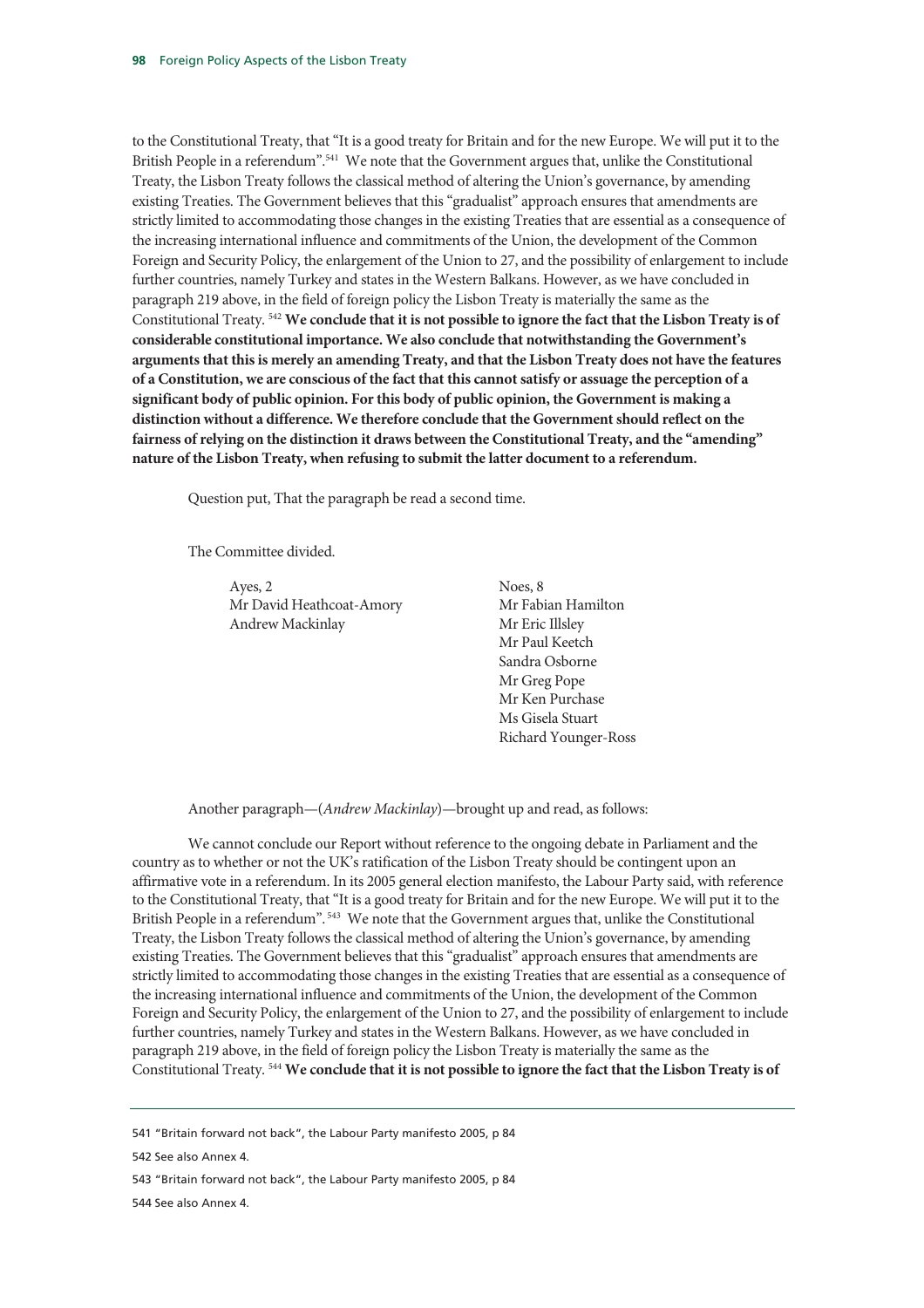**considerable constitutional importance. We also conclude that notwithstanding the Government's arguments that this is merely an amending Treaty, and that the Lisbon Treaty does not have the features of a Constitution, we are conscious of the fact that this cannot satisfy or assuage the perception of a significant body of public opinion. For this body of public opinion, the Government is making a distinction without a difference.**

Question, That the paragraph be read a second time, put and negatived.

Another paragraph—(*Andrew Mackinlay*)—brought up and read, as follows:

We cannot conclude our Report without reference to the ongoing debate in Parliament and the country as to whether or not the UK's ratification of the Lisbon Treaty should be contingent upon an affirmative vote in a referendum. In its 2005 general election manifesto, the Labour Party said, with reference to the Constitutional Treaty, that "It is a good treaty for Britain and for the new Europe. We will put it to the British People in a referendum". 545 We note that the Government argues that, unlike the Constitutional Treaty, the Lisbon Treaty follows the classical method of altering the Union's governance, by amending existing Treaties. The Government believes that this "gradualist" approach ensures that amendments are strictly limited to accommodating those changes in the existing Treaties that are essential as a consequence of the increasing international influence and commitments of the Union, the development of the Common Foreign and Security Policy, the enlargement of the Union to 27, and the possibility of enlargement to include further countries, namely Turkey and states in the Western Balkans. However, as we have concluded in paragraph 219 above, in the field of foreign policy the Lisbon Treaty is materially the same as the Constitutional Treaty. 546 **We conclude that it is not possible to ignore the fact that the Lisbon Treaty is of considerable constitutional importance.**

Question, That the paragraph be read a second time, put and negatived.

Another paragraph—(*Andrew Mackinlay*)—brought up and read, as follows:

We cannot conclude our Report without reference to the ongoing debate in Parliament and the country as to whether or not the UK's ratification of the Lisbon Treaty should be contingent upon an affirmative vote in a referendum. In its 2005 general election manifesto, the Labour Party said, with reference to the Constitutional Treaty, that "It is a good treaty for Britain and for the new Europe. We will put it to the British People in a referendum".<sup>547</sup> We note that the Government argues that, unlike the Constitutional Treaty, the Lisbon Treaty follows the classical method of altering the Union's governance, by amending existing Treaties. The Government believes that this "gradualist" approach ensures that amendments are strictly limited to accommodating those changes in the existing Treaties that are essential as a consequence of the increasing international influence and commitments of the Union, the development of the Common Foreign and Security Policy, the enlargement of the Union to 27, and the possibility of enlargement to include further countries, namely Turkey and states in the Western Balkans. However, as we have concluded in paragraph 219 above, in the field of foreign policy the Lisbon Treaty is materially the same as the Constitutional Treaty. 548 **We conclude that notwithstanding the Government's arguments that this is merely an amending Treaty, and that the Lisbon Treaty does not have the features of a Constitution, we are conscious of the fact that this cannot satisfy or assuage the perception of a significant body of public opinion. For this body of public opinion, the Government is making a distinction without a difference. We therefore conclude that the Government should reflect on the fairness of relying on the distinction is draws between the Constitutional Treaty, and the "amending" nature of the Lisbon Treaty, when refusing to submit the latter document to a referendum.**

Question, That the paragraph be read a second time, put and negatived.

Another paragraph—(*Andrew Mackinlay*)—brought up and read, as follows:

548 See also Annex 4.

<sup>545 &</sup>quot;Britain forward not back", the Labour Party manifesto 2005, p 84

<sup>546</sup> See also Annex 4.

<sup>547 &</sup>quot;Britain forward not back", the Labour Party manifesto 2005, p 84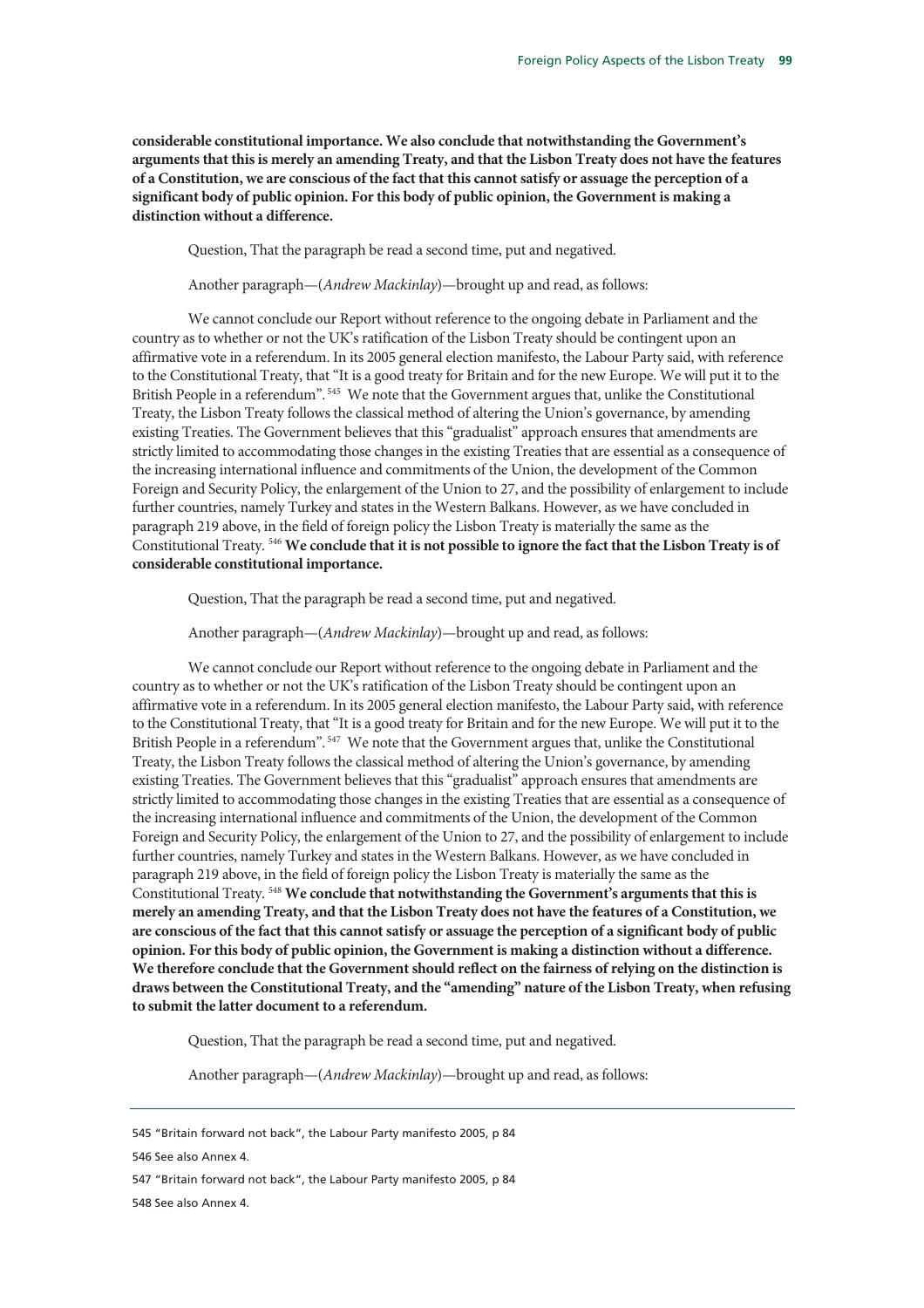We cannot conclude our Report without reference to the ongoing debate in Parliament and the country as to whether or not the UK's ratification of the Lisbon Treaty should be contingent upon an affirmative vote in a referendum. In its 2005 general election manifesto, the Labour Party said, with reference to the Constitutional Treaty, that "It is a good treaty for Britain and for the new Europe. We will put it to the British People in a referendum".<sup>549</sup> We note that the Government argues that, unlike the Constitutional Treaty, the Lisbon Treaty follows the classical method of altering the Union's governance, by amending existing Treaties. The Government believes that this "gradualist" approach ensures that amendments are strictly limited to accommodating those changes in the existing Treaties that are essential as a consequence of the increasing international influence and commitments of the Union, the development of the Common Foreign and Security Policy, the enlargement of the Union to 27, and the possibility of enlargement to include further countries, namely Turkey and states in the Western Balkans. However, as we have concluded in paragraph 219 above, in the field of foreign policy the Lisbon Treaty is materially the same as the Constitutional Treaty. 550 **We conclude that notwithstanding the Government's arguments that this is merely an amending Treaty, and that the Lisbon Treaty does not have the features of a Constitution, we are conscious of the fact that this cannot satisfy or assuage the perception of a significant body of public opinion. For this body of public opinion, the Government is making a distinction without a difference.**

Question, That the paragraph be read a second time, put and negatived.

Another paragraph—(*Andrew Mackinlay*)—brought up and read, as follows:

We are conscious that attitudes and perceptions regarding the UK's membership of the European Union are more varied, and deeper, than those which concern only the contents of the Lisbon Treaty. **We conclude that the continuing controversy which occurs as a result can in some instances be debilitating and militate against the UK's best interests, trivialise debate, and frustrate initiative and decision-making. We recommend that the Government consider whether, after more than three decades of membership, there is a case for holding, between now and 2012, a referendum reaffirming the UK's membership of the European Union.** 

Question put, That the paragraph be read a second time.

The Committee divided.

| Ayes, 4              | Noes, 8                  |
|----------------------|--------------------------|
| Mr Eric Illsley      | Mr Fabian Hamilton       |
| Mr Paul Keetch       | Mr David Heathcoat-Amory |
| Andrew Mackinlay     | Mr John Horam            |
| Richard Younger-Ross | Mr Malcolm Moss          |
|                      | Sandra Osborne           |
|                      | Mr Greg Pope             |
|                      | Mr Ken Purchase          |
|                      | Ms Gisela Stuart         |

Another paragraph—(*Sir John Stanley*)—brought up and read, as follows:

**We conclude that the Lisbon Treaty is likely over time to result in a diminution in the independence of British foreign policy. For this reason, coupled with the significant provisions in the Treaty on other subjects, we further conclude that the British Government should not ratify the Lisbon Treaty without the consent of the British people in a referendum.**

Question put, That the paragraph be read a second time.

549 "Britain forward not back", the Labour Party manifesto 2005, p 84

550 See also Annex 4.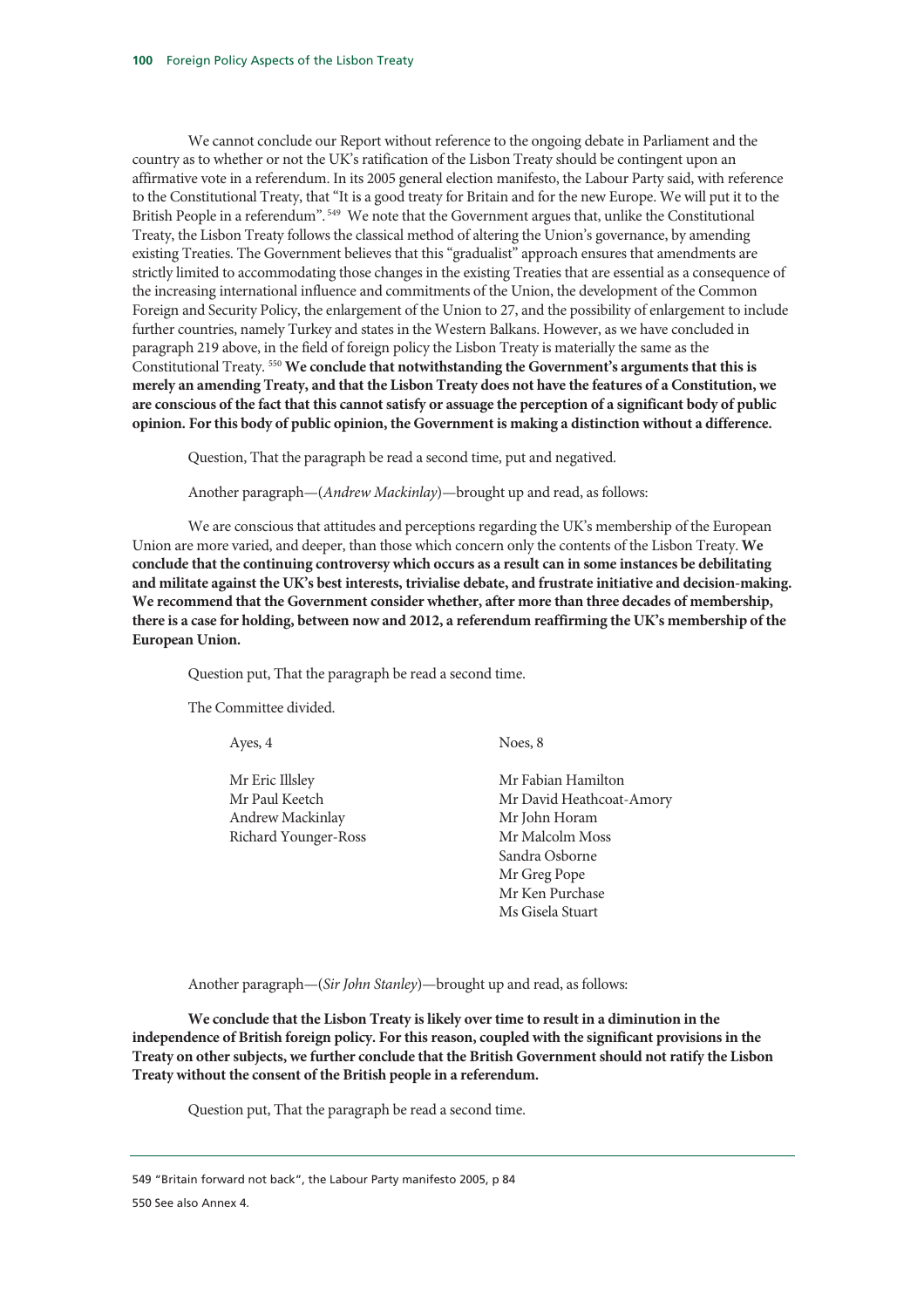The Committee divided.

Ayes, 3

Mr David Heathcoat-Amory Mr John Horam Mr Malcolm Moss

Noes, 9

Mr Fabian Hamilton Mr Eric Illsley Mr Paul Keetch Andrew Mackinlay Sandra Osborne Mr Greg Pope Mr Ken Purchase Ms Gisela Stuart Richard Younger-Ross

Annexes 1 to 5 agreed to.

*Resolved*, That the Report, as amended, be the Third Report of the Committee to the House.

*Ordered*, That Sir John Stanley make the Report to the House.

*Ordered*, That embargoed copies of the Report be made available, in accordance with the provisions of Standing Order No. 134.

Written evidence was ordered to be reported to the House for printing with the Report.

The Committee further deliberated.

[Adjourned till Wednesday 23 January at 2.00 pm.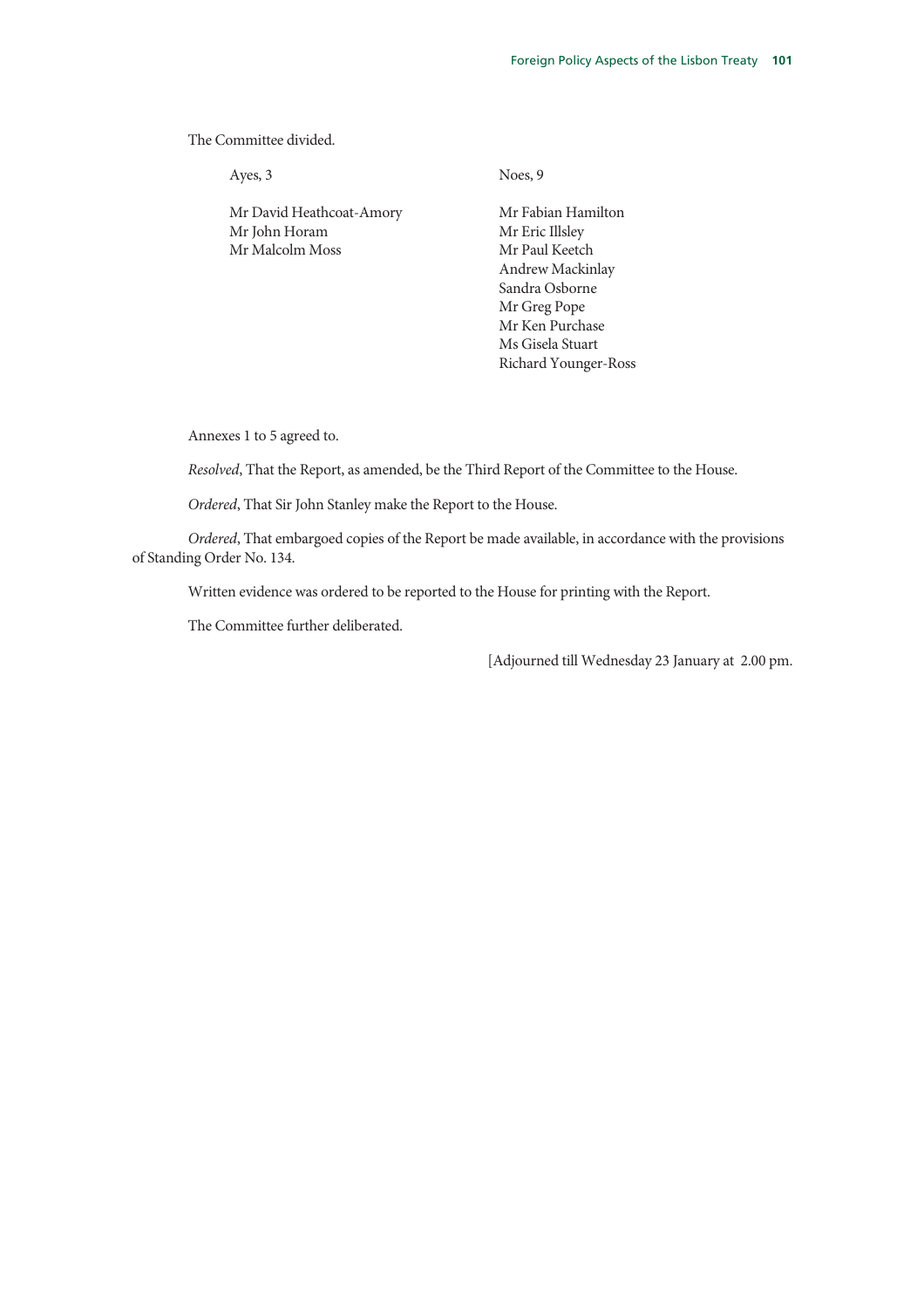## **Witnesses**

| Tuesday 19 June 2007                                                                                                                                                                                                                                                                                                                                                                                                                                                                                                                                                                                                                    | Page            |
|-----------------------------------------------------------------------------------------------------------------------------------------------------------------------------------------------------------------------------------------------------------------------------------------------------------------------------------------------------------------------------------------------------------------------------------------------------------------------------------------------------------------------------------------------------------------------------------------------------------------------------------------|-----------------|
| Rt Hon Margaret Beckett MP, Secretary of State for Foreign and Commonwealth<br>Affairs, Patrick Reilly, Head, Future of Europe Group, Foreign and<br>Commonwealth Office and Anthony Smith, Director, European Union, Foreign<br>and Commonwealth Office                                                                                                                                                                                                                                                                                                                                                                                |                 |
|                                                                                                                                                                                                                                                                                                                                                                                                                                                                                                                                                                                                                                         | Ev <sub>2</sub> |
| <b>Wednesday 12 September 2007</b>                                                                                                                                                                                                                                                                                                                                                                                                                                                                                                                                                                                                      |                 |
| Mr Jim Murphy, Minister for Europe, Ms Shan Morgan, Director, European<br>Union, and Ms Shelagh Brooks, Legal Adviser, Foreign and Commonwealth<br>Office                                                                                                                                                                                                                                                                                                                                                                                                                                                                               |                 |
|                                                                                                                                                                                                                                                                                                                                                                                                                                                                                                                                                                                                                                         | Ev 21           |
| <b>Wednesday 10 October 2007</b>                                                                                                                                                                                                                                                                                                                                                                                                                                                                                                                                                                                                        |                 |
| Rt Hon David Miliband MP, Secretary of State for Foreign and Commonwealth<br>Affairs, Ms Shan Morgan, Director, European Union, and Mr Mike Thomas, Legal<br>Counsellor, Europe, Foreign and Commonwealth Office                                                                                                                                                                                                                                                                                                                                                                                                                        | Ev 43           |
| <b>Wednesday 21 November 2007</b>                                                                                                                                                                                                                                                                                                                                                                                                                                                                                                                                                                                                       |                 |
| Mr Graham Avery, Senior Member, St Antony's College, University of Oxford;<br>Secretary General, Trans-European Policy Studies Association; Senior Advisor,<br>European Policy Centre, Brussels; Honorary Director-General, European<br>Commission; European Commission official 1973-2006; Professor Christopher<br>Hill, Director of Centre of International Studies, University of Cambridge;<br>formerly Chair, Department of International Relations, LSE and Richard G.<br>Whitman, Professor of Politics, Department of European Studies and Modern<br>Languages, University of Bath; formerly Head, European Programme, Chatham |                 |
| House                                                                                                                                                                                                                                                                                                                                                                                                                                                                                                                                                                                                                                   | <b>Ev 86</b>    |
| <b>Wednesday 5 December 2007</b>                                                                                                                                                                                                                                                                                                                                                                                                                                                                                                                                                                                                        |                 |
| Rt Hon the Lord Owen CH, MP for Plymouth Sutton 1966-74 and Plymouth<br>Devonport 1974-92; Secretary of State for Foreign and Commonwealth Affairs<br>1977-79                                                                                                                                                                                                                                                                                                                                                                                                                                                                           |                 |
|                                                                                                                                                                                                                                                                                                                                                                                                                                                                                                                                                                                                                                         | Ev 107          |
| <b>Wednesday 12 December 2007</b>                                                                                                                                                                                                                                                                                                                                                                                                                                                                                                                                                                                                       |                 |
| Rt Hon David Miliband MP, Secretary of State for Foreign and Commonwealth<br>Affairs, Paul Berman, Legal Adviser, Shan Morgan, Director, Europe, and Martin<br>Shearman, Head of CFSP, Europe Directorate, Foreign and Commonwealth<br>Office.                                                                                                                                                                                                                                                                                                                                                                                          | Ev 121          |
| <b>Tuesday 8 January 2008</b>                                                                                                                                                                                                                                                                                                                                                                                                                                                                                                                                                                                                           |                 |
| Dr Javier Solana, EU High Representative for the Common Foreign and Security<br>Policy                                                                                                                                                                                                                                                                                                                                                                                                                                                                                                                                                  | See Vol. I      |